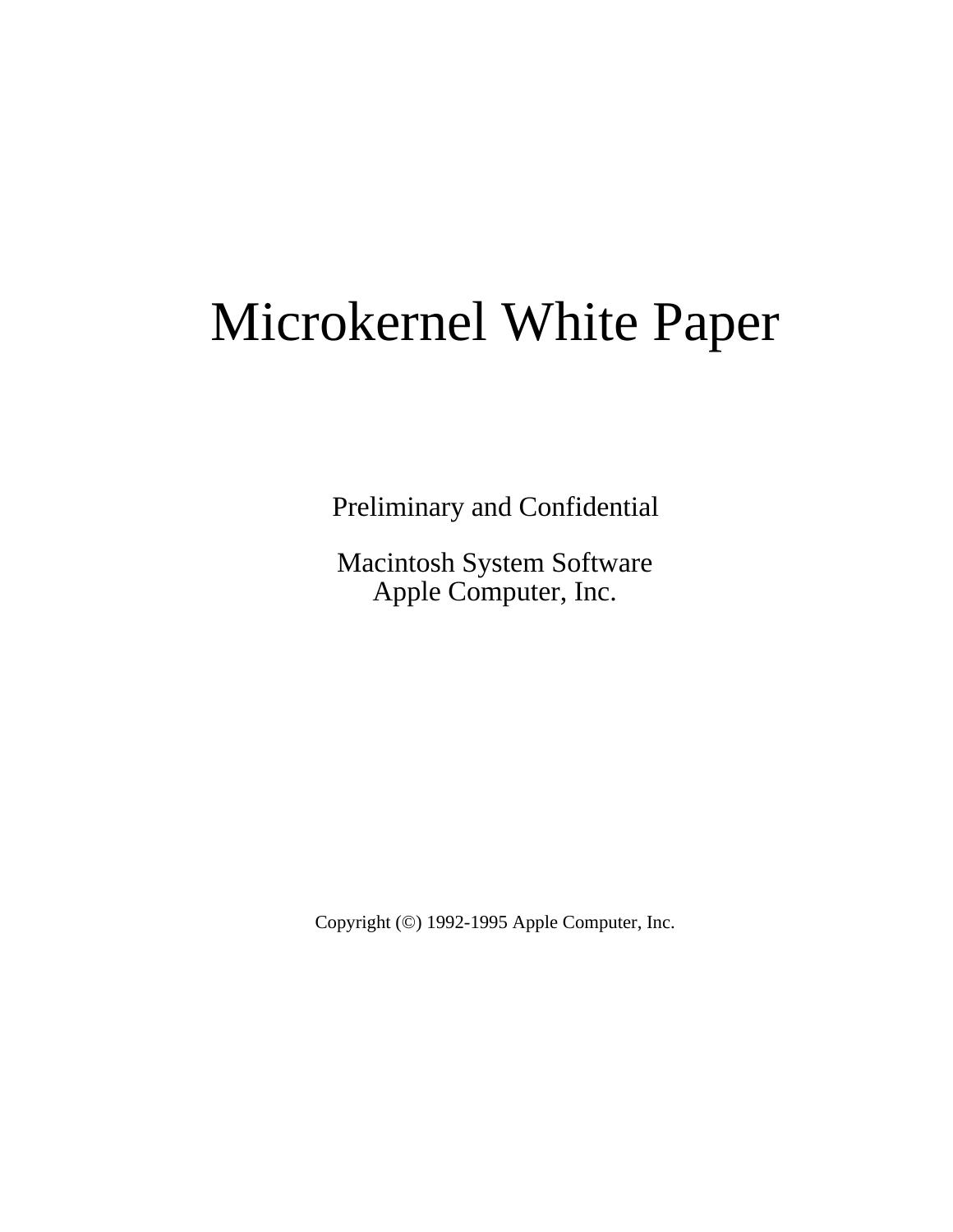| <b>EXECUTION - TASKING AND INTERRUPTS12</b> |     |
|---------------------------------------------|-----|
|                                             |     |
|                                             |     |
|                                             |     |
|                                             |     |
|                                             |     |
|                                             |     |
|                                             |     |
|                                             |     |
|                                             |     |
|                                             |     |
|                                             |     |
|                                             |     |
|                                             |     |
|                                             |     |
|                                             |     |
|                                             |     |
|                                             |     |
|                                             |     |
|                                             |     |
|                                             |     |
|                                             |     |
|                                             |     |
|                                             |     |
|                                             | .28 |
|                                             |     |
|                                             |     |
|                                             |     |
|                                             |     |
|                                             |     |
|                                             |     |
|                                             |     |
|                                             |     |
|                                             | .36 |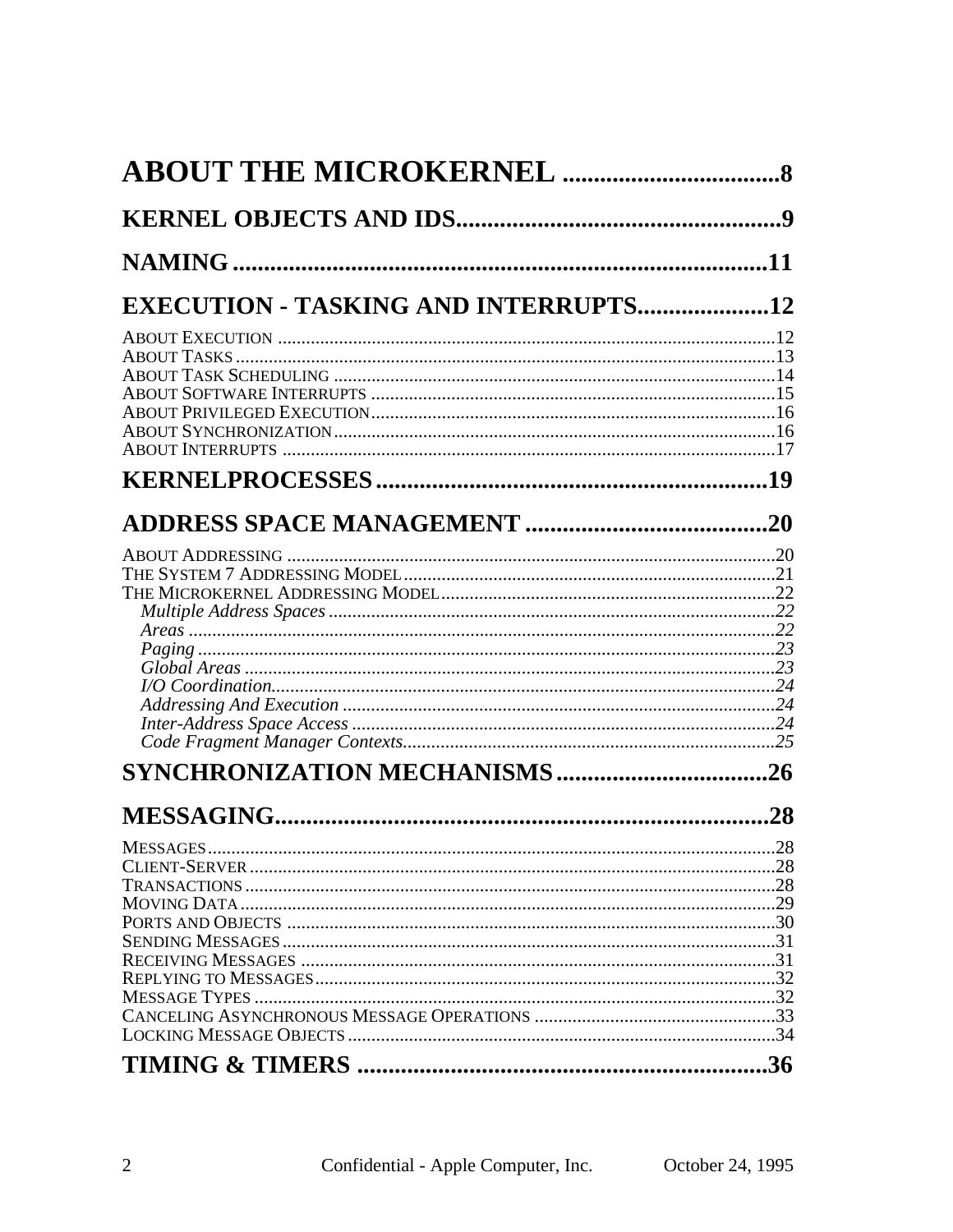| USING THE MICROKERNEL API 40 |  |
|------------------------------|--|
|                              |  |
|                              |  |
|                              |  |
|                              |  |
|                              |  |
|                              |  |
|                              |  |
|                              |  |
|                              |  |
|                              |  |
|                              |  |
|                              |  |
|                              |  |
|                              |  |
|                              |  |
|                              |  |
|                              |  |
|                              |  |
|                              |  |
|                              |  |
|                              |  |
|                              |  |
|                              |  |
|                              |  |
|                              |  |
|                              |  |
|                              |  |
|                              |  |
|                              |  |
|                              |  |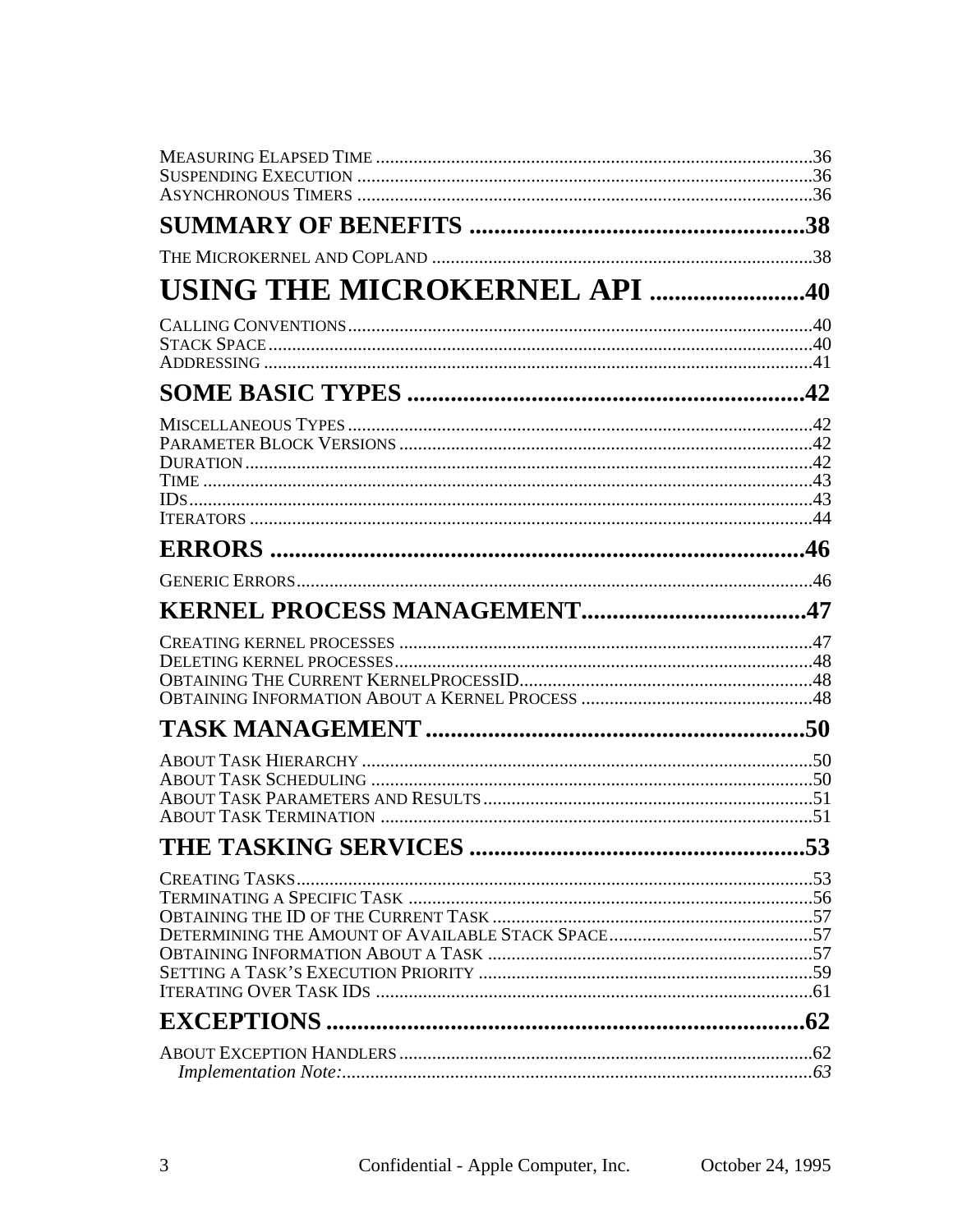| <b>KERNEL QUEUES.</b>                                     |  |
|-----------------------------------------------------------|--|
|                                                           |  |
|                                                           |  |
|                                                           |  |
| NOTIFYING A KERNEL QUEUE FROM SECONDARY INTERRUPT LEVEL77 |  |
|                                                           |  |
|                                                           |  |
|                                                           |  |
|                                                           |  |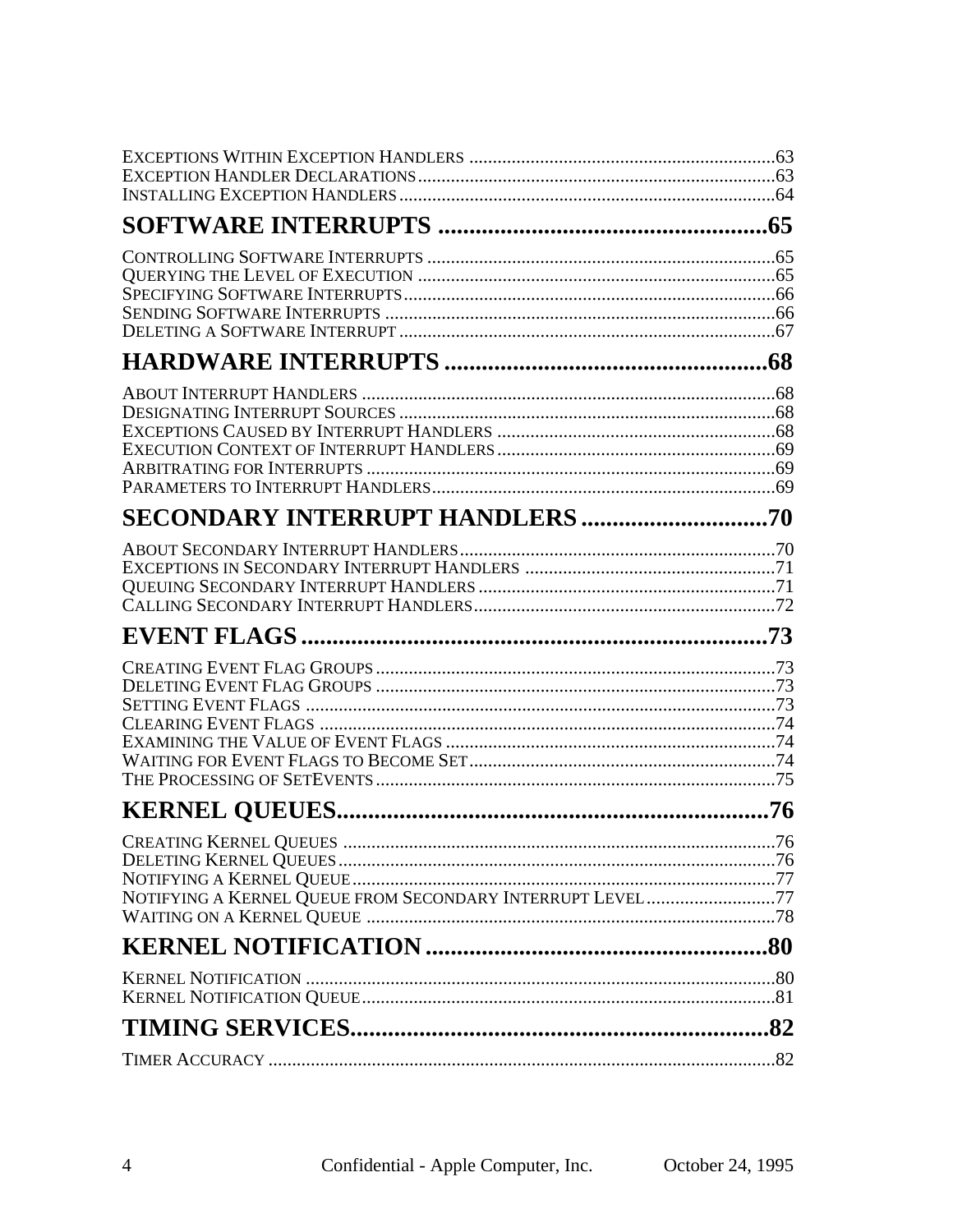| Iterating Over All Memory Reservations Within an Address Space121 |  |
|-------------------------------------------------------------------|--|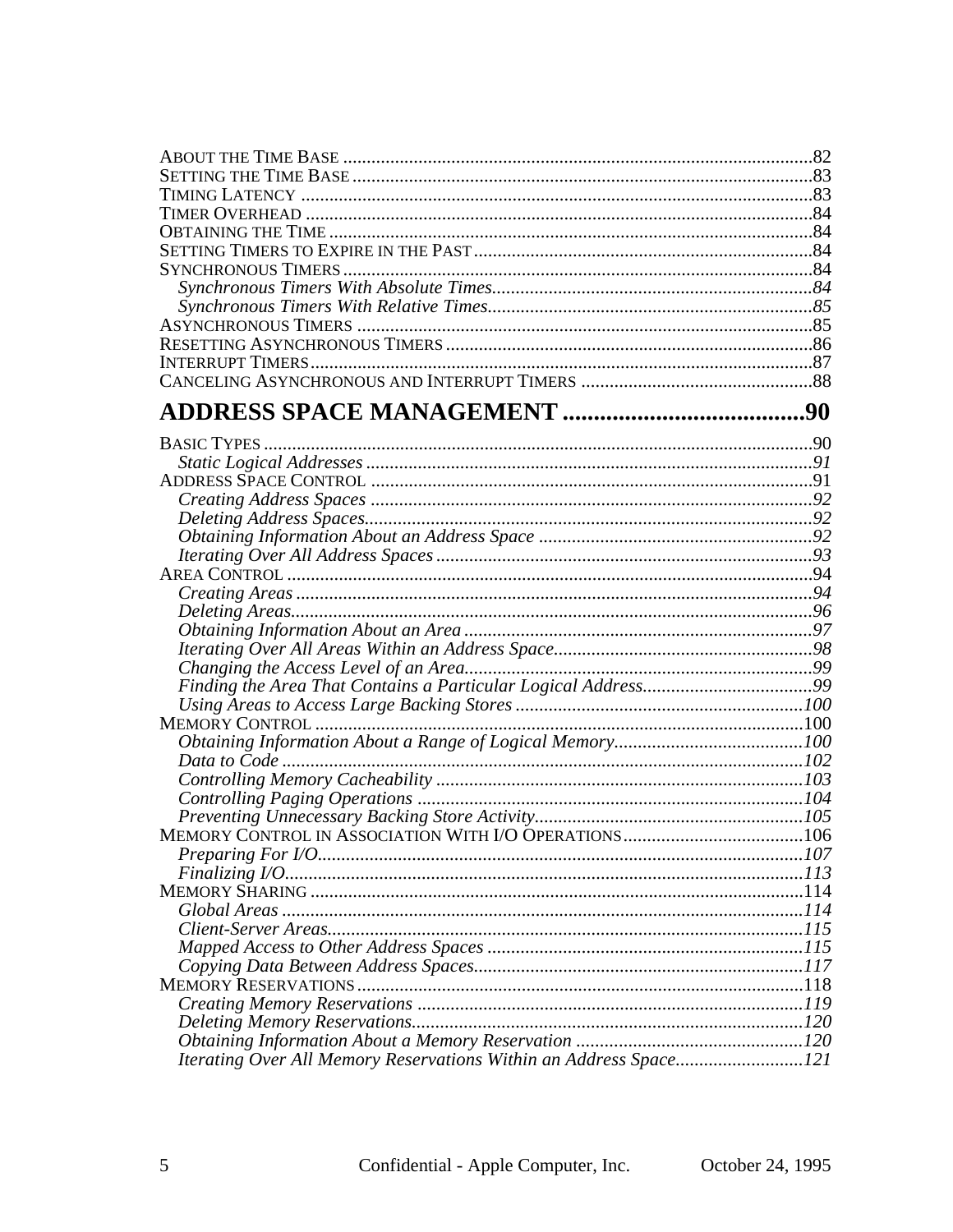| REPLYING TO A MESSAGE AND RECEIVING ANOTHER MESSAGE 146 |  |
|---------------------------------------------------------|--|
|                                                         |  |
|                                                         |  |
|                                                         |  |
|                                                         |  |
|                                                         |  |
| <b>GETTING SYSTEM INFORMATION 151</b>                   |  |

# RESTRICTIONS ON USING MICROKERNEL SERVICES A

| SERVICES THAT CAN BE CALLED FROM SECONDARY INTERRUPT HANDLERS A |  |
|-----------------------------------------------------------------|--|
|                                                                 |  |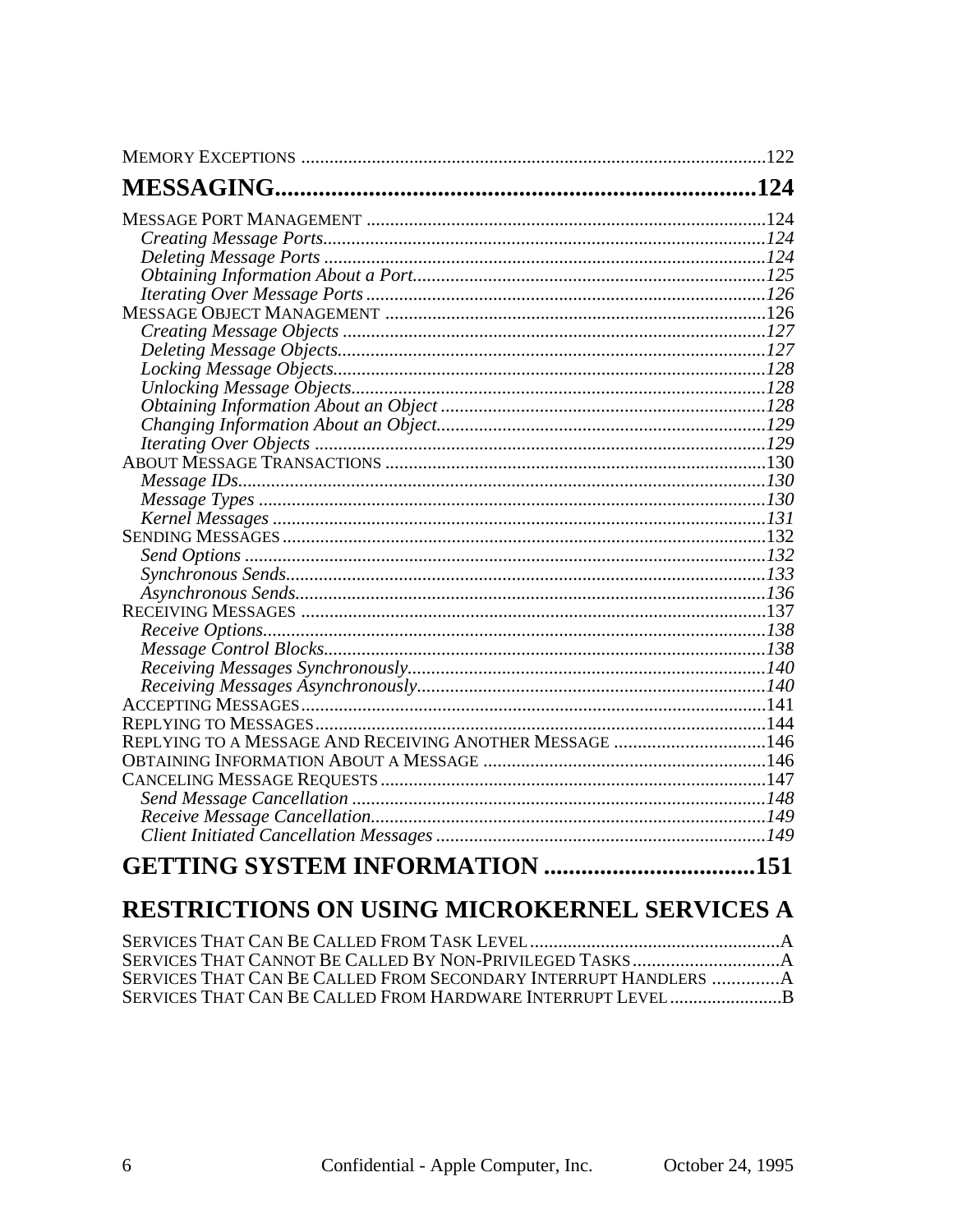# **ABOUT THE MICROKERNEL**

The microkernel provides support for modern operating system features including:

- Preemptive multitasking
- Scheduler-supported synchronization primitives
- Multiple large, sparse address spaces
- Memory mapped files
- Demand paged virtual memory
- Memory protection
- Object based message system
- and, via libraries, timing, synchronization, and other services

This document consists of three parts. The first part is an overview of the major features and concepts of the microkernel, the second part is a comprehensive technical presentation of the microkernel's interfaces, and the third part is a series of appendices that cover remaining issues and compatibility.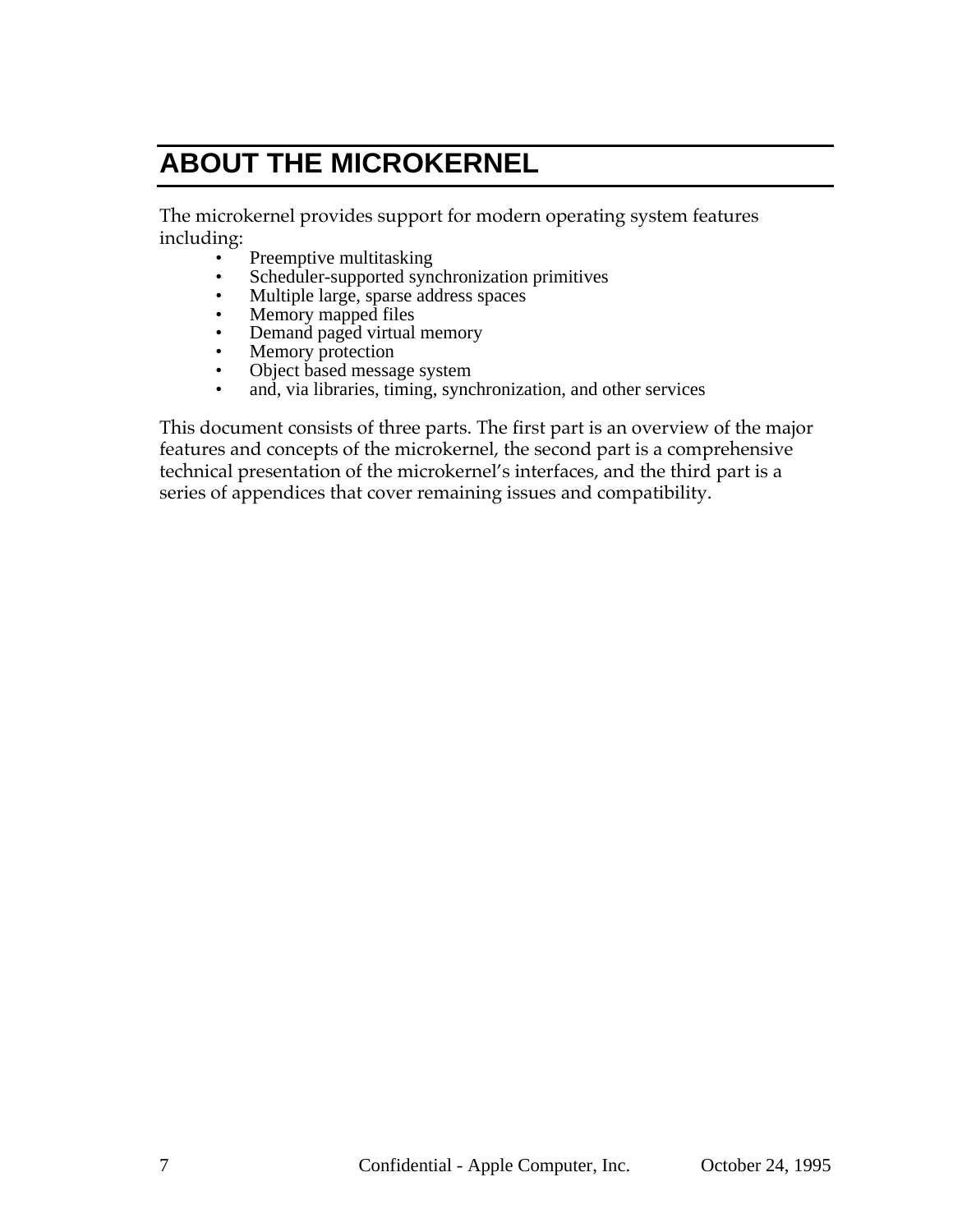# **KERNEL OBJECTS AND IDS**

Most interfaces to the microkernel fall in to one of three categories; those that create something, those that manipulate something previously created, and those that delete something. The things that are created, manipulated, and deleted are known as *kernel objects*.

Kernel objects include:

- Address spaces
- Address areas
- Memory backing objects
- Tasks
- Kernel processes
- Timers
- Event groups
- Software interrupts
- Message objects
- Message ports
- **Messages**

This document describes how to create kernel objects of various types. It describes their properties and behaviors. It discusses how to manipulate and destroy kernel objects and describes when they are destroyed as the side effect of some other operation.

You cannot directly manipulate kernel objects because the underlying data structures are not a part of the application programming interface (API) to the kernel. In certain implementations, the objects themselves may not be directly addressable to software other than the microkernel.

When the microkernel creates a kernel object, it generates an identifier (ID) for that object. IDs are 32-bit values that uniquely identify a particular object. Functions that create an object return the ID of the newly created object. Functions that act upon or destroy an object require that you pass the ID of the kernel object that is to be acted upon or destroyed.

IDs are completely opaque. The techniques used to associate an ID with the underlying object are private to the microkernel. IDs cannot be used to access the underlying data structures. The actual memory used to store kernel objects is not necessarily in the same address space as clients of the microkernel.

Because the microkernel does not support persistent objects (objects that survive across system boots), it has no need for persistent IDs. IDs are unique only for the duration of a particular boot. Additionally, IDs are unique only to a given kind of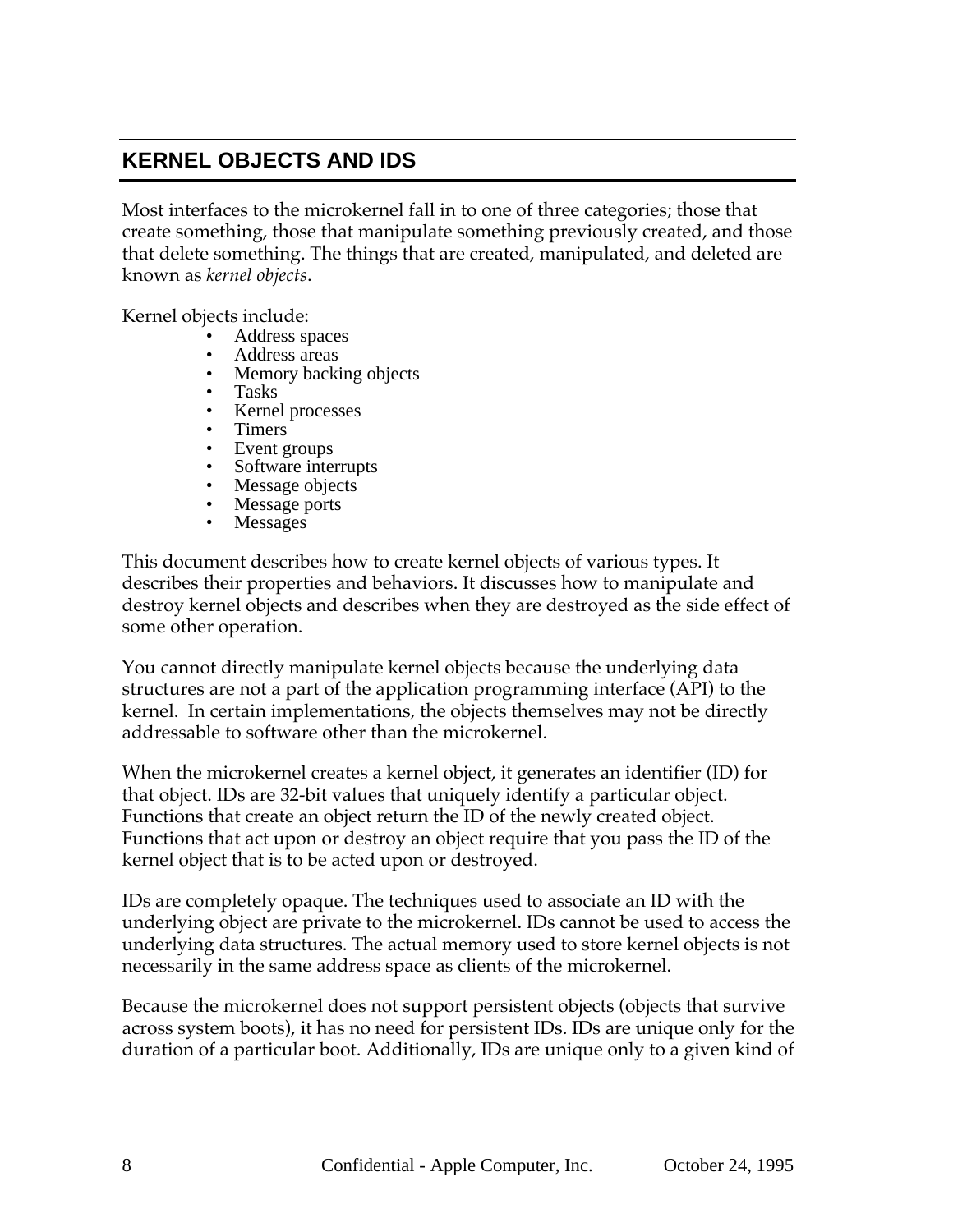kernel object. That is to say there is a separate flat ID space for each kind of kernel object. If you create two separate kinds of kernel objects (such as a task and a message port), it is possible that the same ID value will be returned for each of them. It is the responsibility of the programmer to ensure that the ID of a particular kind of kernel object is used only in conjunction with operations on that kind of object. If you perform message operations on task IDs, there is a slight chance that, because the task ID is also a valid message ID, undesirable side effects may result.

Using an ID after the underlying object has been implicitly or explicitly deleted is erroneous. Typically, the microkernel detects such usage and returns an error. However, IDs are subject to reuse when the kernel object to which the ID was originally assigned is reclaimed. Every effort is made to minimize the amount of reuse to assist in the detection of programming errors and to improve system robustness.

Because only the creator of a kernel object has its ID, the creator can limit access to the object by controlling access to the ID, thereby providing a measure of security. The mechanisms for generating and decoding IDs are private. Making these mechanisms public would compromise the currently available level of security and would prevent the implementation of additional levels of security in the future.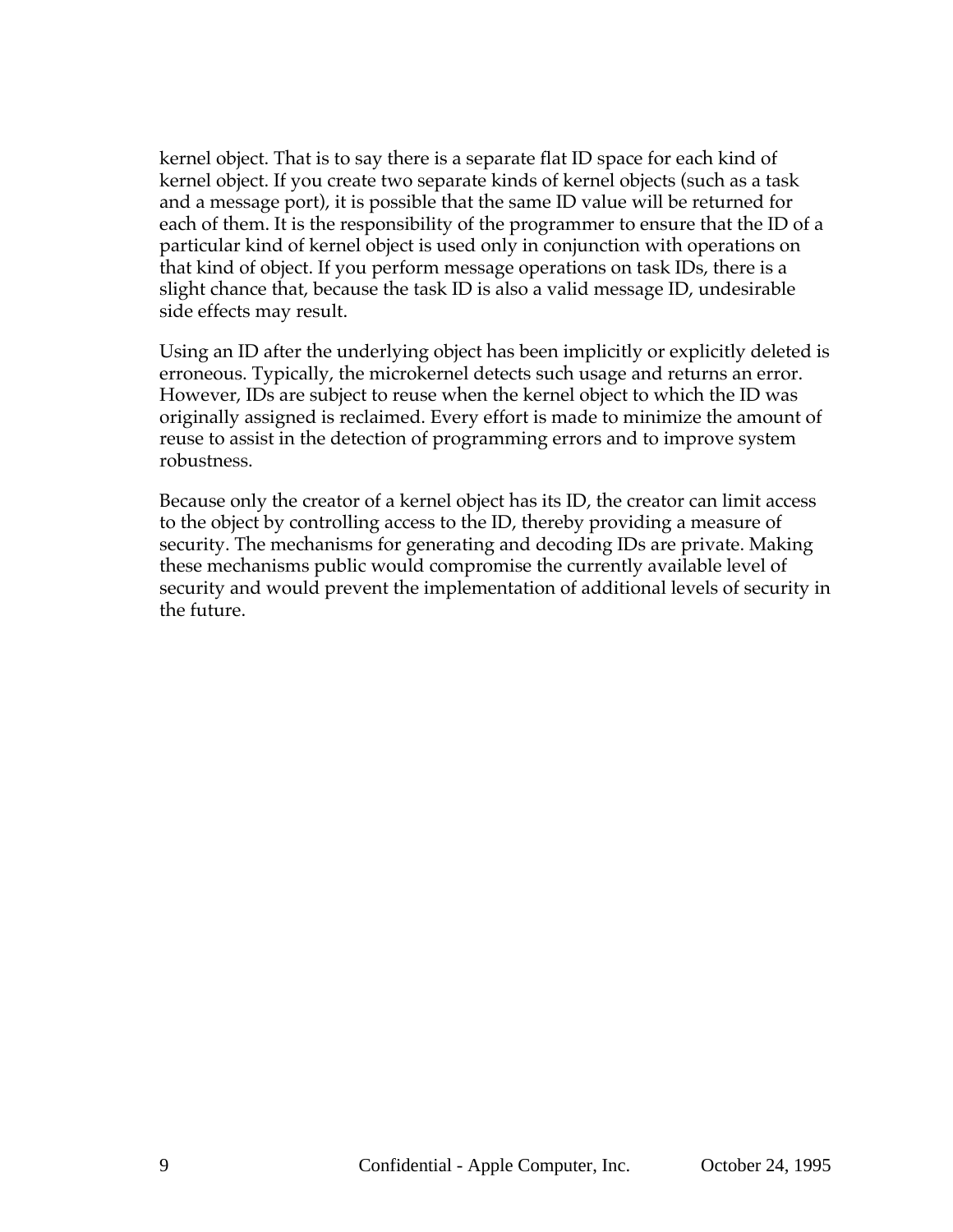# **NAMING**

The microkernel's consistent use of IDs is motivated by the desire to isolate the underlying data structures for reasons of both robustness and security. One problem with this approach concerns entities that must be well known throughout the system. Historically, solutions to this problem have one of two forms: place the IDs of these entities in well known locations (such as low memory) or provide a service whereby the IDs can be found through some naming conventions.

The microkernel uses a name-based registry into which well-known IDs are placed at the time they are created. The registry supports operations to create, delete, and lookup entries.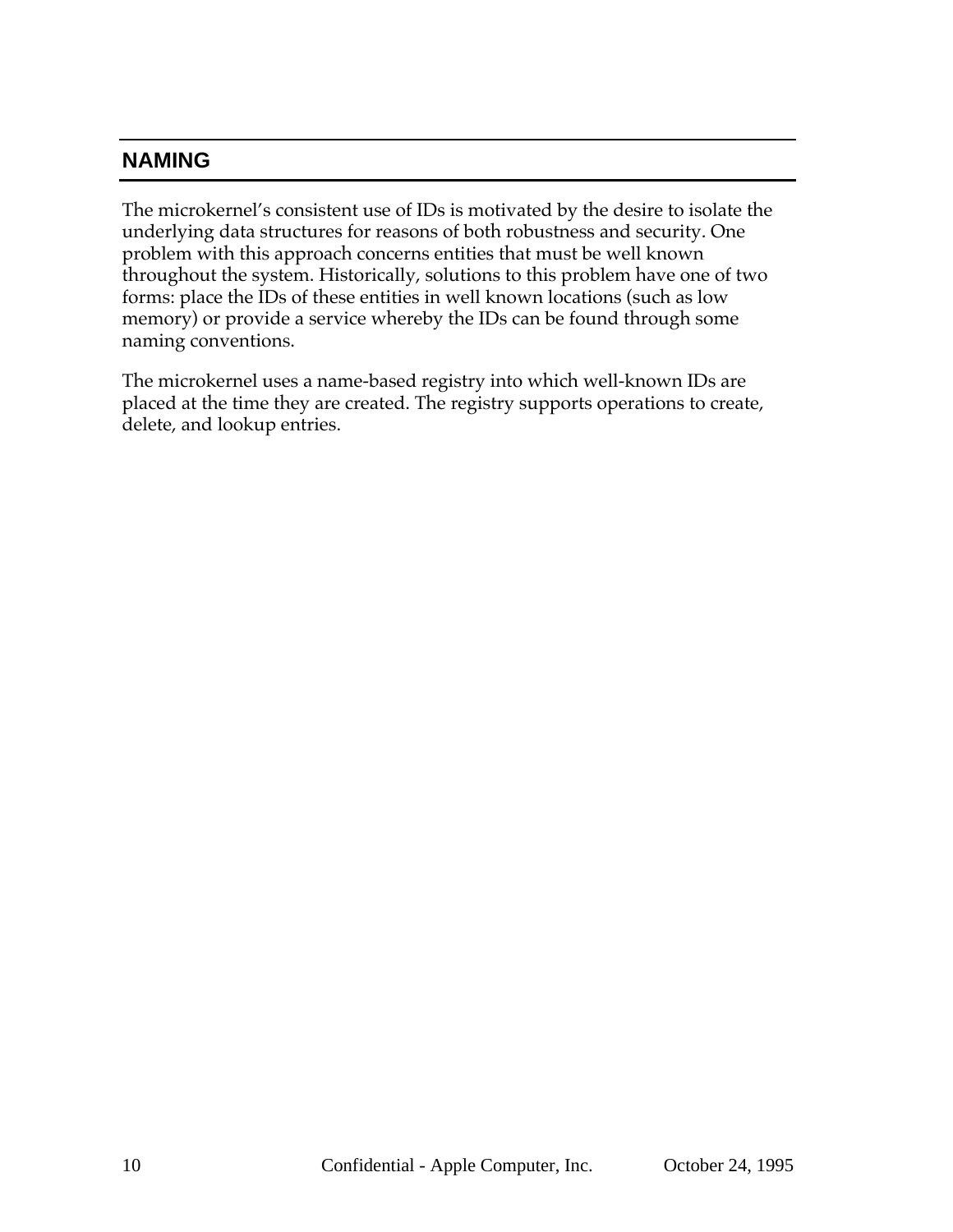# **EXECUTION - TASKING AND INTERRUPTS**

The tasking and interrupt mechanisms of the microkernel formalize the environments for execution of software by the processor. This section provides an overview of these concepts.

# **About Execution**

A significant amount of the microkernel design is devoted to the manner in which code is executed. Considerable effort has been spent to ensure that highlevel language software can be used directly without interfacing glue and to normalize the execution environment for applications, VBL tasks, Time Manager tasks, and I/O completion routines, which all execute under different rules in System 7. This part of the design is largely intangible in that there is little or no implementation part behind the design. Mostly, the design details the environments in which execution happens. These environments include:

- Task level This level is where nearly all code is executed. Application programmers typically are only concerned with task level execution. The processor is executing at task level whenever it is not processing interrupt level code.
- Hardware interrupt level This level is usually of concern only to driver writers and certain internal OS software developers. Hardware interrupt level execution happens as a direct result of a hardware interrupt request.
- Secondary interrupt level This level is similar to the deferred task concept in System 7. The secondary interrupt queue is filled with requests to execute subroutines that are posted for execution by hardware interrupt handlers that need to perform certain actions but chose to defer the execution of those actions in the interests of minimizing interrupt level execution. Unlike hardware interrupt handlers that can nest, the execution of secondary interrupt handlers is always serialized. For synchronization purposes, task level execution may also post secondary interrupt handlers for execution; these are processed synchronously from the perspective of task level, but are serialized with all other secondary interrupt handlers.
- Kernel level The rules and guidelines for executing certain portions of the microkernel are different from the rules and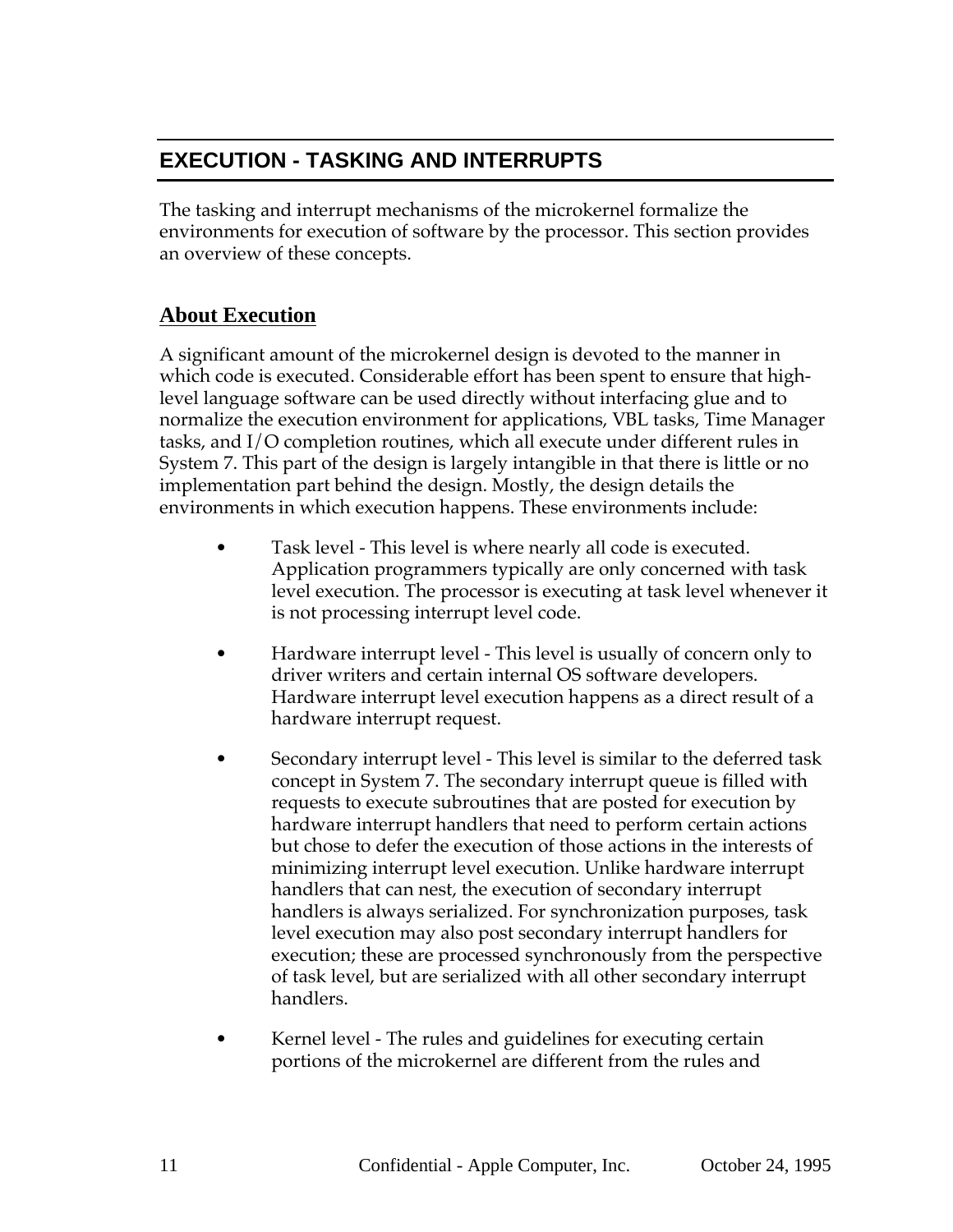guidelines for any exported environment. The microkernel's environment execution environment is private and is not described in this document.

Each of these execution environments has common attributes. For example, whenever any software executes at task level, it uses the stack created for that task at the time the task was created.

Different execution levels have different restrictions. Task level execution can make use of nearly any microkernel, OS, or ToolBox service. Secondary interrupt and hardware interrupt handlers are allowed only a subset of those services. Furthermore, only task level execution is allowed to access memory that is not physically resident; page faults at either hardware interrupt level or secondary interrupt level are illegal and system fatal.

#### **About Tasks**

The primary unit of execution within the microkernel is called a *task.* This term is frequently interchanged with the term *thread* in other operating system and kernel architectures.

Tasks are used to virtualize the existence of the physical processor and provide the illusion of many processors, each performing a different kind of work at the same time. In a microkernel-based system, a separate task exists for each application. Additionally, applications are free to create additional tasks if it is desirable to do so. The microkernel I/O system is also based upon tasks with a separate task potentially used for each device driver.

The processing resources available to a task are called the task's *context.* Context includes general purpose registers and special purpose registers. Note that task context is processor dependent.

Along with processor context, a task requires the presence of certain other resources. These include the task control block and the task stacks. The task control block is an internal data structure that describes the task to the microkernel; it is only accessible to the microkernel and is always referred to by a task ID. In addition, each task has at least one stack.

The process of ceasing the execution of one task and beginning the execution of a different task involves saving the context of the former task and restoring the context of the latter task. This combination of a context save and a context restore is called a *context switch*.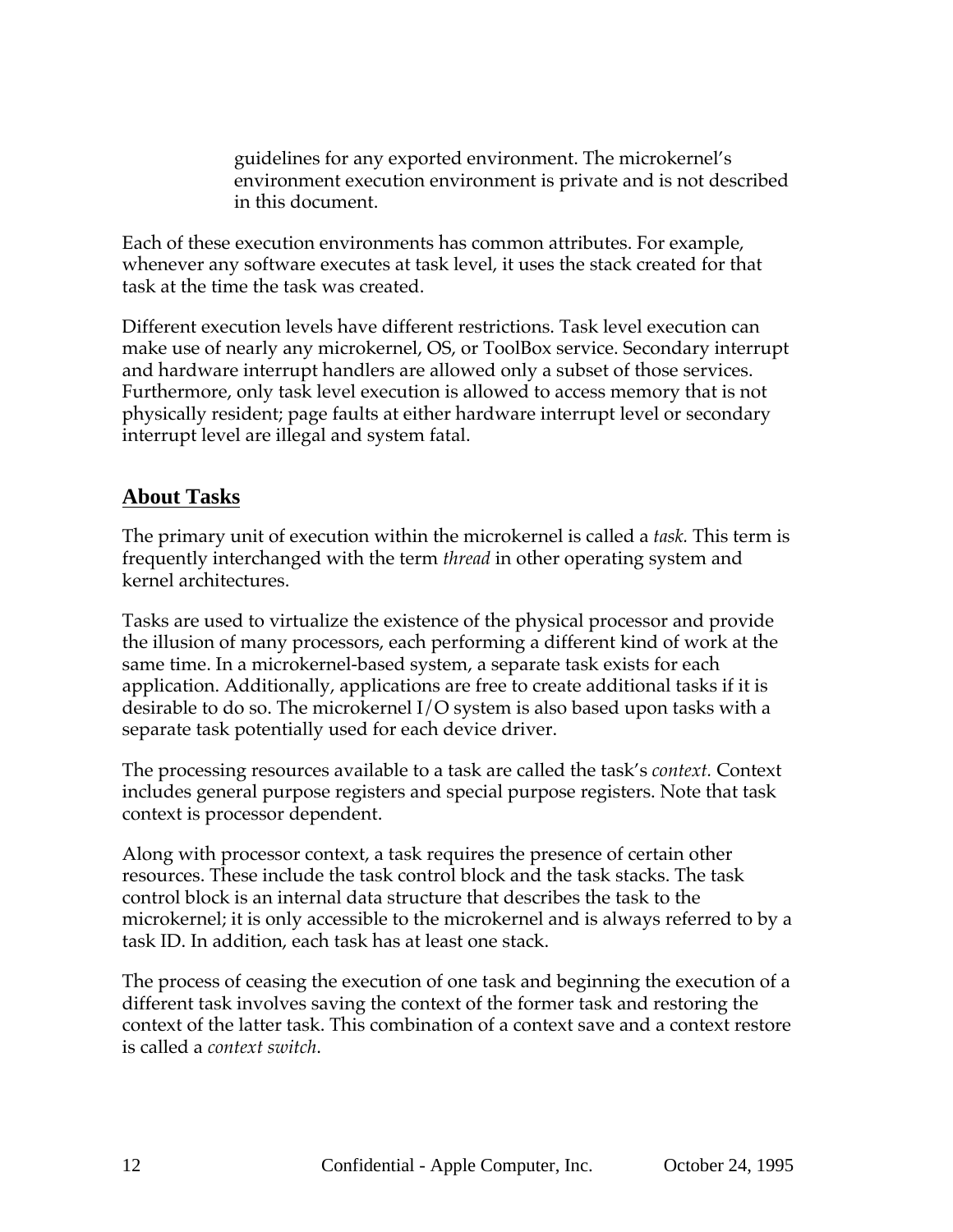The mechanics of context switching are relatively simple. However, the decision of when to context switch and which tasks to context switch, known as *scheduling*, is rather complex. Scheduling logic is a key differentiating factor between different operating system and kernel architectures.

#### **About Task Scheduling**

The microkernel uses an event-driven, priority-based, preemptive scheduler.

Event-driven means that scheduling decisions are made coincidentally with certain key events that occur within the system. Interrupts are one example of an event that drives the scheduling process. Other examples include setting or waiting for an event flag, notifying or waiting on an event queue, and sending or waiting for a message. Note that these scheduling events are different from the OS, ToolBox, and EPPC events that drive applications.

Priority-based scheduling implies that each task's importance is used when selecting a task for execution. A task's relative importance is specified by its *priority*. Microkernel tasks have a priority between 1 and 30; the larger the value the higher the priority. When a task is created, it is given a priority that can be increased or decreased at any time.

A task is eligible for execution whenever it is not waiting for an operation to complete. These waits can be explicit, as in the case of synchronous I/O operations, or implicit, as in the case of page faults. Tasks that are not eligible for execution are said to be *blocked* upon some event. Many tasks may be eligible for execution but only one can be executing at any instance. Under the microkernel, the task with the highest priority that is eligible for execution is guaranteed to be the task that is executing.

Preemptive scheduling means that the system, not the current executing task, controls scheduling. In System 7, the scheduling of applications is purely cooperative and the resultant system requires well-behaved applications if it is to function in a way that is pleasing to the user. If an application fails to cooperate, it can interfere with the operation of the entire system. Preemptive scheduling alleviates most of the need for cooperation. When the event upon which a task is blocked occurs, that task is again made eligible for execution. If that task has a priority greater than the currently executing task, a context switch is performed and the higher priority task immediately resumes execution from the point at which it was blocked.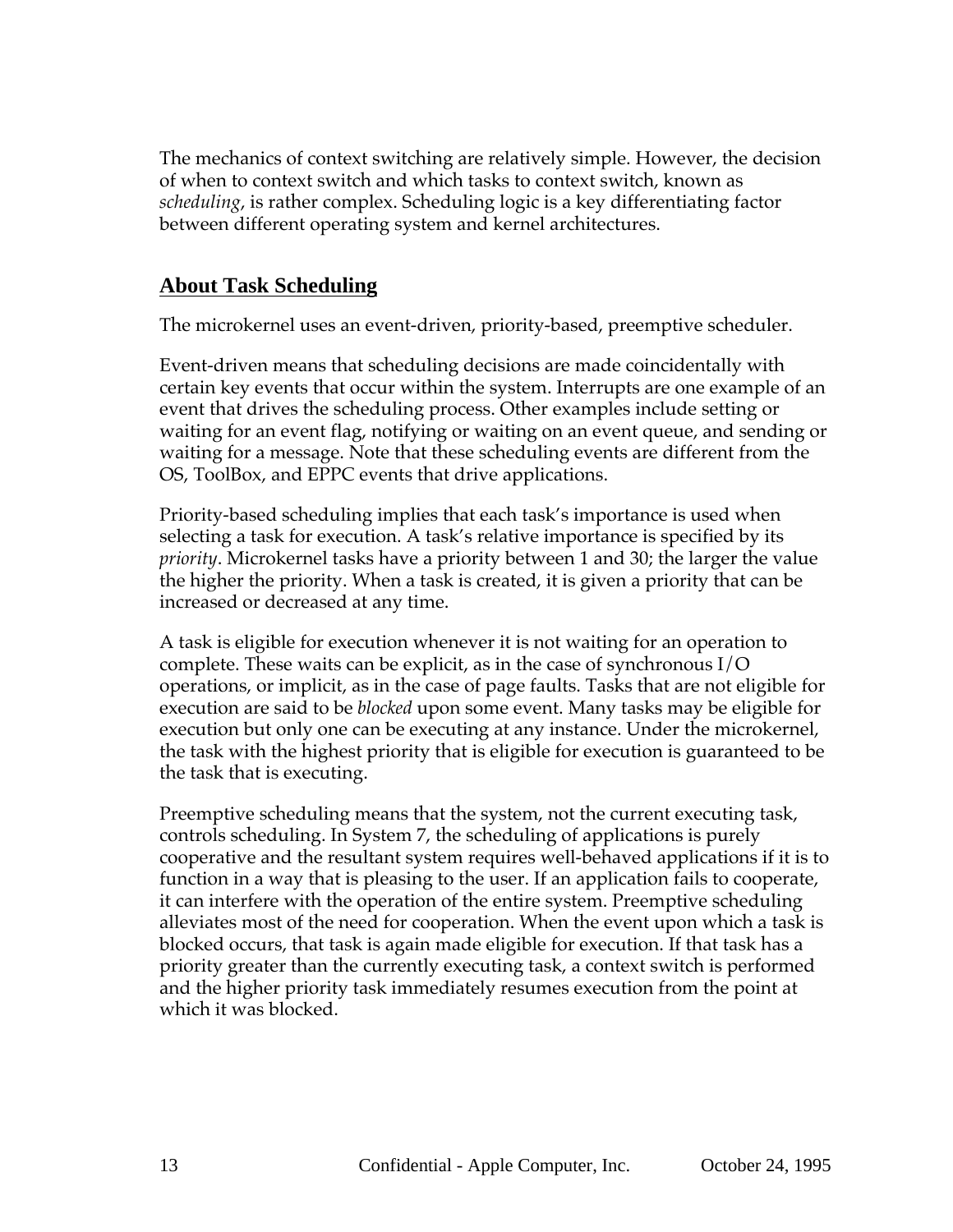The microkernel scheduler uses time-slice scheduling to manage tasks that have equal priority. If several tasks are eligible for execution at the highest priority, each is allowed to execute for an internally-specified period of time called a *timeslice*. When its time slice has expired, the context of the currently executing task is saved and the context of the next task at that same priority is restored. In this way, each task at the highest priority is given access to the CPU in a round-robin fashion. No single task can prevent other tasks from executing unless it is the only task at the highest priority.

Time-slicing is only used when several tasks are all eligible for execution at the same priority and no higher priority tasks are eligible, so time slicing never interferes with the priority-based scheduling algorithms. If a higher priority task becomes eligible for execution, it always gets immediate access to the CPU.

Applications should not use the microkernel's scheduling behavior as a substitute for explicit synchronization. Under System 7, it is common practice to depend upon the scheduling behavior of the system (that is, by not calling WaitNextEvent) to synchronize access to shared data structures. Under the microkernel, applications should always use explicit synchronization mechanisms instead of making assumptions about which tasks can run based on relative priorities. For example, a higher priority task might page fault, thus allowing a lower priority task to execute.

The microkernel does not include specific support for real-time scheduling. You cannot specify that a task is to execute next or that a task should execute at a certain time or that a task should receive a certain percentage of CPU time. The microkernel scheduler does not contain support for deadline scheduling.

Currently, a task's priority is not adjusted implicitly by the kernel as is done by the Windows NT® Boost/Decay scheduling policy. Such support may be added at a later time.Most microkernel clients should not specify specific priority numbers for the tasks they create. Instead, they should specify priorities using the provided categories, which include application, server, and background.

#### **About Software Interrupts**

In addition to the scheduling of multiple tasks on a single processor, the microkernel scheduler provides a mechanism for executing asynchronous completion routines.

In System 7, an I/O completion routine associated with an asynchronous I/O request is usually run at interrupt level and is completely asynchronous to the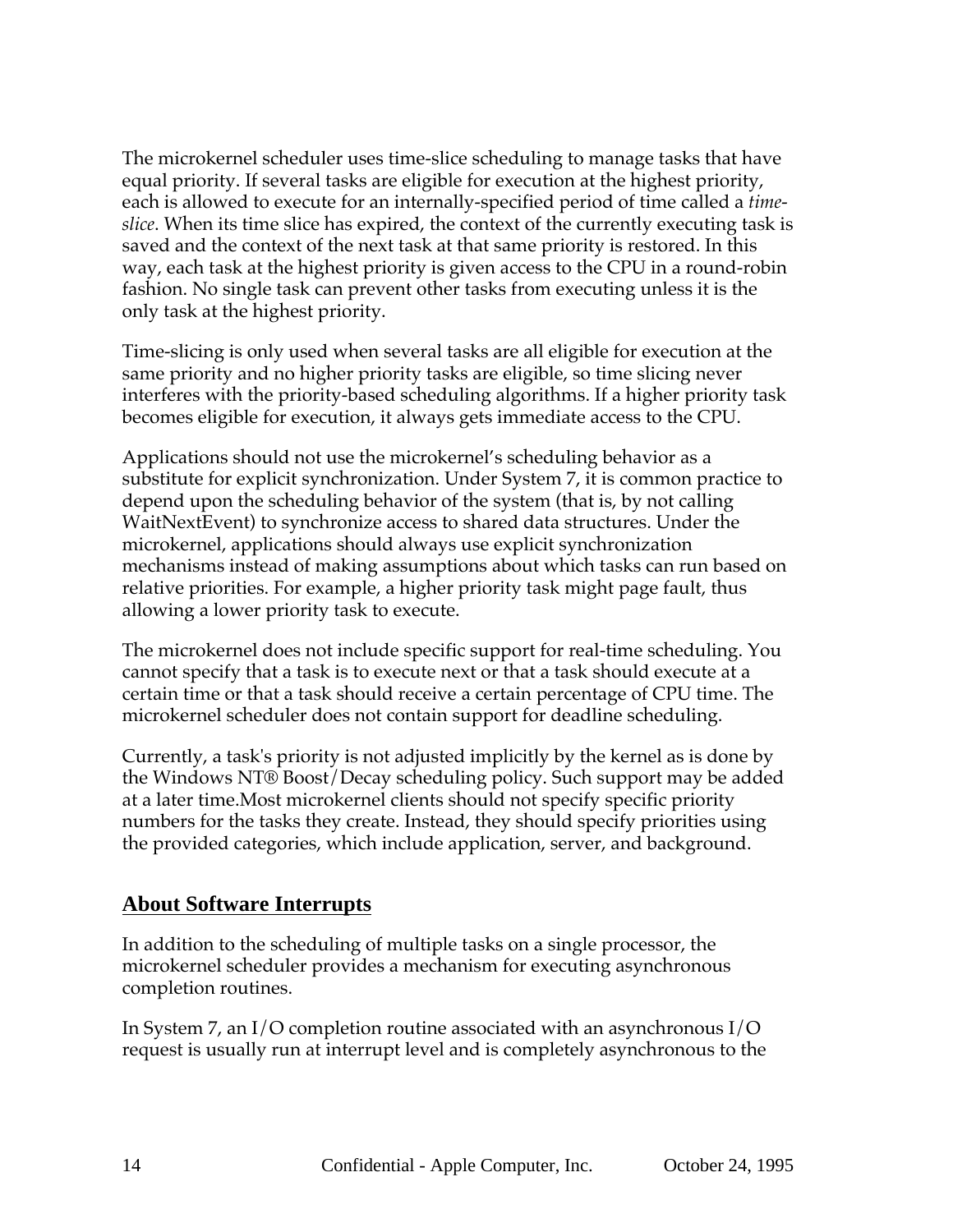execution of the application that started the I/O. This means that the completion routine runs in a completely different environment than the initiator of the request. The completion routine gets parameters in registers rather than on the stack. The completion routine cannot access static variables or the jump table because A5 is not setup by the system. Finally, the invocation of the completion routine is in no way related to the importance of the requester. Because the invocation happens at hardware interrupt time, application code is invoked in a completely uncontrolled way.

The software interrupt feature of the microkernel scheduler allows a specified subroutine, with specified parameters, to be executed within the context of a given task, but asynchronously to that task's otherwise normal execution. A microkernel-based system uses software interrupts to implement many features that are implemented with hardware interrupt handlers in System 7, such as VBLs, Timers, I/O completion routines, etc.

Within a given task context, software interrupts are processed on a first-in, firstout basis; they do not nest. When a software interrupt handler finishes and no other software interrupts to that task are pending, the task simply resumes execution at the point prior to the software interruption. A given task can enable and disable its ability to receive software interrupts and interrupts are queued to the task until they can be delivered. Software interrupts do not affect the scheduling policies of a given task with respect to other tasks.

Any task can send a software interrupt to any other task. The microkernel also uses the software interrupt mechanism to inform clients that a request has completed.

#### **About Privileged Execution**

Most software in a microkernel-based system is non-privileged. Non-privileged software executes with the CPU in user mode. All applications run in user mode. Some kinds of software (such as, device drivers) are best executed in supervisor mode and are, therefore, privileged. Privileged software has full access to the machine's instruction set and memory addressing capabilities. Execution mode is a task attribute; when you create a task, you specify whether it is to be a privileged or a non-privileged task.

Privileged tasks always execute in supervisor mode. They have a single stack for all execution and local variable storage.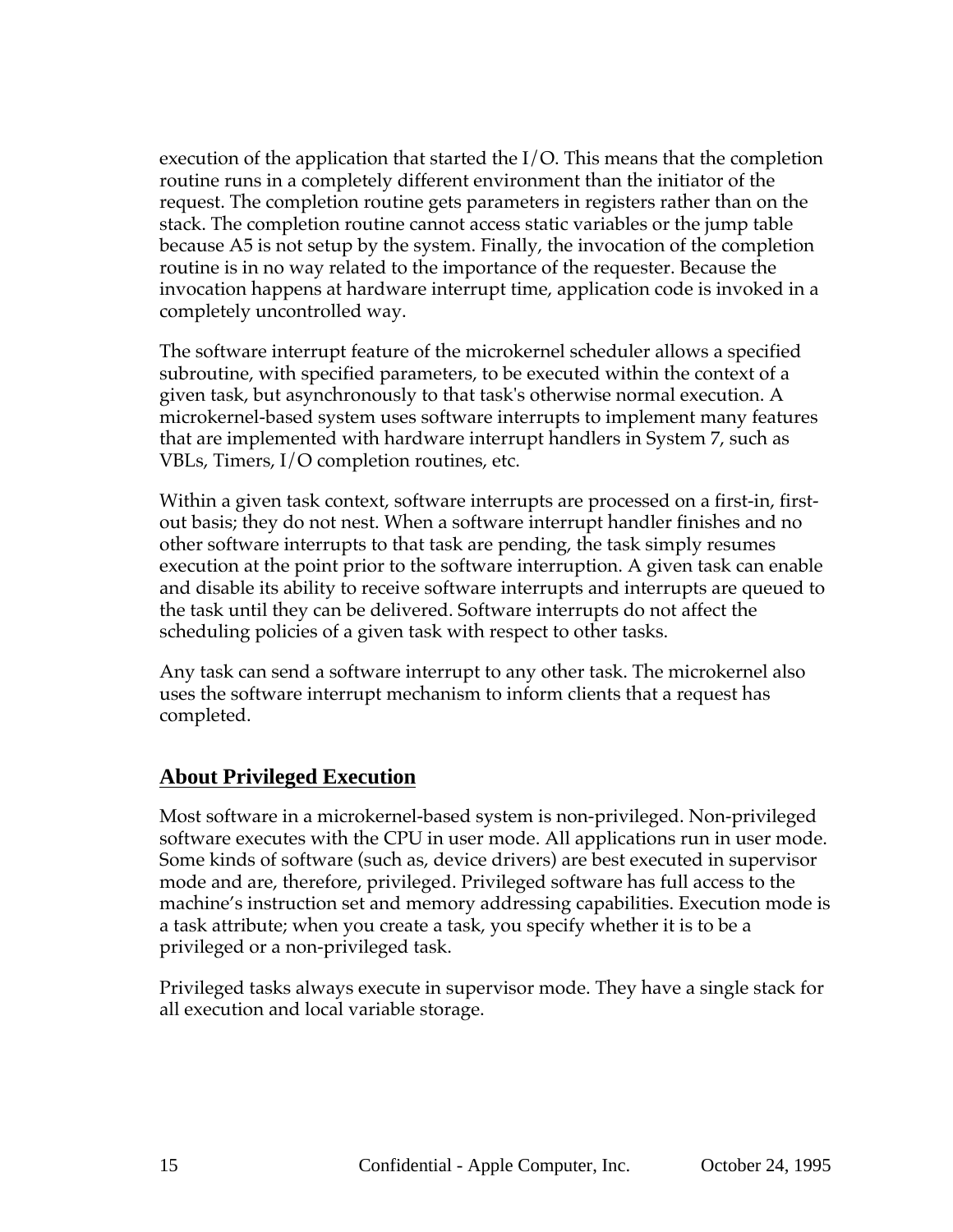Non-privileged tasks can execute in both modes. Most of a non-privileged task executes in user mode. Because the microkernel always runs in supervisor mode, when a user mode task calls the microkernel, the microkernel's execution takes place in supervisor mode. Therefore, non-privileged tasks have two stacks; one for user mode execution and one for supervisor mode execution.

#### **About Synchronization**

The preemptive nature of task scheduling requires explicit attention to task synchronization. Synchronization of accesses to shared memory or I/O devices is frequently the most difficult aspect of programming in a multi-tasking environment. The microkernel provides event groups and event queues to allow the synchronization of tasks around critical sections. Event groups and event queues are discussed in the section "Synchronization Mechanisms," later in this document.

#### **About Interrupts**

Interrupt handlers are subroutines that are invoked by the microkernel in response to a particular hardware interrupt request. Interrupt handlers execute in supervisor mode and have access to a single interrupt stack. The possibility of nested interrupts can cause several interrupt handlers to each be activated on the interrupt stack simultaneously.

Interrupt handlers are formally registered with the microkernel. You do not install them directly into a vector table. Only a single handler may be registered for any given interrupt source, and you cannot install a handler without first removing the previously installed handler.

Interrupt sources are designated by a hardware-dependent vector number. This number is not related to the processor architecture's vectoring scheme. It is a simple enumeration of the interrupt sources.

The design philosophy for the microkernel's interrupt system is driven by the desire to minimize interrupt latency and, therefore, maximize responsiveness. This enables better real-time response and also allows greater I/O throughput.

The microkernel provides a mechanism for performing real-time processing, in response to interruptions, outside of interrupt level. This mechanism is called the *secondary interrupt handler*. Secondary interrupt handlers are similar to deferred tasks in System 7. Secondary interrupt handlers are queued by hardware or *primary* interrupt handlers. When you queue a secondary interrupt handler, you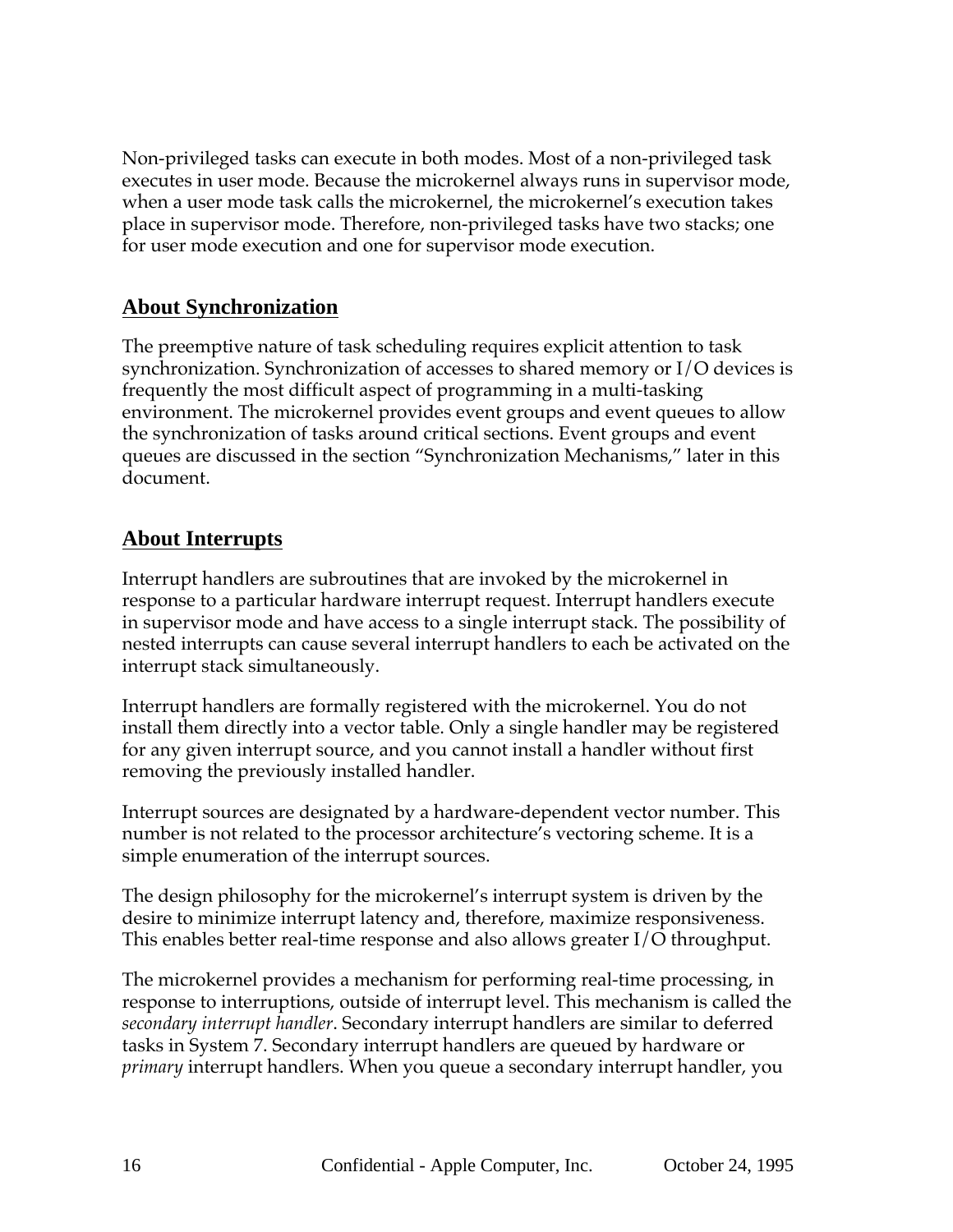specify the handler and a set of parameters with which it is to be invoked. The handler is not called immediately. Instead, the information is placed into the *secondary interrupt queue*.

In order to synchronize with interrupt-level execution without disabling hardware interrupts, task-level software can also insert subroutines in the secondary interrupt handling queue. The queue is always processed firstin/first-out, and the execution of the queued handlers is always serialized. Although hardware interrupts remain enabled and hardware interrupt handlers can preempt secondary interrupt handlers, secondary interrupt handlers cannot preempt one another.

The secondary interrupt handler queue is always emptied prior to running any task level software.

When writing device drivers that handle hardware interrupts, it is important to balance the amount of processing done within your primary and secondary interrupt handlers along with that done by your driver's task. You should make every effort to push processing time out of primary interrupt level into secondary interrupt level and, similarly, push secondary interrupt level processing into your driver's task. Doing this allows the system to be tuned so that your driver's processing time is balanced with the needs of other drivers and applications.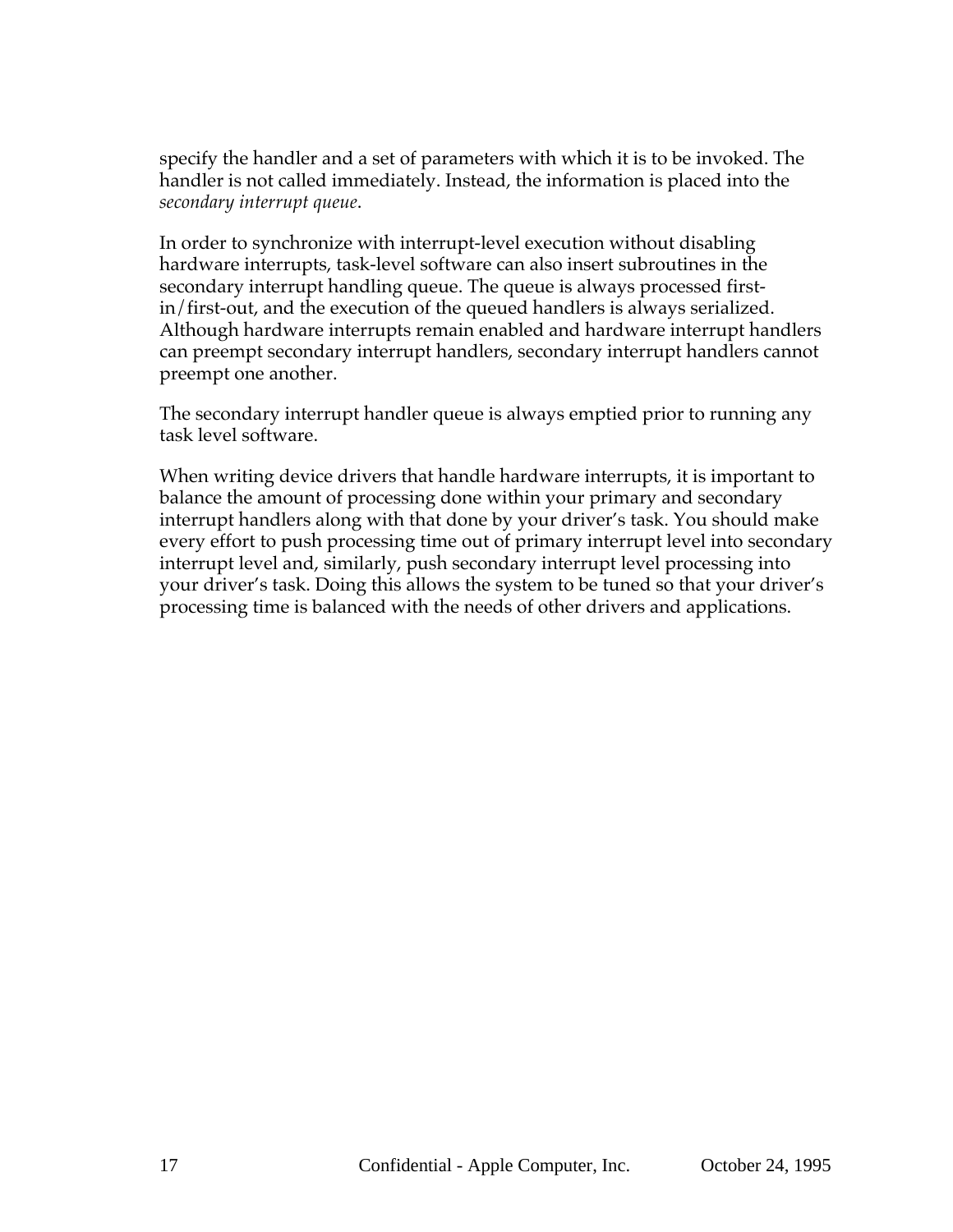# **KERNELPROCESSES**

During the execution lifetime of any software, that software allocates and deallocates many kernel objects. When that software terminates, either normally or abnormally, the system reclaims any of the kernel objects that were not deallocated.

The locus of resource allocation and reclamation within the microkernel is called a *kernel process.* This term is equivalent to the term *process* in other operating system and kernel architectures. The term *kernel process* was chosen because the term *process* is already used and well understood in System 7 Process Manager nomenclature.

A kernel process is composed of tasks and other microkernel resources. The execution of those tasks may create and destroy additional microkernel resources (including other tasks) during their lifetime. Each of these resources is said to belong to the kernel process. Kernel processes are completely passive. Kernel processes do not execute instructions; tasks execute instructions and tasks belong to a specific kernel process.

Kernel processes also designate a set of memory locations and associated values, known as an *address space.* Each kernel process has access to exactly one address space. However, a single address space may be shared by several kernel processes. A given task, belonging to a given kernel process, executes within the address space of that kernel process. The task can only access memory locations associated with its kernel process' address space. In this way, kernel processes provide not only resource reclamation but also memory protection.

The creation of a kernel process returns a KernelProcessID. All subsequent operations upon the kernel process require that the kernel process be specified by ID. When the kernel process is reclaimed, all resources that belong to the kernel process are also reclaimed. Kernel processes are reclaimed either explicitly (possibly by their creator) or implicitly when all tasks with the kernel process have terminated. In this way, problems of garbage generation are handled in a well-controlled and easily understood manner.

The microkernel and all the privileged tasks in the system are included in a single kernel process.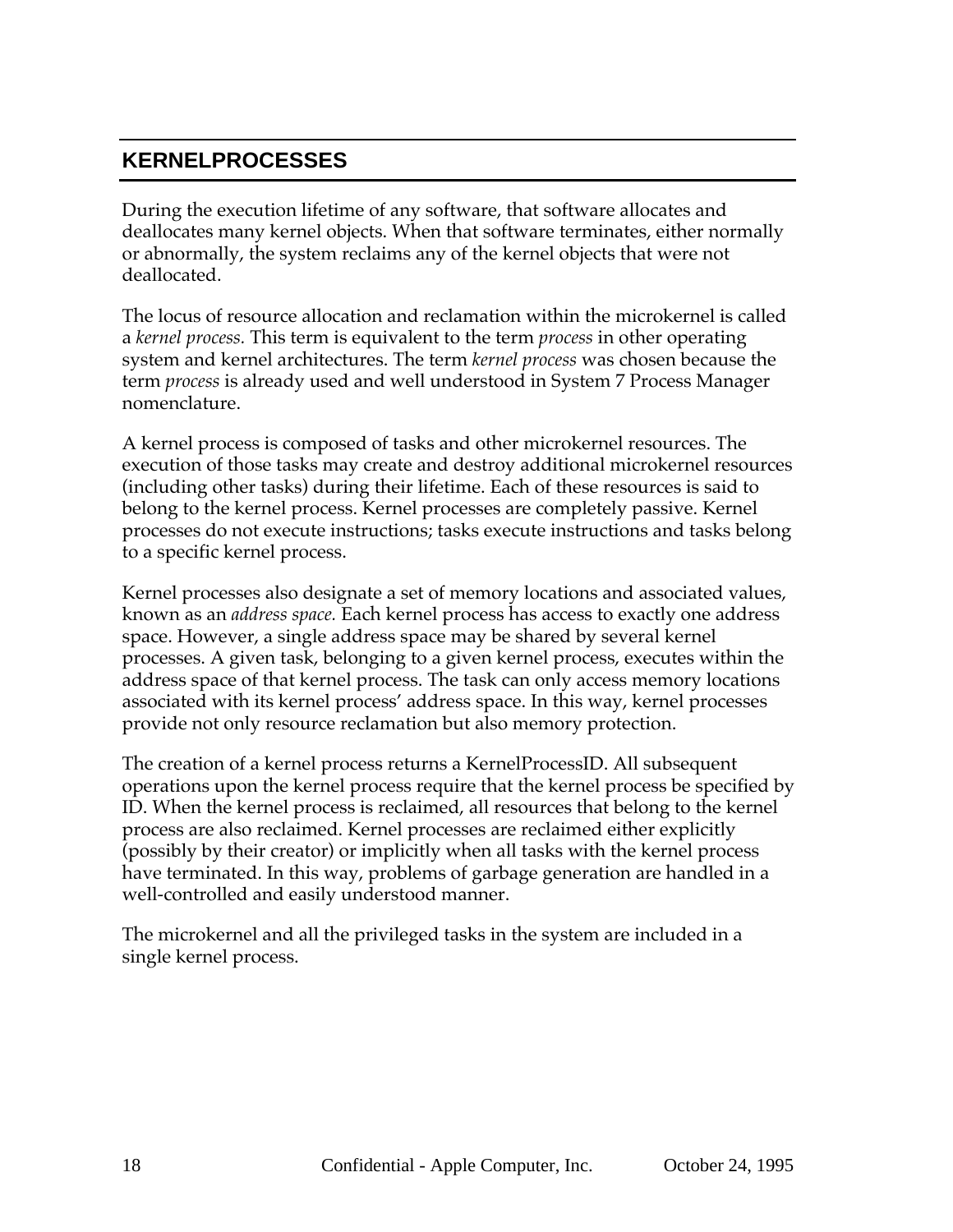# **ADDRESS SPACE MANAGEMENT**

Addressing is such a basic concept in computer systems that it is frequently taken entirely for granted. However, as operating system and application software grow in complexity, the manner in which memory is utilized becomes increasingly important.

A significant portion of the microkernel is devoted to implementing a rich set of addressing and memory management mechanisms. These mechanisms provide the foundation for many of the high-level features desired in Macintosh systems: memory protection, memory mapped files, and high performance virtual memory.

#### **About Addressing**

Because so much about addressing is taken for granted, a brief overview of terminology and concepts follows.

An *address space* is the domain of addresses that can be directly referenced by the processor at any given moment. A *logical address* specifies a location within an address space. Logical addresses are unsigned in nature; the lower bound of a logical address is zero, and the upper bound is the size of the address space minus one. For example, in a 4 GB address space there are  $2^{32}$  (4 GB) distinct logical addresses for bytes, ranging from zero to  $2^{32}$  - 1. The number of bits required to represent logical addresses (the size of the address) is often used to denote the size of the address space. For example, a 4 GB address space can also be called a 32-bit address space.

Some systems provide a single address space that is in effect for all software. Others provide distinct address spaces for different software entities. This socalled *multiple address space* model provides isolation of software and restricted access to hardware (known as *protection*). When combined with the ability to use secondary storage, usually hard disk, as an extension to a computer's physical memory (a technique called *virtual memory*), the resultant memory model offers many advantages. These include the ability to address large amounts of protected memory at a cost that is quite low in terms of performance and dollars.

There is an association between logical addresses and hardware. When the processor references a given logical address, there is an effect on the hardware. Usually, the hardware is RAM, and the effect is to acquire or modify data in that RAM. Alternatively, the hardware may be a device that provides some auxiliary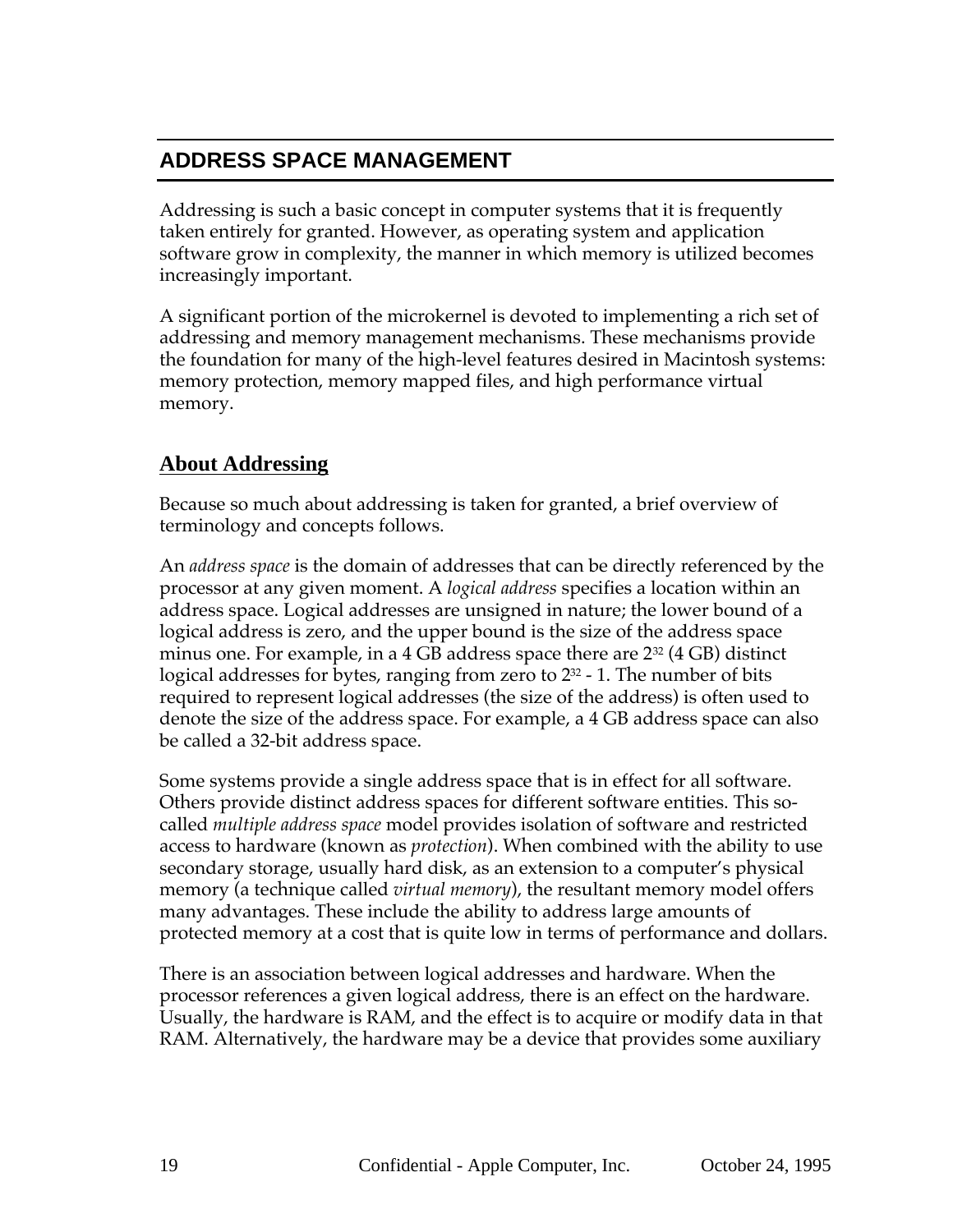function (such as network access), and the effect is to control that device's operation.

In simple memory models, the association of logical addresses with hardware is statically determined by how the hardware is wired to the processor. In the relatively more complex models implemented by virtual memory systems, the association is made dynamically. Further, the association can be extended to hardware not directly accessible by the processor, such as secondary storage. Forming an association for a range of logical addresses is called *mapping*. A range that has an association is said to be *mapped*, and a range that does not have an association is said to be *not mapped*.

Virtual memory systems require specialized hardware support for mapping. For architectural reasons, this support hardware always forms mappings based on address ranges rather than on a per-address basis. These ranges become the unit of mapping. If mapping ranges are fixed-sized, the mapping units are called *pages* or *logical pages*. To provide address spaces with sizes greater than the amount of RAM, the virtual memory system uses the support hardware to shuffle RAM among different logical pages. Doing this on an as-needed basis is known as *demand-paging*.

A reference to a logical address that is mapped to secondary storage, but whose data is not immediately available in RAM, is referred to as a *page fault*. In response to a page fault, the microkernel initiates the appropriate transactions to obtain the contents of the logical page and then maps that page into the address space. With the fault repaired, the microkernel causes the execution of the faulting software to resume at the point of the fault. The entire effect of the page fault is transparent to the software that caused the fault.

#### **The System 7 Addressing Model**

System 7 provides an addressing model that is molded around a single, completely open address space that provides no protection of software or hardware. Originally, this space was shared by the system and one application; now it is shared by the system and multiple applications. The Virtual Memory introduced by System 7 did not change this. For compatibility reasons, Virtual Memory was not allowed to provide separate address spaces or protection, and was forced to settle for extending the existing single address space by about a factor of two. Virtual Memory's purpose is confined to preventing users from having to buy more RAM. Internally, its method for RAM management complicates the model for non-application software and introduces substantial address space overhead.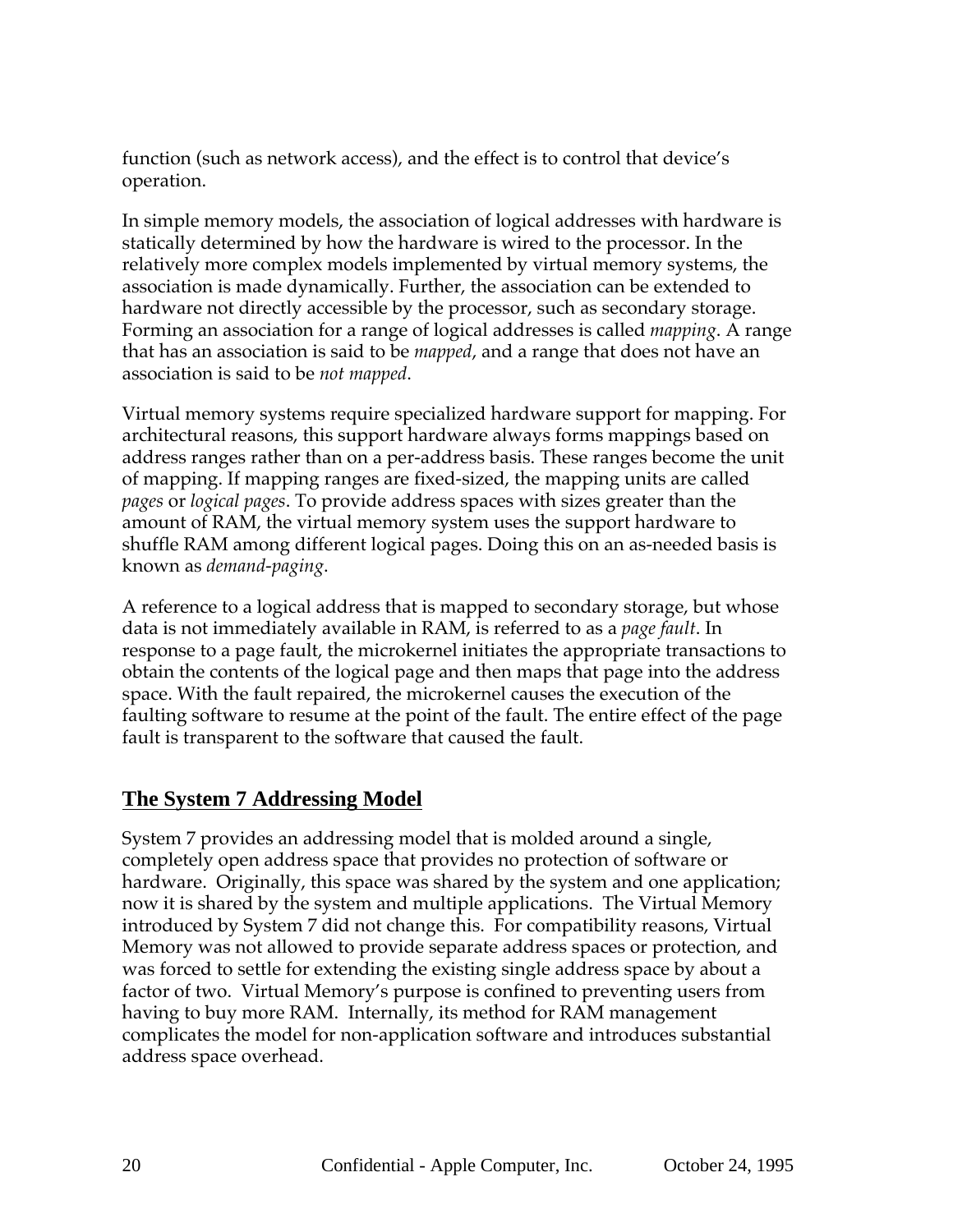Logical addresses may be either 24- or 32-bits, on a per-system boot basis. This coexistence complicates both the internal workings of the system software and the implementation of third-party software, but has been considered necessary for backward compatibility.

The simultaneous execution of multiple applications within a single, limited address space means contention for memory among those applications. The Temporary Memory scheme was introduced by MultiFinder (an earlier version of the Process Manager) to provide an outlet for applications that need "emergency" dynamic memory allocations. This is possible because, often, there is more memory where MultiFinder gets it. Temporary Memory is really just a stop-gap measure because applications have no other way to fully utilize the address space.

#### **The Microkernel Addressing Model**

The microkernel's addressing model is designed with modern hardware and software architecture in mind.

#### **Multiple Address Spaces**

The microkernel provides operations to create and destroy address spaces. The contents of a newly created address space are based upon a template maintained by the microkernel. This template causes slot space, frame buffers, ROM, and the microkernel to be mapped into each address space with appropriate access protection. The remainder of the address space is devoid of content.

#### **Areas**

A range of logical address space that is mapped is called an *area*. Areas begin and end on page boundaries. Operations are provided to create and destroy areas. The area creator must specify the size of the area, how the memory content of the area is to be derived and maintained and what access rights are available to various clients.

Areas can be derived from disk files or their initial contents may be unspecified. In either case, the memory management system provides support for clearing the contents of the area on a per-page basis when the page is first accessed. Areas can be maintained in a manner that causes each logical page within the area always to be physically resident or to be paged in and out of physical memory as needed. Area attributes govern the ability of privileged and non-privileged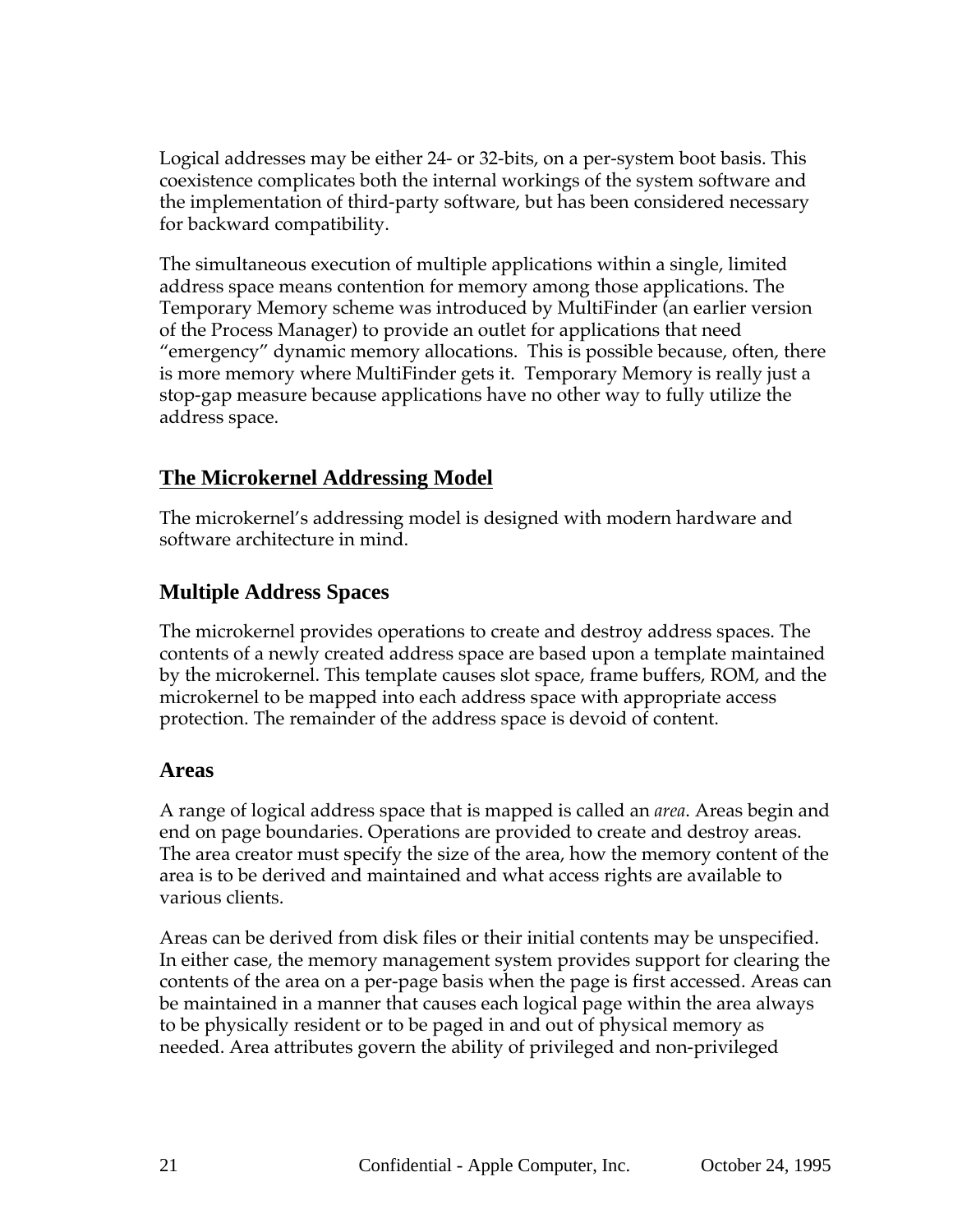execution to read and write the area and for the area to be shared among multiple address spaces.

When an area is created, it can be surrounded by *guard pages*. These guard pages are excluded pages in the address space that assist with detecting accesses beyond the area. Guard pages can also be used to detect stack overflow.

## **Paging**

The sum of the pages in all areas in all address spaces typically exceeds the amount of physical memory. This shortfall is made up by using secondary storage, known as *backing storage*, to store data which cannot be physically resident.

The microkernel is responsible for the movement of data between backing store and memory. The page replacement policies utilized by the microkernel attempt to minimize the frequency of page faults by retaining the most recently used pages in physical memory and allowing infrequently used pages to migrate to backing storage.

Paging performance is further enhanced because the software involved in resolving page faults is limited to the microkernel itself and those drivers involved in accessing the paging device. Therefore, only a small number of logical pages must be held in physical memory allowing a much greater number of physical pages to be used for frequently accessed data.

All I/O performed by the microkernel to satisfy page faults is performed through *backing objects*. Backing objects are message objects that respond to messages specified by the microkernel and perform the appropriate I/O operations. Backing objects isolate the microkernel from the mechanics of finding the appropriate data on the storage device. Page faults can therefore be satisfied from nearly any I/O device including networks, hard disks, tape, etc.

#### **Global Areas**

Sharing certain resources, especially code, among many clients is an important concept in modern software. The microkernel provides effective, efficient support for sharing code and data among clients in separate address spaces.

When creating an area, the kGlobalArea option causes the contents of the area to be addressable in every address space. The contents disappear from all address spaces when the area is destroyed. Global areas have the protection attributes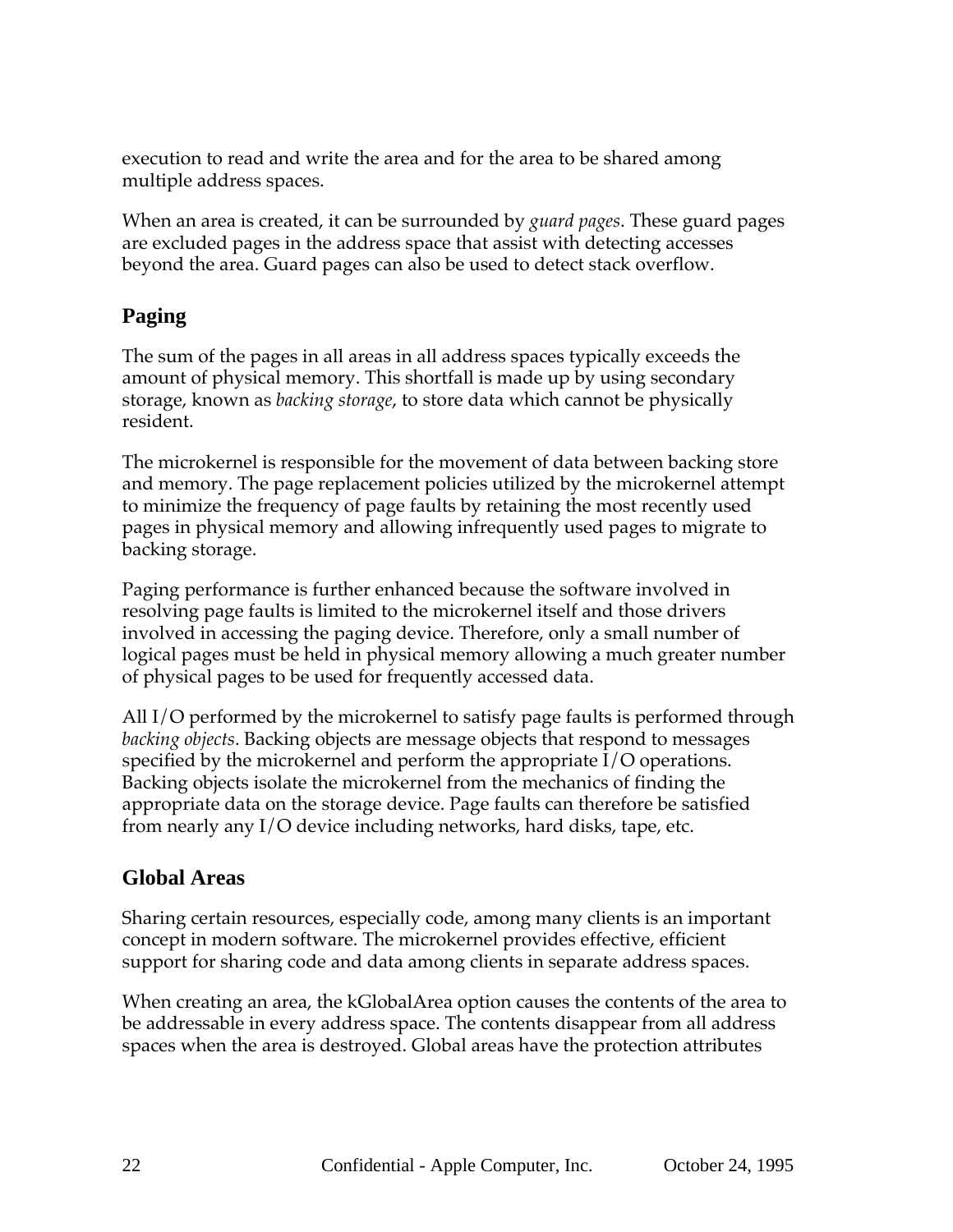specified at the time of their creation regardless of the address space from which a reference is performed.

Because global areas are visible to all address spaces, space in every address space must be available to create any global area. The microkernel sets aside a predetermined amount of space in every address space for use by global areas. Once exhausted, no additional global areas can be created until others have been deleted. The amount of address space set aside for global areas is unspecified.

All code executed in privileged mode, and all data directly referenced by privileged tasks and interrupt handlers must be in globally shared areas. Microkernel services are available to allow privileged code to access nonglobally-shared data.

# **I/O Coordination**

When I/O operations are performed between an external device and memory, several aspects of the memory's contents must be coordinated. Typically, the logical contents must be made physically resident so they can be accessed at hardware interrupt or secondary interrupt level where page faults are not allowed. Additionally, the coherency of any data and instruction caches must be maintained to ensure that the data being moved is not stale and that the effects of the data movement are observed by the processor.

When using DMA hardware to perform the I/O operation, it is also necessary to translate the logical address range into a set of physical address ranges. This set of physical address ranges is called a *scatter-gather list*.

The microkernel provides efficient support to prepare a range of addresses for an I/O operation and to clean up that same range when the operation is finished. Through the use of appropriate parameters, all cache manipulations are performed, the data is made physically resident, and a scatter gather list is generated. The client need not be concerned with the cache topology or any other aspect of the hardware because the microkernel provides complete isolation.

#### **Addressing And Execution**

The relationship of execution to addressing is at the kernel process level. When a kernel process is created an address space must be designated for that kernel process. Any tasks created within that kernel process will see this logical address space. Several kernel processes may all share a single address space, but they will not be protected from each other. The kernel process that contains the microkernel and all the privileged tasks in the system has a special addressing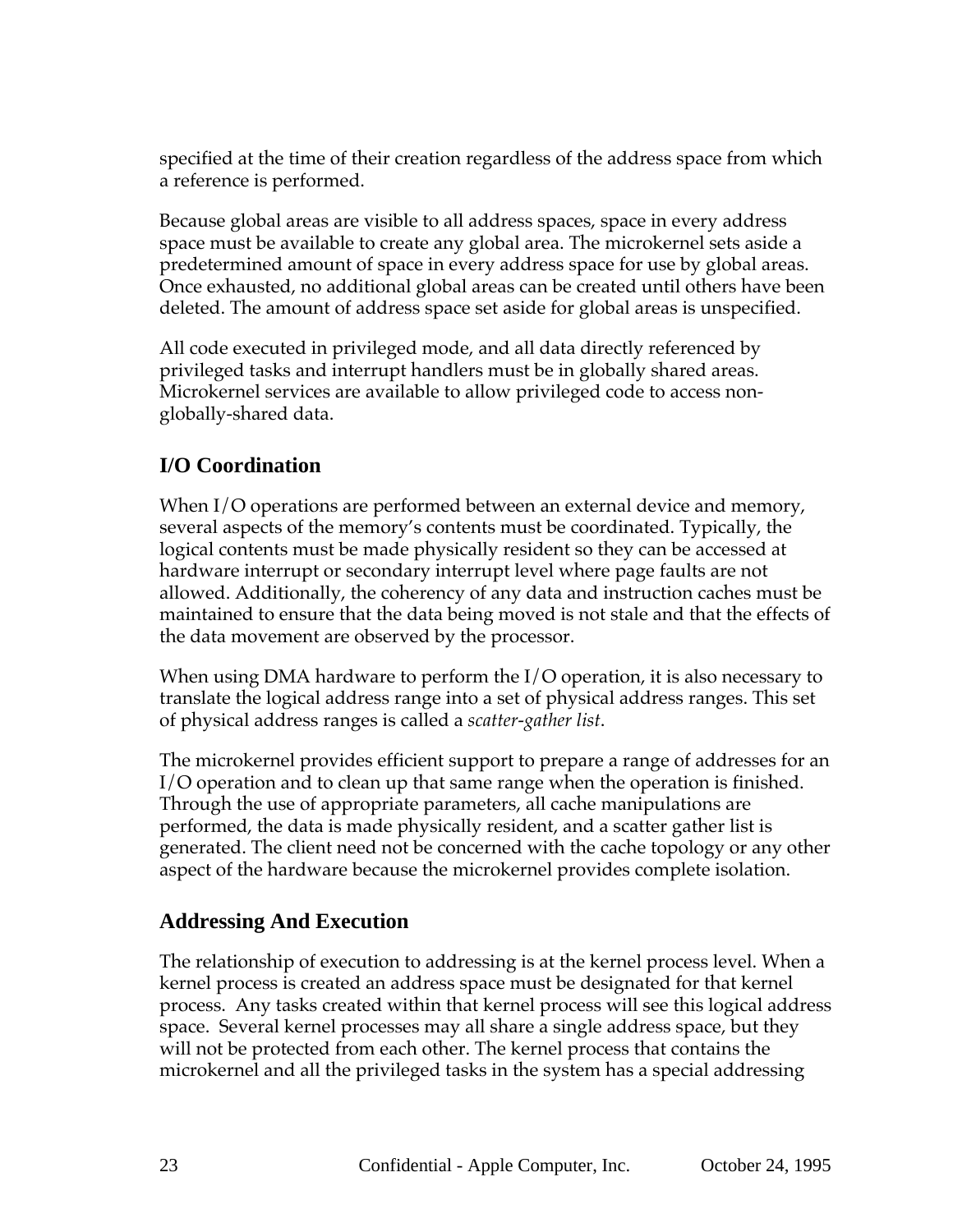environment. When any task in this kernel process is executing, only global areas are addressable.

#### **Inter-Address Space Access**

During normal execution, a given task has access to only the memory that is mapped into its kernel process's address space. It is possible, however, to gain access to the logical memory of other address spaces. The general mechanism for shared memory is to map the same backing store data into the various clients' address spaces. Further routines enable straightforward data copying and crossaddress space mapping. An additional facility is provided to arbitrate sharing memory at the same location in each address space.

#### **Code Fragment Manager Contexts**

The Code Fragment Manager supports the notion of a *context* into which code is loaded. Most programs and libraries are specified to have *per-context* global data — each time the code is referenced from a new context, a new copy of its global variables is created. The Code Fragment Manager associates a context with each kernel process. Since all privileged software executes within the single kernel process, a privileged context is shared by all privileged code.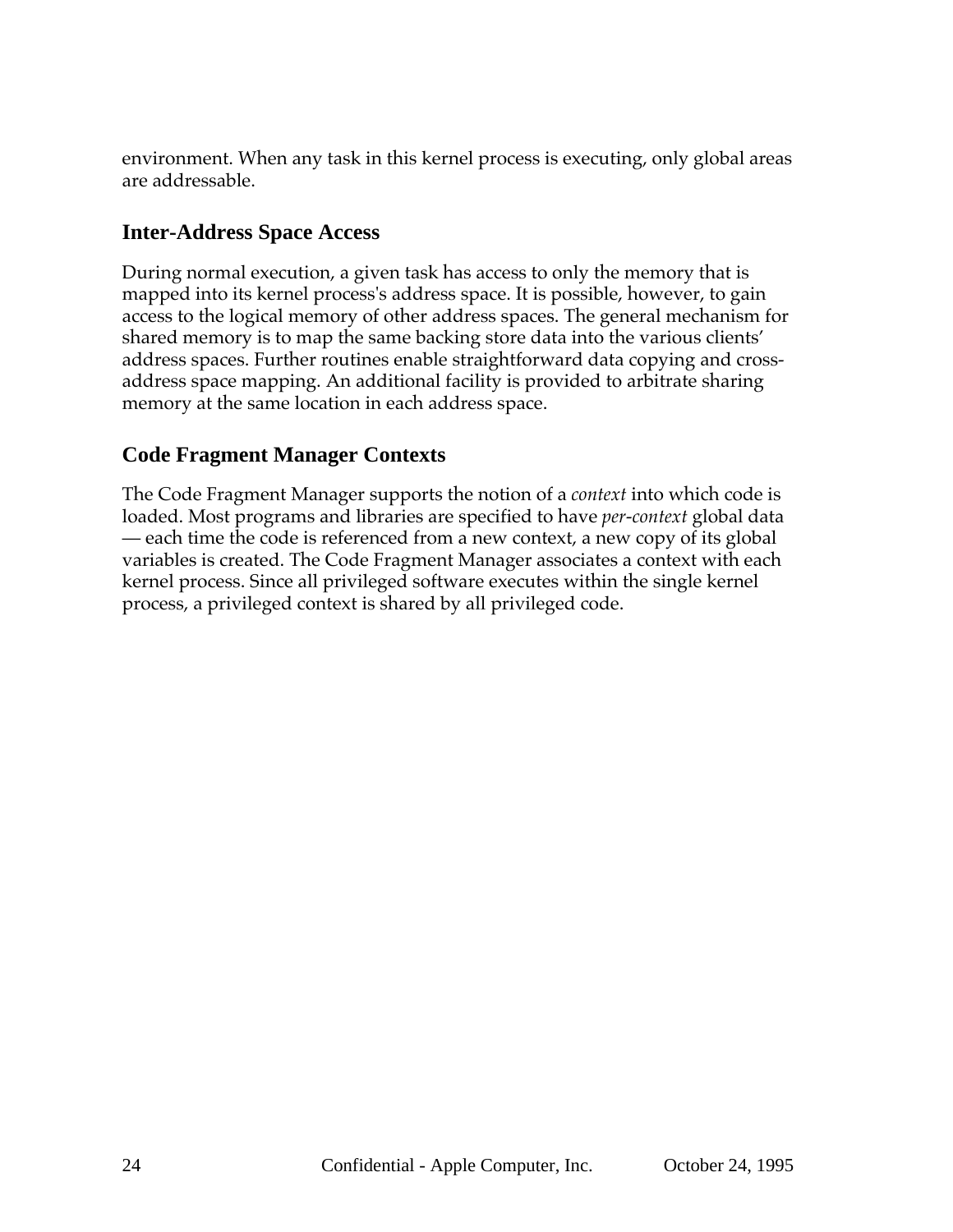# **SYNCHRONIZATION MECHANISMS**

There are two microkernel-supported mechanisms for synchronization of task level execution: *queues* and *event groups*. A queue is a serialized first-in/first-out list of elements. An event group is a set of 32 flags or binary semaphores that can be acted upon individually or in combination.

**Note:** In addition to these microkernel services, processor-specific synchronization primitives are available, such as the lwarx/stcx instructions on PowerPC processors. These capabilities are combined with event groups in a Synchronization Services library that provides lightweight locks, read/write locks, and atomic operation functions. Refer to the Synchronization Services ERS for details.

#### **Event Groups**

Event groups are created explicitly. There is no limit on the number of event groups that can be active in the system at one time. Each event group is referenced by an ID and contains 32 unique *event flags*.

Once created, any task can operate on a given event group. Operations on the group manipulate one or more of the group's event flags. The operations are read, set, clear, and wait.

Reading an event group returns the value of the 32 event flags. This operation has no side effects on the task that is reading the flags or on any other task.

Clearing event flags is done by specifying an event group and a 32-bit mask. Each flag that is set in the mask is cleared in the event group. This operation does not effect the clearing task or any other tasks in the system.

Setting event flags is done by specifying an event group and a 32-bit mask. Each flag that is set in the mask is set in the event group. This operation may cause other tasks that are waiting on the event group to become executable.

Waiting for event flags is done by specifying the group, a mask of flags to wait for, and a waiting operation. The mask contains 32 bits and indicates, in conjunction with the operation, a condition for which the calling task wishes to wait. The operation specifies whether the condition is satisfied by *any* of the events in the mask becoming set or only when *all* of the events in the mask become set. Additionally, the operation indicates if the events, specified by the mask, are to be cleared when the condition is satisfied.

If all waiting tasks specify the clear option, exactly one task will be unblocked each time the condition is satisfied. If no tasks specify this option, all waiting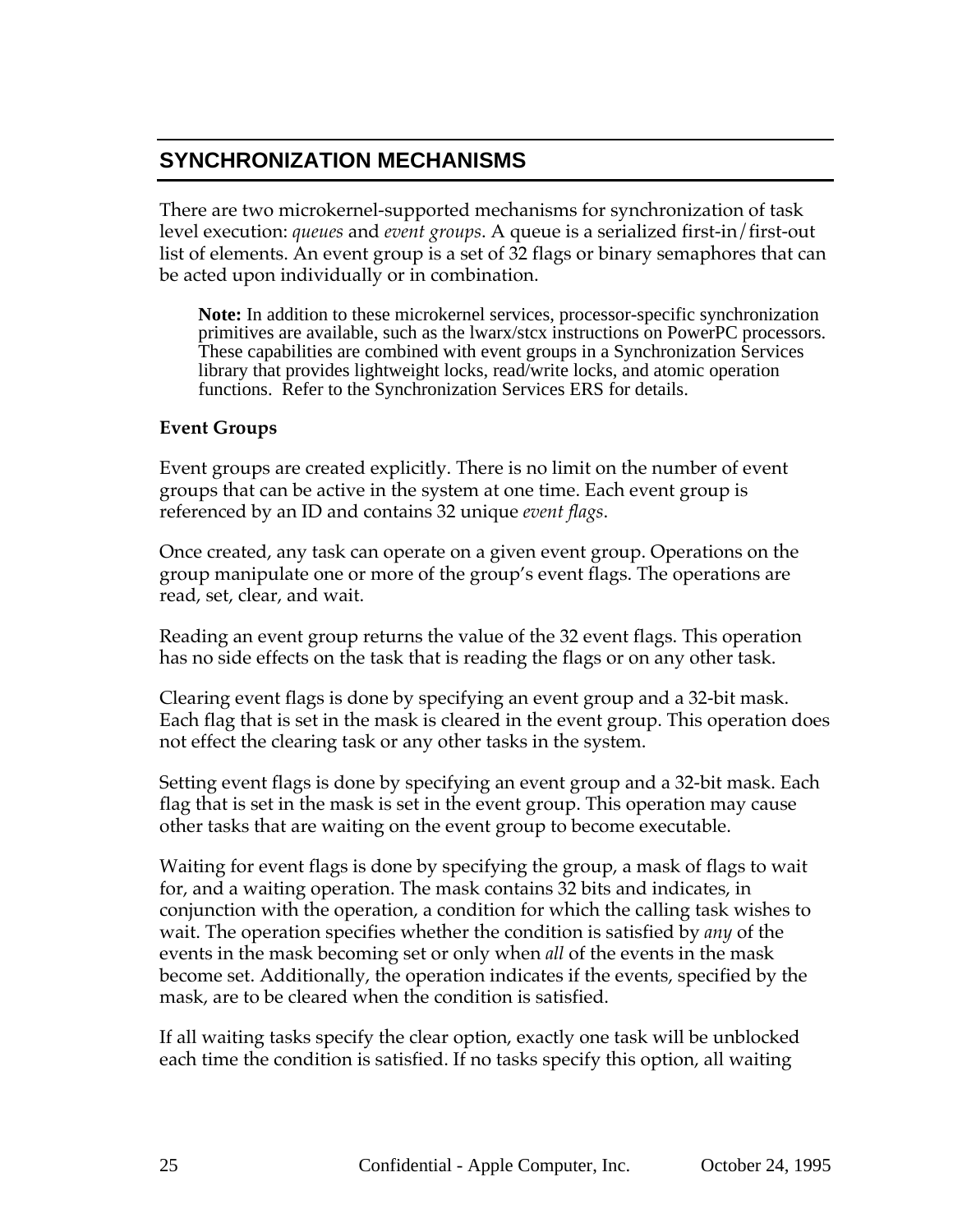tasks will be unblocked. Waiting tasks are queued in priority order, so that the highest priority waiter is unblocked first when its condition is satisfied. Within a particular priority, tasks are queued on a first-in/first-out basis.

Wait operations can include a time limit that specifies the time the calling task is willing to wait for the specified condition to occur. If the time limit is exceeded, the task is made executable even though the condition has not been satisfied.

Event groups may be used to implement many styles of synchronization mechanisms. The ability to wait upon a combination of events is especially useful in avoiding many deadlock situations that arise with binary semaphores.

#### **Queues**

Queues are similar to event groups in many ways. There is no limit on the number of queues that may be active in the system at one time. Each queue is explicitly created and is referenced by an ID.

Once a queue is created, any task can operate on a given queue. The two queue operations are notify and wait.

When a queue is notified, it is given two pieces of information. The first piece of information is a user-specifiable refcon. The refcon can be any data that the notifying task wishes to provide to the receiving task. The second piece of information is the actual queue element. The queue element includes both the type of data and the data itself.

If a task is already waiting on the queue at the time of notification, the queue data is delivered to the task and the task is made executable. If there are no tasks waiting on the queue, the data is enqueued for the next task that waits on the queue.

Queues can be waited on by specifying the ID of the queue, the queue data that the task is interested in, and a time limit to wait. If data is already queued, the queued data is returned to the waiter. Otherwise, the task waits on the queue, relinquishing its execution time to other tasks in the system. Like event groups, if the time limit is exceeded, the task is made executable without any queue data being returned.

It is possible to use queues for a wide variety of synchronization purposes. Multiple tasks can wait on the same queue and process requests concurrently. The microkernel also provides queue notification for many of its asynchronous events, including messaging and task termination.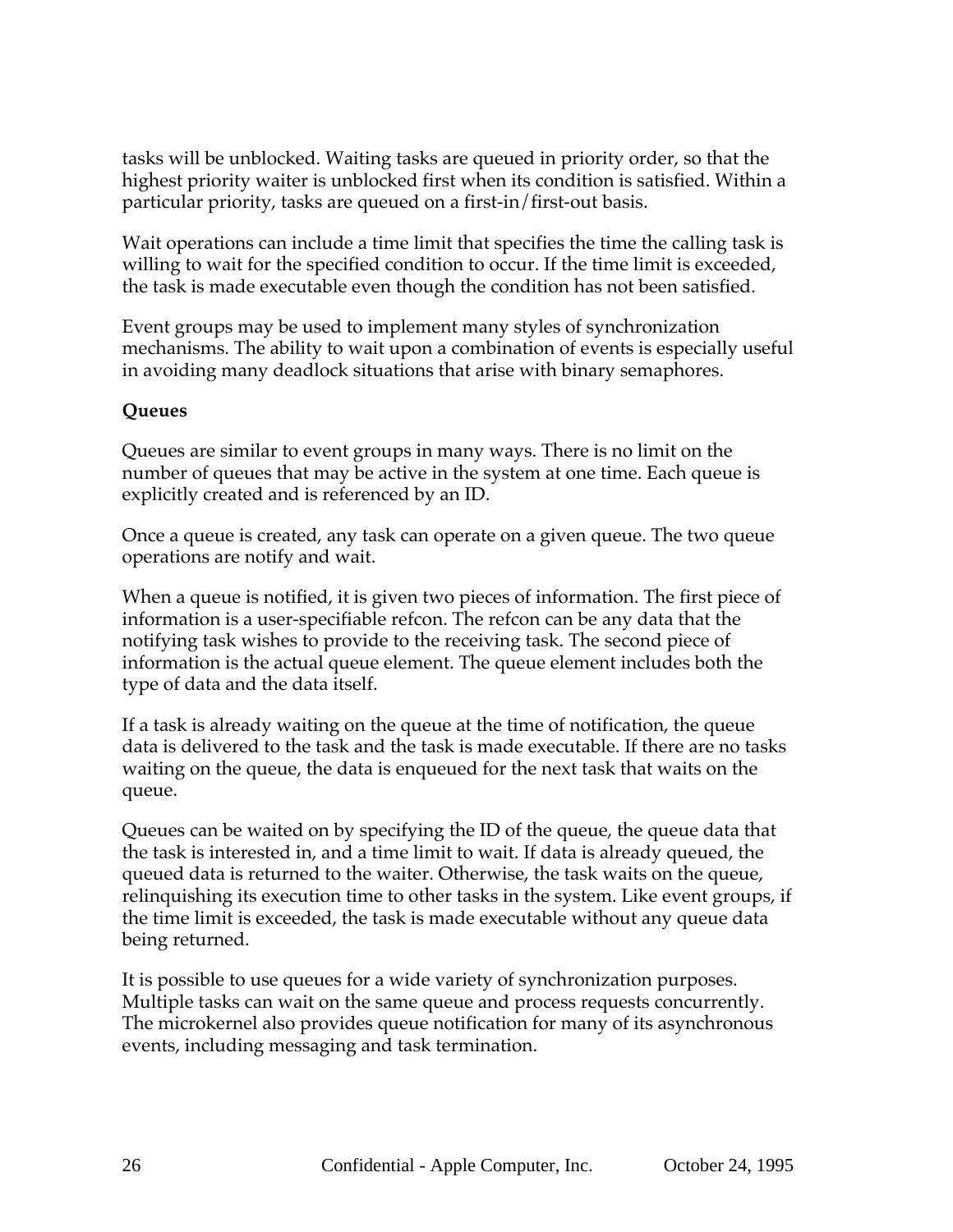# **MESSAGING**

As system software becomes more modular, the flow of information between modules becomes critical for robustness and performance. Preemption and multiple address spaces increase the requirement for smooth communications between modules. Problems of synchronization must be overcome and the ability to communicate across address space boundaries is required. The microkernel message system supports communication across address space boundaries and provides synchronization between modules.

#### **Messages**

A message is a unit of information interchange. The microkernel is not concerned with message content; it neither examines nor interprets the content of the messages. Rather, the microkernel assists in moving the message from the originator to the recipient, while providing the ability to control and prioritize the flow of information. The message system is suited for the exchange of control and status information as well as for the exchange of data.

#### **Client-Server**

The microkernel message system uses a *client-server* model of communications. In this model, a service is provided by a server. Software that wishes to make use of a service is called a client of the service. The message system allows data to be transported from a client to a server and for the server to notify the client of the results.

#### **Transactions**

When a client makes a request of a server it does so by *sending* a message. The server must actively participate by attempting to *receive* messages from its clients. When a server has received a message, it performs the implied work and notifies the client by *replying* to the message. This combination of send, receive, and reply is called a *message transaction*. The microkernel provides all transaction support, including any synchronization and address space mapping operations that may be required. The following figure illustrates these concepts: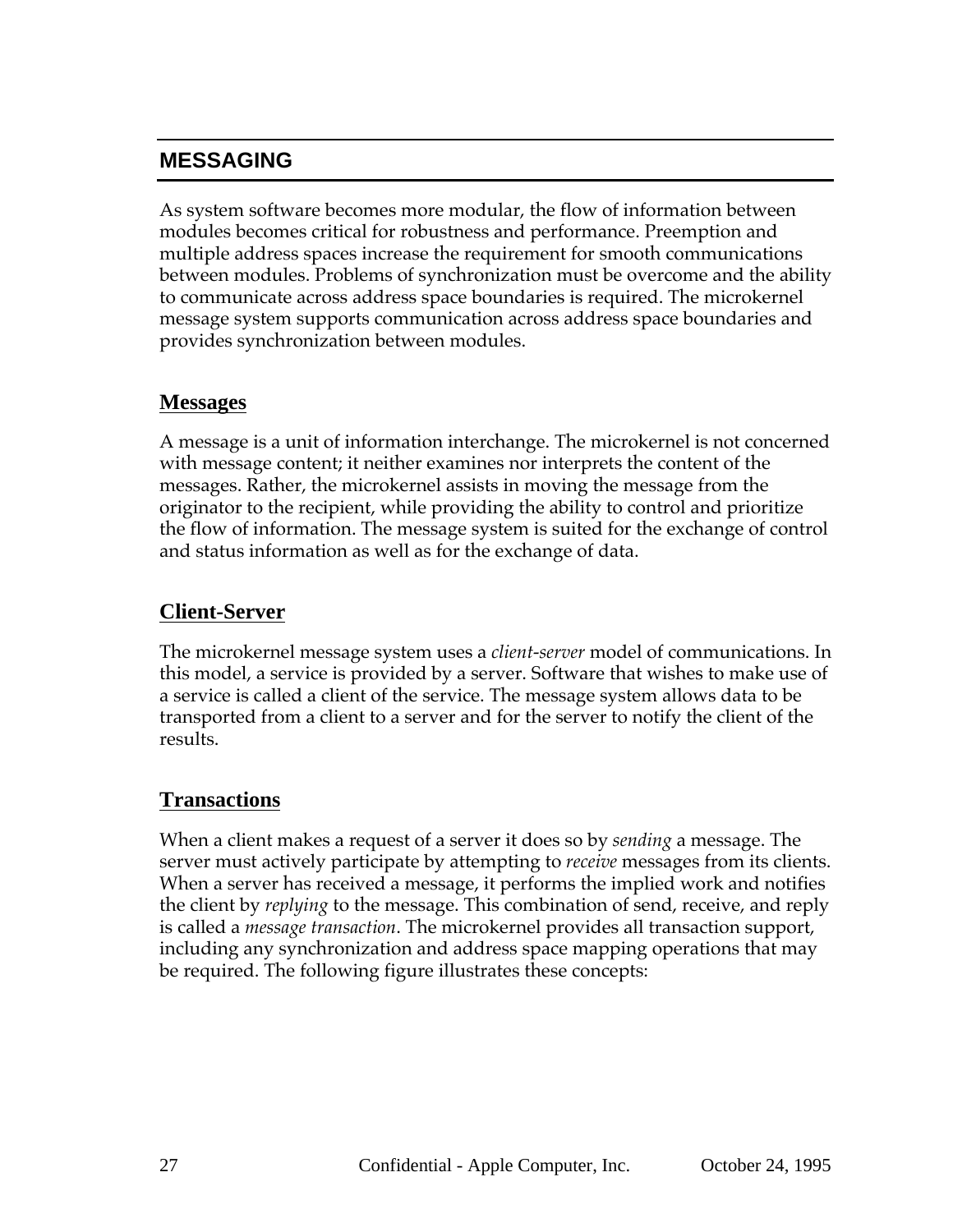

#### **Moving Data**

The data that flows between the client and server usually conforms to semantics specified by the server. Data flows from client to server and from server to client. All data is described to the microkernel through the use of address/byte count pairs. The data that flows from the client to the server is called the *message contents*. The data that flows from the server back to the client is called the *reply data*.

The message contents and reply data address/byte count pairs are conveyed to the server at the time the server receives the message. If the message is sent across address space boundaries, the microkernel can, at the client's discretion, map the message contents directly into the server's address space or copy the contents into the server's address space. The microkernel can also choose to map the reply data buffer into the server's address space.

Data is buffered in the microkernel only if the kSendIsBuffered option is specified. Therefore, the client must not attempt to modify or deallocate either the message contents or reply data buffers until the transaction is complete.

Some messages, specified as part of the send operation, include the addresses of other data that are associated with the message. This technique is commonly used for reading data. Read requests typically indicate the source of the data (such as a file offset) and specify the address of a client buffer into which the server should place the data. These regions of memory that are associated with the message by both the client and the server are unknown to the microkernel. It is the responsibility of the server to ensure that it can address them. Microkernel services are available to perform the mapping or copy operations needed to implement such services.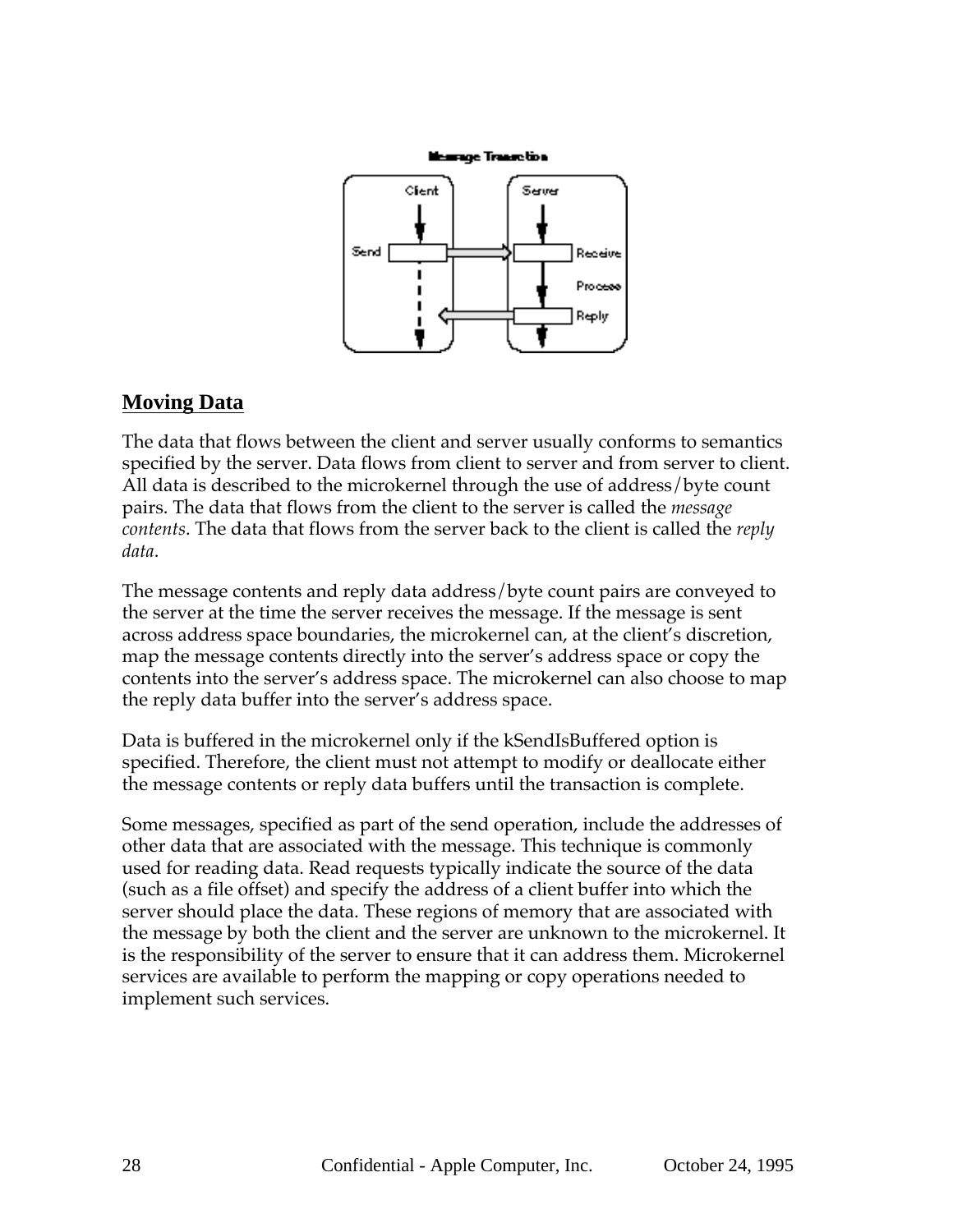# **Ports and Objects**

Message objects are abstract entities that represent various resources to message system clients. These objects may represent resources, such as devices, files, and windows. Clients send messages to *objects*.

Message ports are abstract entities that represent a service. These ports may represent a device driver, a file system, or a window manager. Servers receive messages from *ports*.

Objects are said to belong to a port. A message sent to an object is received from that object's port. The client is usually unaware of the port associated with a particular object.

The duality of objects and ports allows efficient support in situations where a number of separate entities, all conceptually different from the client's perspective, are served by a single server and with identical actions.



Ports and objects are created by the message system on behalf of a server. The creation of an object requires designating a port from which messages sent to the object will be received. Therefore, ports must be created prior to their objects. Once created, an object may be migrated from one port to another. This allows servers to control port utilization for whatever reasons they choose. For example, objects that are highly utilized can be migrated to a port that is served by several tasks within the server.

Objects contain a single 32-bit value, specified at creation time, that is used by the server to identify the object. This value, called a *refcon*, allows the server to associate any per-object information with the message. When receiving messages from a port, the server is provided with the message as well as the refcon from the object to which the message was sent. The server can use refcons for any purpose; they are not examined or interpreted by the microkernel. Typically, the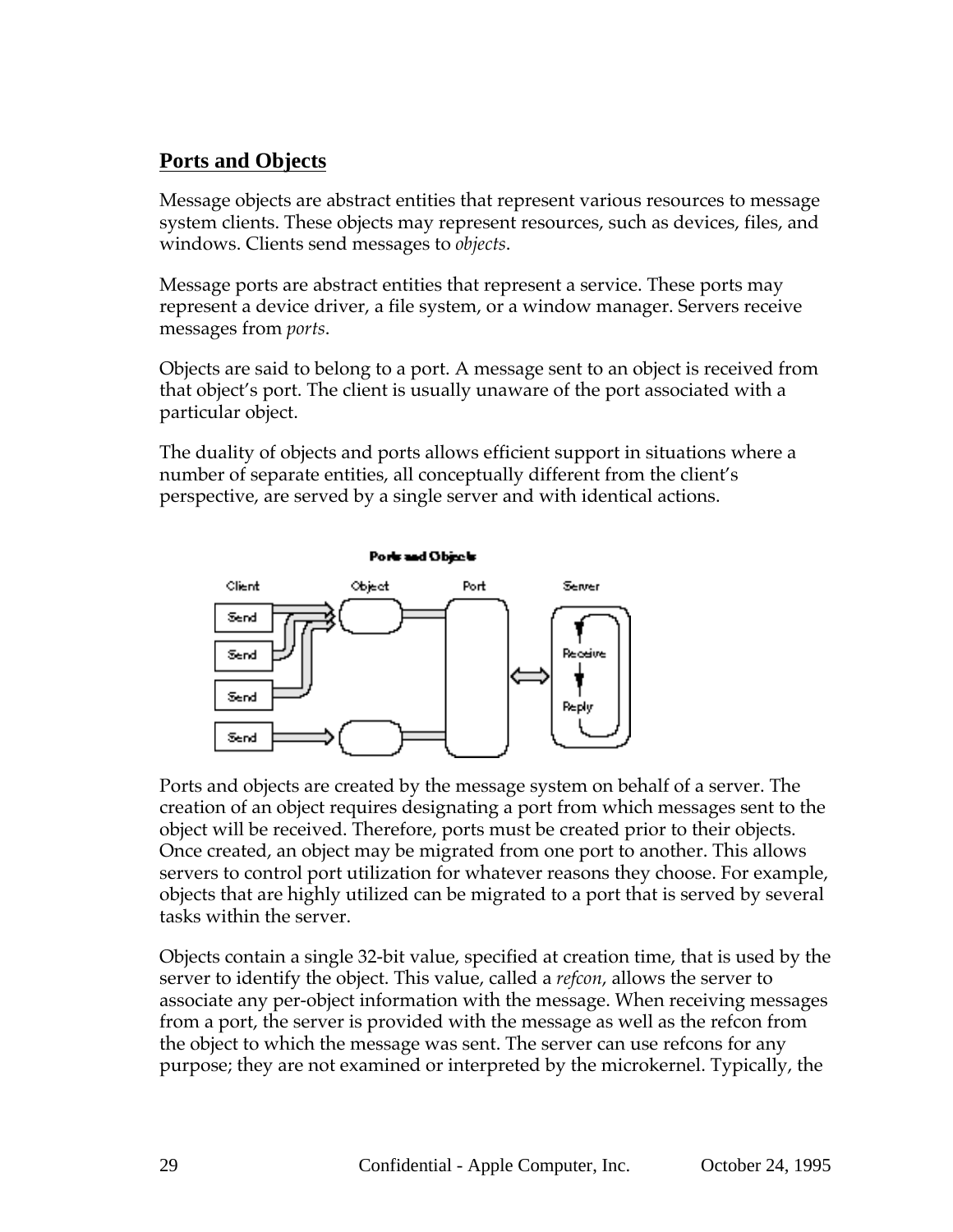refcon is the address of a control block for the object; a file object's refcon could be the address of the file control block for that file. The server can examine and change the refcon of an object at any time.

Ports and objects are referenced by IDs.

#### **Sending Messages**

The process of sending a message can be either synchronous or asynchronous. The synchronous send operation blocks the client until the server acts on and replies to the message. The asynchronous send operation allows the client to continue execution while the server processes the message.

Synchronous send operations return a status value that indicates the success or failure of the message transaction. Errors may be returned by either the microkernel or by the server.

When a message is sent synchronously, the sender can specify a time limit. The value of the time limit controls how long the sender is willing to wait for the transaction to complete. Should the time limit be exceeded, the message is canceled by the microkernel.

Asynchronous send operations yield two separate status results: a send status that is returned when the asynchronous send call returns to the sender and a reply status that is delivered asynchronously to the client when the server finishes processing the request.

The client receives notification that the server has finished processing an asynchronously sent message in any or all of three different ways. First, the client can specify a memory location that is to be updated with the 32-bit message reply status. Second, the client can specify an event group and set of flags within that group that should be set. Finally, the client can specify a software interrupt that should be delivered.

#### **Receiving Messages**

Servers receive messages from ports. Servers can receive messages in three separate ways: synchronous receives, asynchronous receives, and acceptance functions. All three methods of receiving messages require that the server explicitly designate a port from which the messages are to be taken.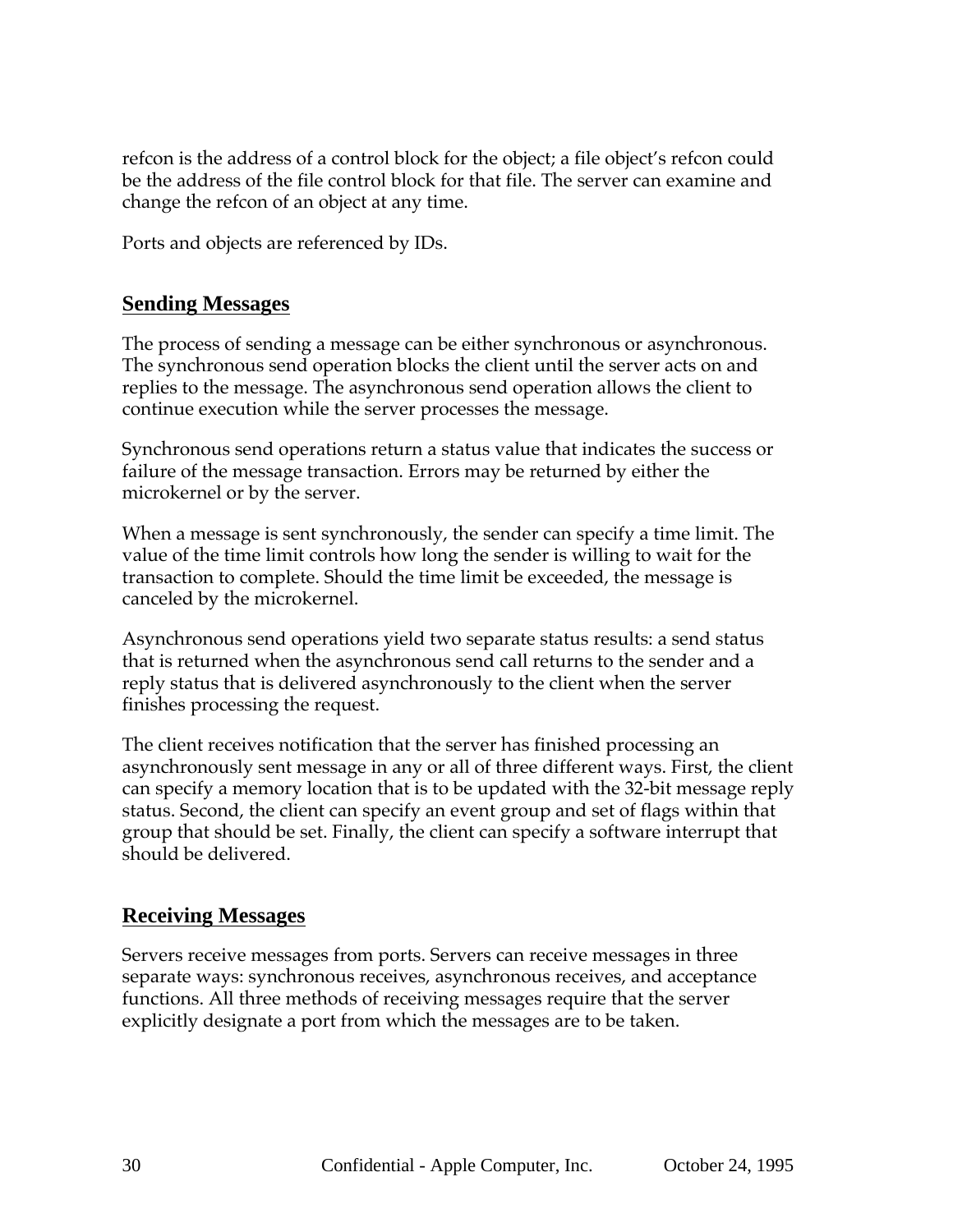Synchronous receive operations block the execution of the server until a message arrives at the port. The server may limit the length of time that the server remains blocked waiting for messages. If the time limit is exceeded, the server again begins to execute and is informed of the time-out.

Asynchronous receive operations do not block the execution of the server. Instead of blocking, the server continues to execute and is notified when the next message arrives at the port. The server can request that the notification be delivered in any or all of three ways: a memory location update, an event flag update, or a software interrupt delivery. These notifications are the same as the notifications described in the previous section for asynchronous send operations.

The third method of receiving messages is by registering an acceptance function. Acceptance functions are simply subroutines that are called in-line in the context of the sender at the time the message is sent. Acceptance functions are always called in supervisor mode and, therefore, not all servers can register them.

Numerous synchronous and asynchronous receives can be made of a single port, but only one acceptance function can be registered. When a message is sent, it is given to only one receiver. The process of matching a sent message to a receiver is governed by message type. Message types are described later in this document.

Regardless of the manner in which a message is received (synchronously, asynchronously, or acceptance), the server is provided with more than just the message. The refcon of the object to which the message was sent and an ID for the message, are also returned to the server. The refcon allows the server to associate information about the object with the message. The message ID is used by the server to notify the client that processing of the message is complete.

#### **Replying to Messages**

When a server finishes processing a message, it must inform its client. The process of notifying the client is called a *reply*. When a server replies to a message, the reply includes the message ID of the processed message and a 32-bit status. The microkernel does not interpret the status in any way. Rather, the status is interpreted by the client in a way that is defined by the interface between client and server.

Servers must reply to all messages they receive. Synchronous senders remain blocked until the server replies. Servers can implement time limits upon their transactions to prevent the system from becoming deadlocked.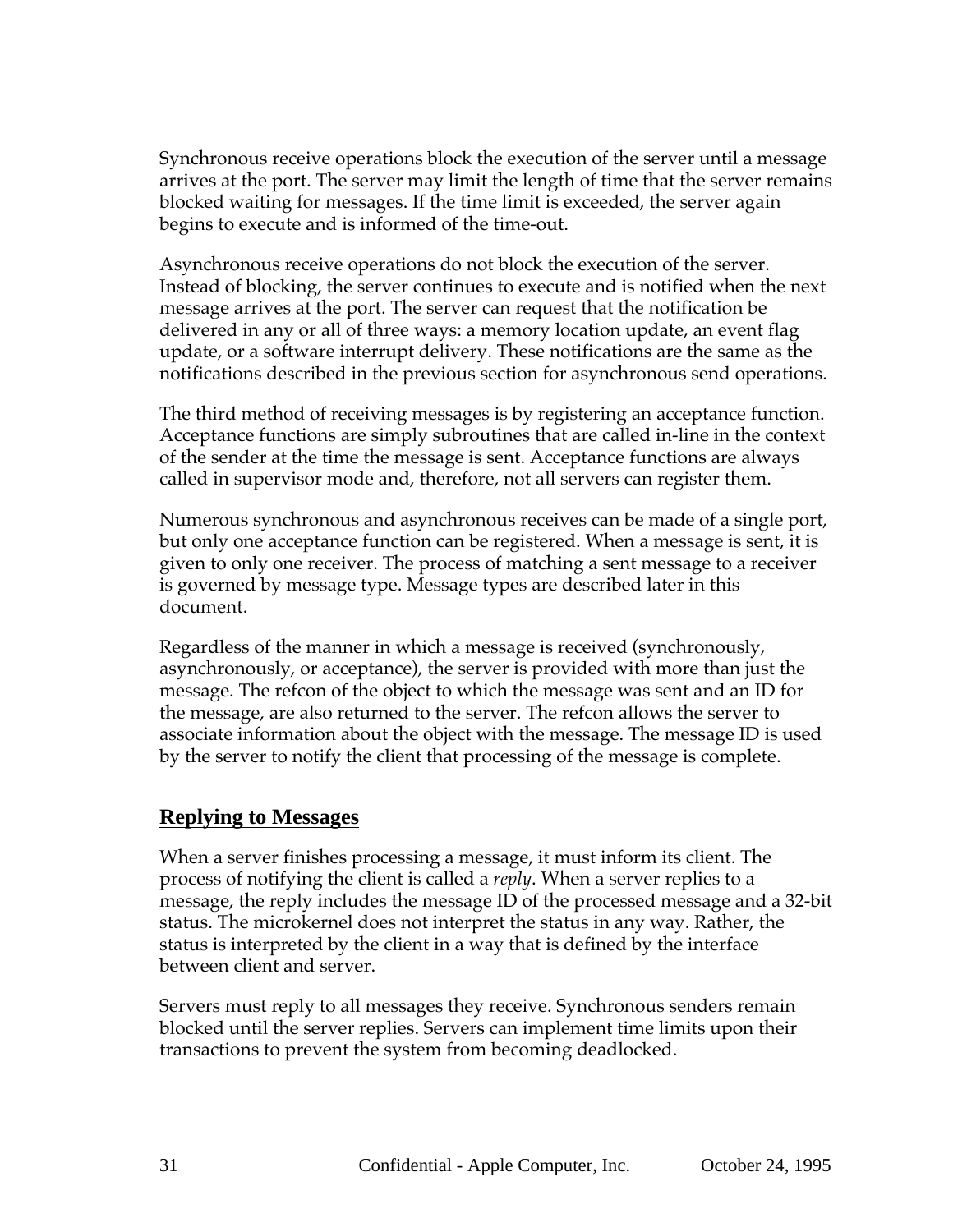## **Message Types**

All message send operations require the specification of a 32-bit message type. When a server makes a receive request, it also specifies a 32-bit message type. The message system does not interpret the message type, but it does use it to match senders with receivers.

The message system matches a receiver with a message by ANDing the message type specified by the sender with the message type specified by the receiver. If the result of the AND is non-zero, the message is given to that receiver. When scanning the receivers looking for compatible message types, the message system checks acceptance functions first. If no acceptance function matches the message type, the message system checks the synchronous and asynchronous receivers. If no receiver can be matched with the message, the message remains in the port until a receive operation is performed that matches the message type.

A receive operation that specifies a message type value of 0xFFFFFFFF receives all messages, regardless of type. This includes messages sent with a type value of zero.

One bit of the message type is used by the microkernel for certain special systemgenerated messages. Messages of this type are defined by Apple and should be supported by your server. Clients should, however, refrain from doing so. The microkernel message type and the pre-defined messages are covered in the detailed description of the message services later in this document.

#### **Canceling Asynchronous Message Operations**

When using asynchronous services, it is occasionally desirable to withdraw operations that have been started but have not yet completed. The act of withdrawing these requests is called *canceling* the outstanding request.

The asynchronous send and receive services each return a transaction ID that remains valid until the request is satisfied. These IDs may be used, when appropriate, to cancel the pending send or receive request.

Cancellation of asynchronous send requests is handled in one of two ways. If the send has not yet been matched with a receive request from the server, the send is simply withdrawn and the server is not affected in any way. If, on the other hand, the server has already received the request, the server is sent a special message (designated by use of the microkernel message type) that indicates that the client wants the request canceled. This special message includes the ID of the transaction so that the server knows which request is being canceled.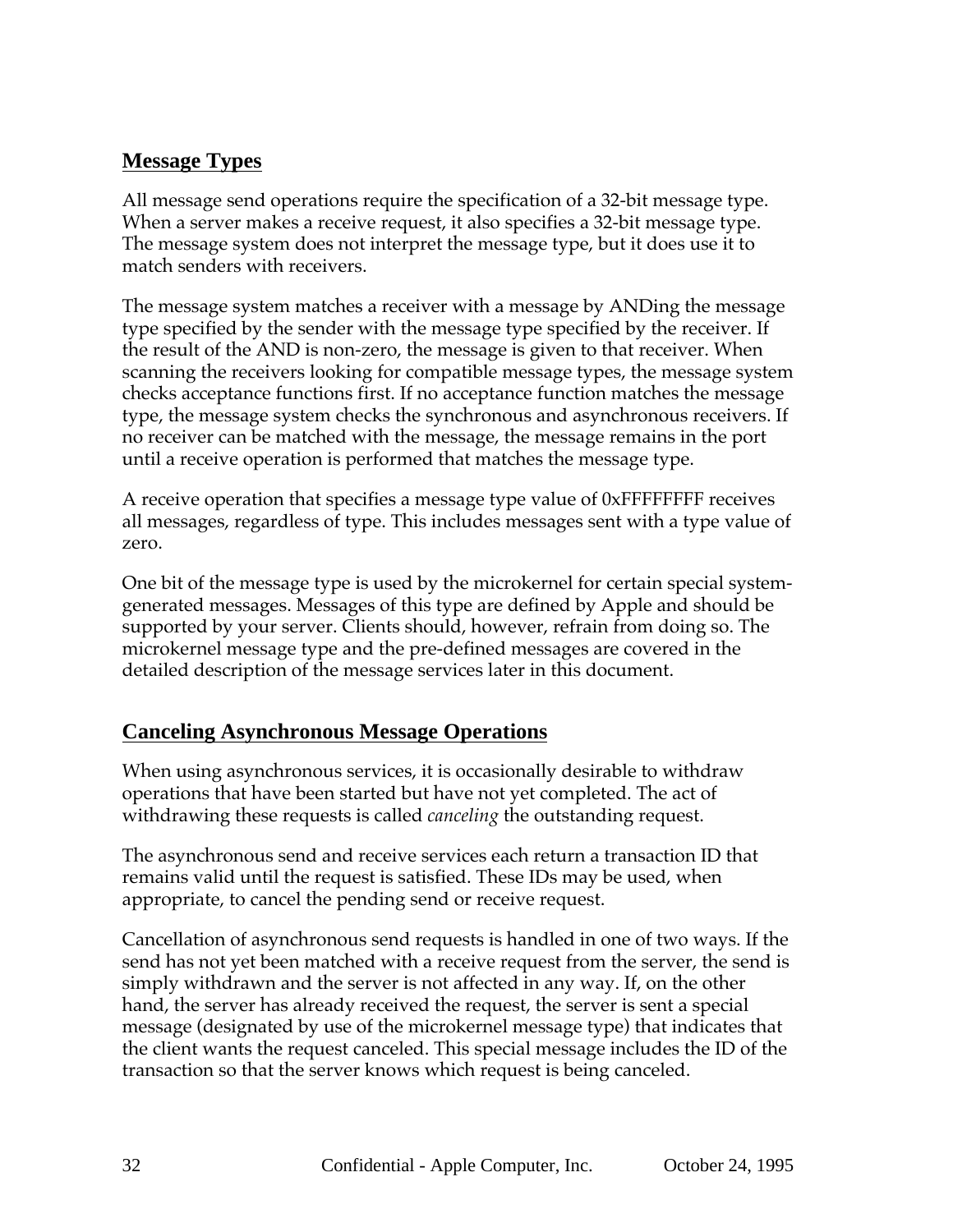Canceling asynchronous receive requests simply removes the pending receive from the message port. These operations have no side affects.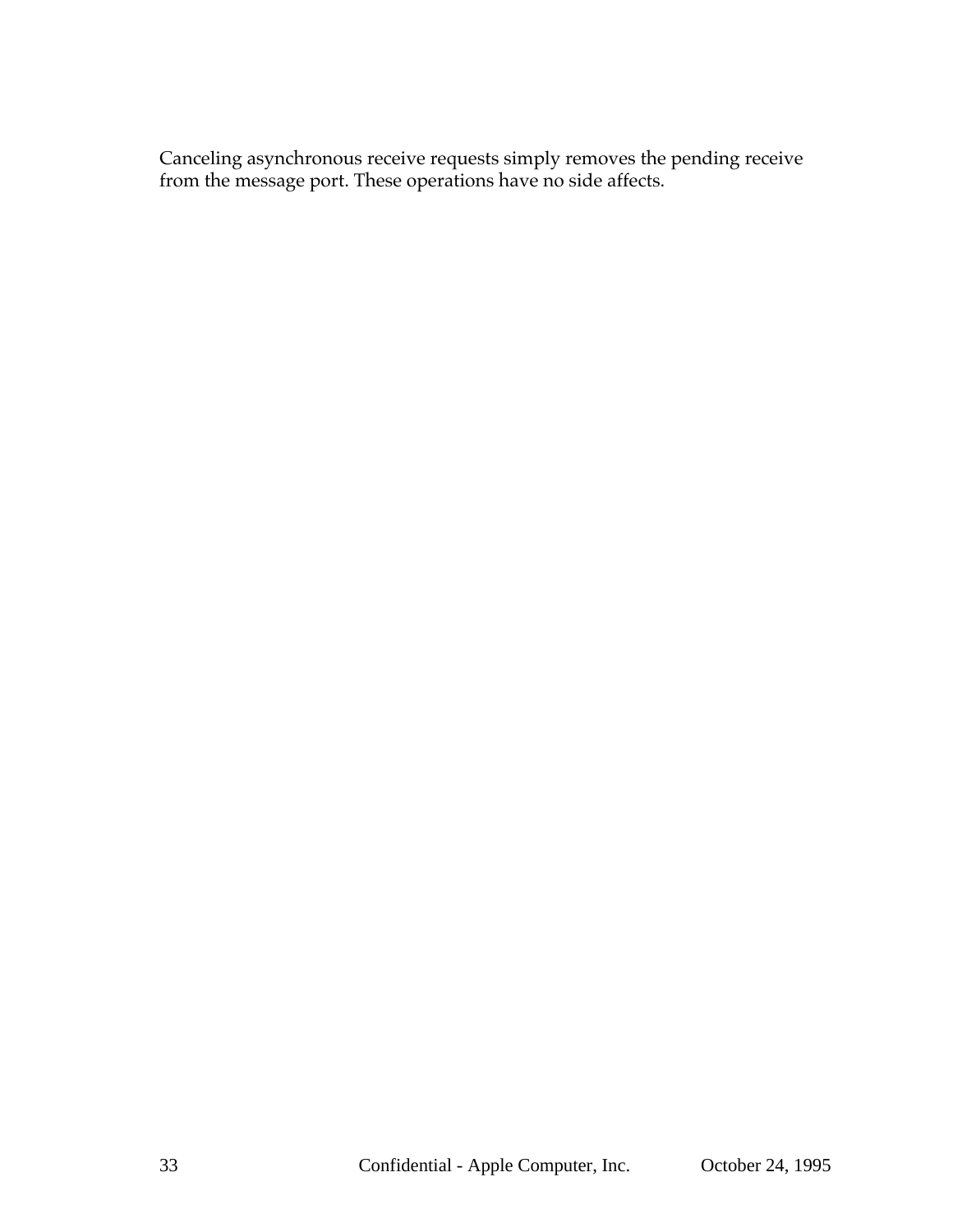#### **Locking Message Objects**

At times, a server may want to prevent messages from being sent through an object and arriving at the object's port. This is especially true when the server needs synchronize object modifications with message receipt. For this purpose, the microkernel provides services that lock and unlock message objects.



Ports, Objects, and Locks

Message objects are said to be in one of three states: unlocked, locking, and locked. A message object is unlocked until an attempt is made to lock the object by using the LockObject service. At this time the message object enters the locking state. While in the locking state, messages sent to an object do not reach that object's port. Instead they pile up at the object and are not eligible to be received by the port's server. Messages that had been sent through the object to the port but had not yet been received by the port's server are removed from the port and placed back at the object. These messages are similarly not eligible to be received by the port's server. Messages that have been sent through the object to the port and have been received by the port's server prior to the lock request are not affected in any way.

An option to the LockObject service allows the caller to specify that the lockingto-locked transition should occur with either zero or one received but unreplied messages. The caller of the LockObject service is blocked until this condition is reached. Once the condition is reached, the task is unblocked and the message object is said to be locked.

In the locked state, newly sent messages continue to pile up at the message object. They are not eligible to be received. The task that made the LockObject service request should perform whatever actions are appropriate and then either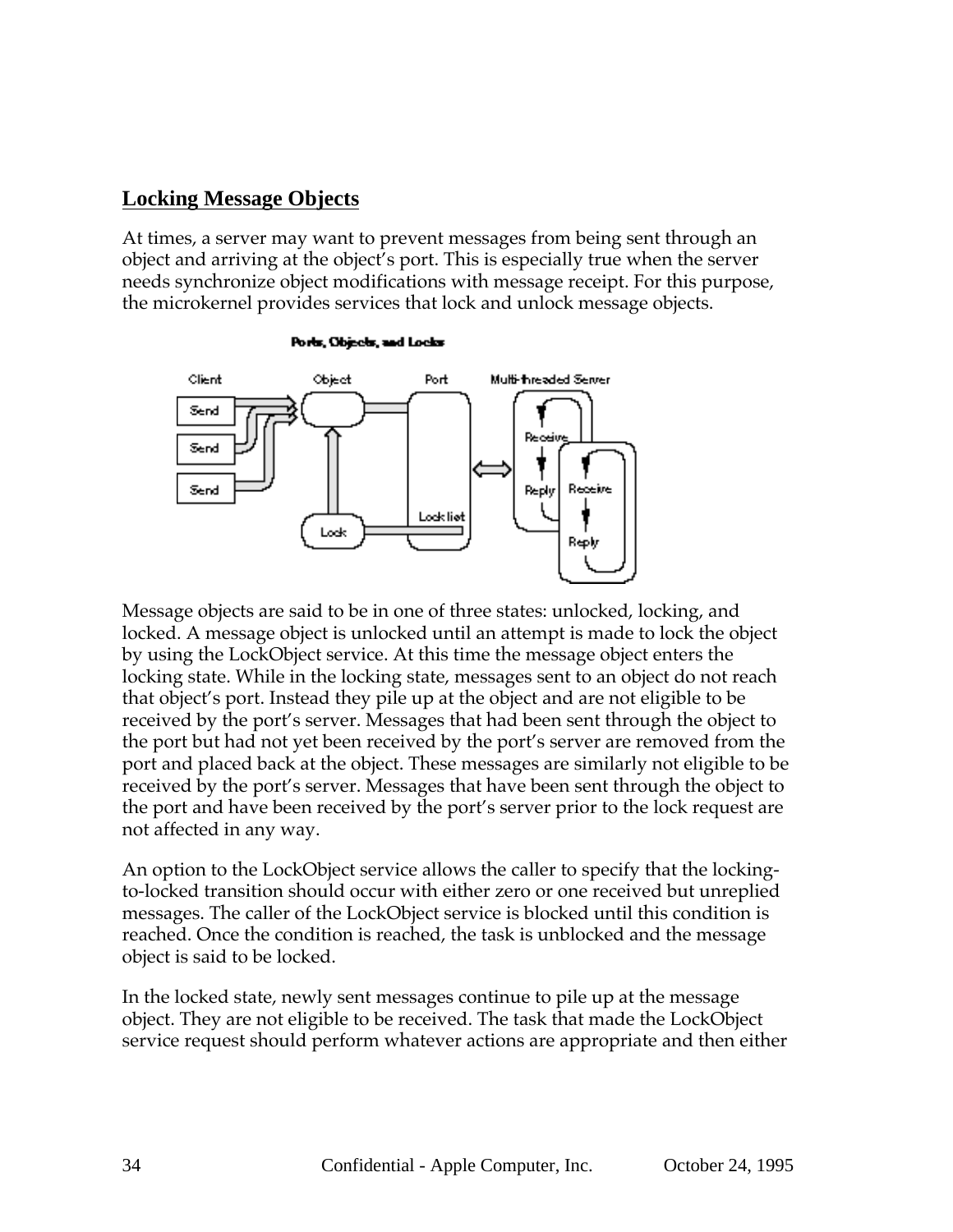unlock or delete the locked object. Until the object is unlocked or deleted, clients of the object could be waiting for messages to be processed through the object.

While in the locking or locked state, cancel requests for messages sent to the object are processed normally. This means that the cancel requests are placed in the object's port.

Once a locked object is unlocked, any messages that were sent while the object was locked pass through the object and arrive at the object's port and can be received. These messages contain the refcon value of the object at the time the UnlockObject service was called.

Only one client can lock a given object at any time. If a request is made to lock an object that is either locking or locked, that request is blocked until the object becomes unlocked.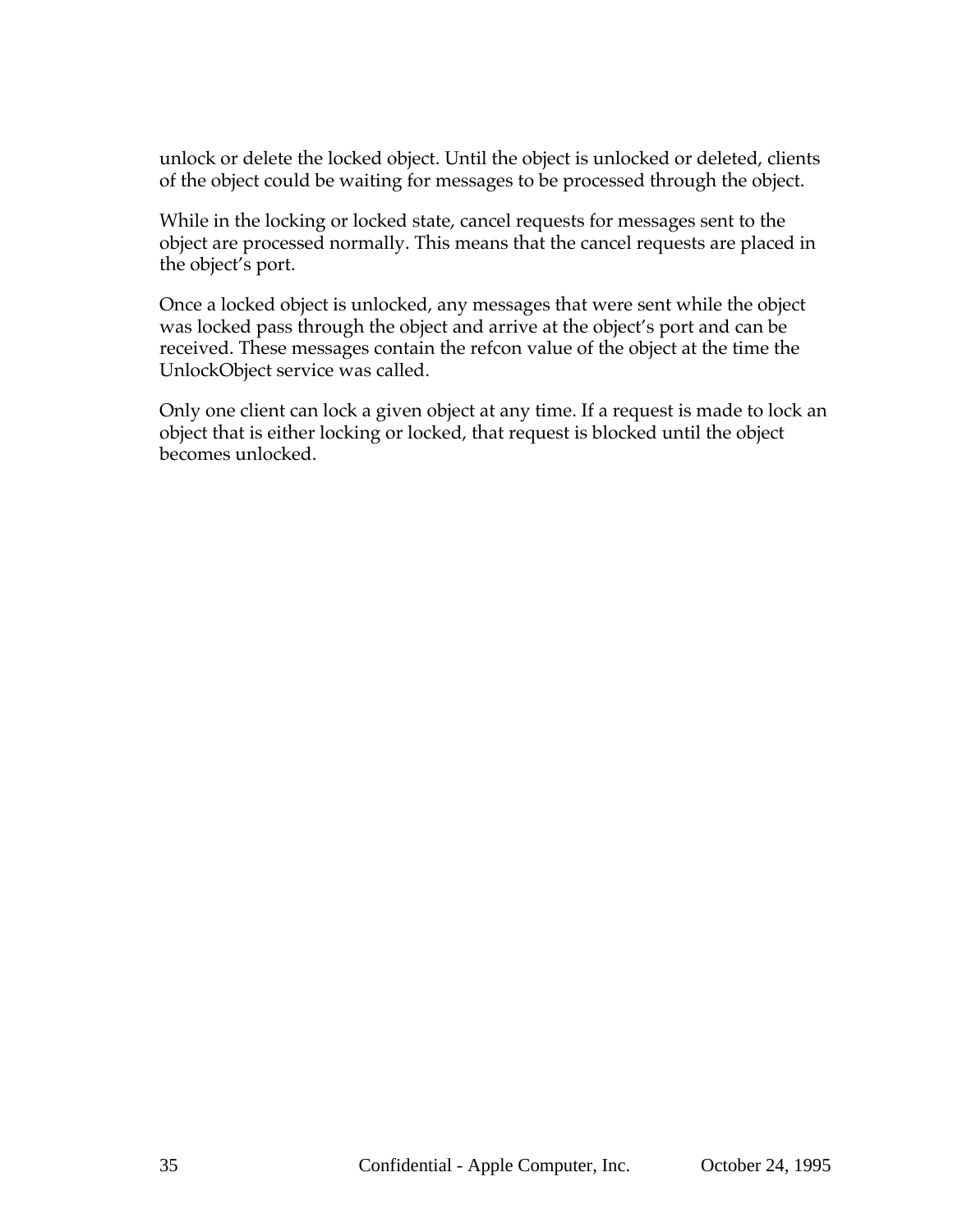# **TIMING & TIMERS**

The timing services enable the precise measurement of elapsed time. The timer services of the microkernel allow tasks to suspend their execution until a given time or to cause a specified subroutine to be called at a given time.

#### **Measuring Elapsed Time**

Measurement of elapsed time is done by obtaining the time before and after the event to be timed. The difference of these two values indicates the elapsed time of the event. In this context, time refers to the 64-bit AbsoluteTime count that is maintained by the microkernel. The count is set to zero by the microkernel during its initialization at system startup time. Conversion routines are provided in a shared library to convert from AbsoluteTime to 64-bit Nanoseconds or 32-bit Durations.

#### **Suspending Execution**

A given task can suspend its execution until a specified time in the future. This process is called *delaying*. When this time is reached, the task again becomes eligible for execution. The task does not actually execute until it is scheduled for execution according to its priority and the priorities of the other eligible tasks. In any case, the task never executes prior to the specified time.

When a task uses a delay service, it can specify the time, in relative or absolute terms, at which it should resume execution. Relative times indicate that execution should resume, for example, five minute from now. Absolute times indicate that execution should resume, for example, at three o'clock. Absolute times are a bit more cumbersome to use but allow periodic timing with no long term drift.

#### **Asynchronous Timers**

Asynchronous timing services cause notification at a given time. The notification can be delivered in any or all of three ways. First, one or more event flags within a single event flag group can be set. Second, a queue can be notified. Third, a specified subroutine can be run as a software interrupt.

Once set, an asynchronous timer remains in effect until it is either canceled or expires. A timer can be canceled, using the ID of the timer returned by the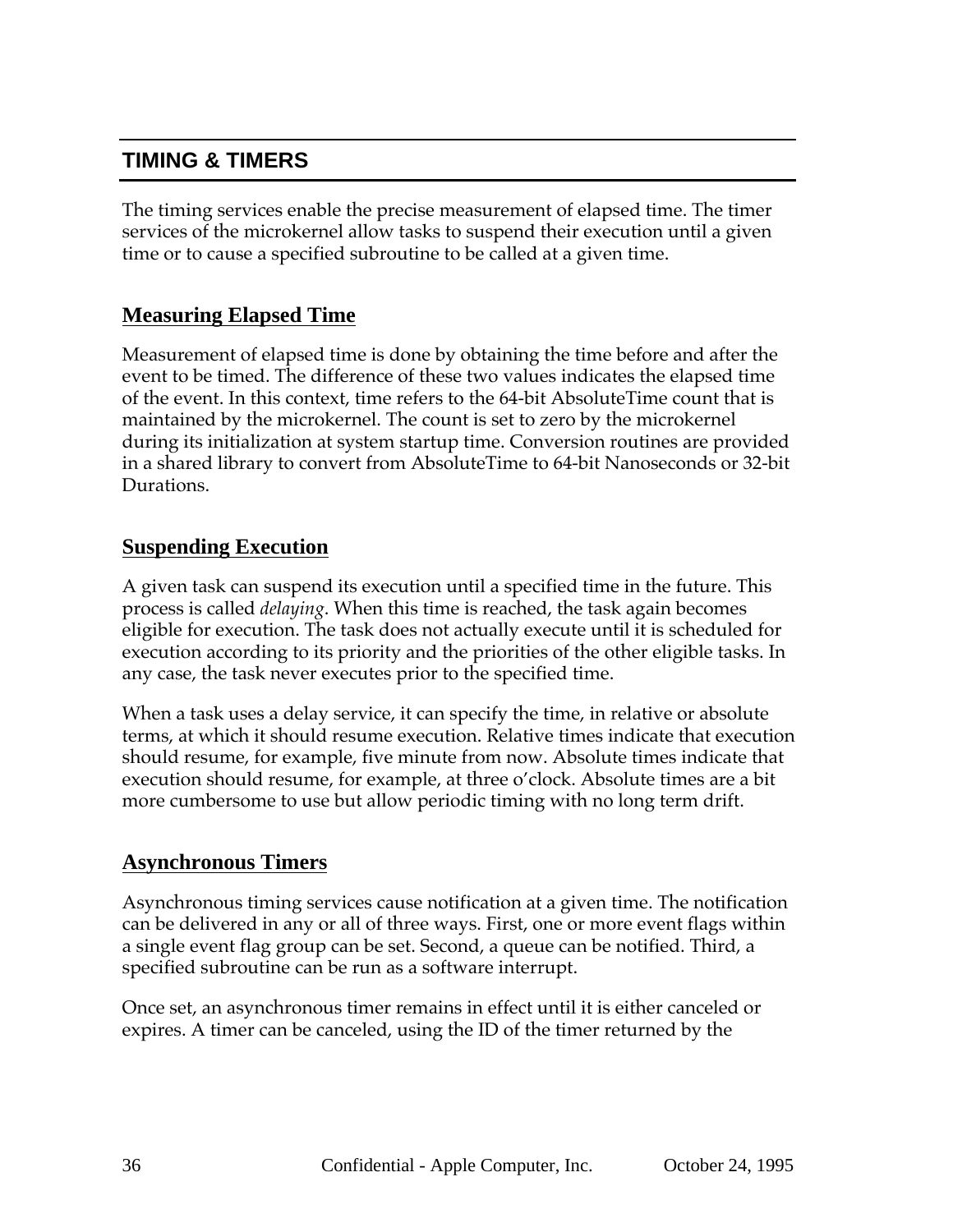microkernel when the timer was set, at any time prior to expiration. Expiration of the timer causes the notification to be delivered.

Asynchronous timers always specify absolute expiration times.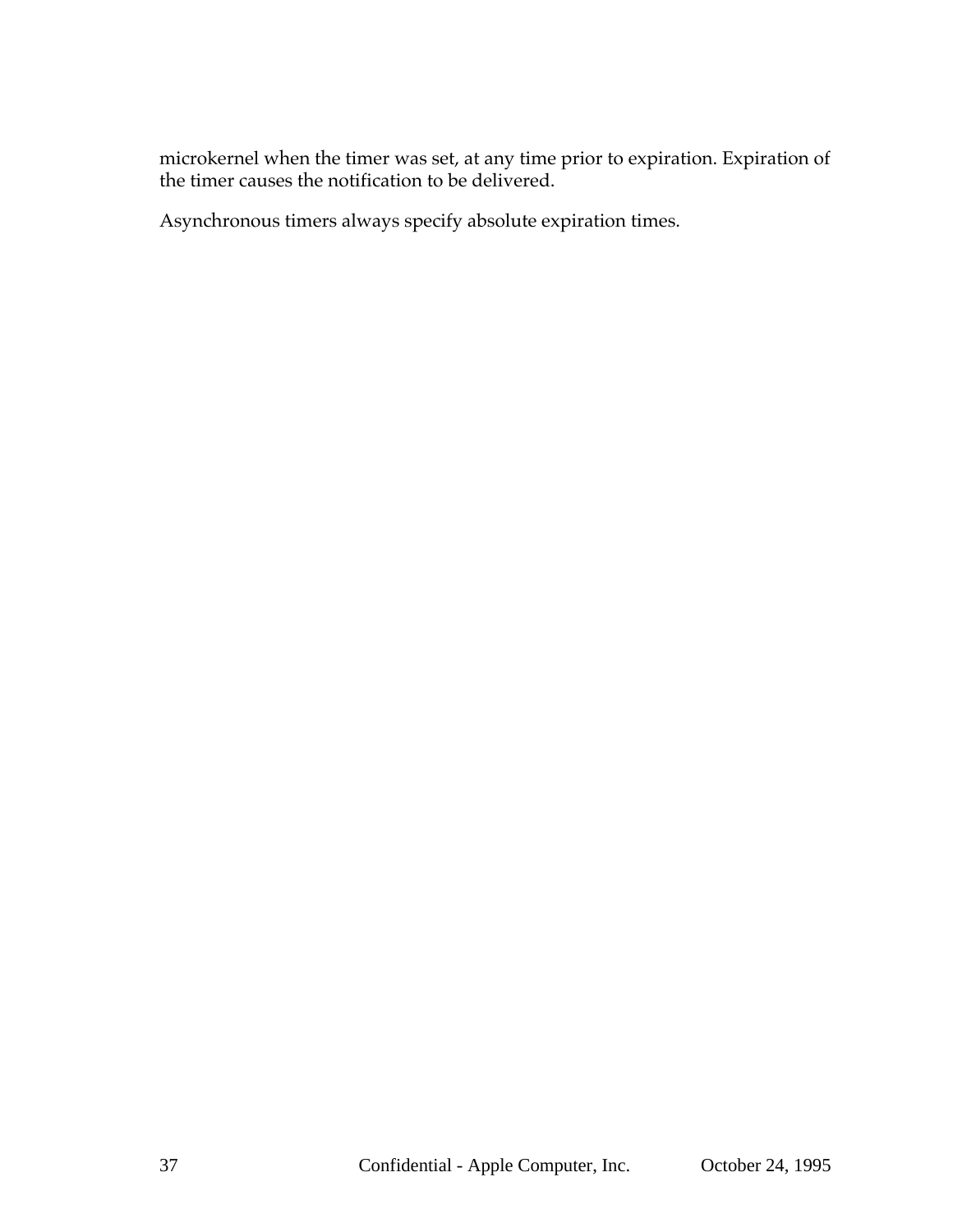## **SUMMARY OF BENEFITS**

Launching an application under the microkernel involves creating an address space, a kernel process and a task. The address space contains three areas: code, heap, and stack. The code area is write protected and mapped directly to the application file's code. No pre-loading of code is done at launch time; instead, the application faults itself in during execution. The heap and stack areas are backed by swapping space. They are spread apart within the logical address space to allow expansion as needed.

The application is free to allocate microkernel resources during its execution including other tasks. Application scheduling involves only the scheduling of tasks and is performed completely by the microkernel. Key OS and ToolBox routines can adjust the priority of the current task to ensure system responsiveness.

When applications run in separate address spaces, they cannot interfere with each other or with the microkernel. Gross application errors cannot corrupt the system or other applications. Upon termination, either normal or abnormal, the kernel process and all associated microkernel resources would be reclaimed.

Device management functions are largely subsumed by the message system. Device drivers are privileged software that service message ports. The Device Manager is used to resolve device names and return message object IDs. I/O requests are made by sending messages to the device objects. Synchronous and asynchronous I/O is provided by the message system without additional consideration on behalf of the device driver writer. Drivers no longer have any constraints regarding order of request processing or limitations regarding the number of concurrent requests processed at a time. Of course, writing drivers that handle multiple concurrent requests requires additional code.

Other than the microkernel, certain device drivers, and portions of the file system, no locked memory is required in the system. A much larger percentage of real memory is available to applications enabling better end-user perceived performance.

### **The Microkernel and Copland**

The microkernel provides a software platform that is richer and more robust than System 7 and provides real value to software developers and end users. Full implementation of the microkernel will be achieved through a series of releases.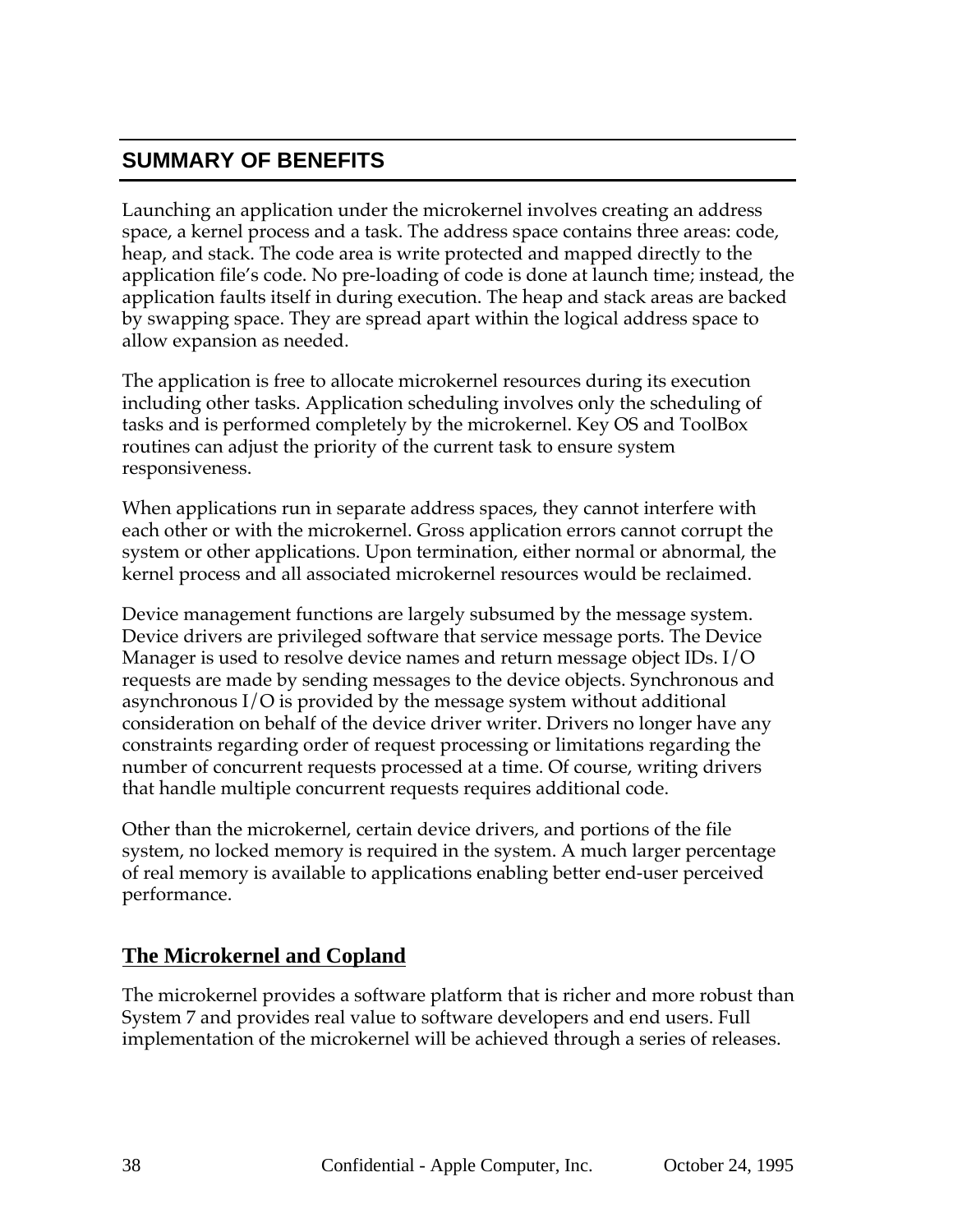Copland is the first microkernel-based system. It has a memory model much like that presented by System 7.0 Virtual Memory. The use of separate address spaces is limited. All software that uses the existing toolbox is in a single 32-bit address space. Only a subset of the programming interface is used. All privileged code, including the microkernel, drivers, file system, and file system cache, is protected from direct access by any non-privileged software.

Subsequent releases will include larger subsets of the programming interface, including support for execution of applications in separate address spaces. These releases will require greater degrees of microkernel/OS/ToolBox integration.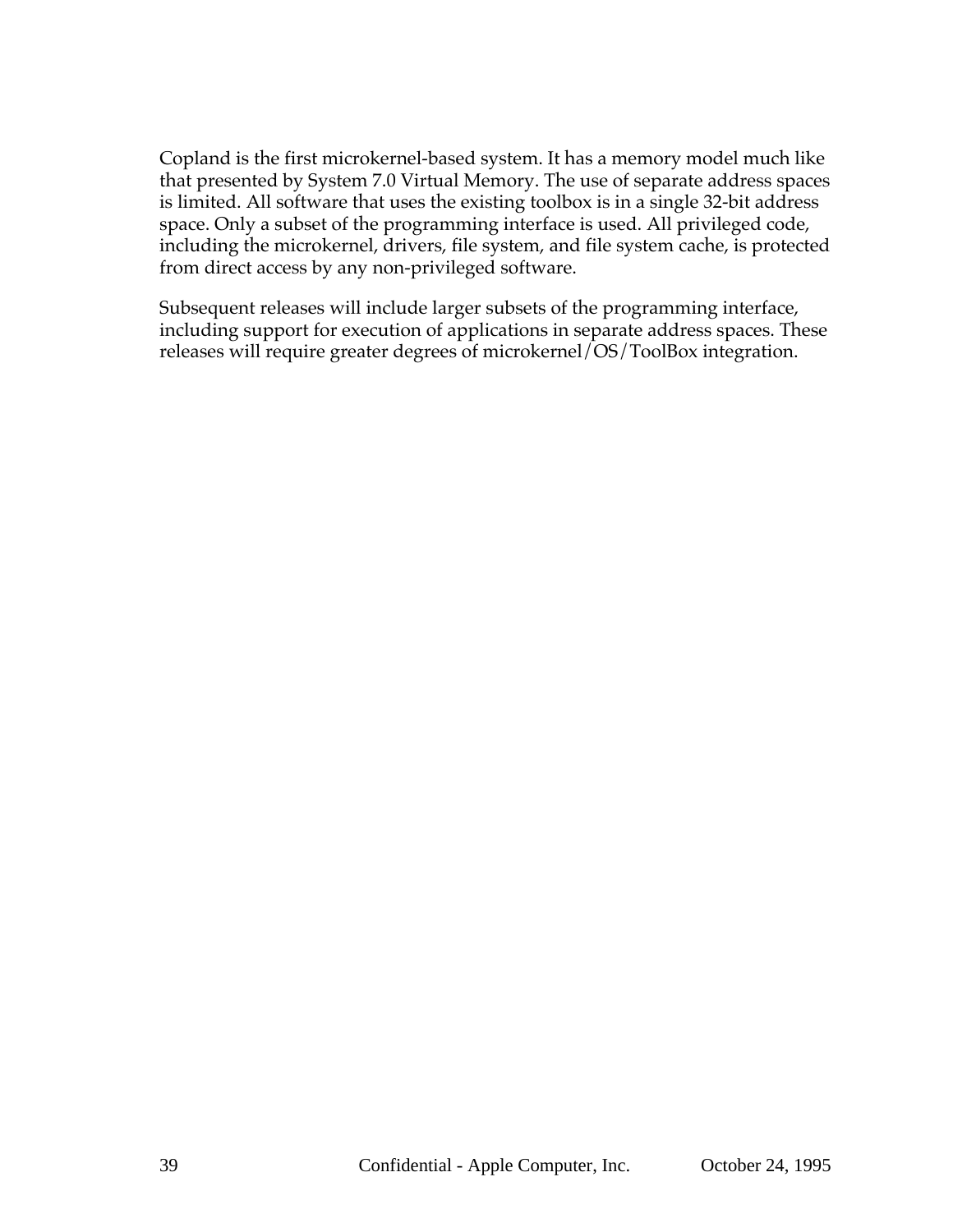# **USING THE MICROKERNEL API**

All microkernel services are accessed through function calls. There are no exported data structures or low-memory locations. All microkernel interfaces are provided in C header files. The calling conventions required by the microkernel are those of the C runtime model used by Apple on the machine in question.

Most microkernel functions return an error indication that applications should check. The microkernel makes every effort to validate all parameters to each function call prior to doing any other work.

Many microkernel functions have "out" parameters. These are addresses that you pass to the function. The contents of the address are modified by the microkernel call. Passing null as the address of an out parameter tells the microkernel you don't want that value returned. These null values do not generate an error. When a call to the microkernel fails, the microkernel attempts to clear any output parameters of that particular function. If the microkernel cannot return output parameters (for example, due to invalid pointers) but a call otherwise succeeds and has side effects, the microkernel returns a special error code. For more information, see the section "Errors," later in this document.

### **Calling Conventions**

Calls to the microkernel are performed using the shared library mechanisms of the Code Fragment Manager.

**Note**: Once control has transferred into the shared library, execution is considered to be within the microkernel. The shared library code, although within the address space of the client, is considered to be part of the microkernel's implementation, which will not be documented and is subject to change at any time.

## **Stack Space**

Most clients of the microkernel execute in user mode. These clients need not be concerned about the amount of stack space used by the microkernel because the microkernel's execution never takes place on user mode stacks. Each user mode task has a separate microkernel stack that is used by the microkernel when the microkernel is called.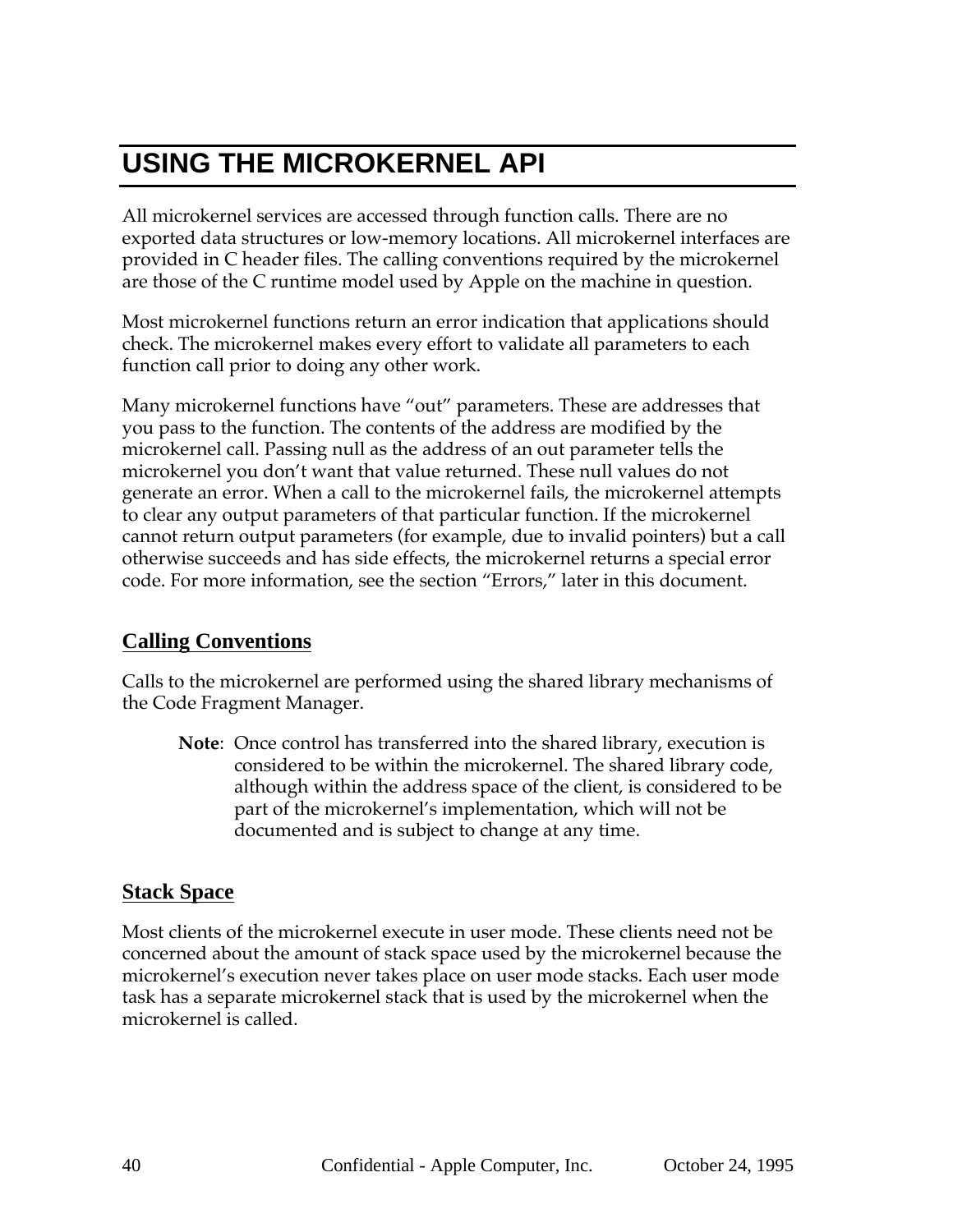Privileged software, (such as drivers and the microkernel) always executes in supervisor mode. Clients of the microkernel must be aware that the microkernel does use stack space. The microkernel's design goals are to require less than 4K bytes of stack storage.

Certain circumstances can exhaust microkernel stack space. Acceptance functions run on the supervisor mode stack of their clients. It is the responsibility of these functions to perform stack checks before using stack storage. Stack checks can be performed by calling the RemainingStackSpace service.

At certain times, the microkernel performs stack checks on behalf of its clients. If stack overflow is detected, a stack overflow exception is generated. Exceptions are described in the section "Exceptions" later in this document.

### **Addressing**

Within the microkernel, all addressing is 32-bit clean. The upper or lower bits of an address must not be used for any purpose other than addressing.

MMU hardware and the contents of the underlying page tables are owned entirely by the microkernel. They must not be manipulated directly. The microkernel provides support for many of the operations that have historically required direct manipulation of the MMU. For descriptions of these services, see the section "Memory Management," later in this document.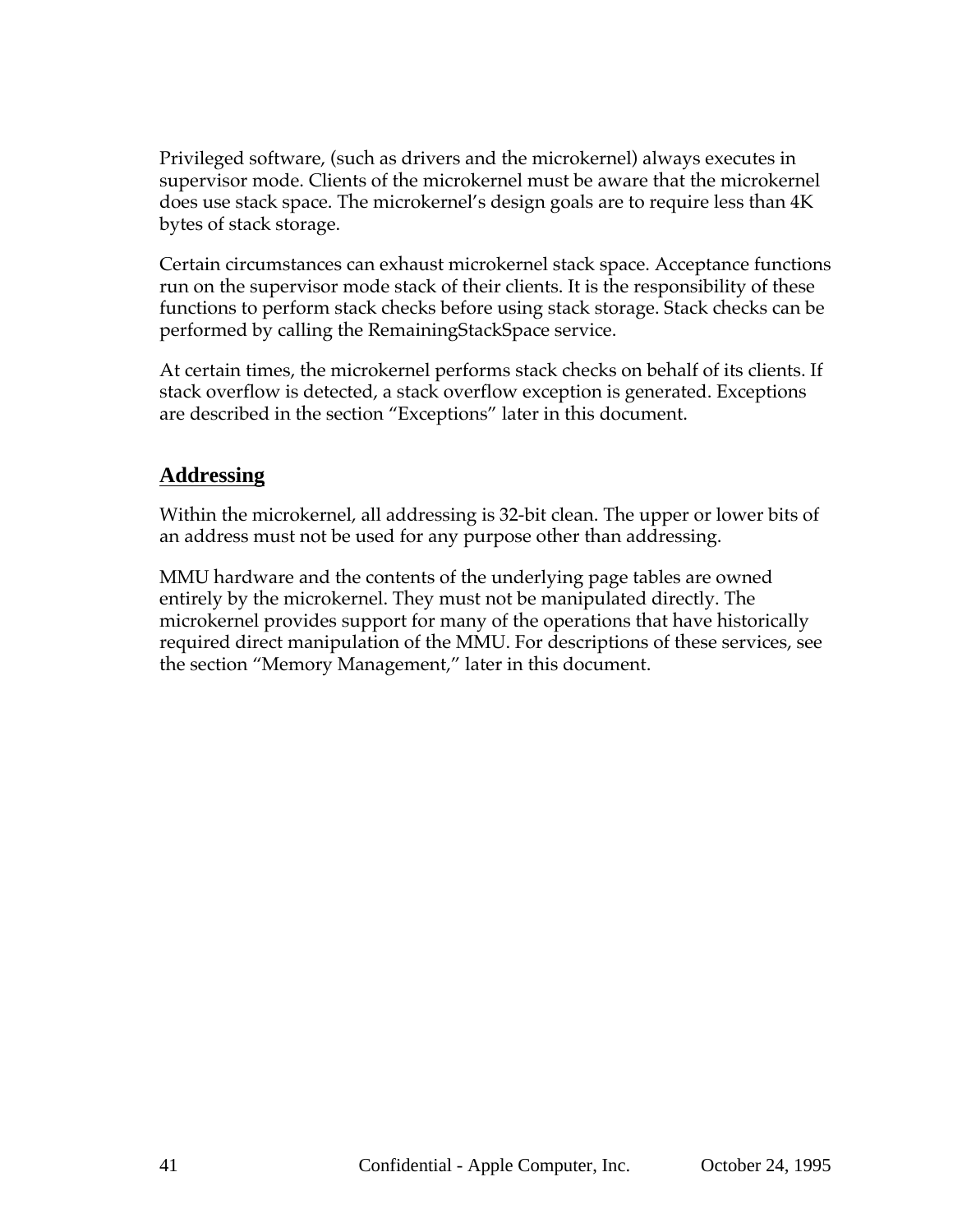## **SOME BASIC TYPES**

This section introduces some basic types which are used throughout the API. They are presented in this section in no particular order.

### **Miscellaneous Types**

The following type declarations are self-explanatory:

typedef UInt32 ByteCount; typedef UInt32 ItemCount; typedef SInt32 OSStatus; typedef UInt32 OptionBits;

The symbol *kNilOptions* is provided for clarity.

```
enum
{
  kNilOptions = 0
};
```
### **Parameter Block Versions**

Any microkernel service that operates on a parameter block requires that you pass a parameter block version in the service's parameter list. In the future, this version number will allow the microkernel to provide backwards compatibility. Each parameter block type definition has an associated named version constant. As long as you always use the named constant your source is guaranteed to be correct and your object code will be supported.

typedef UInt32 PBVersion;

### **Duration**

Many interfaces allow the caller to specify a time relative to the present. These values are of the type *Duration*.

typedef SInt32 Duration;

Values of type duration are 32-bits. They are interpreted in a manner consistent with the System 7 Time Manager as follows: positive values are in units of milliseconds, negative values are in units of microseconds. Therefore the value 1500 is 1,500 milliseconds or 1.5 seconds while the value -8000 is 8,000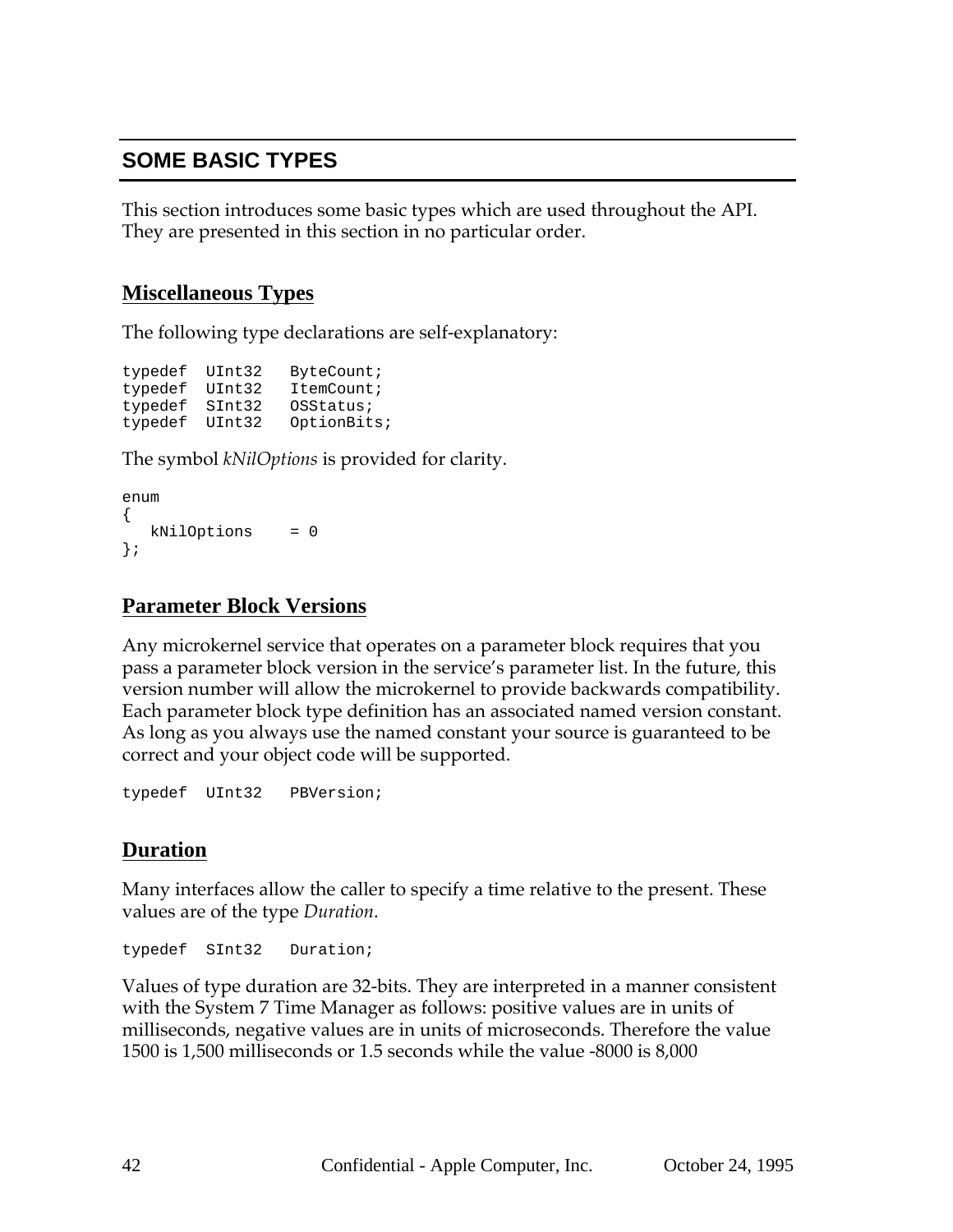microseconds or 8 milliseconds. Notice that many values can be expressed in two different ways. For example, 1000 and -1000000 both represent exactly one second. When two representations have equal value, they can be used interchangeably. Neither is preferred or inherently more accurate.

Values of type Duration can express times as short as one microsecond or as long as 24 days. However, two values of Duration are reserved and have special meaning. The value zero, (0) specifies exactly the present time. A value of 0x7FFFFFFF, the largest positive 32-bit value, specifies an infinite time from the present.

The following definitions are provided for use with values of type Duration:

```
enum
{
  durationMicrosoft = -1,
  durationMillisecond = 1,
  durationSecond = 1000,
  durationMinute = 1000 * 60,
  durationHour = 1000 * 60 * 60,
  durationDay = 1000 * 60 * 60 * 24,durationForever = 0x7FFFFFFF,
  durationImmediate = 0,
};
```
### **Time**

The type *Nanoseconds* is another form for representing time. Values of this type represent an unsigned 64-bit integer.

typedef UnsignedWide Nanoseconds;

A second data type is used to specify absolute times. These values are of the type *AbsoluteTime*. They are a microkernel-defined unit and are 64-bits in width. No assumptions can be made about what unit AbsoluteTime is based on.

typedef UnsignedWide AbsoluteTime;

Note: Conversion routines are provided in the form of a shared library (Timing) to convert between Nanoseconds, Durations and AbsoluteTime.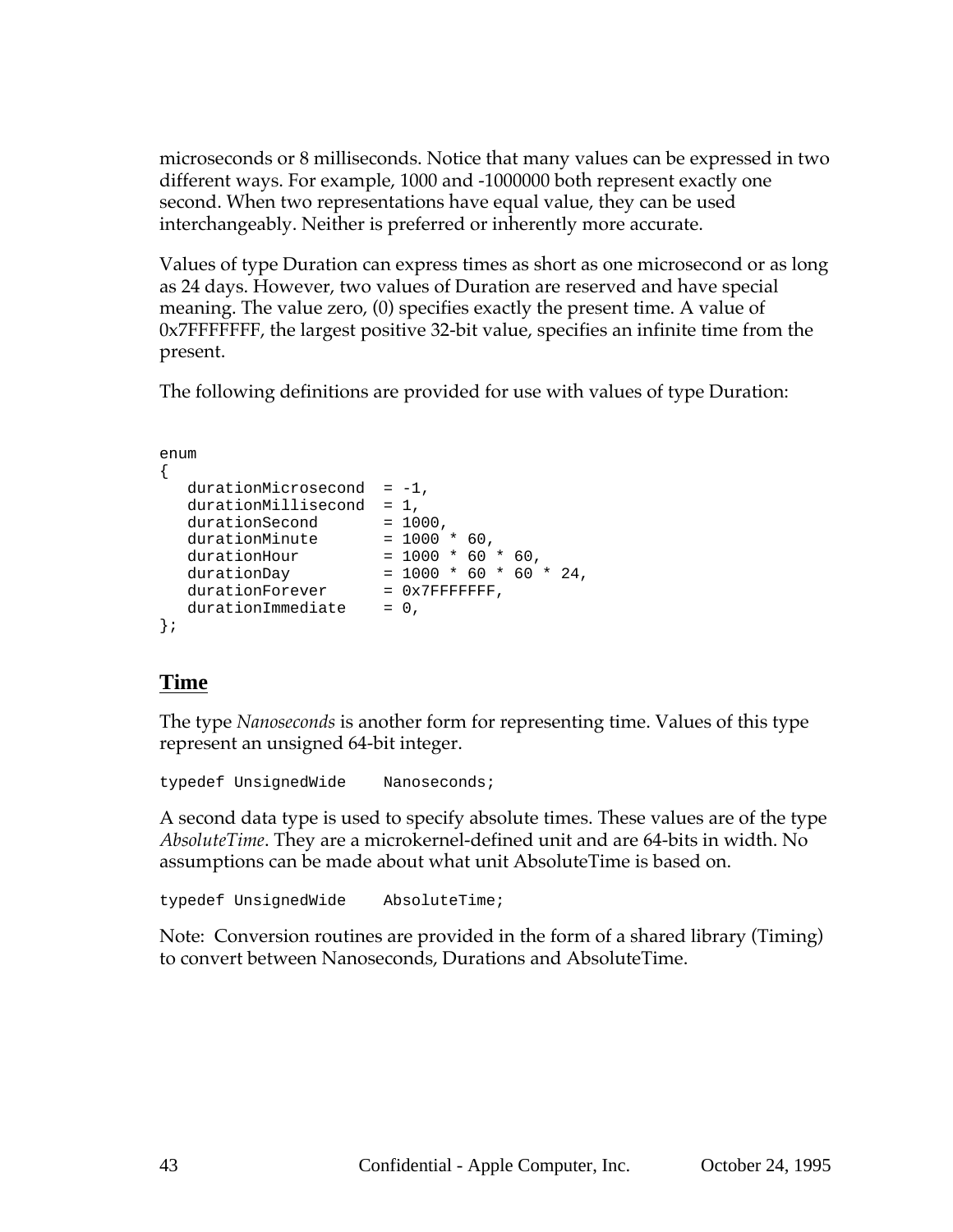## **IDs**

IDs are used whenever you create, manipulate, or destroy a kernel object. There are specific ID types for each kernel object.

```
typedef struct OpaqueTaskID * TaskID;
typedef struct OpaqueKernelProcessID * KernelProcessID;
typedef struct OpaqueAddressSpaceID * AddressSpaceID;
typedef struct OpaqueAreaID * AreaID;
typedef struct OpaqueAreaReservationID * AreaReservationID;
typedef struct OpaqueIOPreparationID * IOPreparationID;
typedef struct OpaqueSoftwareInterruptID * SoftwareInterruptID;
typedef struct OpaqueEventGroupID * FventGroupID;
typedef struct OpaqueKernelQueueID * KernelQueueID;
typedef struct OpaquePortID * PortID;
typedef struct OpaqueObjectID * ObjectID;
typedef struct OpaqueReceiveID * ReceiveID;
typedef struct OpaqueMessageID * MessageID;
typedef struct OpaqueTimerID * TimerID;
typedef struct OpaqueBackingObjectID * BackingObjectID;
```
The value *kInvalidID* is reserved to mean "no ID."

```
enum
{
  kInvalidID = 0};
```
## **Iterators**

The microkernel provides several iteration functions that allow the client to obtain the IDs of all kernel objects within a specified domain. For example, you can iterate over all the tasks within a given kernel process or all of the message objects associated with a given message port. An iteration call always returns a snapshot of the requested IDs.

Each of these functions takes a similar set of arguments and works in a similar way. For example, the function to return the IDs of all the tasks in a kernel process is:

| OSStatus GetTasksInKernelProcess(KernelProcessID |             | theKernelProcess, |
|--------------------------------------------------|-------------|-------------------|
|                                                  | ItemCount   | requestedTasks,   |
|                                                  | ItemCount * | totalTasks,       |
|                                                  | TaskID *    | theTasks);        |

Each iteration function provided by the microkernel requires at least three parameters. These are requestedItems, totalItems, and theItems.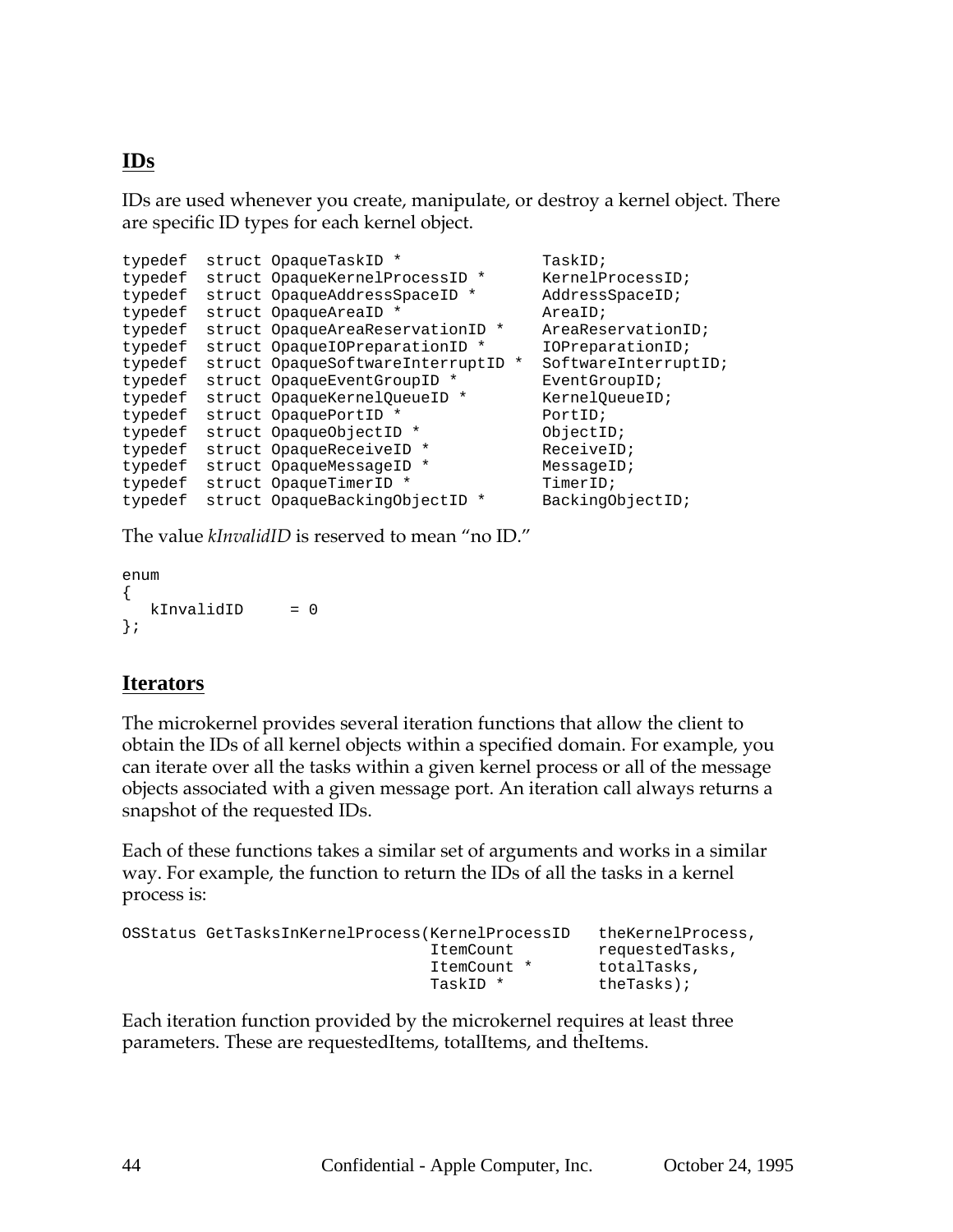- theItems points to storage where the microkernel will fill in the list of requested IDs. If requestedItems is zero, theTasks can be nil.
- requestedTasks specifies the number of entries for which space is available at the location pointed to by theItems.
- totalTasks points to a location in which the microkernel returns the number of items. If less than or equal to requestedTasks, all the items were returned. If greater than requestedTasks, there wasn't enough space in theTasks to return all the IDs. The function result is noErr in either case.

Generally, iteration functions should be called in a loop. If all IDs aren't returned, allocate a new buffer of size \*totalTasks and try again. The number of tasks may (but probably won't) increase several times before all tasks are successfully retrieved.

For example:

```
TaskID * theTasks = niliItemCount totalTasks = 0;
ItemCount requestedTasks = 0;
Boolean done = false;<br>OSStatus status = noErr;
OSStatus status
while (!done) {
   status = GetTasksInKernelProcess ( targetKernelProcess,
                                       requestedTasks,
                                      &totalTasks,
                                     theTasks);
   if (status == noErr) {
      if (totalTasks > requestedTasks) {
         if (theTasks != nil)
            PoolDeallocate (theTasks);
         theTasks = PoolAllocate (totalTasks);
         if (theTasks == nil) {
            status = memFullErr;
            done = true;
            }
         requestedTasks = totalTasks;
         }
      else
        done = true;
      }
   else
     done = true;
   }
```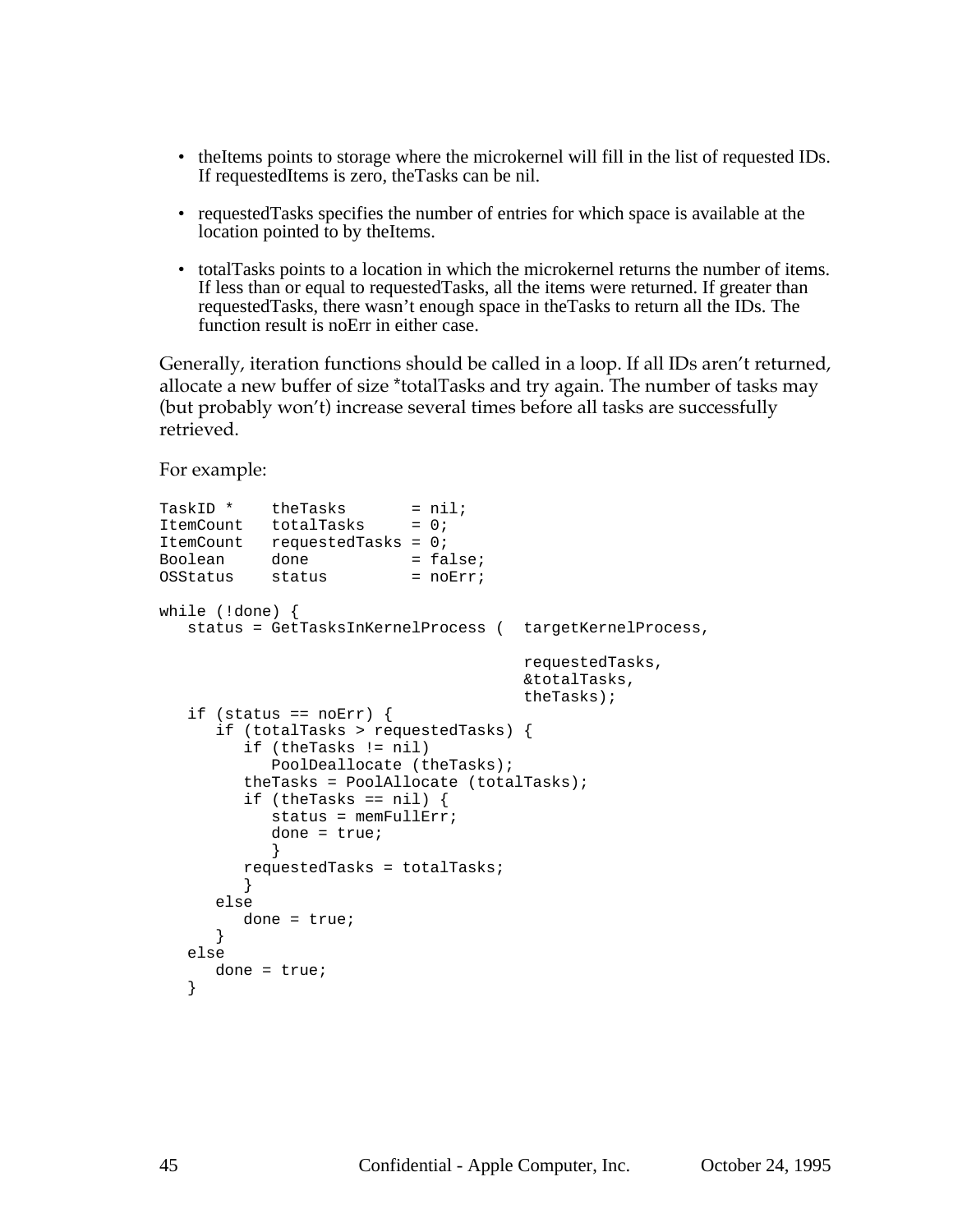## **ERRORS**

As with all system interfaces, you should check the OSStatus code returned by each microkernel service you call. OSStatus values are 32-bits wide. However, to remain compatible with System 7, all values currently returned by the microkernel are in the range of negative 16-bit values.

typedef SInt32 OSStatus;

Error codes returned by the microkernel fall into one of two categories. Some error codes are generic in nature and could be returned by nearly any microkernel service; these include paramErr or memErr. Other error codes are specific in nature and may only be returned by a specific service.

Whenever possible, the microkernel returns an error rather than causing an exception. However, in certain cases, erroneous calls to the microkernel may result in exceptions. For example, if you pass an invalid address you may receive either paramErr or incur an access violation exception.

**Note:** The microkernel makes no guarantee as to when exceptions may occur as opposed to returning paramErr, and the choice may change from one release to the next.

### **Generic Errors**

Described here are the error codes that could be returned by any microkernel service. The meanings given apply only to the meaning of that error code when it is returned by a microkernel service. Other system software may use that same error code to indicate some other error.

- paramErr indicates that a parameter value is out of range or that a combination of parameters passed to the service are illegal.
- kernelReturnValueErr indicates that a requested operation was performed, but a return value could not be provided due to a problem accessing the caller's return value area.
- memFullErr indicates that the microkernel could not allocate the resources necessary to satisfy the service request.
- kernelPrivilegeErr indicates that the caller of a microkernel service is non-privileged and cannot use the service in question.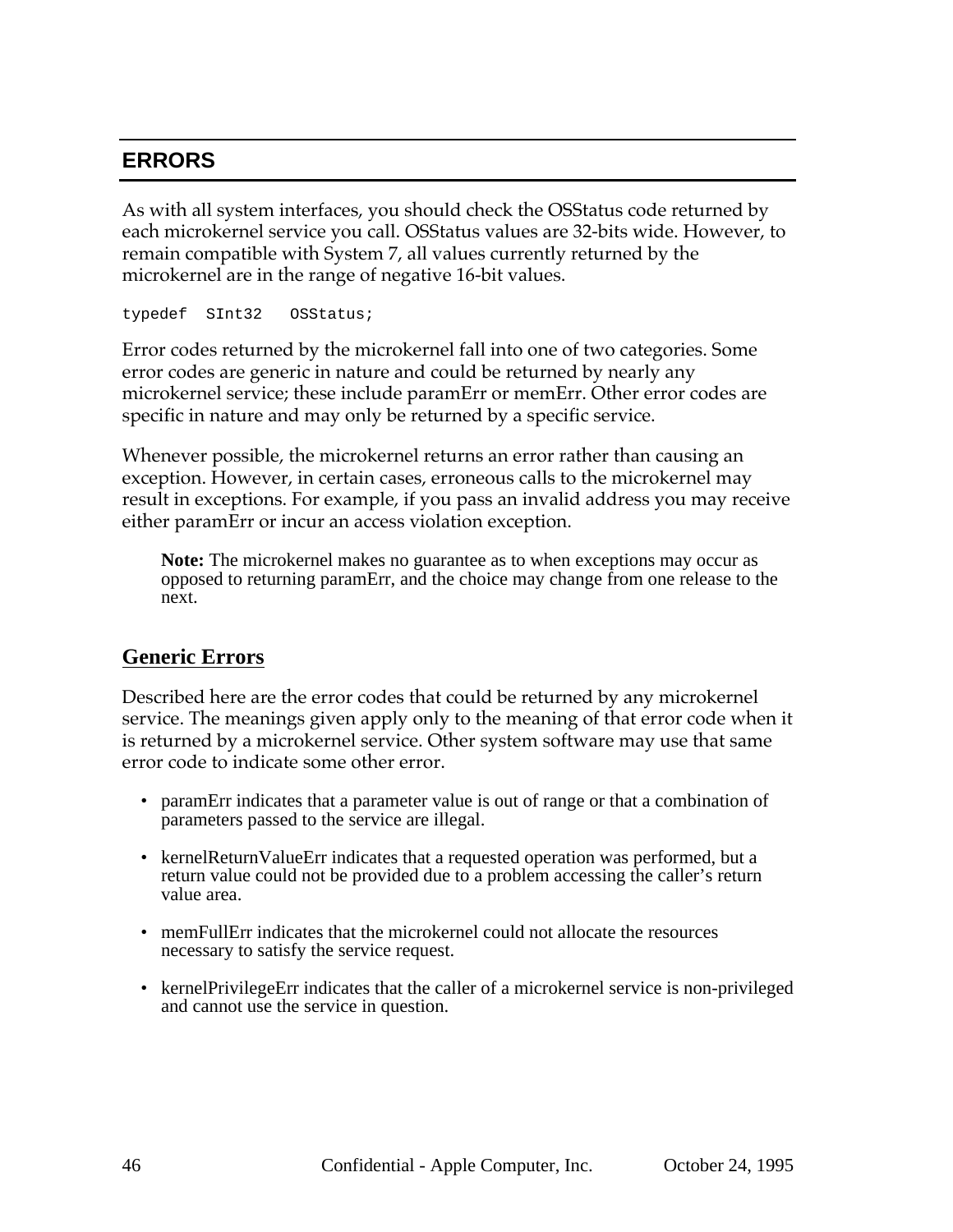## **KERNEL PROCESS MANAGEMENT**

Kernel processes are created through explicit requests to the microkernel. Kernel processes are deleted explicitly through a request or implicitly during task termination processing, when it is determined that the kernel process has no additional tasks.

Tasks that belong to a specific kernel process can allocate various microkernel resources including messages, event flag groups, message ports, message objects, other tasks, etc. If, at the time the kernel process is being deleted, these resources have not been deallocated, they will be reclaimed as part of the kernel process deletion process.

Kernel processes, when newly created, contain no tasks. Because automatic kernel process deletion is a side effect of task termination, kernel processes that never have tasks are never automatically deleted. If you create a kernel process you must be careful that you either create a task within that kernel process or explicitly delete the kernel process.

Deleting a kernel process causes the termination of all tasks within that kernel process and reclamation of all resources that belong to the kernel process. The kernel process may or may not be deleted by the time the DeleteKernelProcess function returns to the caller. A kernel process is never deleted until all its member tasks have terminated. Task termination is discussed in the section "Task Management," later in this document.

If, as the result of deleting a kernel process, that kernel process's address space is no longer accessible from any kernel process, the address space is also deleted. Address space deletion is discussed in the section "Address Space Management," later in this document.

## **Creating kernel processes**

| OSStatus CreateKernelProcess (KernelProcessName |                   | theName,              |
|-------------------------------------------------|-------------------|-----------------------|
|                                                 | AddressSpaceID    | theAddressSpace,      |
|                                                 | KernelProcessID * | $the KernelProcess$ ; |

theName specifies a four character name that may be useful to the kernel process's creator, e.g. for debugging purposes. This name is not used by the kernel and can be obtained by using GetKernelProcessInformation.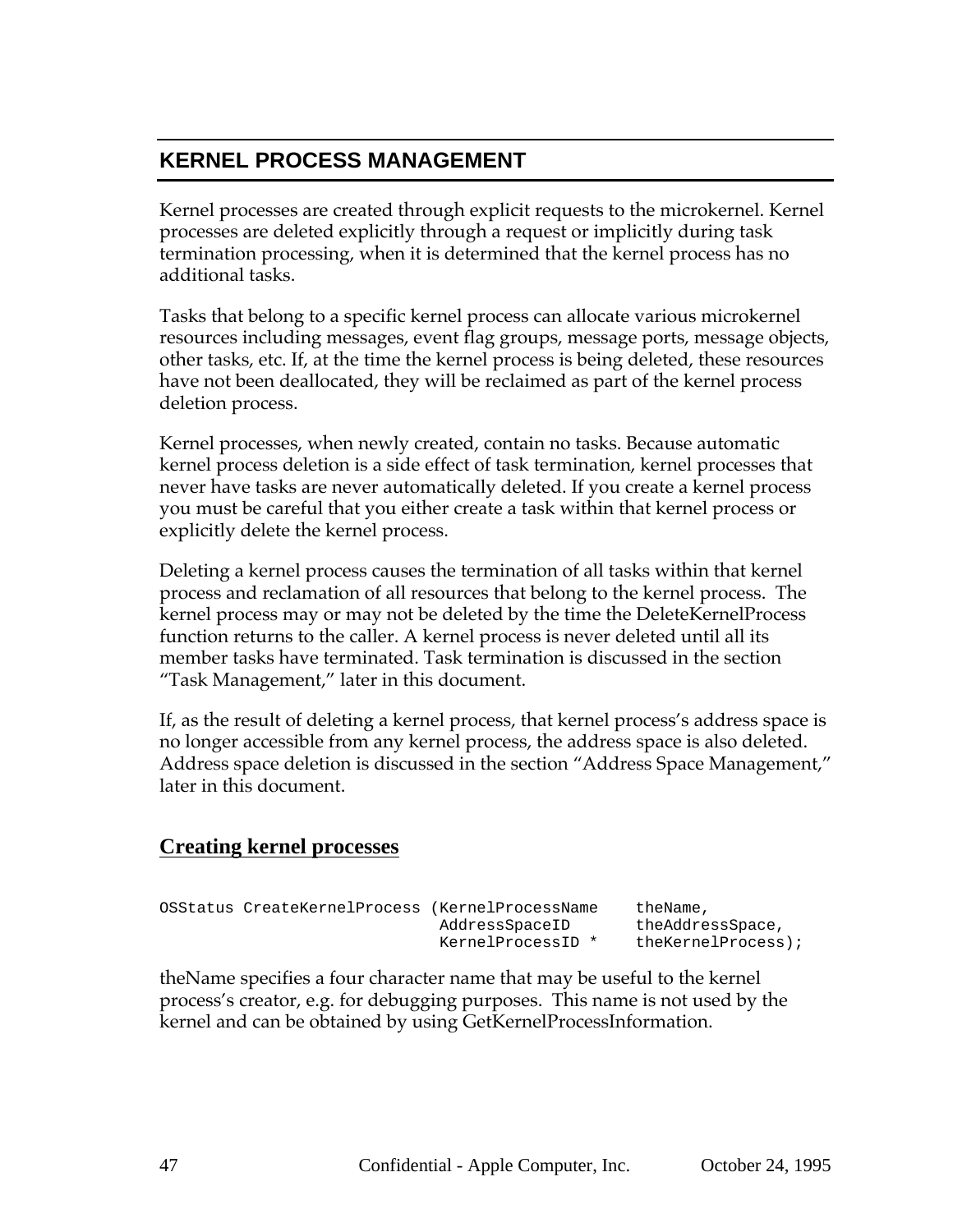theAddressSpace is the ID of the address space that is to be addressable by the kernel process's tasks.

theKernelProcess is updated with the ID of the newly created kernel process.

### **Deleting kernel processes**

```
OSStatus DeleteKernelProcess (KernelProcessID theKernelProcess,
                             TerminateOptions options);
```
theKernelProcess is the ID of the kernel process to be deleted.

options is unused.

## **Obtaining The Current KernelProcessID**

 You can obtain the ID of the current kernel process whenever executing at task level.

KernelProcessID CurrentKernelProcessID (void);

### **Obtaining Information About a Kernel Process**

You can obtain information about a given kernel process by using the GetKernelProcessInformation service.

```
OSStatus GetKernelProcessInformation
          (KernelProcessID theKernelProcess,
             PBVersion version,
            KernelProcessInformation * kernelProcessInfo);
typedef struct KernelProcessInformation
{
  KernelProcessName name;
  AddressSpaceID addressSpace;
};
```
The fields of the KernelProcessInformation record have the following meanings:

• name indicates the four-character name provided when the kernel process was created.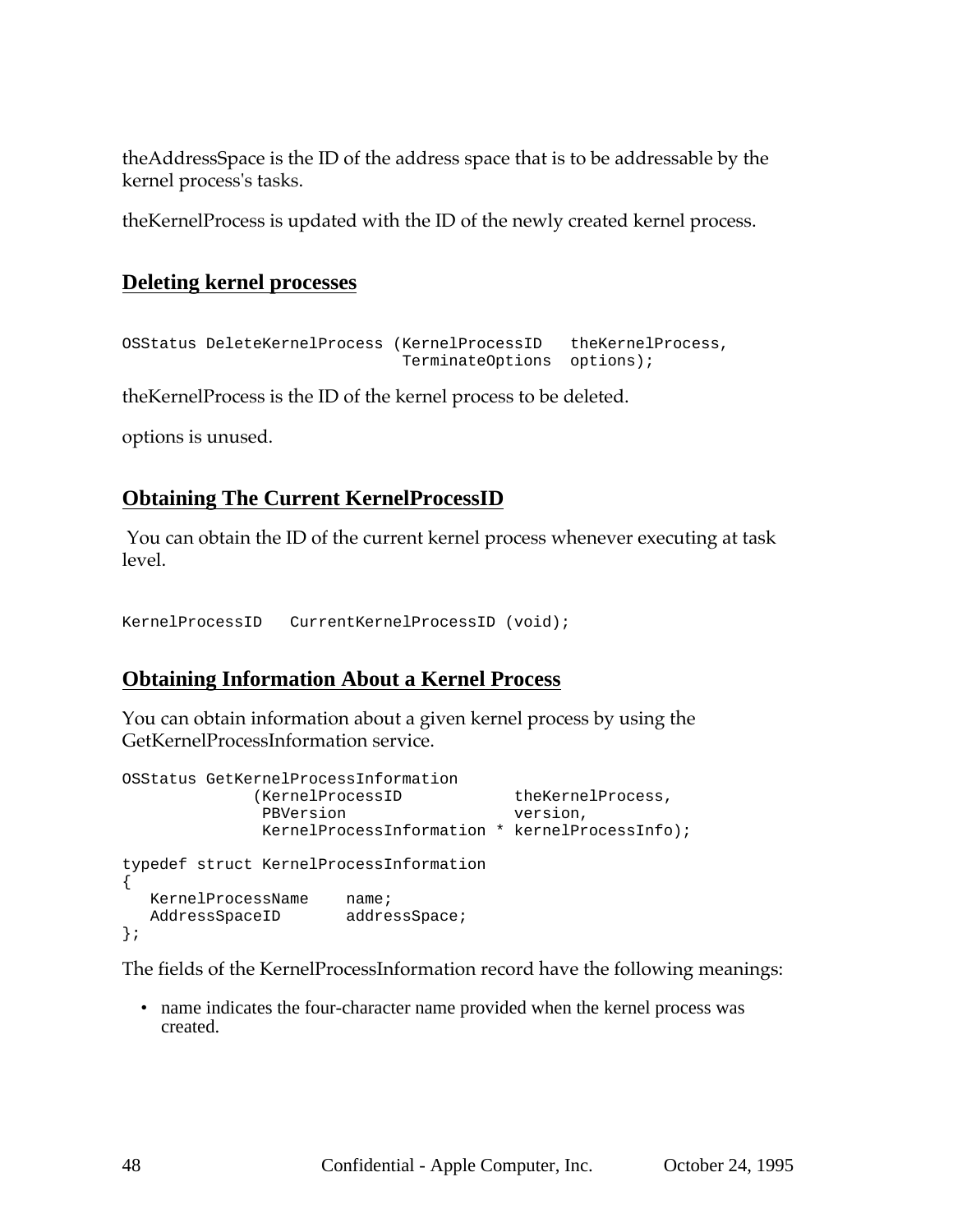• addressSpace indicates the ID of the address space in which the kernel process resides. This address space was specified at the time the kernel process was created.

```
enum
{
   kKernelProcessInformationVersion = 1
};
```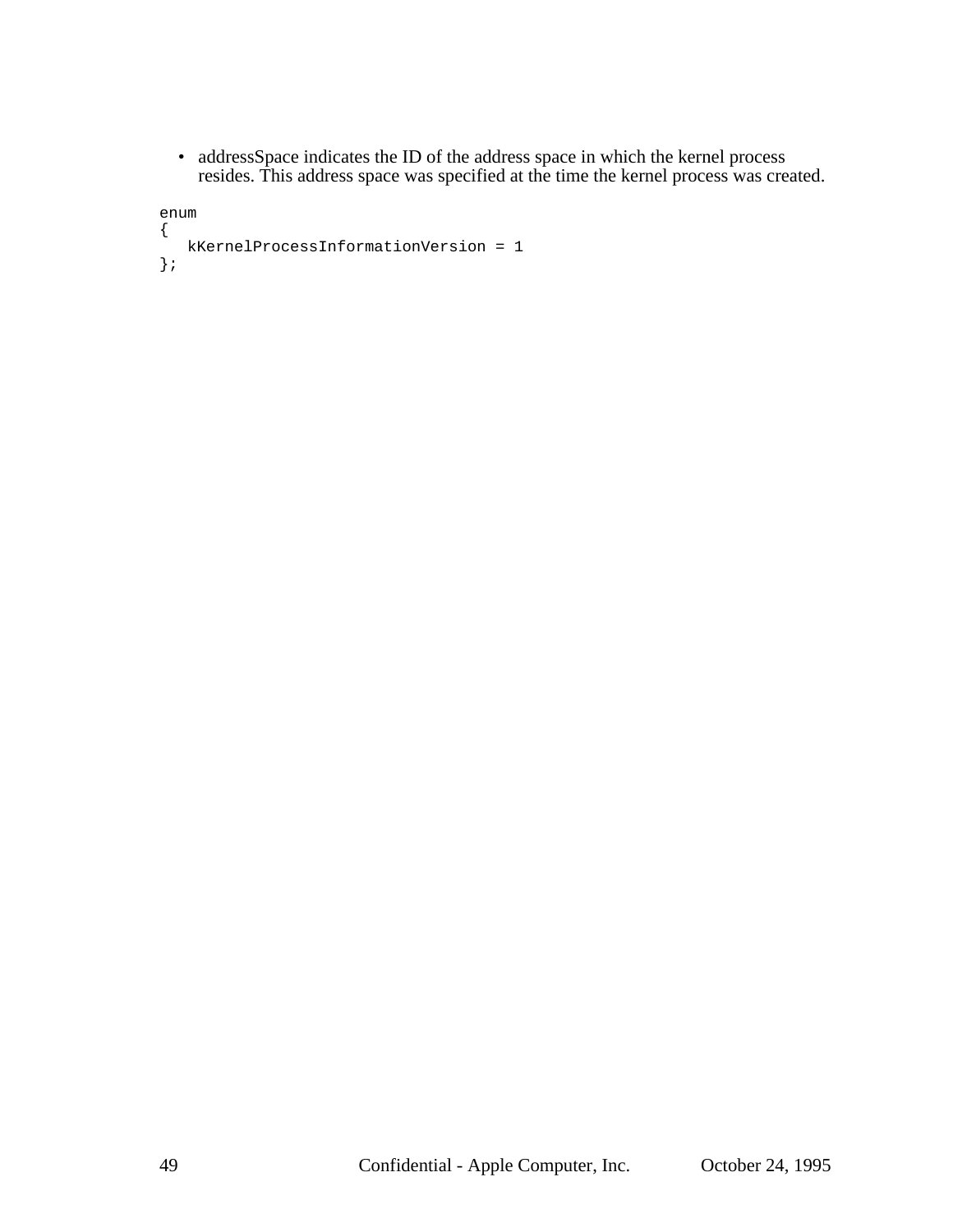## **TASK MANAGEMENT**

## **About Task Hierarchy**

Tasks are found within conceptually enclosing environments called kernel processes. All tasks within a kernel process share the same address space. Additionally, tasks live within a parent-child hierarchy. Tasks with no parent are called *orphans*, and they live at a root of a task tree within their kernel process. By default, a task is the child of the task that caused its creation; a task's creator is called its *parent*. During task creation, you can specify that the created task be an orphan instead of a child.

The TaskRelationship type is used in conjunction with certain operations that affect more than one task.

```
typedef UInt32 TaskRelationship;
enum
{
  kTaskOnly = 0,kTaskAndChildren = 1,
  kTaskFamily = 2,kTaskKernelProcess = 3
};
```
- kTaskOnly means just that.
- kTaskAndChildren means that the operation should be applied to the task and each of its children and each of their children, etc.
- kTaskFamily requires that the microkernel must first find the ancestor of the specified task which is an orphan and then perform the operation as if that orphan had been specified and the relationship had been kTaskAndChildren.
- kTaskKernelProcess causes the operation to be applied to each task within the kernel process of the specified task.

Tasking operations that can affect more than one task through use of a TaskRelationship do not operate on those tasks in any defined order.

### **About Task Scheduling**

Tasks are scheduled for execution based only upon their CPU priority. No consideration is given to the kernel process to which a task belongs or to the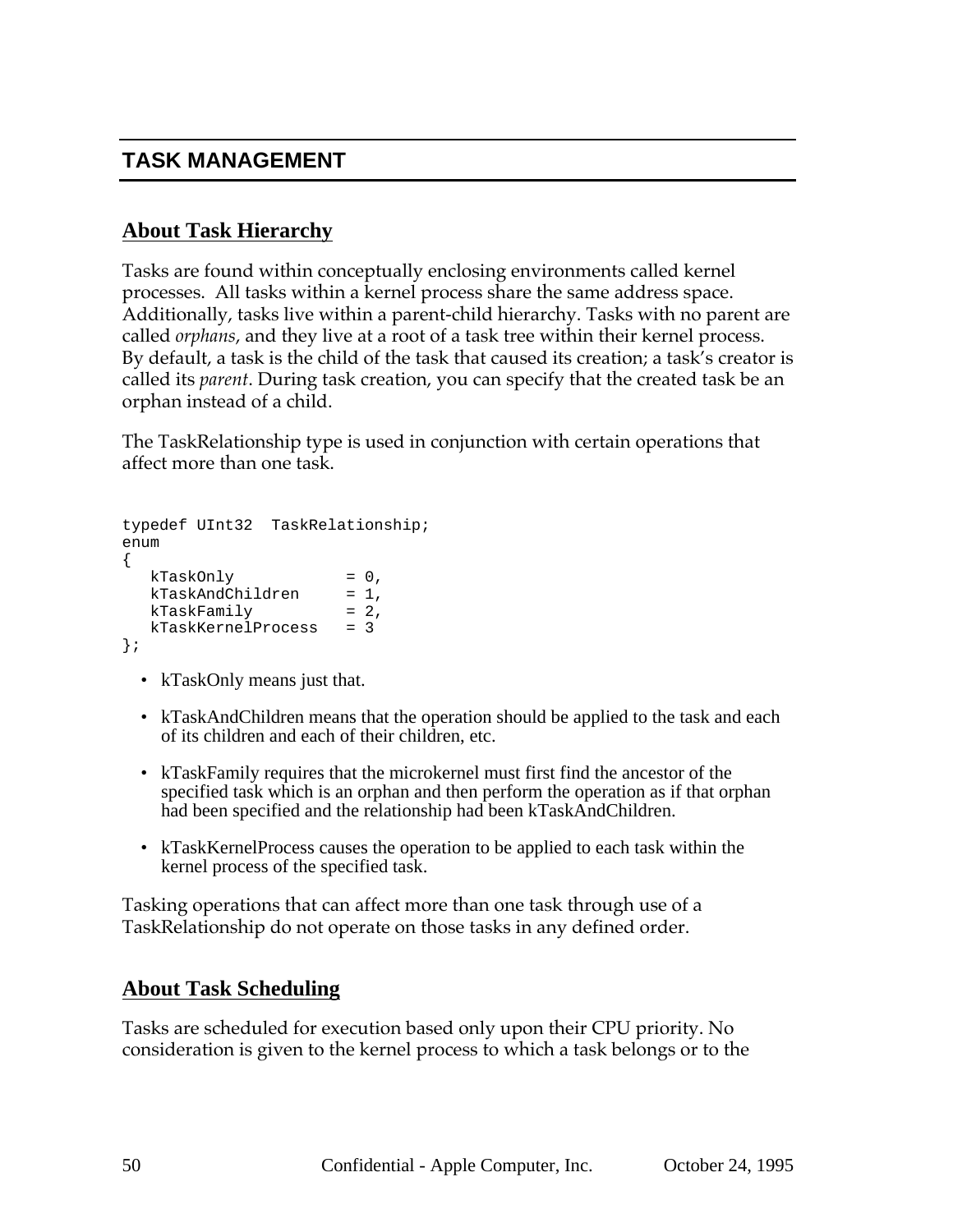priorities of the task's parent or children. The initial priority of a task is specified by its creator but may be subsequently changed.

Tasks are scheduled with either a run-til-block or time-slice policy. Time slicing is only used to provide CPU time to tasks of equal priority. The execution of a higher priority task is never preempted to allow a lower priority task to execute. While the kernel doesn't ccurrently perform any dynamic priority adjustments, it may do so in the future.

### **About Task Parameters and Results**

When you create a task, you specify a subroutine that is to be executed within the context of the newly created task. That routine should conform to the TaskProc declaration.

```
typedef OSStatus (*TaskProc) (void * p);
```
The parameter p is specified at the time of creation and may be used for any purpose. The result returned by the task at the time it terminates will be returned to its creator as specified by the TerminationEvent parameter to the CreateTask call. If the task terminates abnormally, for example, due to an unhandled exception, the system provides a suitable result value.

## **About Task Termination**

Task execution can be terminated either implicitly, when the main routine of the task returns, or explicitly through use of the TerminateTask service.

- Termination guarantees that no more task code will run once termination begins.
- Termination forcibly unblocks a blocked task. This may have side effects on system code that maintain data structures (such as open files) on behalf of the task being terminated.
- The termination process is irreversible. During the time required to terminate a task, the task is specially marked and all operations on it behave as if it were already terminated.

Once termination begins, a check is made to see if the terminating task has children. If children are present, no further actions are taken until they terminate. This allows children that reference their parent's resources (such as pointers into the stack) to continue normal execution. When no children remain, any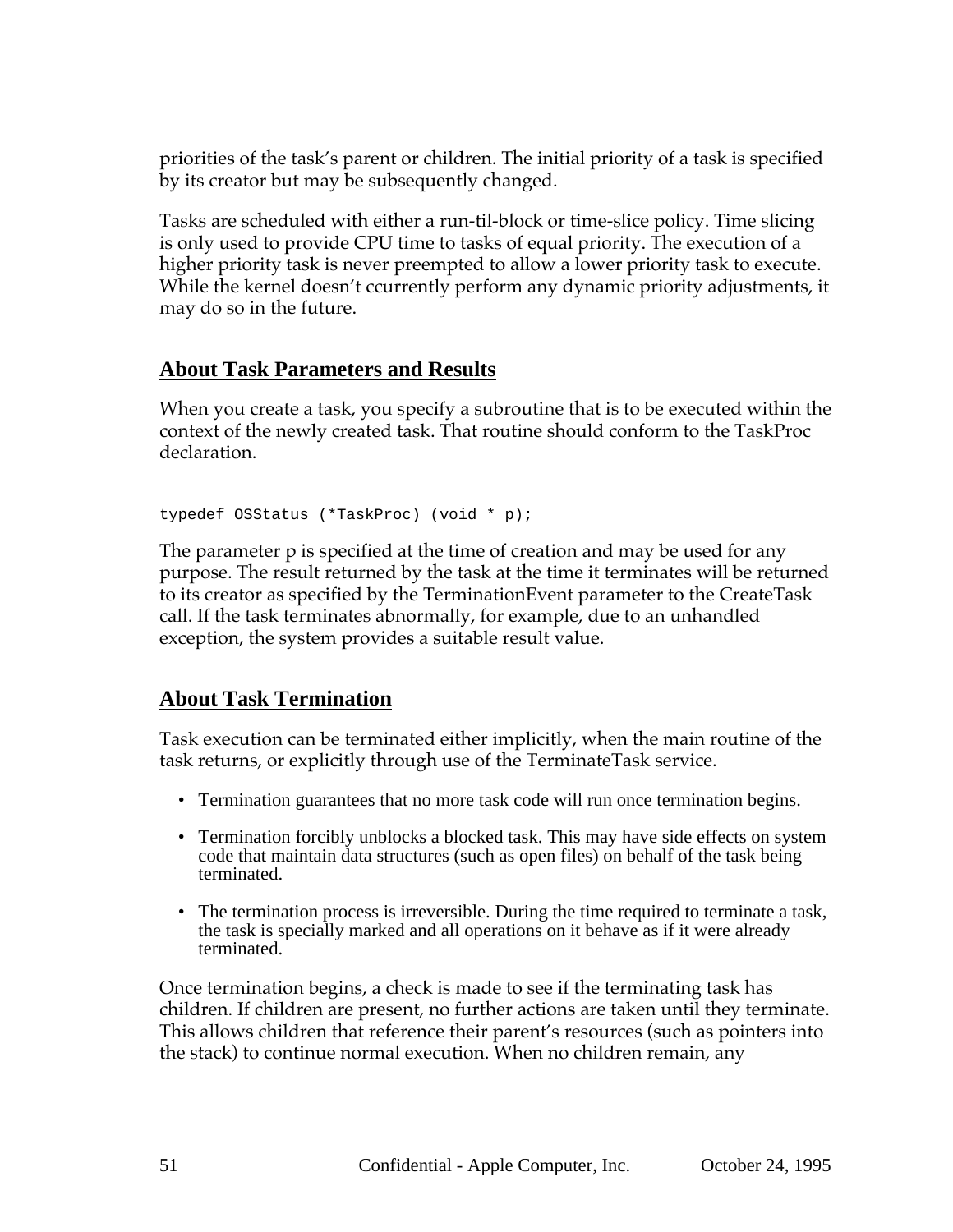remaining resources including all stacks and control blocks internal to the microkernel are reclaimed.

Finally, the task's termination events, if any, are delivered. A termination event may be specified at task creation by the task's creator. Termination events are the only microkernel-provided method of learning of a task's termination. For a complete description of how termination event notifications are delivered, see the sections "Event Notification" and "Terminating A Specific Task," later in this chapter.

If, as the result of task termination, that task's kernel process contains no tasks, the kernel process is implicitly deleted. Kernel process deletion is discussed in the "Kernel Process Management" section of this document.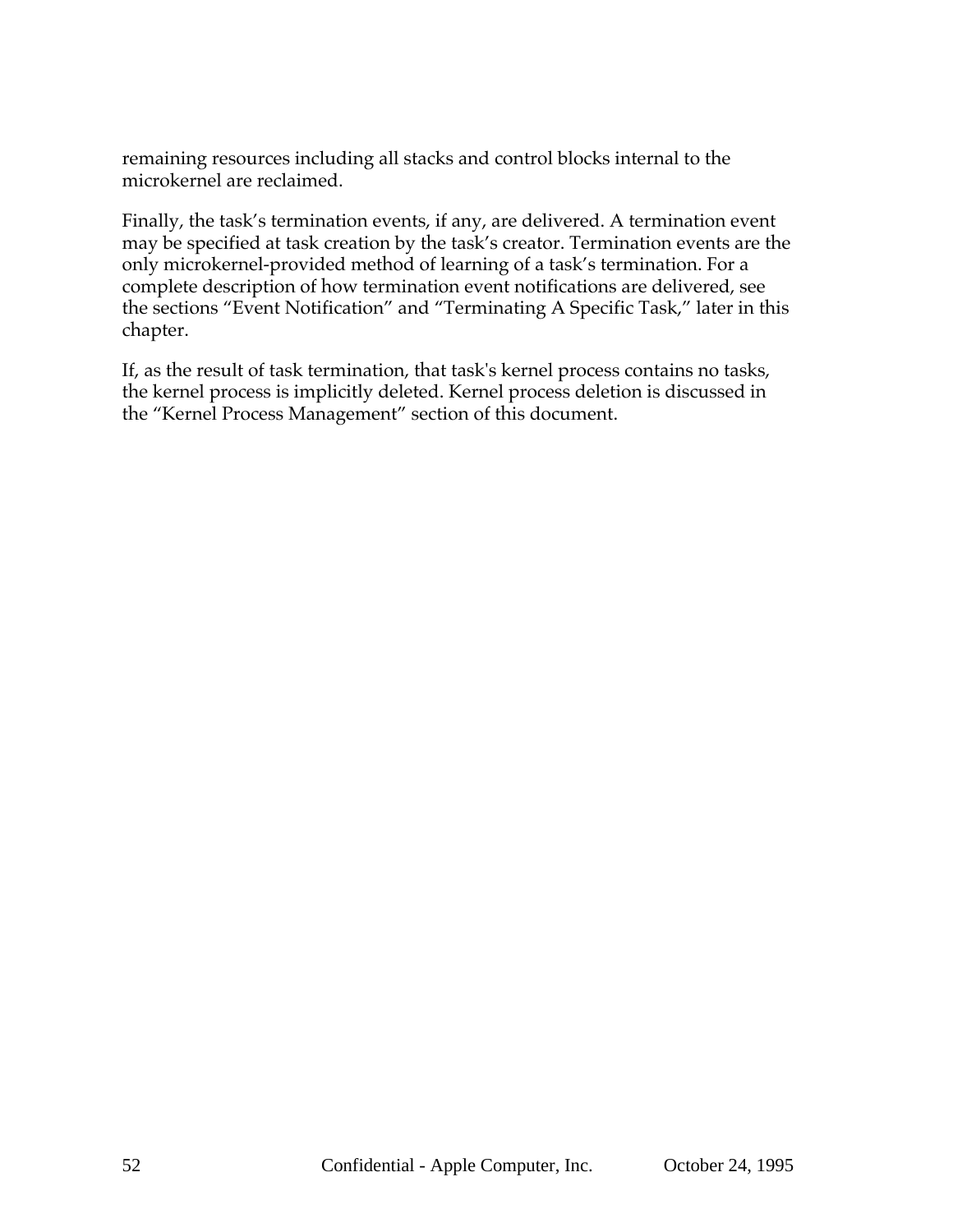## **THE TASKING SERVICES**

Tasks are always referenced by their IDs.

### **Creating Tasks**

| TaskName;<br>typedef OSType<br>enum<br>{<br>kTaskIsPrivileged<br>$= 0 \times 00800000$ ,<br>kTaskIsOrphan<br>$= 0 \times 00400000$ ,<br>kTaskPriorityMask<br>$= 0x0000001F$ ,<br>kTaskPriorityIsAbsolute<br>$= 0x00000100,$<br>kTaskRaisePriorityBy<br>$= 0x00000200,$<br>kTaskLowerPriorityBy<br>$= 0x00000400,$<br>kTaskRaisePriorityToAtLeast= 0x00000800,<br>$kTaskLowerPriorityToAtMost = 0x00001000,$<br>kTaskPriorityIsSymbolic<br>$= 0x00002000$ ,<br>kTaskIsResident<br>$= 0x00004000$ ,<br>kTaskAppPriority<br>$= 0x00002000$ ,<br>kTaskAppNonUIPriority<br>$= 0x00002001,$<br>kTaskHighServerPriority<br>$= 0x00002002$ ,<br>kTaskServerPriority<br>$= 0x00002003$ ,<br>kTaskLowServerPriority<br>$= 0x00002004$ ,<br>kTaskBackgroundPriority<br>$= 0x00002005$ ,<br>kTaskDriverPriority<br>$= 0x00002006$ ,<br>kTaskHighRealTimePriority<br>$= 0x00002007$ , |
|--------------------------------------------------------------------------------------------------------------------------------------------------------------------------------------------------------------------------------------------------------------------------------------------------------------------------------------------------------------------------------------------------------------------------------------------------------------------------------------------------------------------------------------------------------------------------------------------------------------------------------------------------------------------------------------------------------------------------------------------------------------------------------------------------------------------------------------------------------------------------|
|                                                                                                                                                                                                                                                                                                                                                                                                                                                                                                                                                                                                                                                                                                                                                                                                                                                                          |
|                                                                                                                                                                                                                                                                                                                                                                                                                                                                                                                                                                                                                                                                                                                                                                                                                                                                          |
|                                                                                                                                                                                                                                                                                                                                                                                                                                                                                                                                                                                                                                                                                                                                                                                                                                                                          |
|                                                                                                                                                                                                                                                                                                                                                                                                                                                                                                                                                                                                                                                                                                                                                                                                                                                                          |
|                                                                                                                                                                                                                                                                                                                                                                                                                                                                                                                                                                                                                                                                                                                                                                                                                                                                          |
|                                                                                                                                                                                                                                                                                                                                                                                                                                                                                                                                                                                                                                                                                                                                                                                                                                                                          |
|                                                                                                                                                                                                                                                                                                                                                                                                                                                                                                                                                                                                                                                                                                                                                                                                                                                                          |
|                                                                                                                                                                                                                                                                                                                                                                                                                                                                                                                                                                                                                                                                                                                                                                                                                                                                          |
|                                                                                                                                                                                                                                                                                                                                                                                                                                                                                                                                                                                                                                                                                                                                                                                                                                                                          |
|                                                                                                                                                                                                                                                                                                                                                                                                                                                                                                                                                                                                                                                                                                                                                                                                                                                                          |
|                                                                                                                                                                                                                                                                                                                                                                                                                                                                                                                                                                                                                                                                                                                                                                                                                                                                          |
|                                                                                                                                                                                                                                                                                                                                                                                                                                                                                                                                                                                                                                                                                                                                                                                                                                                                          |
|                                                                                                                                                                                                                                                                                                                                                                                                                                                                                                                                                                                                                                                                                                                                                                                                                                                                          |
|                                                                                                                                                                                                                                                                                                                                                                                                                                                                                                                                                                                                                                                                                                                                                                                                                                                                          |
|                                                                                                                                                                                                                                                                                                                                                                                                                                                                                                                                                                                                                                                                                                                                                                                                                                                                          |
|                                                                                                                                                                                                                                                                                                                                                                                                                                                                                                                                                                                                                                                                                                                                                                                                                                                                          |
|                                                                                                                                                                                                                                                                                                                                                                                                                                                                                                                                                                                                                                                                                                                                                                                                                                                                          |
|                                                                                                                                                                                                                                                                                                                                                                                                                                                                                                                                                                                                                                                                                                                                                                                                                                                                          |
|                                                                                                                                                                                                                                                                                                                                                                                                                                                                                                                                                                                                                                                                                                                                                                                                                                                                          |
|                                                                                                                                                                                                                                                                                                                                                                                                                                                                                                                                                                                                                                                                                                                                                                                                                                                                          |
|                                                                                                                                                                                                                                                                                                                                                                                                                                                                                                                                                                                                                                                                                                                                                                                                                                                                          |
| kTaskRealTimePriority<br>$= 0x00002008$ ,                                                                                                                                                                                                                                                                                                                                                                                                                                                                                                                                                                                                                                                                                                                                                                                                                                |
| kTaskLowRealTimePriority<br>$= 0x00002009$                                                                                                                                                                                                                                                                                                                                                                                                                                                                                                                                                                                                                                                                                                                                                                                                                               |
| $\}$ ;                                                                                                                                                                                                                                                                                                                                                                                                                                                                                                                                                                                                                                                                                                                                                                                                                                                                   |
|                                                                                                                                                                                                                                                                                                                                                                                                                                                                                                                                                                                                                                                                                                                                                                                                                                                                          |
| OSStatus CreateTask (TaskName<br>name,                                                                                                                                                                                                                                                                                                                                                                                                                                                                                                                                                                                                                                                                                                                                                                                                                                   |
| KernelProcessID<br>owningKernelProcess,                                                                                                                                                                                                                                                                                                                                                                                                                                                                                                                                                                                                                                                                                                                                                                                                                                  |
| entryPoint,<br>TaskProc                                                                                                                                                                                                                                                                                                                                                                                                                                                                                                                                                                                                                                                                                                                                                                                                                                                  |
| void *<br>parameter,                                                                                                                                                                                                                                                                                                                                                                                                                                                                                                                                                                                                                                                                                                                                                                                                                                                     |
| LogicalAddress<br>stackBase,                                                                                                                                                                                                                                                                                                                                                                                                                                                                                                                                                                                                                                                                                                                                                                                                                                             |
| ByteCount<br>stackSize,                                                                                                                                                                                                                                                                                                                                                                                                                                                                                                                                                                                                                                                                                                                                                                                                                                                  |
| KernelNotification * terminationEvent,                                                                                                                                                                                                                                                                                                                                                                                                                                                                                                                                                                                                                                                                                                                                                                                                                                   |
| TaskOptions<br>options,                                                                                                                                                                                                                                                                                                                                                                                                                                                                                                                                                                                                                                                                                                                                                                                                                                                  |
| TaskID *<br>there                                                                                                                                                                                                                                                                                                                                                                                                                                                                                                                                                                                                                                                                                                                                                                                                                                                        |

CreateTask creates a task subject to the parameters provided.

name specifies a four character name that may be useful for subsequent debugging. The name is stored by the microkernel in association with the task. This name is not used by the microkernel for any purpose and can be obtained using GetTaskInformation.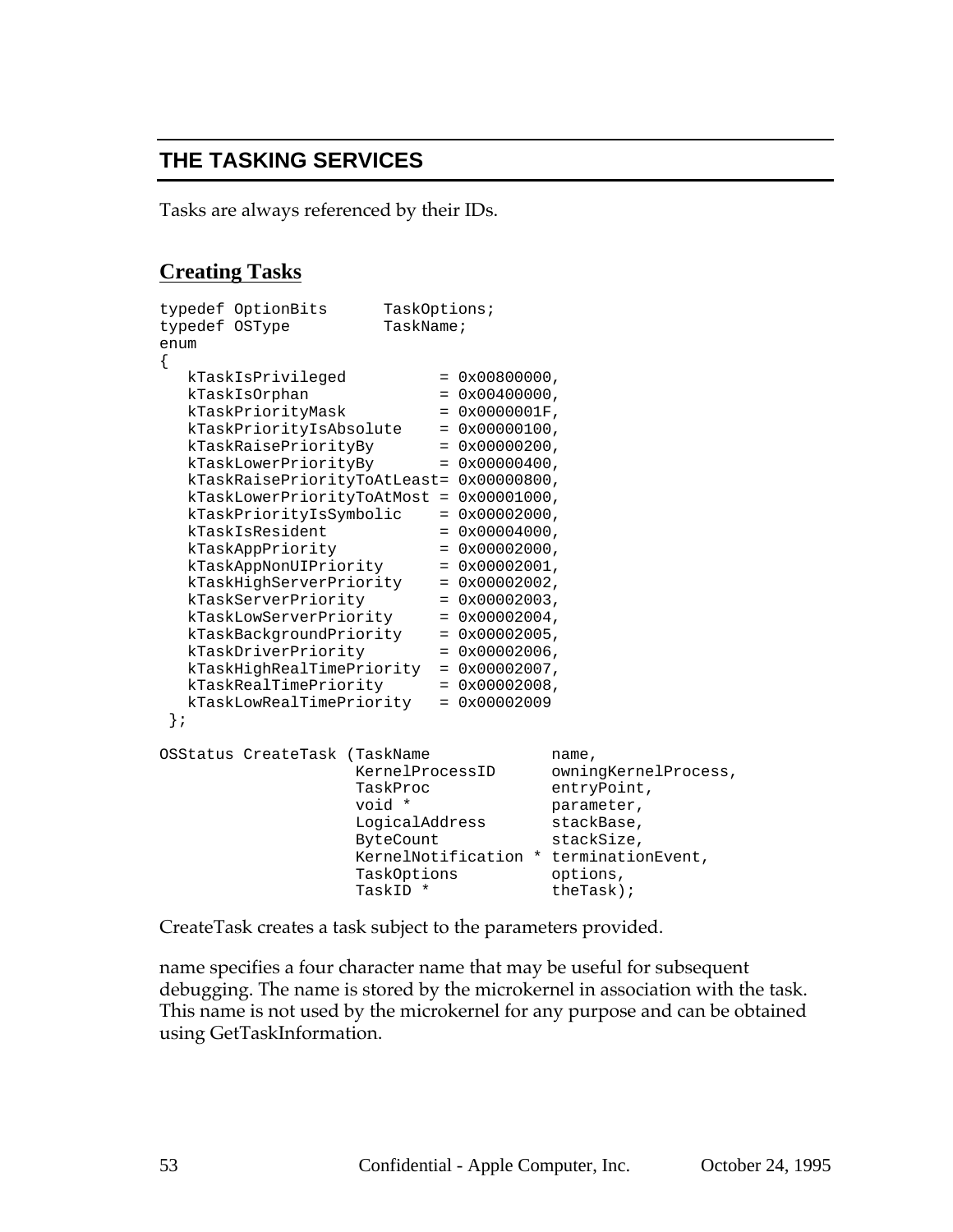owningKernelProcess specifies an existing kernel process to which the task will belong. Tasks created in kernel processes other than that of the caller will be orphans within the specified kernel process.

entryPoint is the address of a subroutine and will become the initial PC of the task created. This address must be within the address space of the kernel process specified by thekernel process.

parameter is a single 32-bit parameter which will be passed to entryPoint when the task begins its execution. The value and interpretation of parameter are of no concern to the microkernel and may be used to convey information between the creator and created task.

stackBase is the optional address of memory to be used for the task's user mode stack. This parameter is ignored for privileged tasks. If the value is null, a stack will be created for the task by the microkernel. If non-null, the caller guarantees that stackSize bytes are available to the task at this address and will remain available for use by the task until it has terminated.

stackSize indicates the size of the stack desired for the task. Although the microkernel may detect certain stack overflow situations, it is the responsibility of the task to ensure it does not run out of stack space. Microkernel-detected stack overflows are converted into stack overflow exceptions. If the task is nonprivileged, the stackSize parameter specifies the size of the user-mode stack. If the task is privileged, the stackSize parameter indicates the number of bytes of microkernel stack which should be allocated for the task; this value is in addition to the microkernel's requirements on this stack.

terminationEvent allows the creator to be notified upon the termination of the task being created. If a null value is passed, the creator is given no notification. If a terminationEvent is specified it is delivered at the time the task finishes its termination. If the notification specifies a status variable to set, the value provided is either that from the return statement of the main routine of the task or the value supplied in the TerminateTask call that caused the task to terminate. This value is also supplied as the second parameter to a software interrupt if the notification specifies a software interrupt. (For details, see the section "Software Interrupts," later in this document).

options is used to control various aspects of task creation. (TaskOptions is a mask that can be used to extract the priority field from the options word.)

• kTaskIsPrivileged, when set, causes the task to be privileged and to execute in supervisor mode.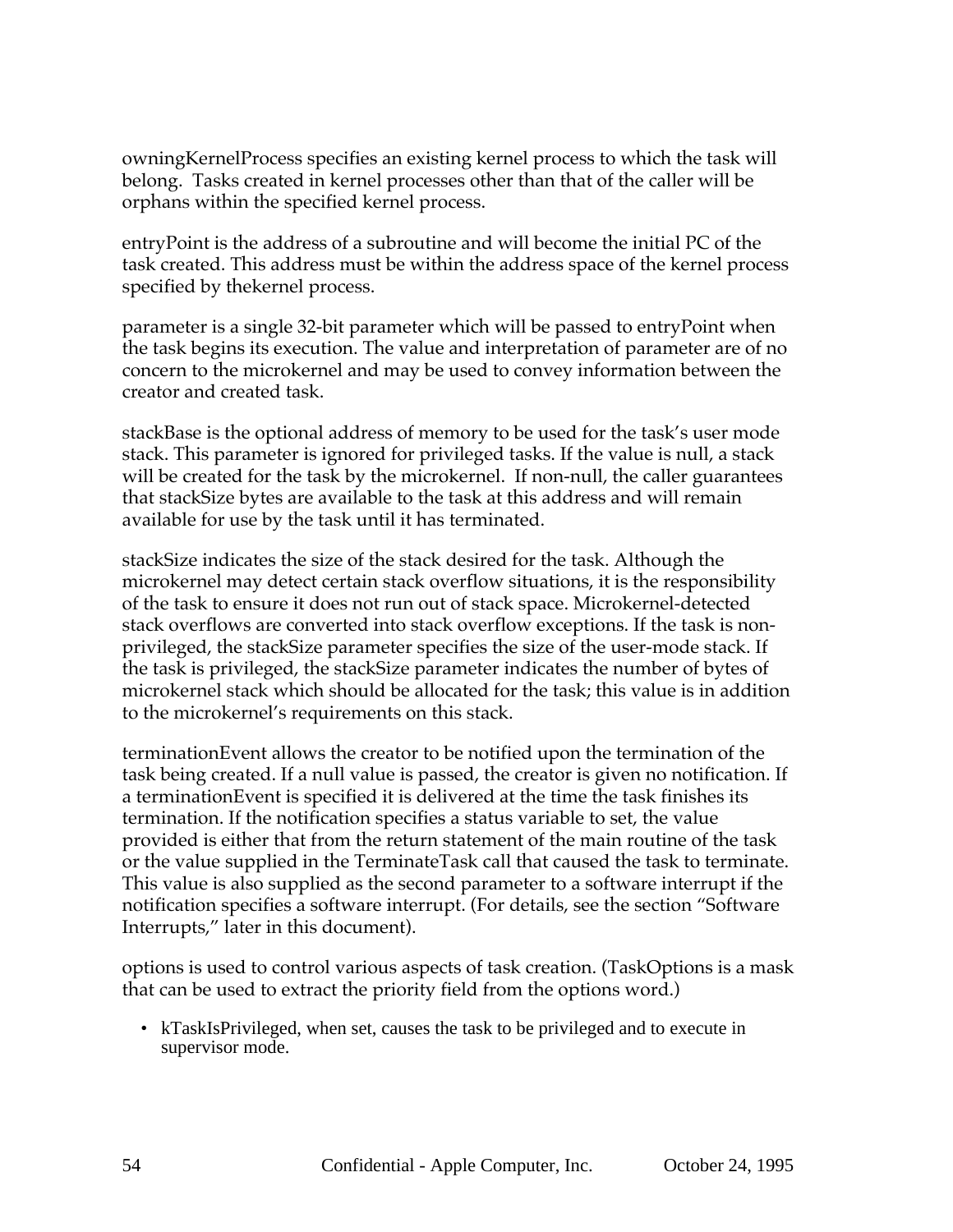- kTaskIsOrphan, when set, specifies that the task being created should not be a child of the creator, but rather should live at the root of the kernel process to which it belongs; this affects the termination relationship between the creator and createe.
- kTaskIsResident applies only if stackBase is null, and indicates that the microkernel-created task stack(s) must be resident.
- kTaskPriorityIsAbsolute indicates that the task's priority is specified by a number between 1 and 30 in the priority field of the options field, which is specified by the task priority mask. If this option is absent, a valid priority category must be specified. (Bits kTaskLowerPriorityBy, kTaskRaisePriorityBy, kTaskRaisePriorityToAtLeast, and kTaskLowerPriorityToAtMost should not be used when creating a task. They have meaning only when changing an existing task's priority. For details, see the section "Setting a Task's Execution Priority," later in this document.
- The priority field indicates the initial CPU priority of the task and is used by the scheduler. Either a priority category (the preferred method) or an absolute priority can be specified (if the kTaskPriorityIsAbsolute option is set). Specifying a priority of zero causes the created task to inherit the priority of its creator.

Absolute CPU priorities range from 1 to 30 with larger numbers signifying higher scheduling priority. The meaning and behavior of a specific priority number may change from one system release to another, and certain absolute priorities may be adjusted dynamically by the microkernel. Absolute priorities should be avoided, because there's no way to determine how an absolute priority relates to the priority categories (for example, 15 may be higher or lower than kTaskAppPriority), and this relationship may change from one system release to the next.

Priority categories specify the priority of the task relative to other tasks in terms of the task's intended use. The absolute priority a task of a given category receives may change from one system release to another, and tasks of certain priority categories may have their absolute priorities adjusted dynamically by the microkernel. Priority categories are:

- kTaskAppPriority is the priority with which all application tasks are initially created. Most application tasks that aren't intended for background computation should be created with this priority.
- kTaskAppNonUIPriority is slightly lower than kTaskAppPriority. This priority is suitable for such things as document repagination or spreadsheet recalculation that should proceed whenever user interactions don't need the CPU, but should preempt background computations of kTaskBackgroundPriority.
- kTaskServerPriority is higher than application priorities and is the priority at which most system services should execute.
- kTaskHighServerPriority and kTaskLowServerPriority are also higher than application priorities but slightly higher and lower, respectively, than kTaskServerPriority.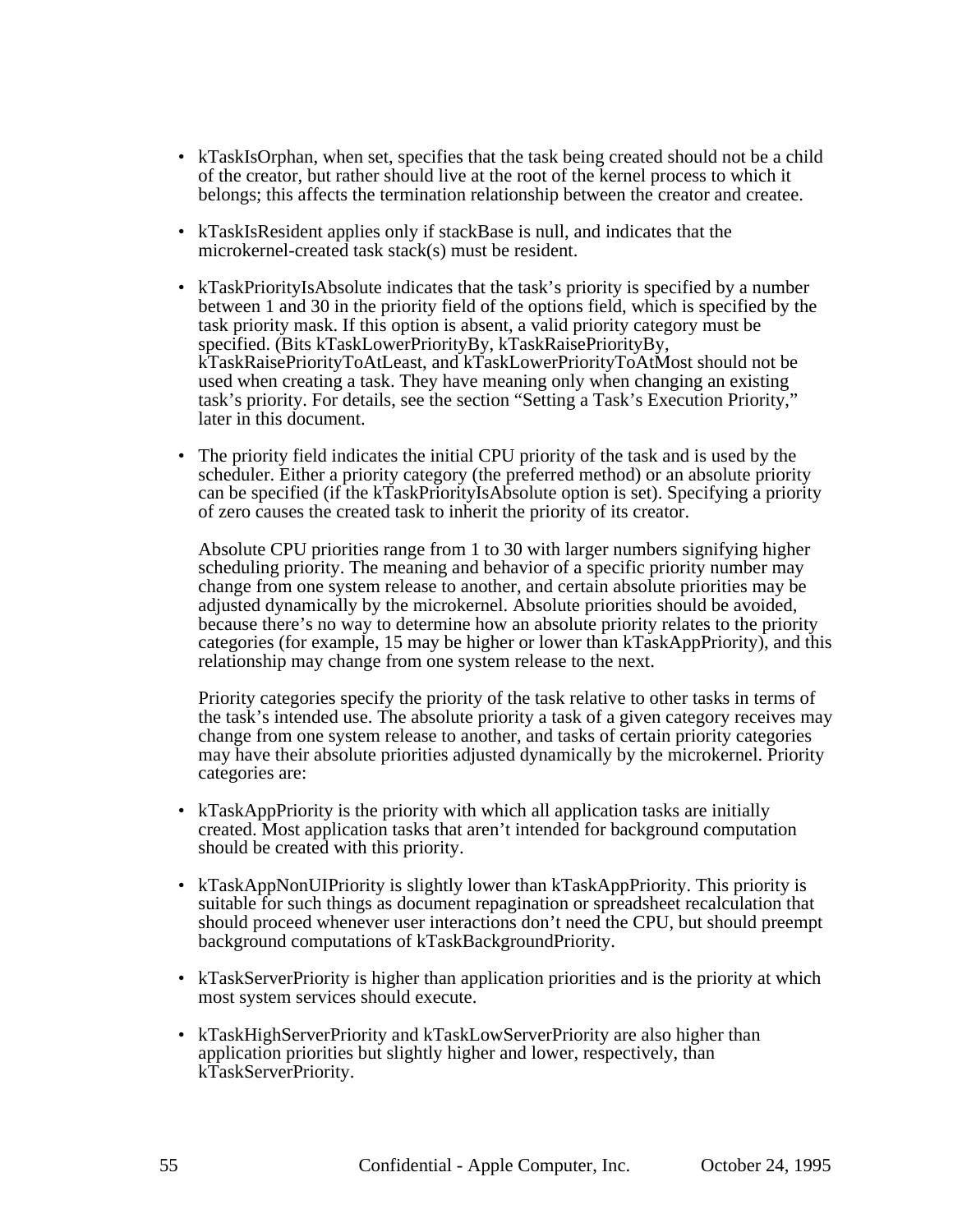- kTaskBackgroundPriority is a priority that allows tasks to soak up otherwise unused CPU time. Most of the total CPU time will usually be available for tasks of this priority, but if an application or system service needs the CPU, it will preempt kTaskBackgroundPriority tasks. Compressing files and performing full-text indexing are good candidates for this priority level.
- kTaskDriverPriority is meant for device drivers. It is higher than anything except kTaskRealTimePriority. Drivers should get control whenever an I/O request is made so that they can start the I/O as quickly as possible. A driver will then typically block while the I/O operation proceeds, thus allowing maximum overlap of computation and I/O. If any task that does I/O is of higher priority than the driver serving that I/O, overlap between its computation and I/O will be greatly reduced.
- kTaskRealTimePriority is for tasks which must preempt most other tasks in the system, including all other applications, device drivers and system services. kTaskHighRealTimePriority is slightly higher than kTaskRealTimePriority, and kTaskLowRealTimePriority is slightly lower. kTaskHighRealTimePriority is the highest possible priority in the system, and preempts all other tasks. Tasks at real time priority levels degrade the throughput of system services and I/O.

Extended computations should be done only at priorities of kTaskAppPriority, kTaskAppNonUIPriority, or kTaskBackgroundPriority. If a server needs to perform an extended computation, it should create another task of lower priority, or use the SetTaskPriority service to lower its own priority.

theTask is set to the ID of the newly created task.

### **Terminating a Specific Task**

| OSStatus TerminateTask (TaskID |                           | theTask, |
|--------------------------------|---------------------------|----------|
|                                | TaskRelationship scope,   |          |
|                                | TerminateOptions options, |          |
|                                | OSStatus                  | status); |

TerminateTask forces one or more tasks to terminate.

theTask is the task ID of the task to be terminated.

scope indicates what other tasks should also be terminated.

options is presently unused.

status may be returned in any termination events for tasks specified by TerminateTask (but only for those tasks that have not yet begun to terminate at the time of the call).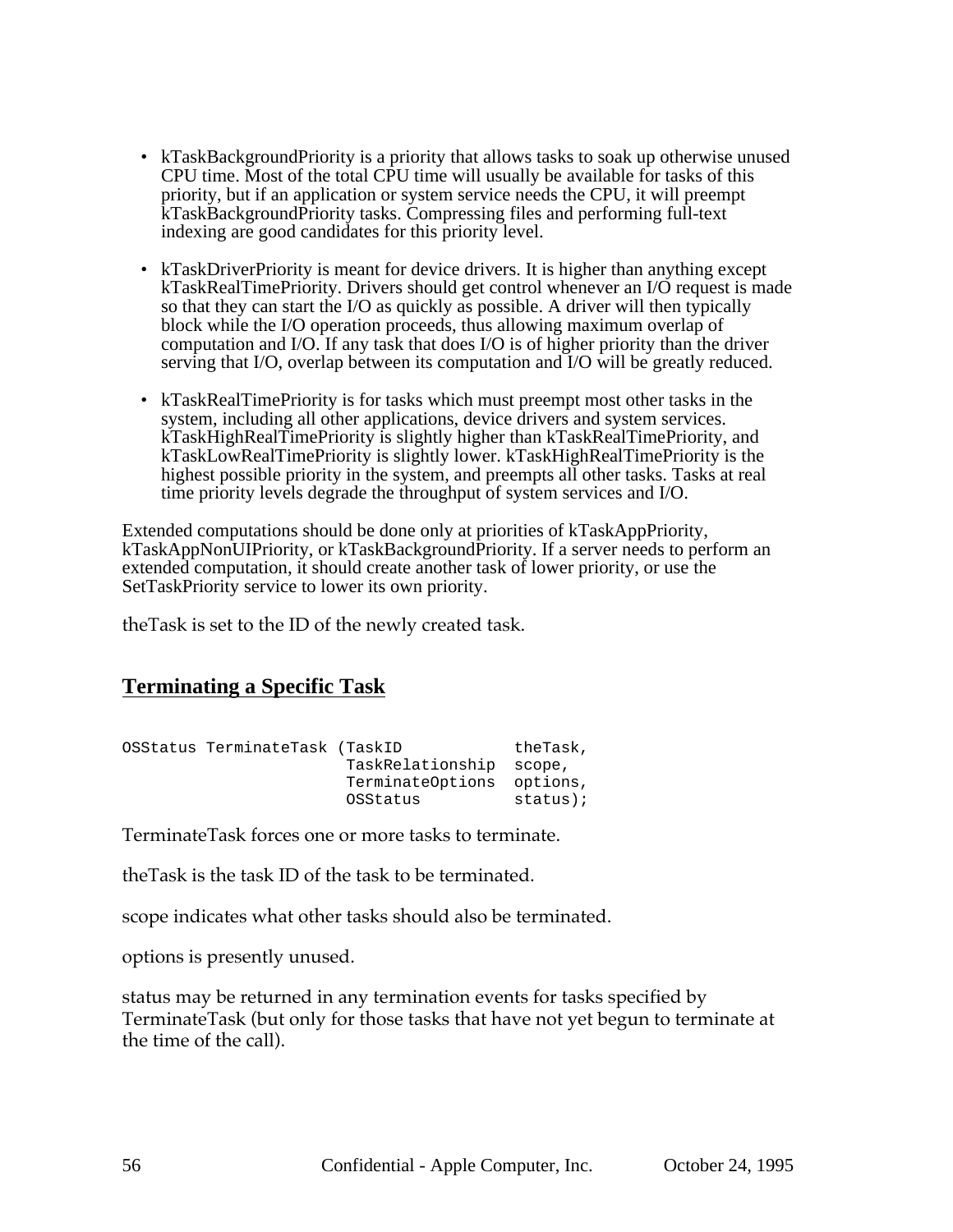For additional information about terminating a task, see the section "About Task Termination," earlier in this document.

## **Obtaining the ID of the Current Task**

TaskID CurrentTaskID (void);

CurrentTaskID returns the ID of the current task.

### **Determining the Amount of Available Stack Space**

ByteCount RemainingStackSpace (void);

RemainingStackSpace returns the amount of stack space available on the current stack. It may be called from any execution level.

## **Obtaining Information About a Task**

You can obtain information about a given task by using the GetTaskInformation service. The information returned reflects the state of the task at the time the GetTaskInformation service is made. Due to the preemptive nature of the microkernel, this information may be obsolete even before the GetTaskInformation service returns to its caller. The information that is available is returned in the form of a TaskInformation record with the following type definition:

```
typedef OSType SchedulerState;
typedef struct TaskInformation
{
  TaskName name;
  KernelProcessID owningKernelProcess;
  TaskPriority options;
  SchedulerState taskState;
  SchedulerState swiState;
  Boolean isTerminating;
  Boolean reserved2[3];
  ItemCount softwareInterrupts;
  LogicalAddress stackLimit;
  ByteCount stackSize
  AbsoluteTime creationTime;
  AbsoluteTime cpuTime;
  void * reserved;
```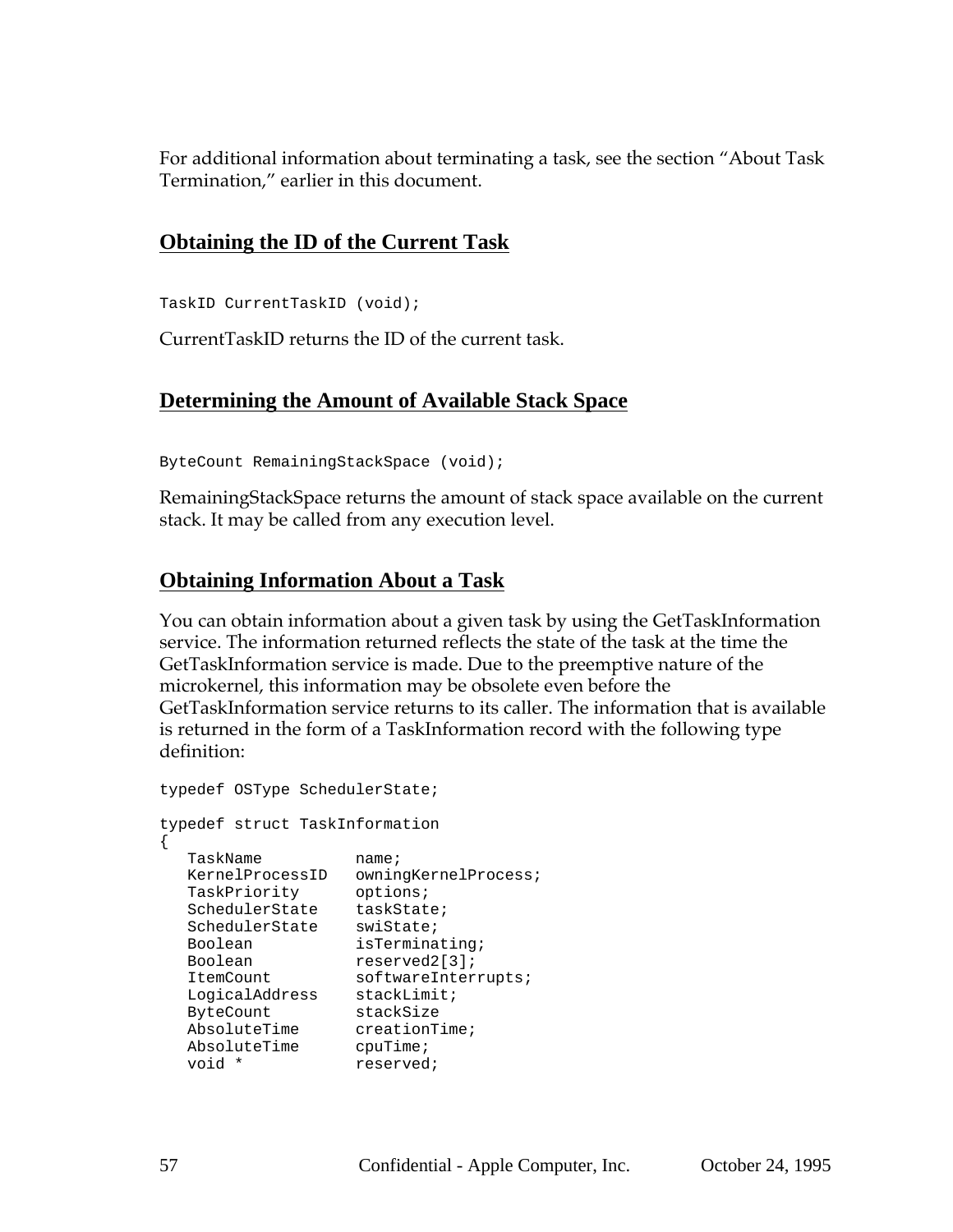#### } TaskInformation;

The various fields of the TaskInformation record have the following meanings:

- name indicates the four-character name provided when the task was created
- owningKernelProcess indicates the ID of the kernel process to which the task belongs
- options indicates the current absolute CPU priority of the task together with the originally specified task options

(**Note:** in general the value of the priority field may NOT be the same as the one specified at the time the task was created or when SetTaskPriority was last called for it. This is because priorities may be specified symbolically as input arguments to microkernel routines, but they are always returned as absolute values.)

- taskState is a four-character abbreviation of the scheduler state of the task
- swiState is a four-character abbreviation of the scheduler state of software interrupts for the task
- isTerminating, if true, indicates that the task is in the process of terminating
- softwareInterrupts indicates the number of software interrupts that have been processed by the task. It does not indicate how many software interrupts are pending execution by that task.
- stackLimit is the logical address of the end (lowest point) of the task's stack.
- stackSize is the total number of bytes in the task's stack.
- creationTime indicates the time at which the task was created. Subtracting this value from the value returned by the UpTime service will yield the amount of wall-clock time that has passed since the task was created.
- cpuTime indicates the amount of CPU time that the task has consumed. This includes all task execution time in the microkernel as well as that consumed by processing software interrupts. Also included is the time spent processing hardware and secondary interrupts incurred while the task was running.

```
enum
{
   kTaskInformationVersion = 1
};
OSStatus GetTaskInformation (TaskID
                                (TaskID theTask,<br>PBVersion version,
                                 TaskInformation * taskInfo);
```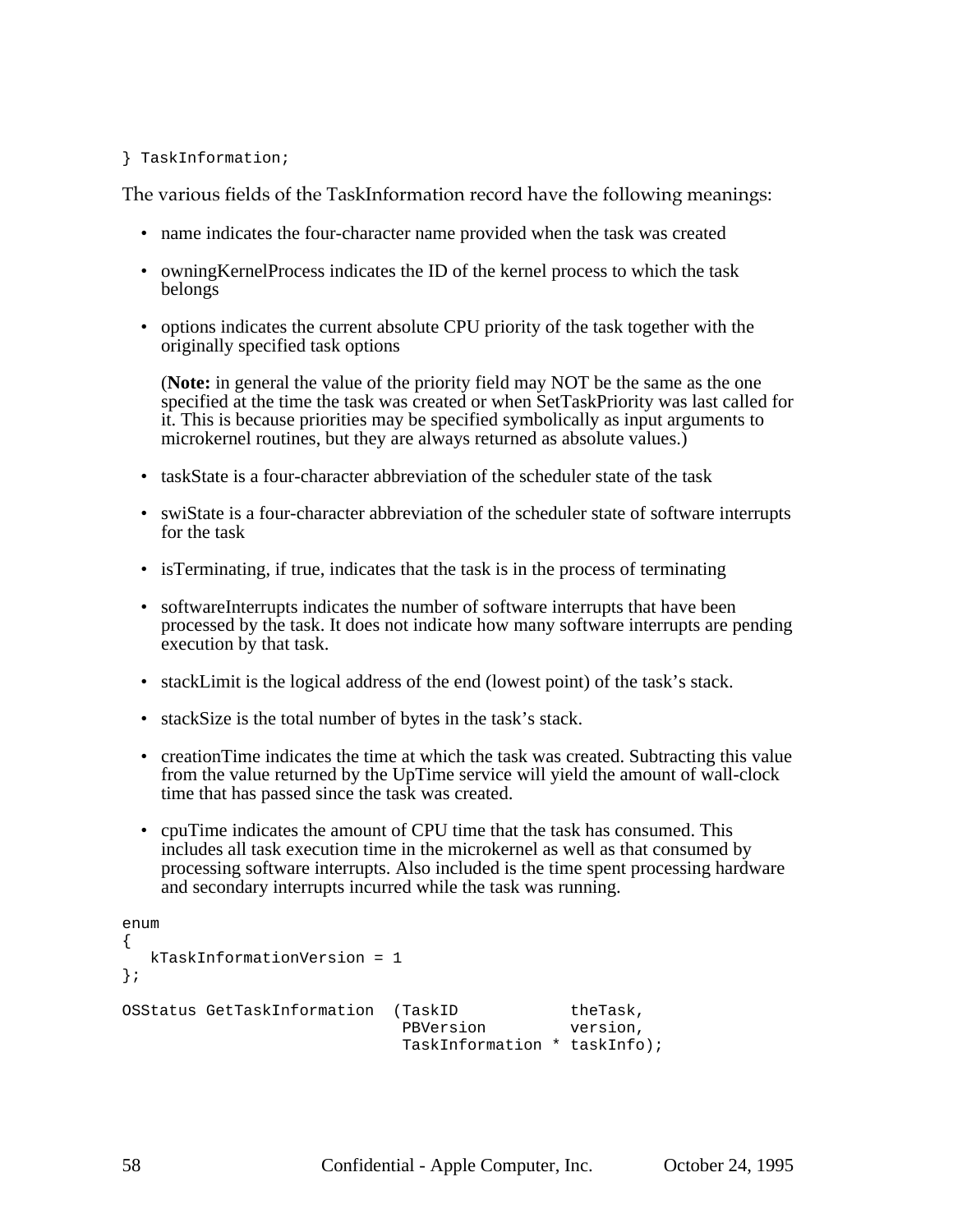GetTaskInformation returns information about the specified task to the caller.

theTask specifies the ID of the task about which information is to be returned.

version specifies the version number of TaskInformation to be returned. This provides backwards compatibility. kTaskInformationVersion is the version of TaskInformation defined in the current interface.

taskInfo is the address of a TaskInformation record. This record is filled in by the microkernel with information about the designated task.

### **Setting a Task's Execution Priority**

You can alter the priority of a task. Note that the priority of a task does not change until it is next made eligible to execute. This means, for example, that a lower priority task that is waiting for an event flag will not have its priority in the wait queue adjusted until after it has acquired the flag or until the wait operation has timed out. The effect of SetTaskPriority is seen immediately by GetTaskInformation even though the task's priority change may not as yet have taken effect. The priority categories are described in "Creating a Task," earlier in this document.

```
enum
{
  kTaskPriorityMask = 0x0000001F,
  kTaskPriorityIsAbsolute = 0x00000100,
  kTaskRaisePriorityBy = 0x00000200,
  kTaskLowerPriorityBy = 0x00000400,
  kTaskRaisePriorityToAtLeast= 0x00000800,
  kTaskLowerPriorityToAtMost = 0x00001000,
  kTaskAppPriority = 0x00002000,
  kTaskAppNonUIPriority = 0x00002001,
  kTaskHighServerPriority = 0x00002002,
  kTaskServerPriority = 0x00002003,
  kTaskLowServerPriority = 0x00002004,
  kTaskBackgroundPriority = 0x00002005,
  kTaskDriverPriority = 0x00002006,
  kTaskHighReadTimePriority = 0x00002007,
  kTaskRealTimePriority = 0x00002008,
  kTaskLowRealTimePriority = 0x00002009
};
OSStatus SetTaskPriority (TaskID theTask,
                          TaskRelationship scope,
                          TaskOptions options);
```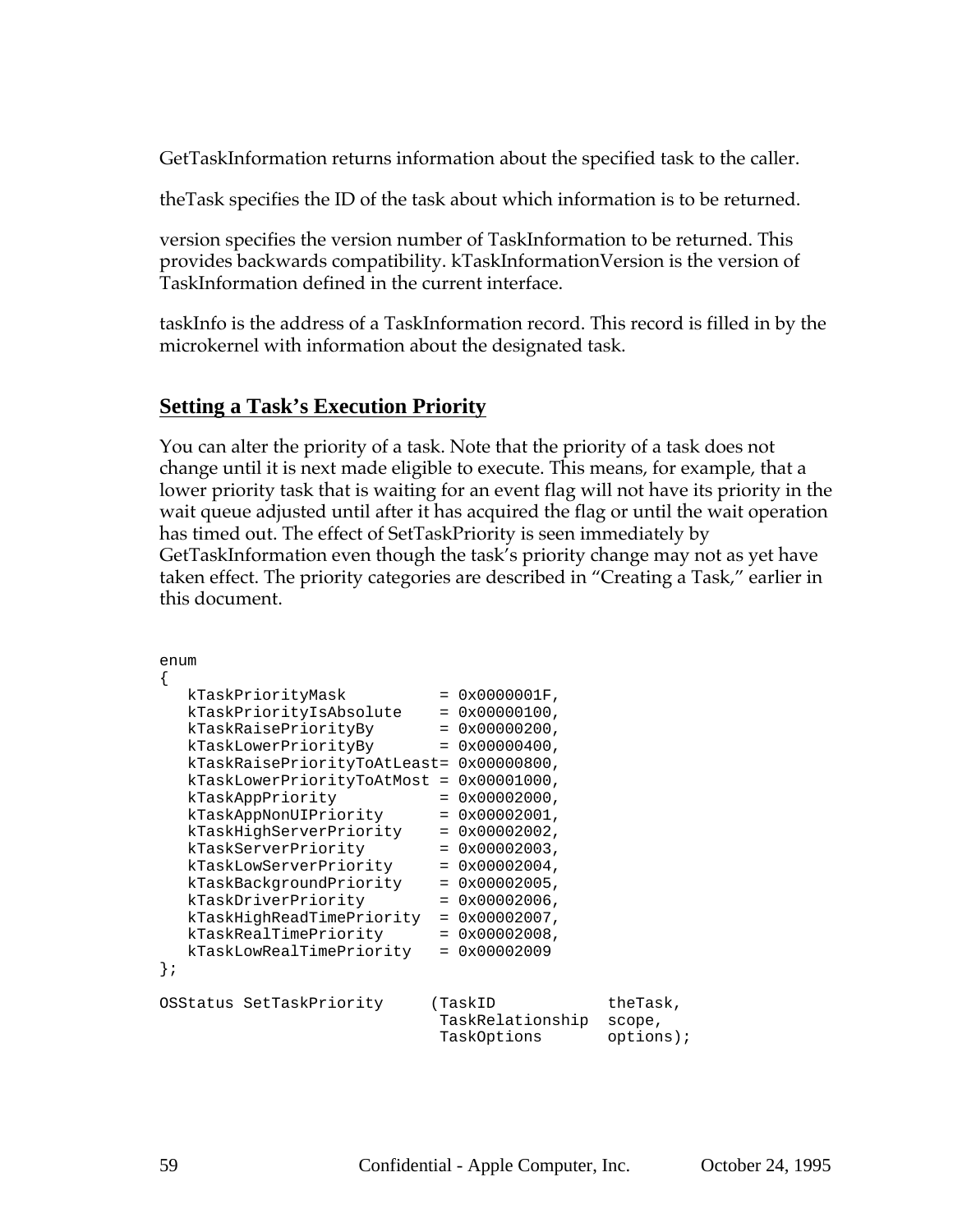theTask specifies the task whose priority is to be changed.

scope specifies what other tasks should be affected.

options specifies the new task priority and options. Its format is similar to the options parameter to CreateTask, except that only priority-related options can be specified.

- kTaskPriorityIsAbsolute indicates that the task's priority is specified by a number between 1 and 30 in the priority field of the options. If this option is absent, the priority field must contain a valid priority category.
- kTaskRaisePriorityBy indicates that the task's priority is to be boosted by the amount specified in the priority field. The new priority is limited to the range 1-30. The kTaskPriorityIsAbsolute option must also be specified.
- kTaskLowerPriorityBy indicates that the task's priority is to be reduced by the amount specified in the priority field. The new priority is limited to the range 1-30. The kTaskPriorityIsAbsolute option must also be specified.
- kTaskRaisePriorityToAtLeast is used to set the new priority to the greater of the current priority and the specified priority. That is, the new priority will be at least the value specified. The specified priority may be either absolute (if the kTaskPriorityIsAbsolute option is set) or symbolic.
- kTaskLowerPriorityToAtMost is used to set the new priority to the lower of the current priority and the specified priority. That is, the new priority will be at most the value specified. The specified priority may be either absolute (if the kTaskPriorityIsAbsolute option is set) or symbolic.
- The priority field contains either an absolute priority (if the kTaskPriorityIsAbsolute option is set), a symbolic value (if the kTaskRaisePriorityToAtLeast or kTaskLowerPriorityToAtMost options are used and the kTaskPriorityIsAbsolute option is not set), or a delta value (if the kTaskRaisePriorityBy or kTaskLowerPriorityBy options are set).

**Note:** The toolbox may boost priorities of all tasks in a kernel process when that application is brought to the front, and reduce the priority again when the application is moved away from the front. Any changes an application makes to its tasks' priorities (by calling SetTaskPriority) may be modified at these times. Applications should rely only on the relative task priorities within their kernel process, not on their task priorities relative to other tasks in the system. Privileged mode task priorities aren't modified by the system.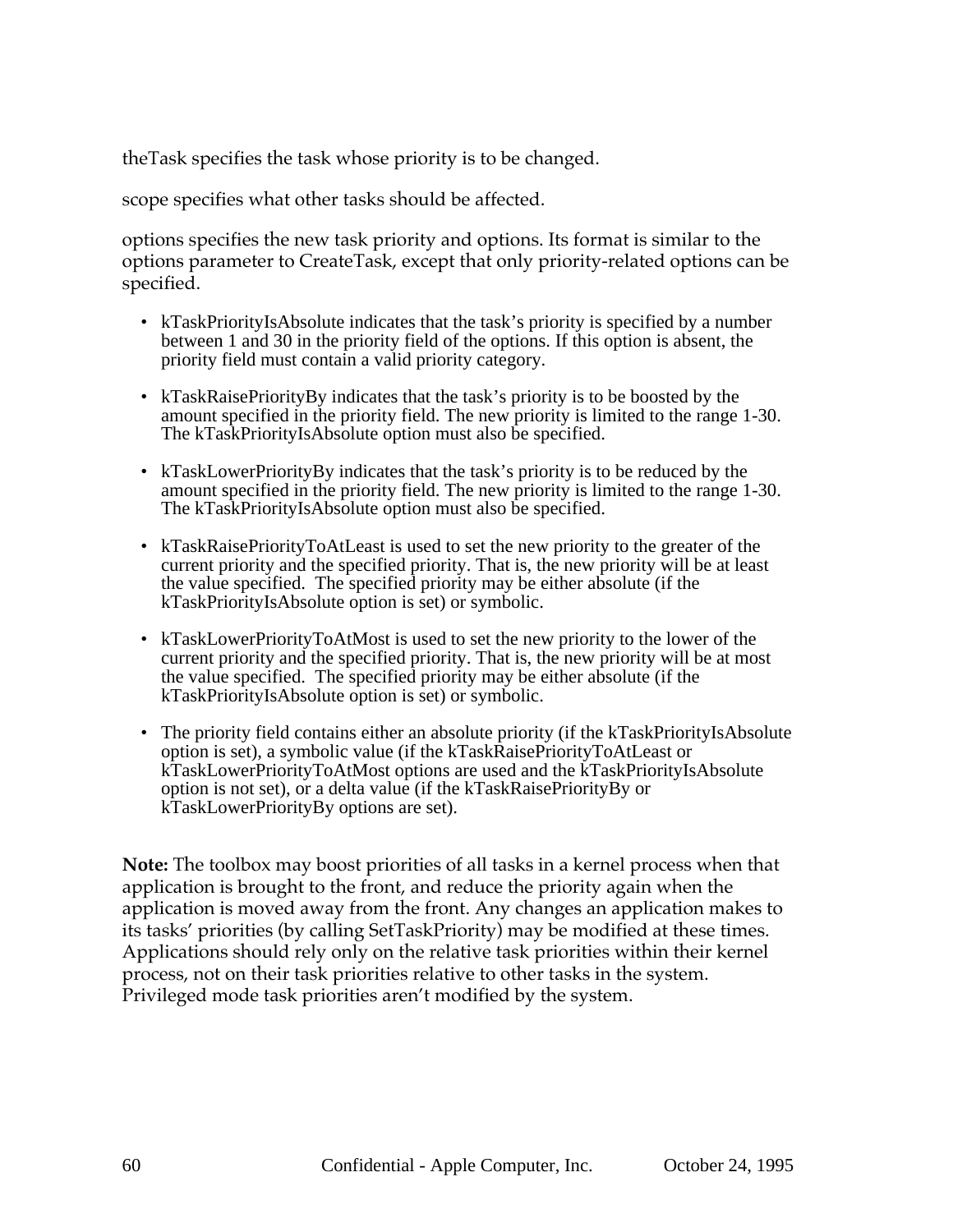## **Iterating Over Task IDs**

| theKernelProcess, |
|-------------------|
| requestedTasks,   |
| totalTasks,       |
| $thereks$ );      |
|                   |

GetTasksInKernelProcess allows the caller to find the IDs of all tasks within a particular kernel process. For additional information about using iteration functions see the section, "Some Basic Types," earlier in this document.

theKernelProcess indicates the kernel process of interest.

requestedTasks indicates the maximum number of task IDs that should be returned. This indicates the number of entries available at the location pointed to by theTasks.

totalTasks is filled in with the total number of tasks within the kernel process. If less than or equal to requestedTasks, all tasks were returned; if greater than requestedTasks, insufficient space was available to return all taskIDs.

theTasks is filled in with the IDs of the tasks within the kernel process.

The status returned is:

- noErr if thekernel process exists, whether or not all task IDs were returned.
- kernelIDerr if the kernel process doesn't exist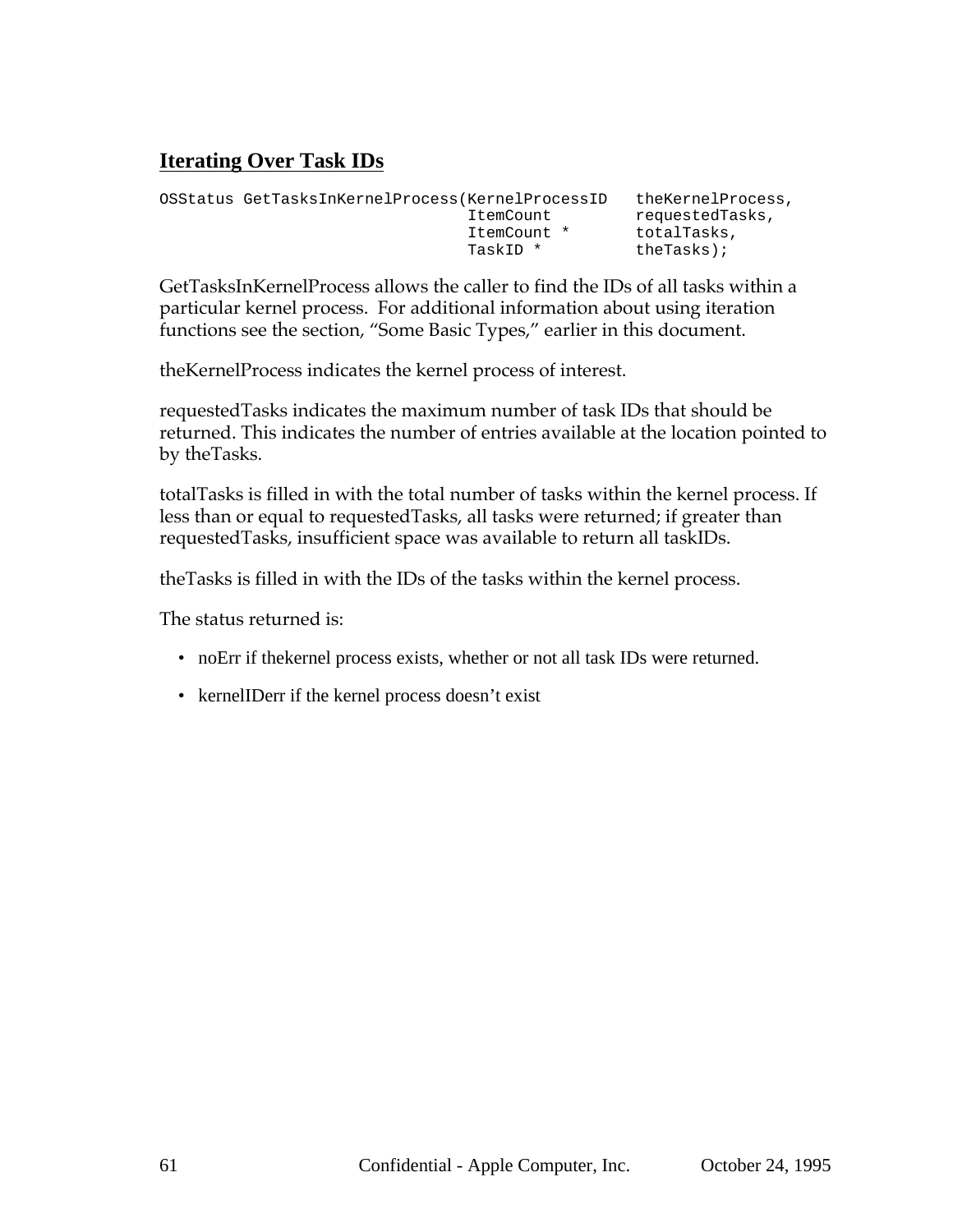## **EXCEPTIONS**

Exceptions are synchronous alterations in program flow that arise from exceptional conditions caused by normal instruction execution. Certain exceptions, such as page faults, are handled entirely by the microkernel. Other exceptions, such as illegal instruction, are presented to the client for resolution; the handling of these exceptions by the client is covered in this section.

Different processor families support different exception models and cause exceptions under varying circumstances. Exceptions are, therefore, processor specific in nature. The kinds of exceptions, the information made available at the time of the exception, and the ability to resume execution after an exception are all processor specific. The microkernel isolates these processor dependencies by presenting a processor independent model for the registration and invocation of exception handlers. However, exception handlers that want to correct an exception (instead of simply reporting it) must be processor dependent.

Exceptions can arise during processing at any execution level: task, secondary interrupt, or hardware interrupt. This section covers only exceptions that occur during task level execution. For details about handling exceptions during nontask level execution, see the sections "Interrupt Handling" and "Secondary Interrupt Handlers," later in this document.

## **About Exception Handlers**

The microkernel provides support for catching, resolving, and proceeding from exceptions, subject to the specifics of the processor. Exception handling is performed within the context of the task that incurred the exception. Exception handlers are installed for a given task and do not inherently affect other tasks in any way.

Exception handlers are not nested. Each task can have only a single handler. Installing an exception handler overrides any previous exception handler installed for that task. When a handler is installed, the previous handler for that task is returned. This allows a routine to temporarily install an exception handler and then restore the previous handler.

At the time of an exception, the exception handler is provided with information about the nature of the exception and the state of the processor at the time of the exception. The type ExceptionInformation is machine dependent and will be described in the microkernel implementation guide for each product.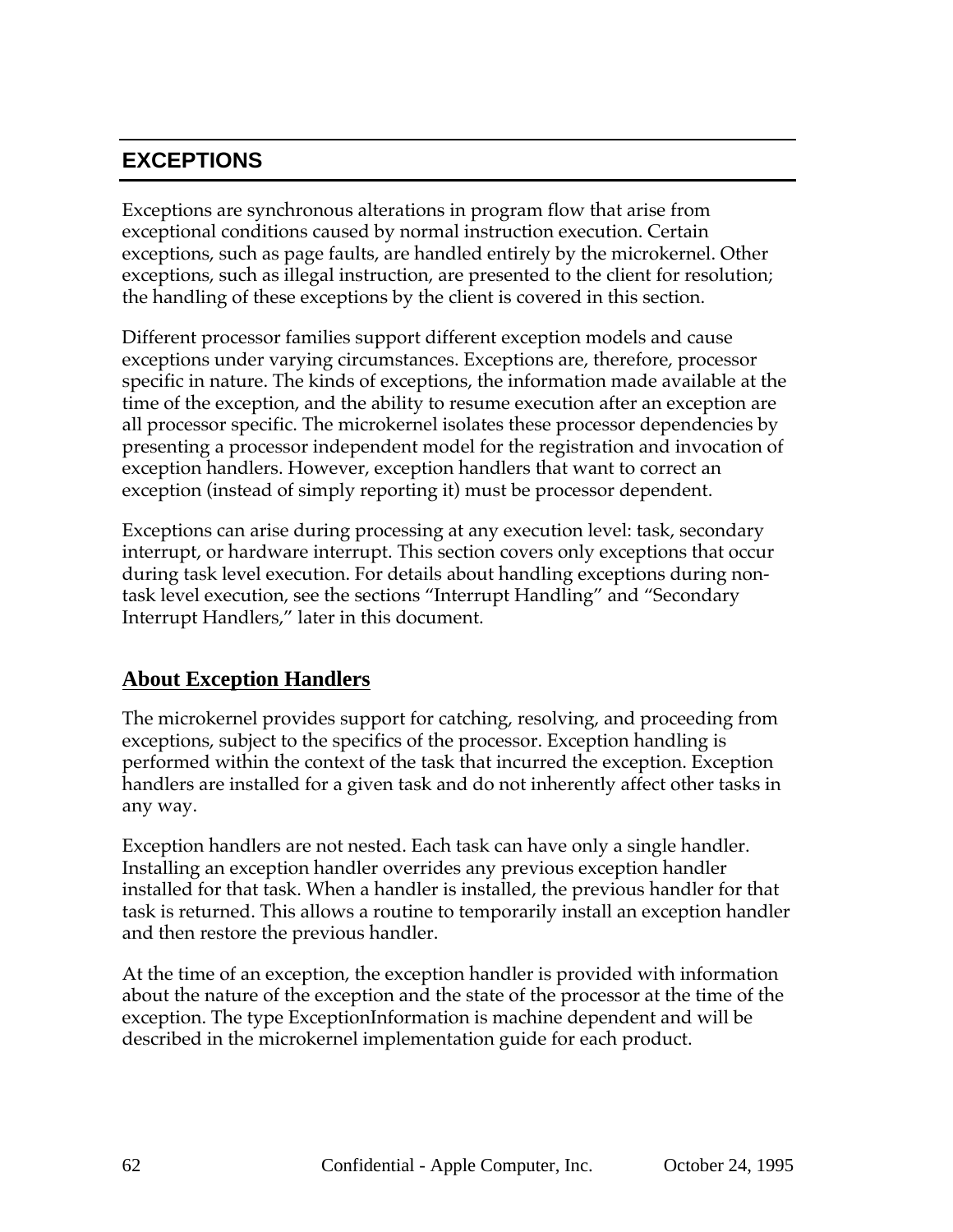Exception handlers may resume execution either by returning to the microkernel or by transferring control using longjmp or similar mechanisms. If a handler chooses to return to the microkernel, it must supply a result indicating the action the microkernel should take. A value of noErr indicates that the exception has been resolved and that execution should resume based on information provided by the handler. Any other value indicates that the exception handler could not resolve the exception and that the task should be terminated.

Examples of actions an exception handler might take include:

- Performing a longimp back to the application's main event loop.
- Changing some register values in the ExceptionInformation and returning with a status of noErr, thus retrying the operation that caused the exception with new values in the registers.
- Changing some register values in the ExceptionInformation, incrementing the PC in the ExceptionInformation, and returning a status of noErr, thus substituting the new register values for those that would have been computed by the operation that caused the exception.
- Returning an error status, indicating the task should be terminated.

### **Implementation Note:**

The reason these possibilities all work is that there's no exception-related state kept in the kernel when an exception handler is being run — all the state associated with the exception is in the ExceptionInformation record, and that's on the stack with the exception handler. If the exception handler pops the stack back to some previous state and jumps to another location, the kernel has no memory that an exception occurred. If the handler returns, it actually returns to glue code that re-enters the kernel. The kernel then copies the exception information from the stack, loads those values into the cpu registers, and resumes execution of the original environment with those register values.

### **Exceptions Within Exception Handlers**

Exception handlers are invoked on the stack of the task that caused the exception and synchronously to that task's execution. Exception handlers that incur exceptions cause exception processing to begin recursively. Exception handlers may be preempted by a software interrupt, which may in turn cause an exception that leads to the invocation of an exception handler yet again.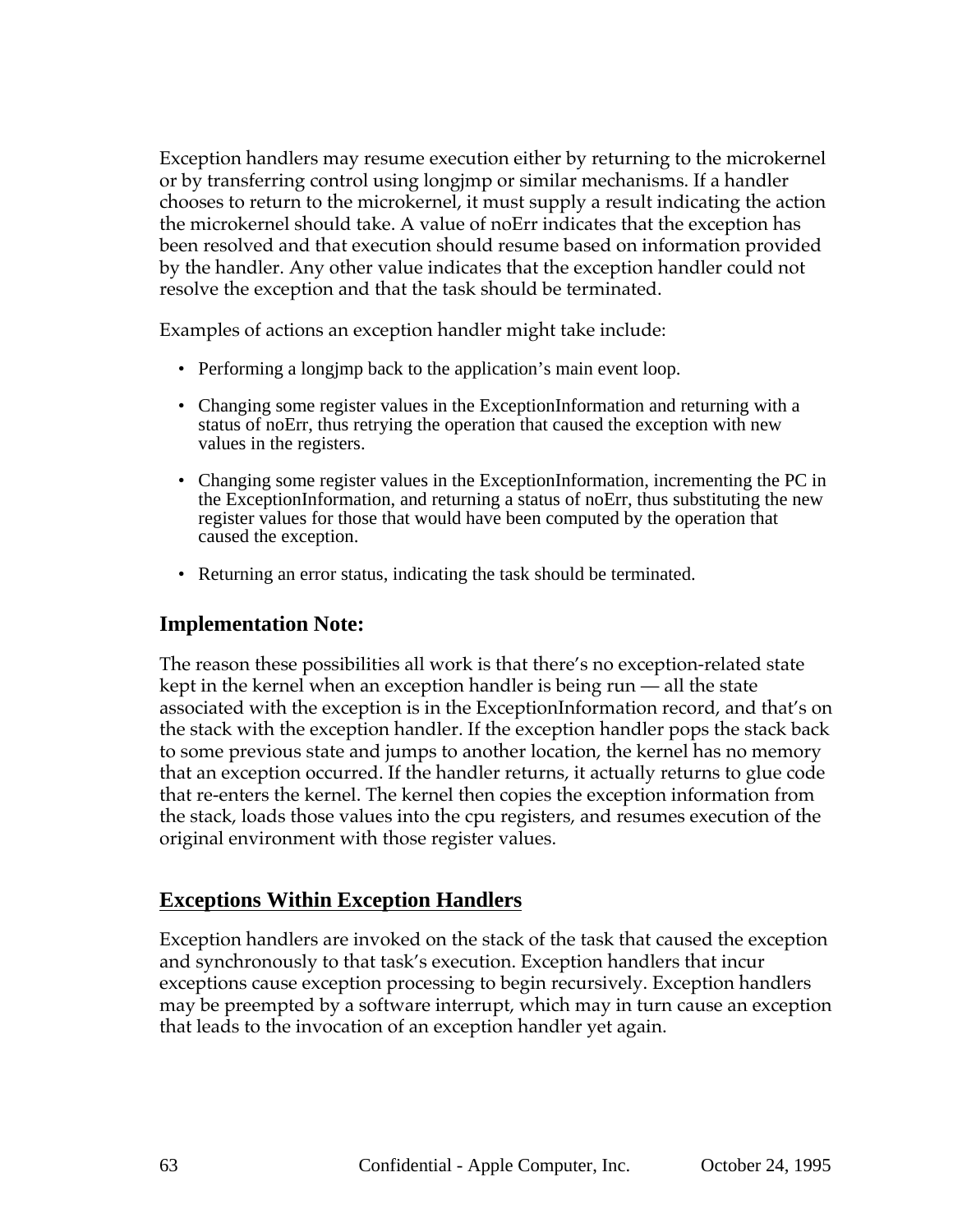## **Exception Handler Declarations**

All exception handlers should conform to the ExceptionHandler declaration.

```
typedef OSStatus (*ExceptionHandler)
                        (ExceptionInformation * theException);
```
## **Installing Exception Handlers**

The microkernel does not provide any implicit exception handling. Tasks that incur exceptions and have not installed an exception handler are terminated when an exception occurs.

```
ExceptionHandler InstallExceptionHandler (ExceptionHandler theHandler);
```
theHandler specifies a subroutine which becomes the active exception handler for the task. Specifying null indicates that no exception handler should be installed. The previously active handler is returned as the function result.

Software interrupt handlers may call InstallExceptionHandler. An exception handler installed this way will remain in effect only for the duration of the software interrupt handler which installed it.

Hardware interrupt handlers, secondary interrupt handlers, and acceptance functions should not call InstallExceptionHandler. Exception handlers for such functions are specified at the time the function is installed.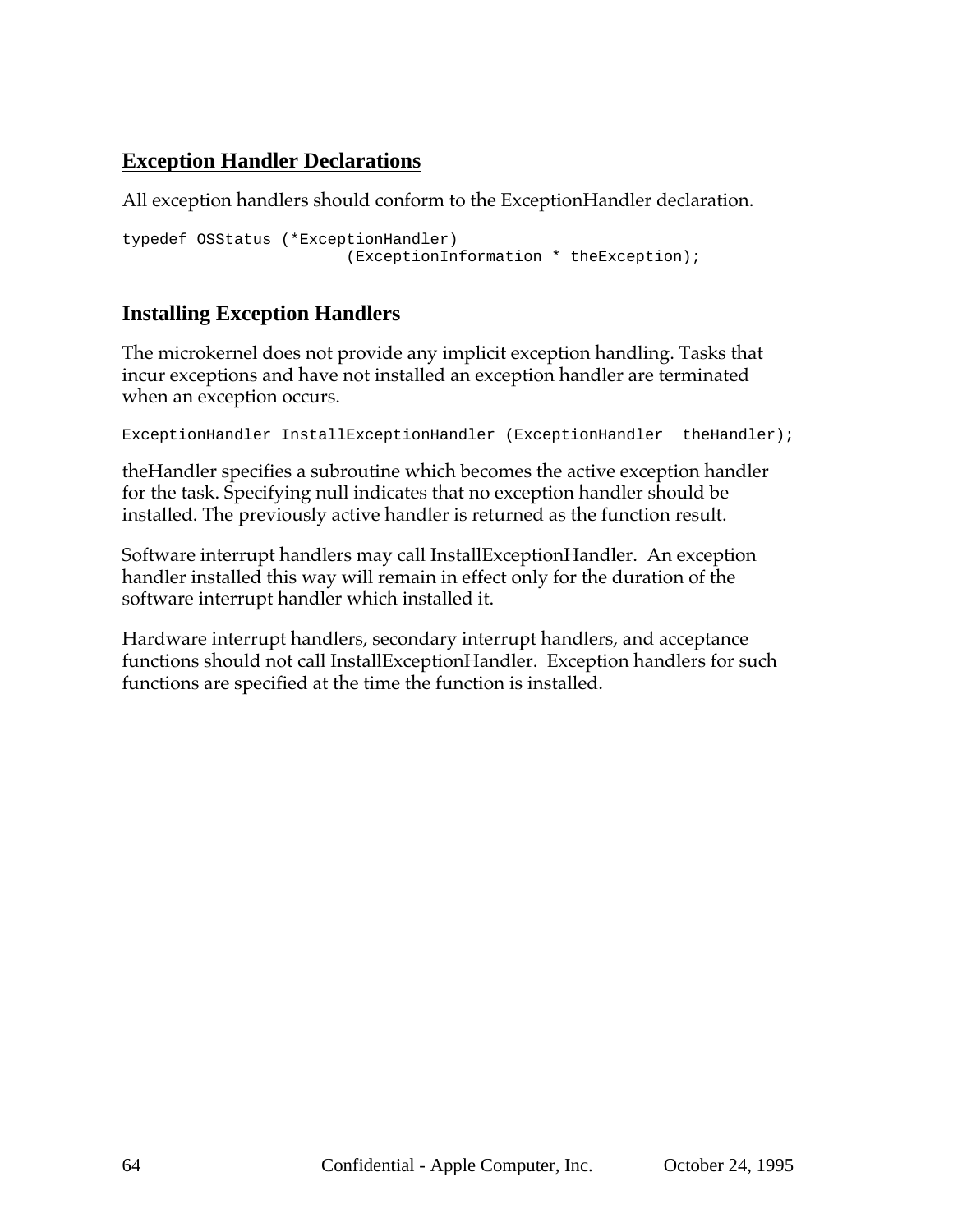## **SOFTWARE INTERRUPTS**

The software interrupt mechanism allows a given subroutine to be run asynchronously to a given task's normal flow of control yet still be within the context of that task. Software interrupts are said to be *sent* to a task by either a different task, a secondary interrupt handler, or in some cases, the task itself. Once sent, software interrupts are said to be *pending* until actually *activated*.

The execution of a software interrupt happens on the same stack and with the same addressing context from which the task typically executes. Software interrupts can be handled by a task even when its normal execution has been suspended. At completion of a software interrupt, the interrupted task will resume execution at the point of interruption. If the task was not executable prior to delivery of the software interrupt it will, again, become blocked upon whatever event it was awaiting prior to the interruption.

Software interrupts are serialized. If a task is executing a software interrupt routine and is sent a second software interrupt, it will finish processing the first interrupt prior to processing the second interrupt. This is true even if the first software interrupt handler performs some blocking operation such as waiting for an event flag or initiating a synchronous I/O operation.

The presence of a pending software interrupt or the invocation of a software interrupt handler does not inherently change the execution priority of the associated task or affect the scheduling of that task or any other tasks in any way.

### **Controlling Software Interrupts**

You can call EnableSoftwareInterrupts and DisableSoftwareInterrupts to enable and disable software interrupts. These operations nest automatically, so every call to DisableSoftwareInterrupts must be matched by a call to EnableSoftwareInterrupts. Calls to either of these services have no effect when the task is processing a software interrupt.

```
void DisableSoftwareInterrupts (void);
void EnableSoftwareInterrupts (void);
```
### **Querying the Level of Execution**

A task can determine whether it is executing at software interrupt level by calling InSoftwareInterruptHandler.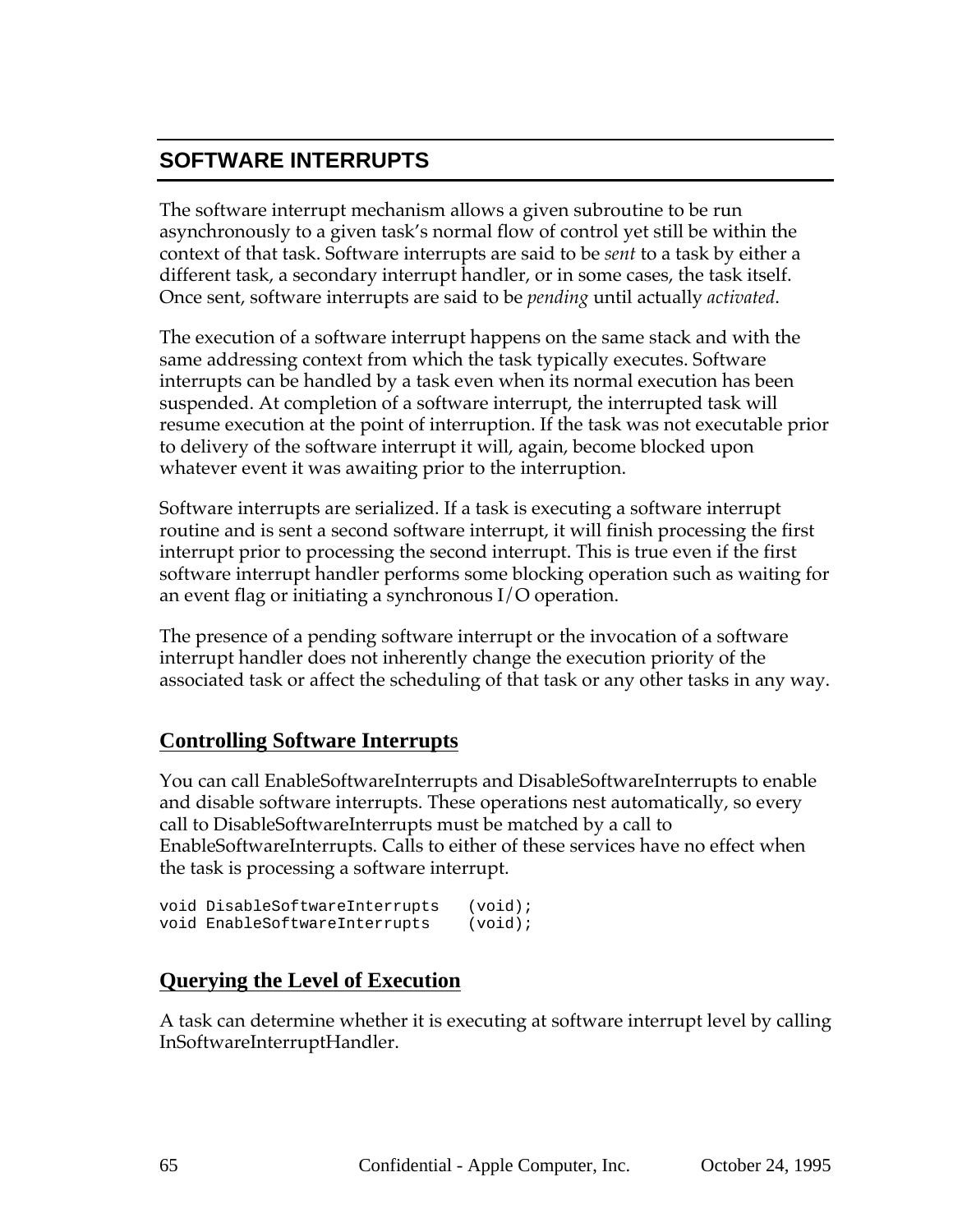Boolean InSoftwareInterruptHandler (void);

A software interrupt handling routine must conform to the prototype definition SoftwareInterruptHandler. The parameters, p1 and p2, specify the creator and sender of the particular software interrupt, respectively.

```
typedef void (*SoftwareInterruptHandler) (void * p1,
                                       void * p2);
```
### **Specifying Software Interrupts**

Software interrupts are specified by a software interrupt ID. These IDs are created by calling CreateSoftwareInterrupt. Software interrupt IDs are instances of potential interrupt requests. The ID of a software interrupt is valid until it is released by the invocation of the software interrupt handler (which occurs sometime after a call to SendSoftwareInterrupt) or by deleting it by calling DeleteSoftwareInterrupt.

| OSStatus CreateSoftwareInterrupt |                        |
|----------------------------------|------------------------|
| (SoftwareInterruptHandler        | handler,               |
| TaskID                           | task,                  |
| void *                           | pl.                    |
| Boolean                          | persistent,            |
| SoftwareInterruptID *            | theSoftwareInterrupt); |

handler is the routine address of the software interrupt handling routine. The address of this routine must be within the kernel process of the caller.

task is the ID of the task that will receive the software interrupt. If task is null, the current task will receive the interrupt. This task must be within the same kernel process as the calling task.

p1 is the value that will be passed to handler as its p1 parameter.

persistent indicates whether the ID of the software interrupt should be consumed when the software interrupt is activated or should persist until explicitly deleted by DeleteSoftwareInterrupt. A persistent software interrupt can be sent multiple times but only once per activation; that is, the software interrupt must run before it can be re-sent. For details, see the next section "Sending Software Interrupts."

theSoftwareInterrupt is updated with the ID of the created software interrupt.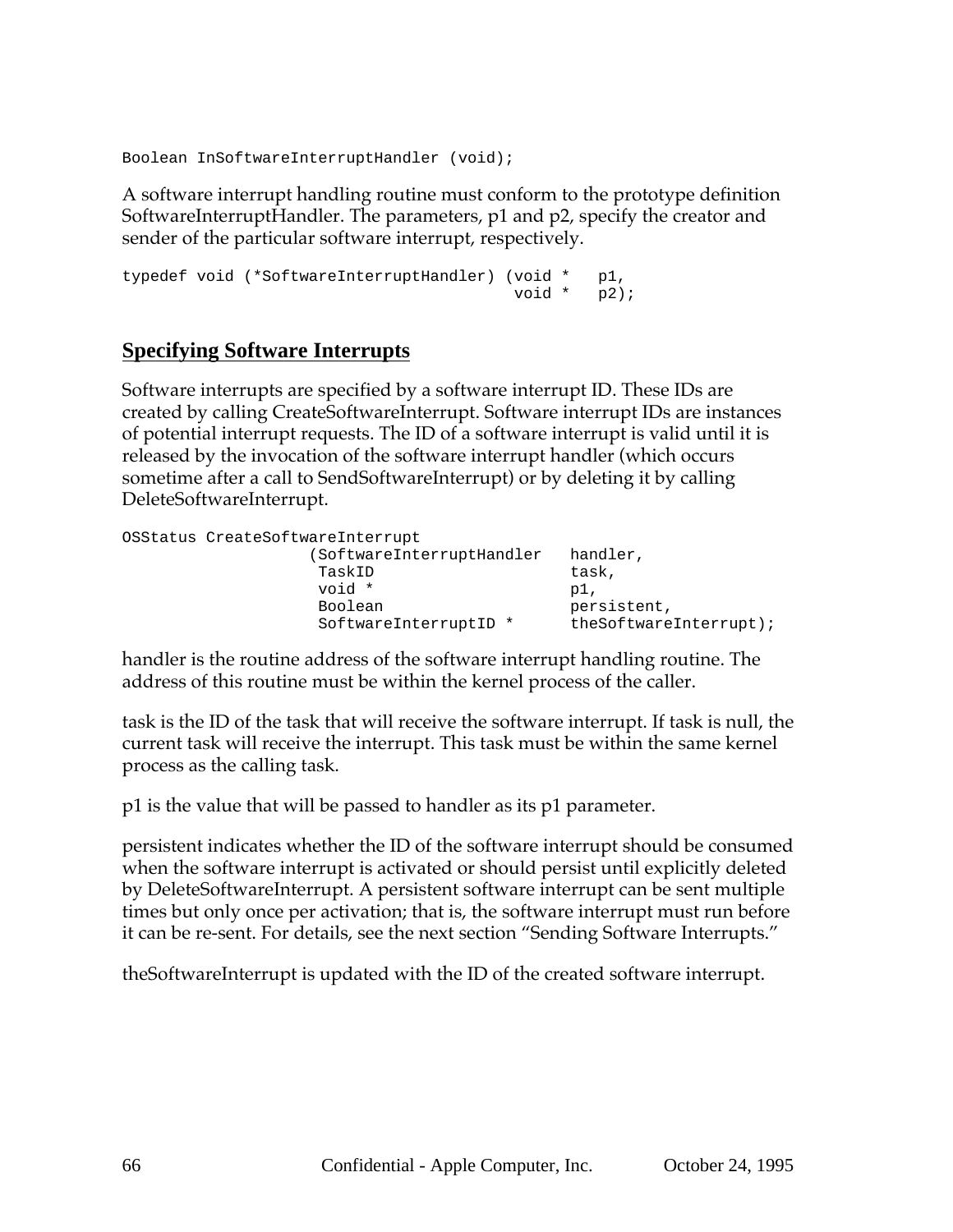## **Sending Software Interrupts**

You can send a software interrupt to a specific task by calling SendSoftwareInterrupt. The software interrupt will be activated when the designated task becomes eligible for execution with software interrupts enabled and all software interrupts previously sent to the designated task have been processed. Sending a single software interrupt more than once results in an error. Persistent software interrupts can only be re-sent after they have been activated.

```
OSStatus SendSoftwareInterrupt
            (SoftwareInterruptID theSoftwareInterrupt,
            void * p2);
```
theSoftwareInterrupt specifies a software interrupt previously created by CreateSoftwareInterrupt.

p2 is the value that will be passed to the handler as its p2 parameter.

### **Deleting a Software Interrupt**

You can delete a software interrupt by calling DeleteSoftwareInterrupt. The software interrupt and its ID will be consumed immediately. Software interrupts that are pending can be deleted; they will never be activated.

```
OSStatus DeleteSoftwareInterrupt
              (SoftwareInterruptID theSoftwareInterrupt);
```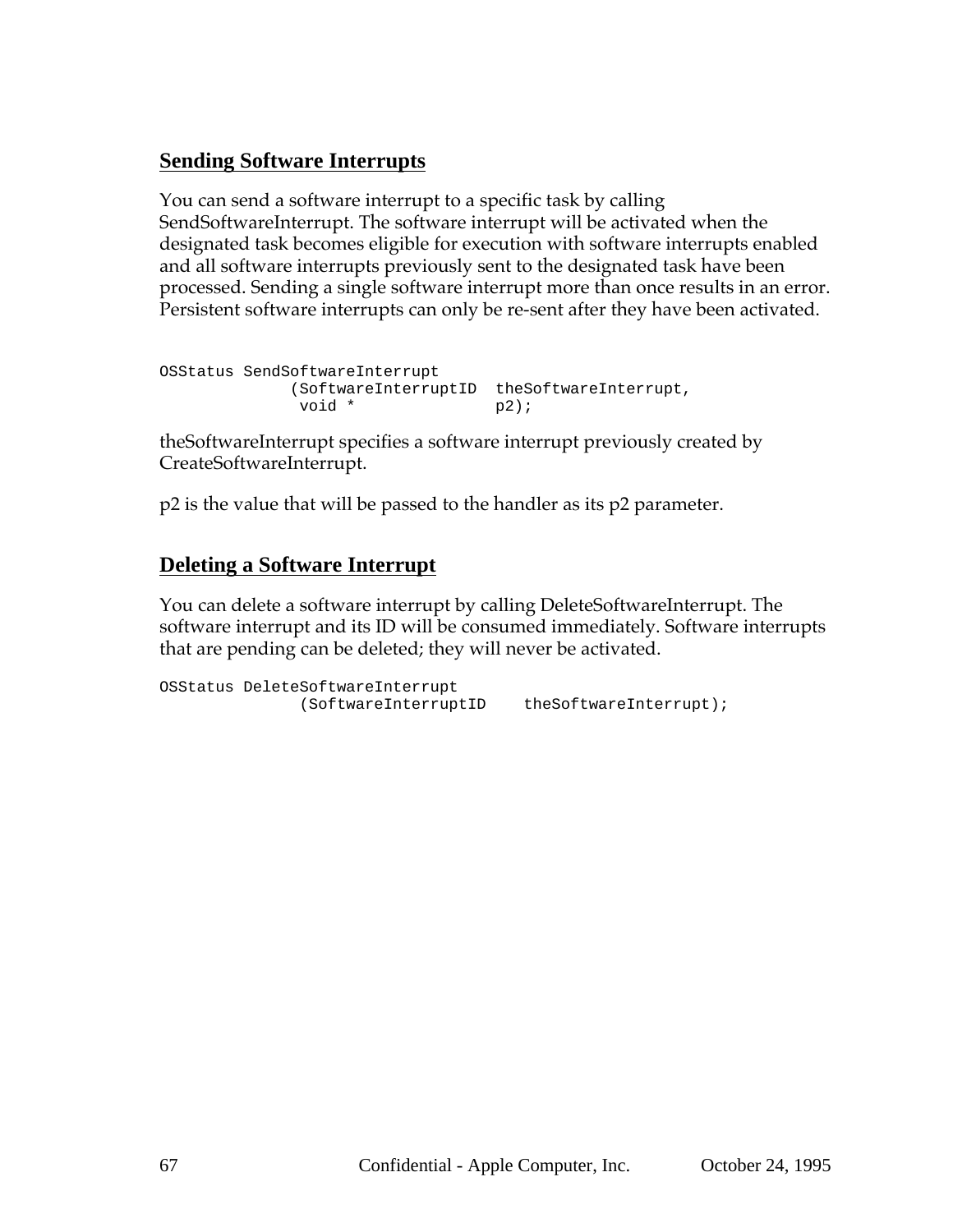## **HARDWARE INTERRUPTS**

## **About Interrupt Handlers**

The microkernel provides support for installing and removing hardware interrupt handlers. Interrupt handlers are invoked by the microkernel in response to an external interrupt. Interrupt handlers execute on a special stack dedicated to interrupt processing. Interrupt handlers must operate within the restrictions of the interrupt execution model by not causing page faults, and not using certain system services.

To ensure maximum system performance, interrupt handlers should perform only those actions that must be synchronized with the external device that caused the interrupt and then queue a secondary interrupt handler to perform the remainder of the work associated with the interruption.

Microkernel services pertaining to hardware interrupts are only available to privileged clients.

### **Designating Interrupt Sources**

Interrupts are identified by a 32-bit vector number. This number is not related in any way to the interrupt vector defined by the processor. These vector numbers will be assigned by Apple and described in the microkernel implementation guide for each product.

typedef UInt32 InterruptVector;

### **Exceptions Caused by Interrupt Handlers**

Whenever you register an interrupt handler, you can specify an exception handler. That exception handler will gain control should an exception be incurred by the interrupt handler. Additional exception handlers cannot be installed nor can any exception handlers be removed during processing at hardware interrupt level.

When an exception occurs, control will be transferred to the exception handler as described in the section "Exceptions," earlier in this document. The handler can transfer control using longjmp or similar mechanisms, or it can return to the microkernel. If the handler returns to the microkernel indicating that the exception was handled, control will resume according to the exception state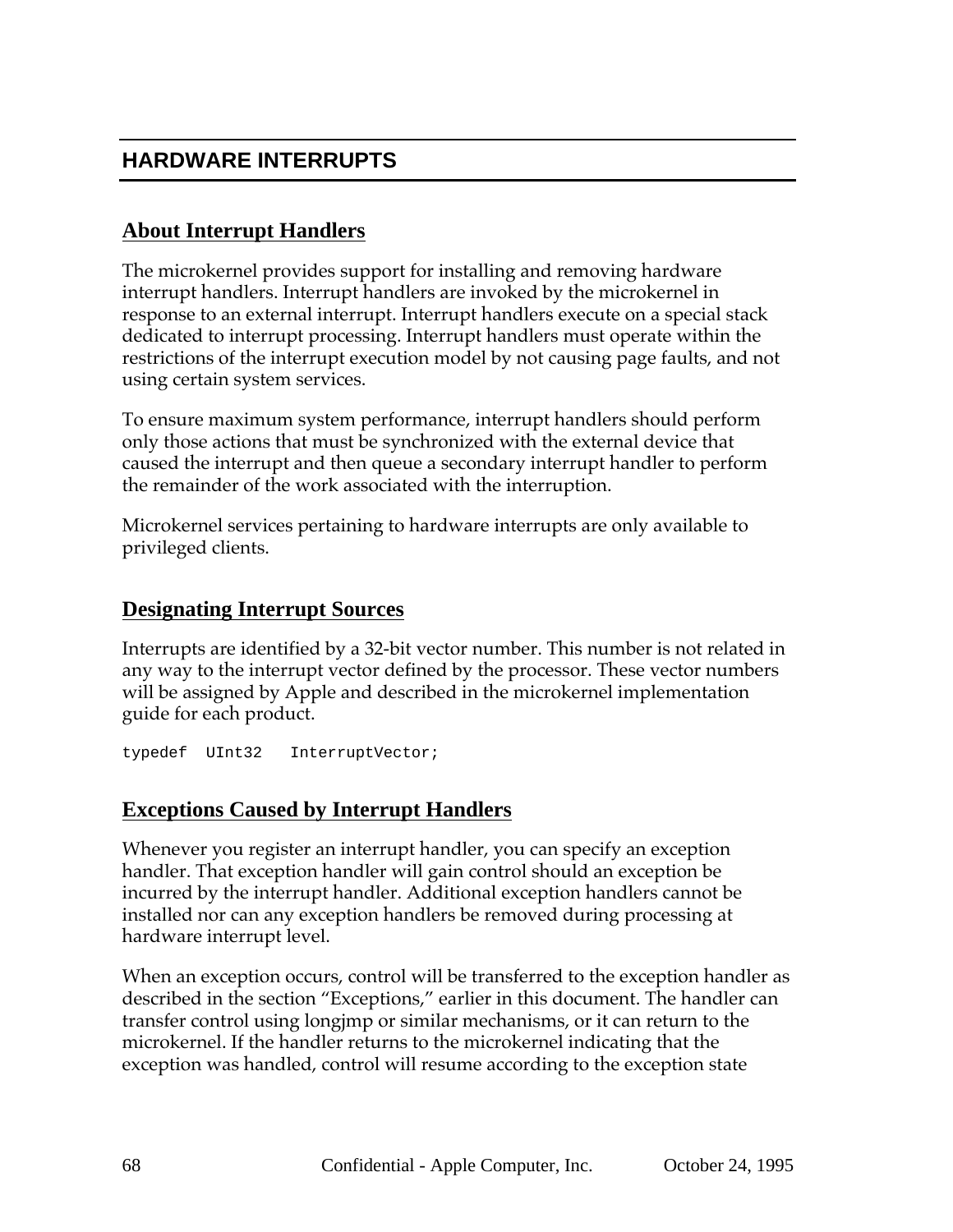information provided by the handler. If, however, the handler returns to the microkernel with status indicating that the exception was not handled, the system will crash.

When you register an interrupt handler, you can request that no exception handler be installed during the activation of that interrupt handler. Specifying a null value causes no exception handler to be installed. If an exception occurs with no exception handler installed, the system will crash.

### **Execution Context of Interrupt Handlers**

Interrupt handlers are invoked with the appropriate addressing context (TOC) as determined at the time they are installed. However, all data and code references generated during the processing of a hardware interrupt must be to pages that are physically resident. Access to non-resident pages causes access error exceptions.

## **Arbitrating for Interrupts**

It is not possible to usurp control of an interrupt that is already under control of some other handler. The policies for such arbitration are beyond the scope of the microkernel.

## **Parameters to Interrupt Handlers**

When an interrupt handler is invoked, it is supplied with two 32-bit parameters. The first parameter indicates the source of the interruption and is the same vector number supplied at installation time. This allows a single interrupt handler installed for multiple sources to determine the source of the current invocation. The second parameter is a reference constant value that is used internally.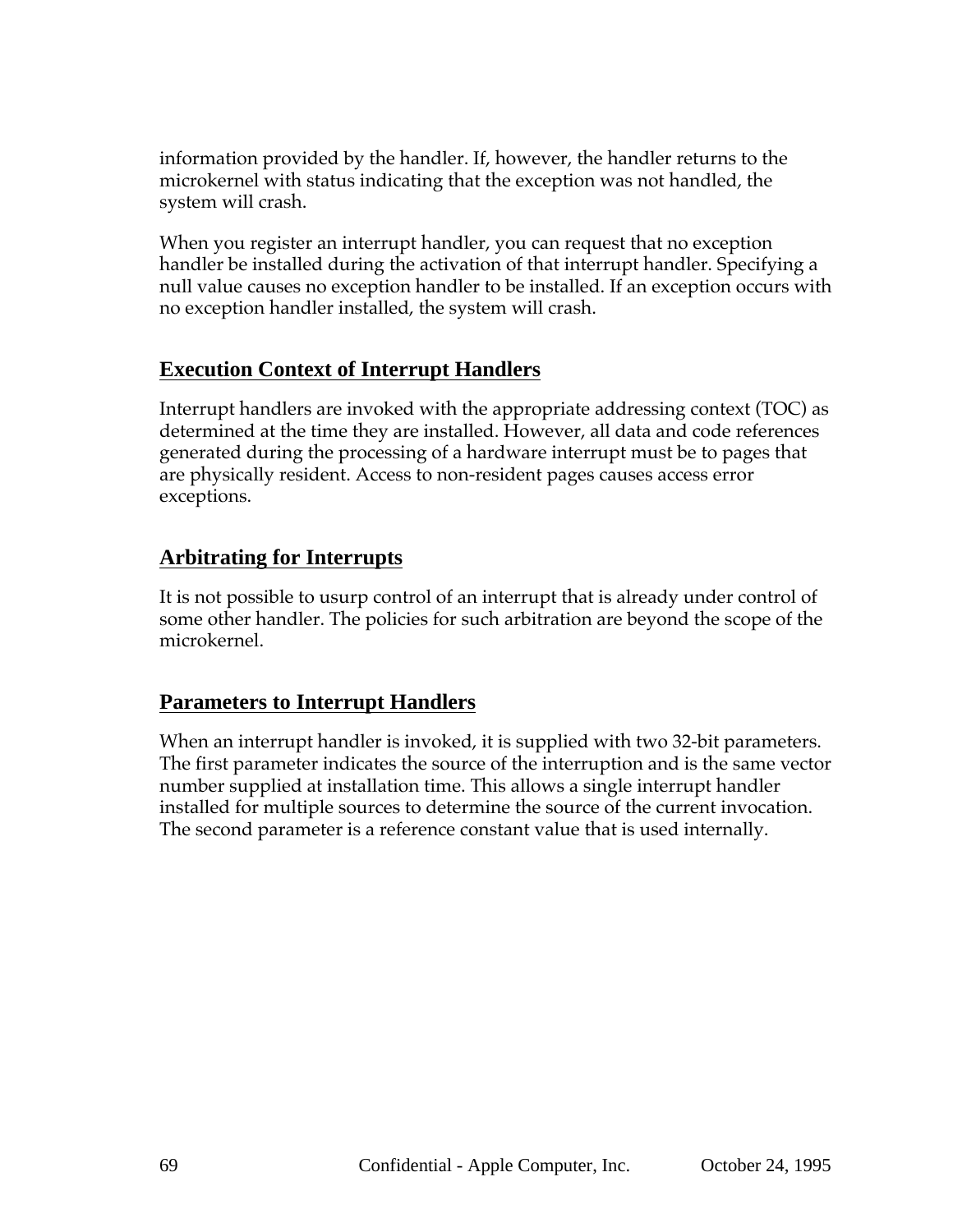## **SECONDARY INTERRUPT HANDLERS**

Secondary interrupt handlers are the primary synchronization mechanism used within the microkernel and its extensions. Secondary interrupt handlers must conform to the interrupt execution environment rules. These rules include no page faults and severe restrictions on the use of system services. Secondary interrupt handlers run on a special stack reserved just for this purpose. They cannot make any presumptions about the task context in which they execute.

The special characteristic of secondary interrupt handlers that makes them useful is the microkernel's guarantee that at most one handler is active at any time. This means that if you have a data structure that requires complex update operations and each of the operations utilizes secondary interrupt handlers to access or update the data structure, all access to the data structure will be atomic even though hardware interrupts are enabled during the access.

Although interrupts are taken during the execution of secondary interrupt handlers, no task level execution takes place on a uniprocessor system, which can lead to severely degraded system responsiveness. For that reason, the secondary interrupt handlers should be used only when absolutely necessary. It is always preferable to execute entirely at task level and use locking mechanisms as described in the synchronization ERS.

**Note:** When a secondary interrupt handler executes on a multiprocessor system, task level execution will continue on other CPUs. While the microkernel guarantees that all secondary interrupt handlers are serialized, it does not guarantee that no tasks run while a secondary interrupt handler runs. Any code that depends upon this behavior will work correctly on a uniprocessor system but fail on a multiprocessor system.

Microkernel services pertaining to secondary interrupts are available only to privileged clients.

## **About Secondary Interrupt Handlers**

Secondary interrupt handlers are simple procedures. They have two parameters and return a status result.

```
typedef OSStatus (*SecondaryInterruptHandler2) (void * p1,
                                            void * p2);
```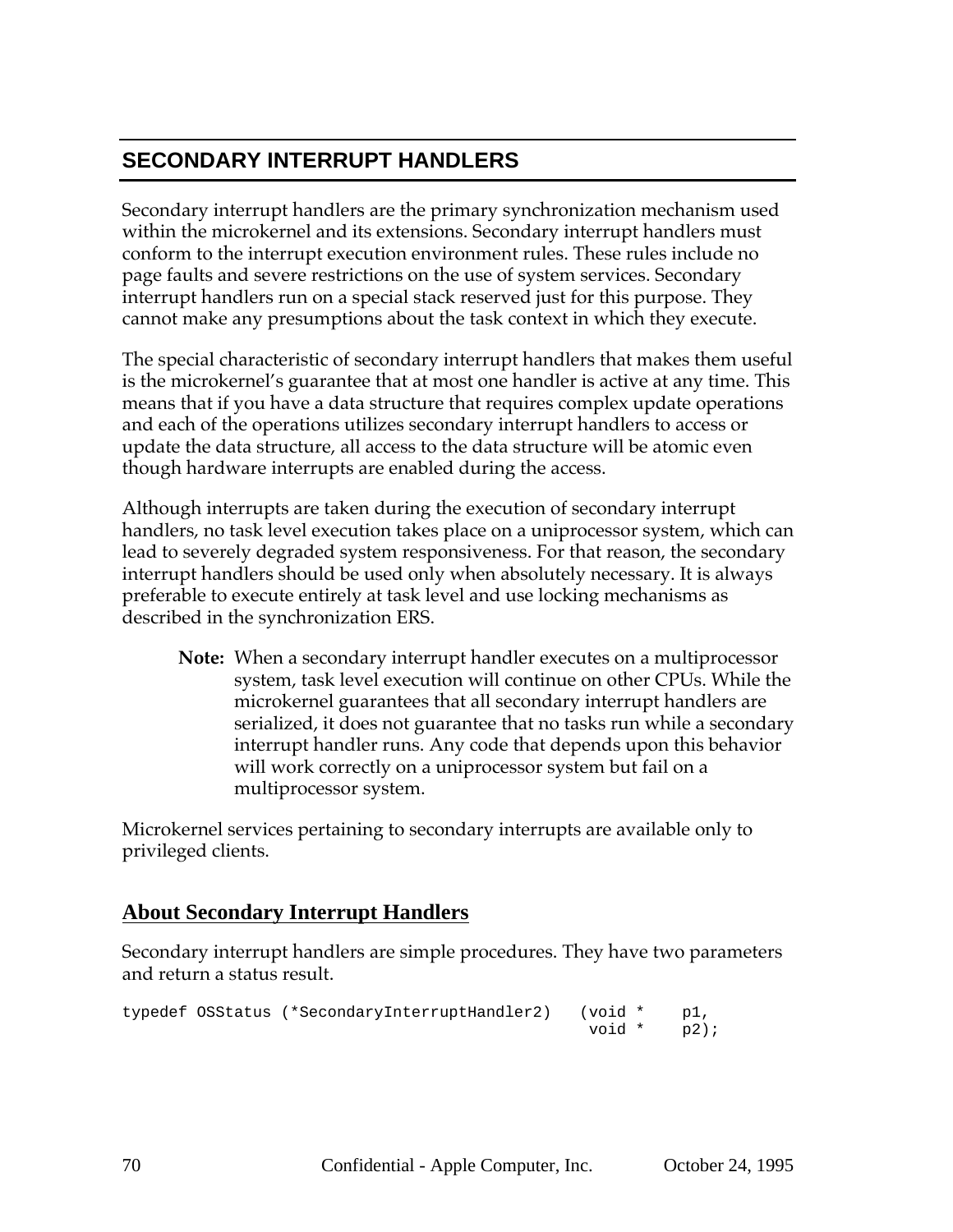## **Exceptions in Secondary Interrupt Handlers**

Whenever you queue or call a secondary interrupt handler, you can specify an exception handler. That exception handler will gain control should an exception be incurred by the secondary interrupt handler. Additional exception handlers cannot be installed nor can any exception handlers be removed during processing at secondary interrupt level.

Should an exception arise, control will be transferred to the exception handler as described in the section "Exceptions," earlier in this document. The handler can transfer control using longjmp or similar mechanisms, or it can return to the microkernel. If the handler returns to the microkernel indicating that the exception was handled, control will resume according to the exception state information provided by the handler. If, however, the handler returns to the microkernel with a status indicating that the exception was not handled, the system will crash.

When queuing or calling a secondary interrupt handler, you may request that no exception handler be installed during the activation of that secondary interrupt handler. Specifying a nil value causes no exception handler to be installed. If an exception occurs with no exception handler installed, the system will crash.

## **Queuing Secondary Interrupt Handlers**

Queuing secondary interrupt handlers is usually done during the processing of a hardware interrupt. The secondary interrupt handler's execution will be deferred until execution is about to transition back to task level. You may, however, queue secondary interrupt handlers from secondary interrupt level. In this case, the enqueued handler will be run after all other such queued handlers, including the current handler, have finished executing. Only one flavor of secondary interrupt handler, those with two parameters, may be queued. You must specify the values of the two parameters at the time you queue the handler.

| OSStatus QueueSecondaryInterruptHandler |                      |
|-----------------------------------------|----------------------|
| (SecondaryInterruptHandler2)            | theHandler,          |
| ExceptionHandler                        | theExceptionHandler, |
| void *                                  | pl,                  |
| * biov                                  | $p2$ );              |

Secondary interrupts handlers that are queued from hardware interrupt handlers consume microkernel resources from the time they are queued until the time they begin to execute. Since the microkernel can't allocate these resources dynamically at interrupt level, you must call

AdjustSecondaryInterruptHandlerLimit at task level to allocate them. You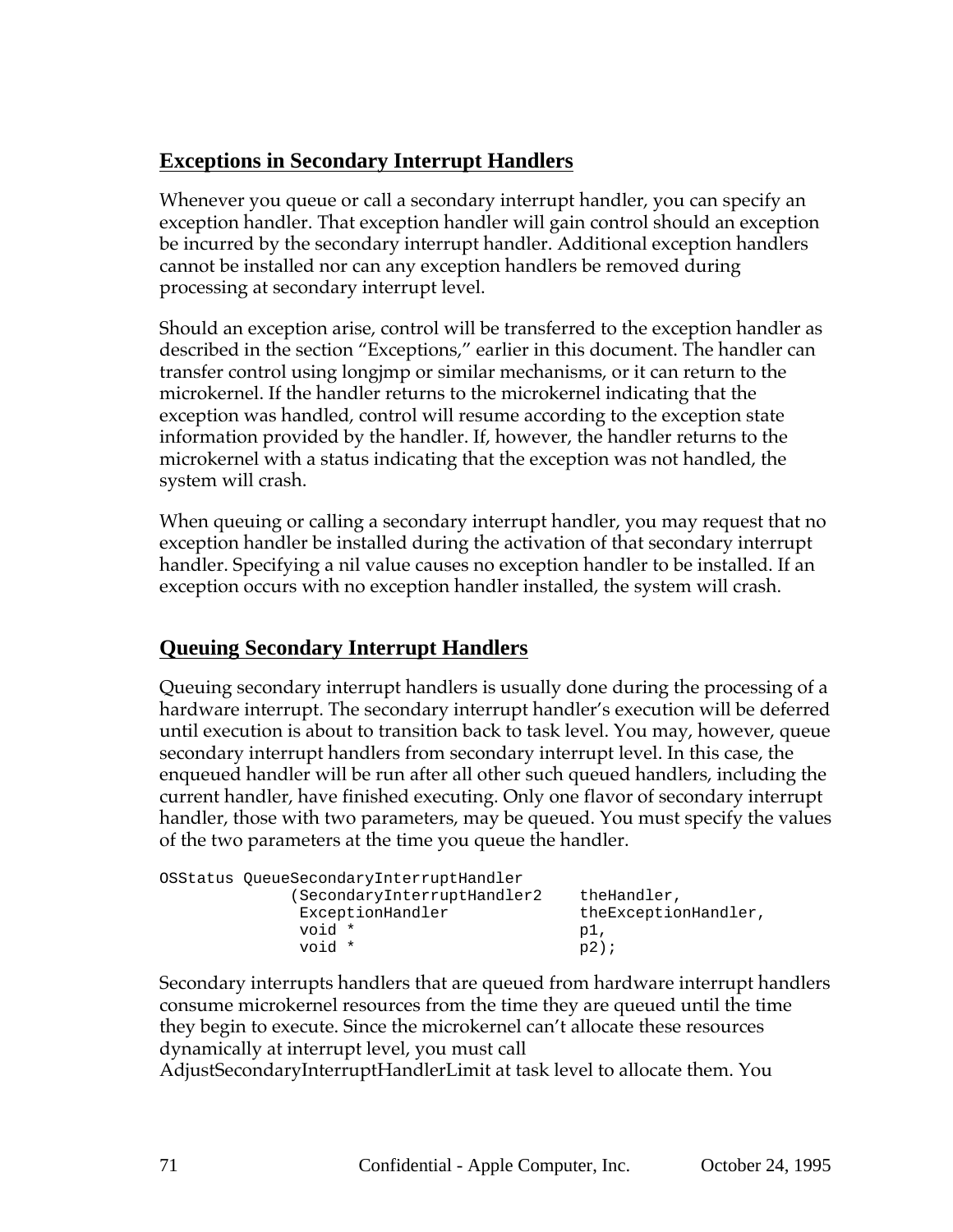should do this once during your software's initialization, not each time you need to queue a secondary interrupt handler.

There are three operations that, when executed from hardware interrupt level, cause a secondary interrupt handler to be queued: QueueSecondaryInterruptHandler, SetEvents, and ClearEvents.

For each simultaneously queued secondary interrupt handler you use, you should increment the queued SIH limit by one. For example, if you queue a secondary interrupt handler from your hardware interrupt handler and don't queue any additional secondary interrupt handlers until the first has run, you only need to increment the queued SIH limit by one. When your software terminates or is removed, it should decrement the queued SIH limit.

```
Note: If you fail to increment the queued SIH limit, your software may
      appear to work fine. However, if an attempt is made to queue more
      secondary interrupt handlers than allowed by the limit, a
      QueueSecondaryInterruptHandler call may fail with memFullErr.
      Because the limit manipulated by
      AdjustSecondaryInterruptHandlerLimit is shared by all callers of
      QueueSecondaryInterruptHandler, the software that receives a bad
      status from QueueSecondaryInterruptHandler will not necessarily
      be the software that failed to call
      AdjustSecondaryInterruptHandlerLimit.
```
When you increment or decrement the queued SIH limit, the new value of the limit is returned.

```
OSStatus AdjustSecondaryInterruptHandlerLimit
           (long amount,
             unsigned long * mewLimit);
```
## **Calling Secondary Interrupt Handlers**

Secondary interrupt handlers can be called synchronously through use of the CallSecondaryInterruptHandler2 routine. This service may be used from either task level or secondary interrupt level but not from hardware interrupt level. The secondary interrupt handler is invoked immediately in response to calls to this service; it is never queued.

```
OSStatus CallSecondaryInterruptHandler2
         (SecondaryInterruptHandler2 theHandler,
           ExceptionHandler theExceptionHandler,
           void * p1,
```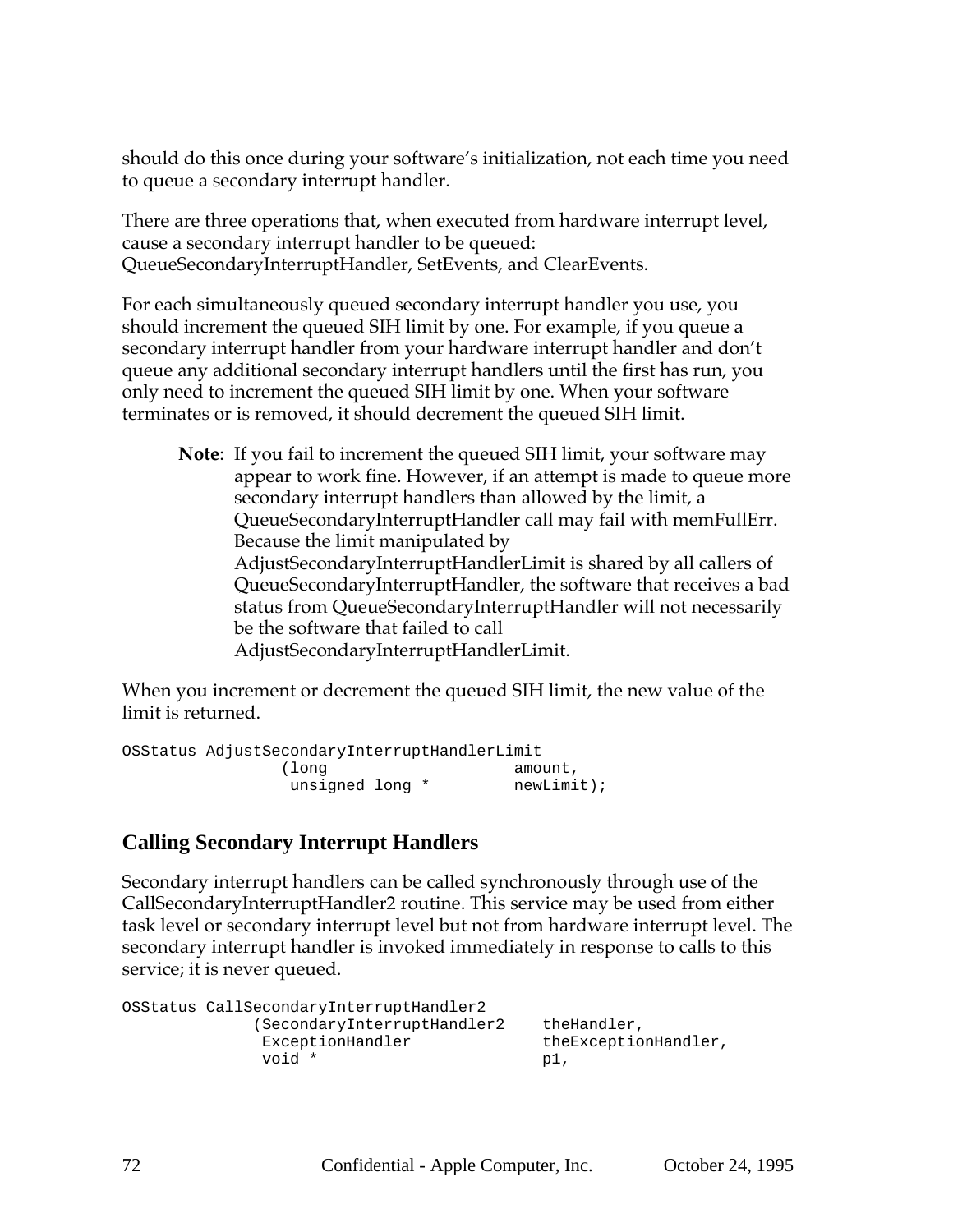void \* p2);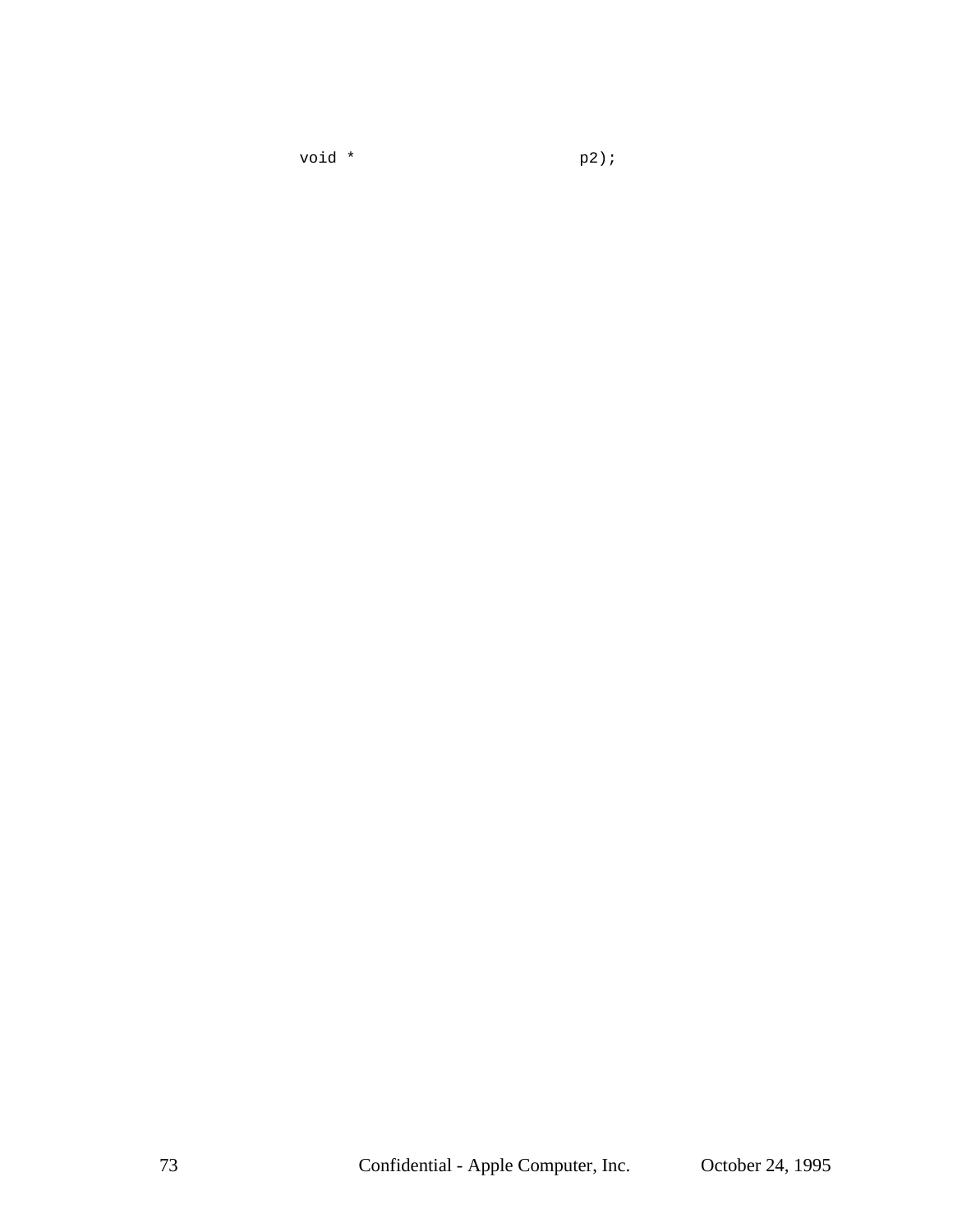# **EVENT FLAGS**

Event flags are primarily used for synchronizing operations among tasks and are similar to binary semaphores. Event flags come in groups, each group containing 32 separate flags or semaphores. The microkernel provides a set of operations that creates and deletes event groups and operates upon one or more of the flags within a specified group. As with most abstract types provided by the microkernel you cannot get access to the underlying data of an event group; it is maintained within the microkernel's address space and you may only reference it by the ID returned when the group is created.

In addition to operations that allow the creation and deletion of event flag groups, other operations allow you to set, clear, test, and wait for one or more flags within a group. These operations require you to specify a mask value that is used to manipulate the flags within the group.

typedef UInt32 EventMask;

#### **Creating Event Flag Groups**

OSStatus CreateEventGroup (EventGroupID \* theGroup);

CreateEventGroup creates an event flag group and returns the group's ID. Each flag within the group is cleared. The event flag group will persist until it is explicitly deleted.

#### **Deleting Event Flag Groups**

OSStatus DeleteEventGroup (EventGroupID theGroup);

DeleteEventGroup destroys the specified event flag group. Any tasks waiting on flags within the group are made executable and the result of their wait operation will be a kernelIncompleteErr.

#### **Setting Event Flags**

OSStatus SetEvents (EventGroupID theGroup, EventMask mask);

SetEvents sets specified flags in the specified event flag group. As a result of setting flags, tasks waiting on those flags will become eligible for execution. For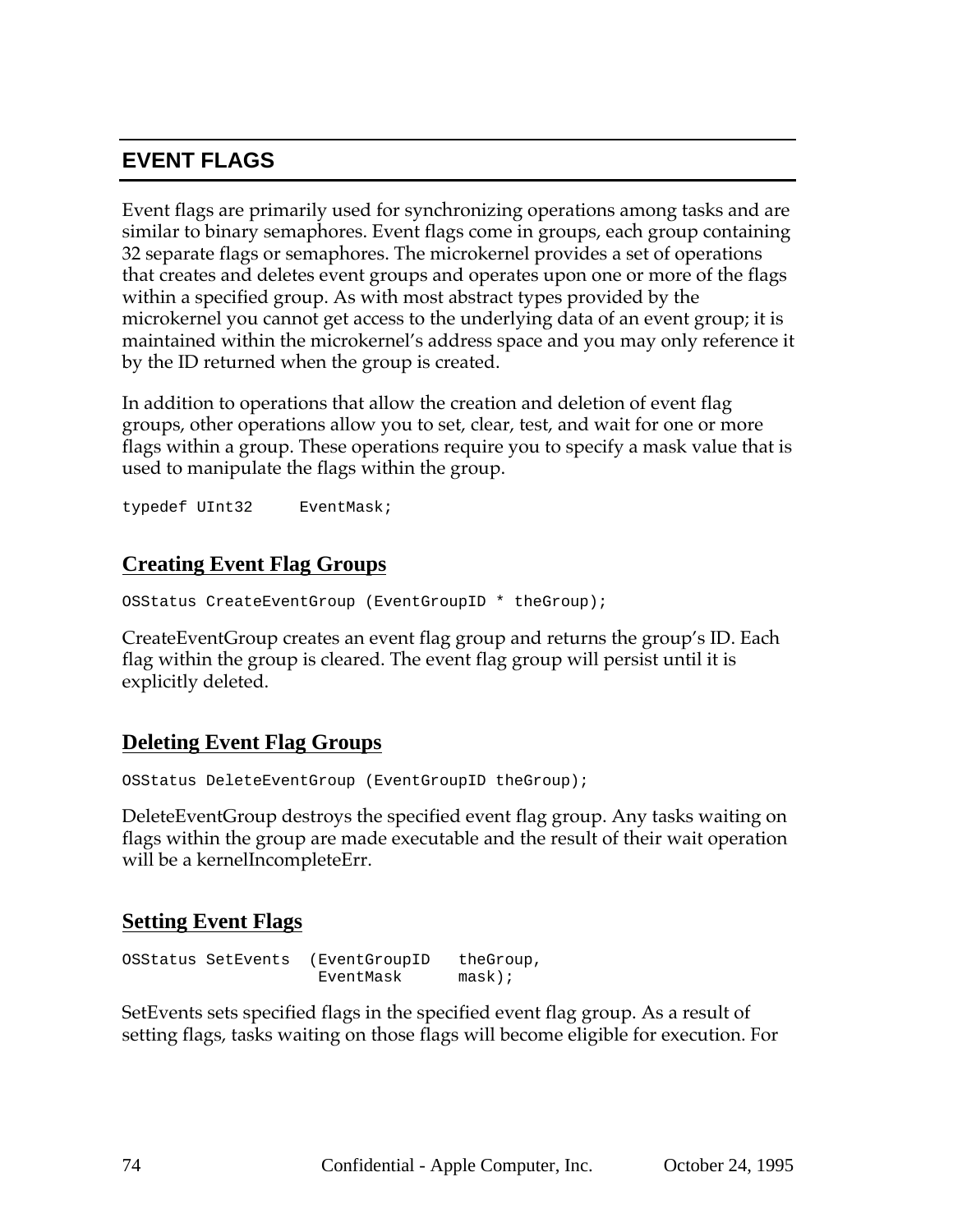details, see the section "Waiting for Event Flags to Become Set," later in this document.

theGroup specifies the event flag group.

mask specifies zero or more event flags to set.

## **Clearing Event Flags**

| OSStatus ClearEvents | (EventGroupID | theGroup, |
|----------------------|---------------|-----------|
|                      | EventMask     | $mask)$ ; |

ClearEvents clears specified flags in the specified event flag group. Clearing event flags does not have any scheduling side effects.

theGroup specifies the event flag group.

mask specifies zero or more event flags to clear.

#### **Examining the Value of Event Flags**

OSStatus ReadEvents (EventGroupID theGroup, EventMask \* currentValue);

ReadEvents returns the values of the event flags in the specified event flag group.

theGroup specifies the event flag group.

currentValue specifies where to return the values of the event flags.

#### **Waiting for Event Flags to Become Set**

```
typedef UInt32 EventFlagOperation;
enum
{
  kEventFlagAll = 0,
  kEventFlagAny = 1,
  kEventFlagAllClear = 2,
  kEventFlagAnyClear = 3,
  kEventFlagSharedClear= 4
};
```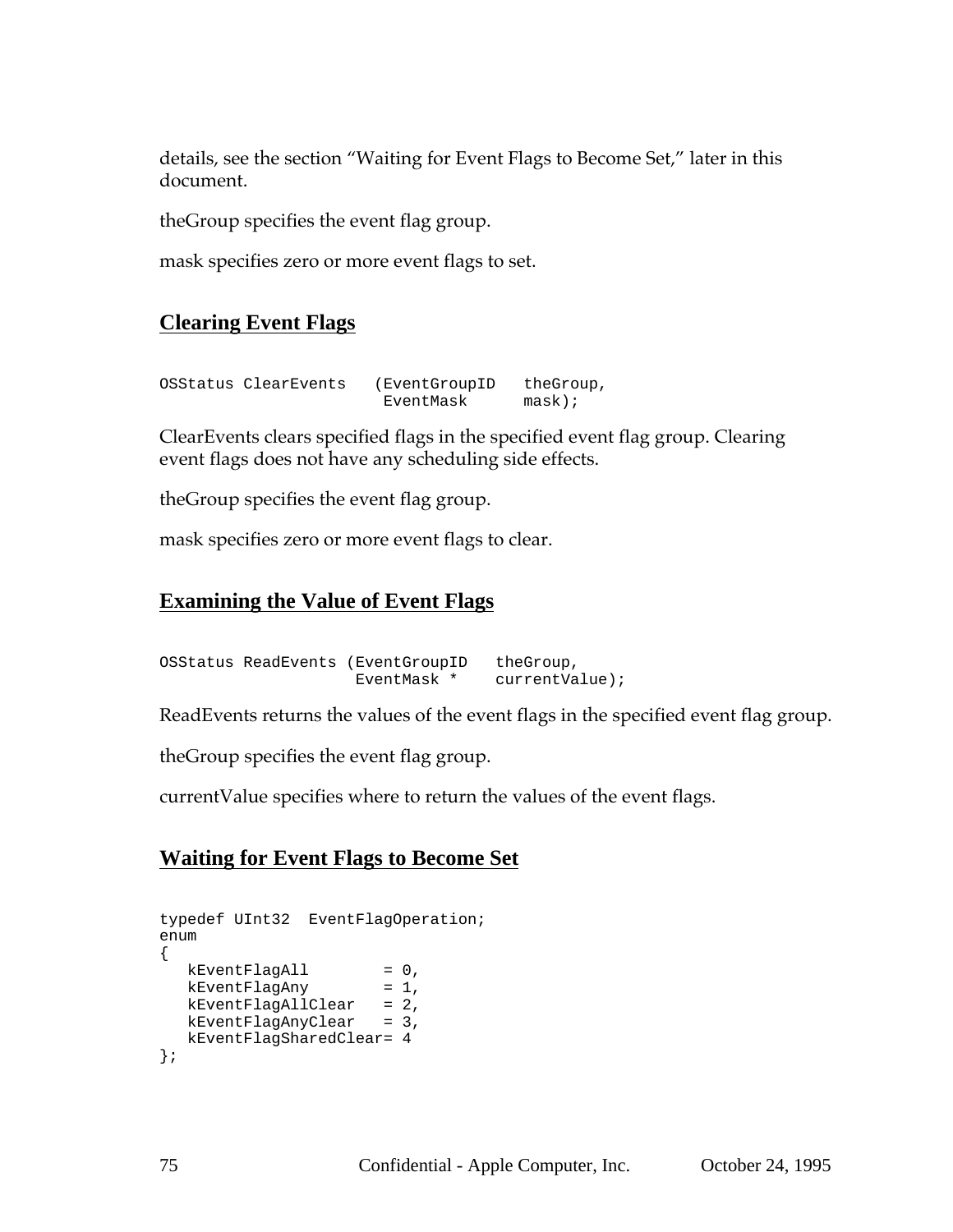| OSStatus WaitForEvents (EventGroupID |                    | theGroup,  |
|--------------------------------------|--------------------|------------|
|                                      | Duration           | timeout,   |
|                                      | EventMask          | mask,      |
|                                      | EventFlaqOperation | operation, |
|                                      | EventMask *        | $value$ ;  |

WaitForEvents waits for the flags specified by mask to become set within theGroup. If you want to wait for any one of several flags to become set use the kEventFlagAny operation. If you want to wait for multiple flags to all become set use the kEventFlagAll operation.

You can optionally cause the flags for which you were waiting to be cleared by using either kEventFlagSharedClear, kEventFlagAllClear or kEventFlagAnyClear rather than kEventFlagAny or kEventFlagAll respectively. For a detailed description of the effect of these options, see the next section, "The Processing of SetEvents."

The maximum amount of time spent waiting is controlled by the timeout parameter and may range from zero to infinite. The value field represents the value of the flags when either the condition is satisfied or timeout is exceeded.

#### **The Processing of SetEvents**

SetEvents can cause one or more task-scheduling operations to occur if any corresponding WaitForEvents requests become satisfied.

At the time of a set operation, zero or more tasks are waiting for flags with the specified group to become set. After the flag group has been updated to reflect the effect of the set operation, the waiting tasks are scanned in priority order. Higher priority tasks become eligible before lower priority tasks. Within a single priority, tasks that have been waiting longer are considered prior to those which have been waiting for a shorter time. If the condition specified by a given wait request is satisfied, the task is made executable and it is removed from the list of waiting tasks. Otherwise, the task remains on the list.

If the condition is satisfied and kEventFlagAnyClear or kEventFlagAllClear was specified, the effect of the clear operation happens before any other tasks' conditions are evaluated. If all waiting tasks specify such an option, exactly one eligible task is unblocked. If no tasks specify one of these options, all eligible waiting tasks are unblocked. kEventFlagSharedClear behaves like kEventFlagAnyClear, but the clear operation is deferred until all tasks have been unblocked. If all waiting tasks specify this option, the operation behaves like a "barrier": all tasks waiting at the time of the SetEvents are unblocked, but tasks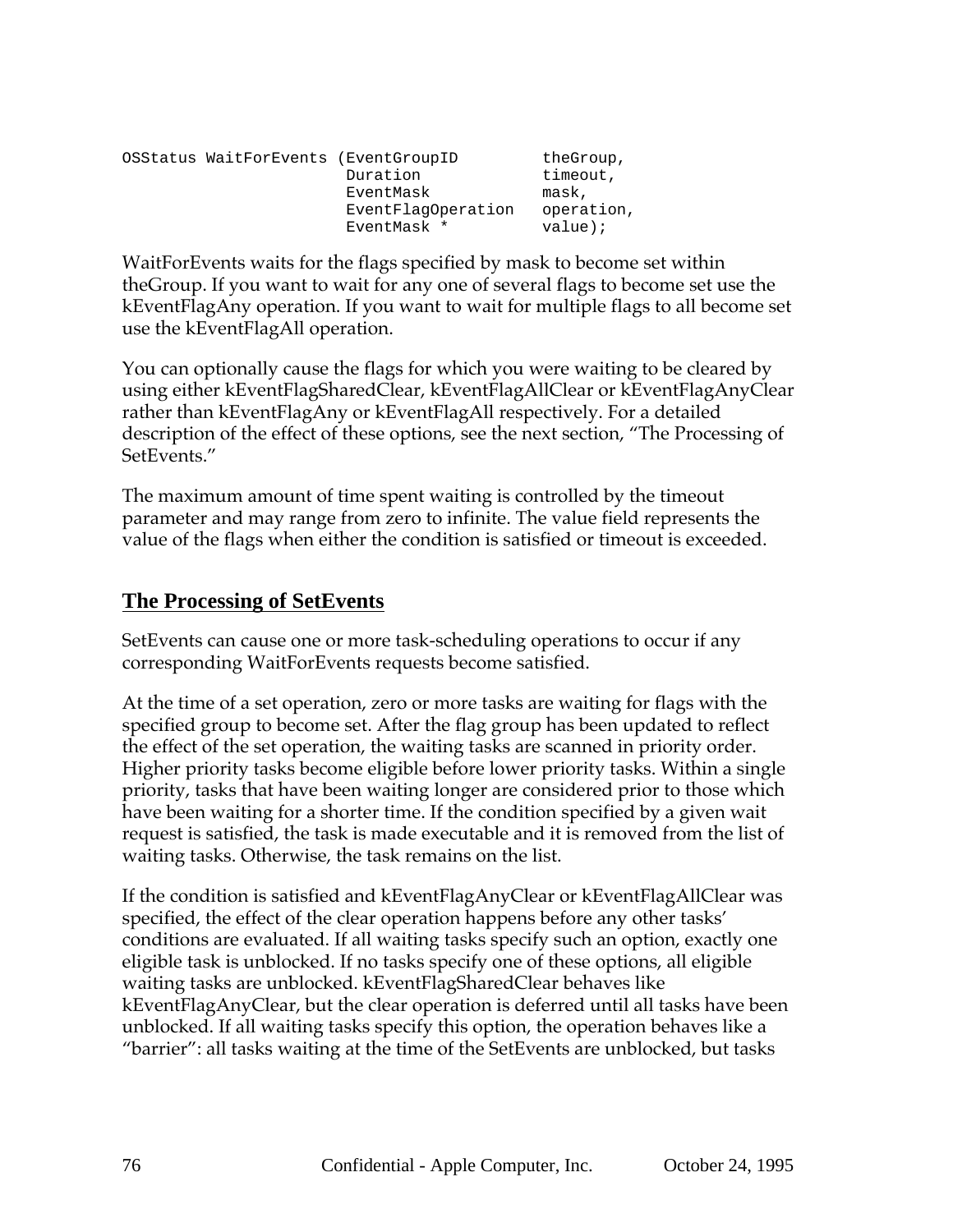that subsequently call WaitForEvents with the same options will block (until another SetEvents operation occurs).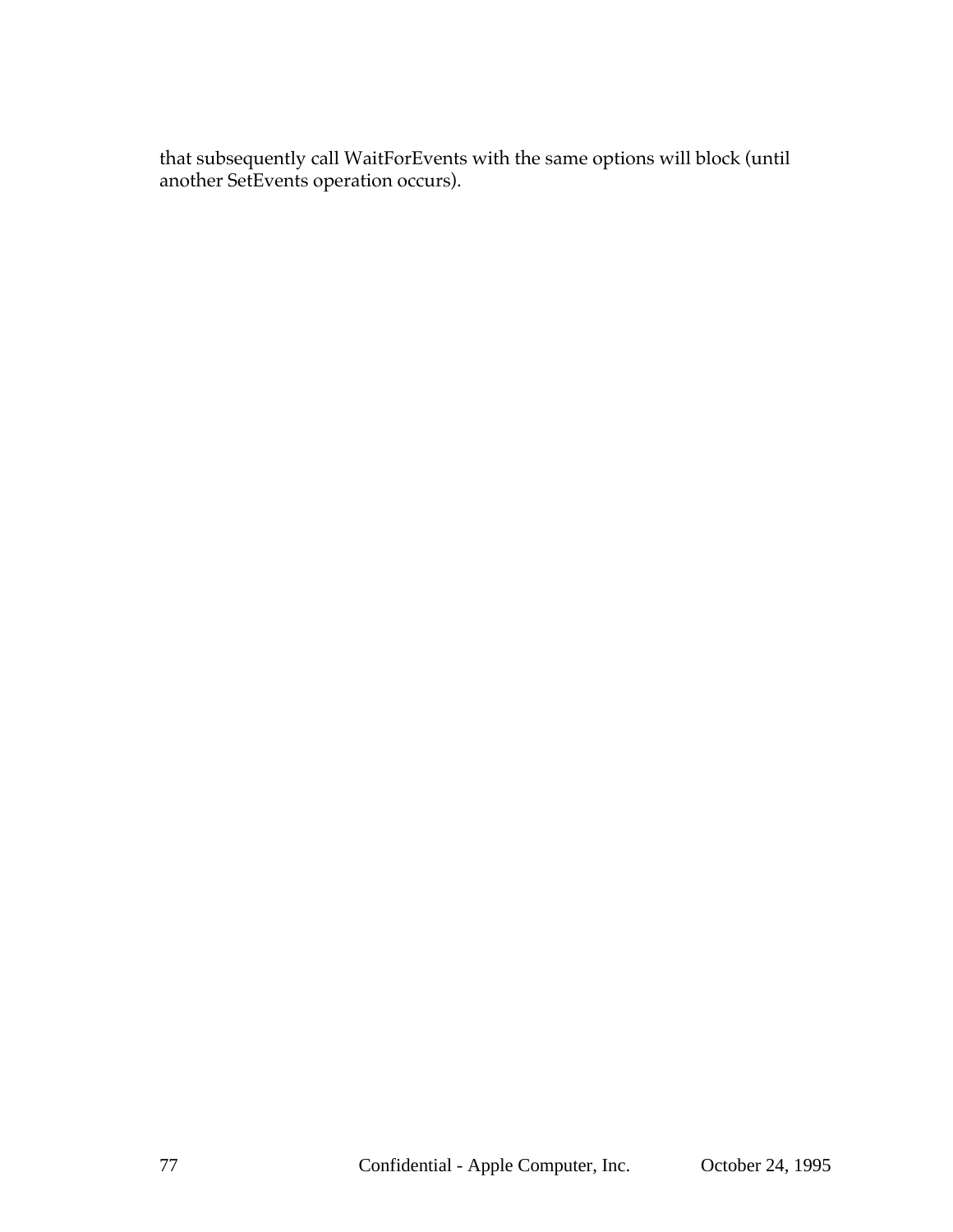# **KERNEL QUEUES**

Kernel queues, like event groups, are primarily used for synchronizing operations among tasks. The microkernel provides a set of operations that create and delete kernel queues and operate upon a specified kernel queue. As with most abstract types provided by the microkernel you cannot get access to the underlying data of a kernel queue; the queue is maintained within the microkernel's address space and you can only reference it by the ID returned when the kernel queue is created. A given kernel queue is associated with the team that created it. When the creating team is deleted, all associated kernel queues are deleted, which unblocks any waiting tasks.

In addition to operations that allow the creation and deletion of kernel queues, other operations allow you to notify and wait for a kernel queue to be notified. These operations require that you specify a kernel queue ID, and optional data associated with a kernel queue.

When a kernel queue is notified, it is given three 32-bit values. These values are delivered to the task that waits on the queue.

#### **Creating Kernel Queues**

|  | OSStatus CreateKernelOueue (KernelOueueOptions | options,   |
|--|------------------------------------------------|------------|
|  | KernelOueueID *                                | theOueue); |

CreateKernelQueue creates a queue and fills in theQueue. The queue will persist until it is explicitly deleted.

options specifies how the queue is created. Currently, no options are defined.

theQueue returns the kernel queue ID for the newly created queue.

CreateKernelQueue returns: noErr if the queue was successfully created. Other microkernel errors may be returned.

#### **Deleting Kernel Queues**

OSStatus DeleteKernelQueue (KernelQueueID theQueue);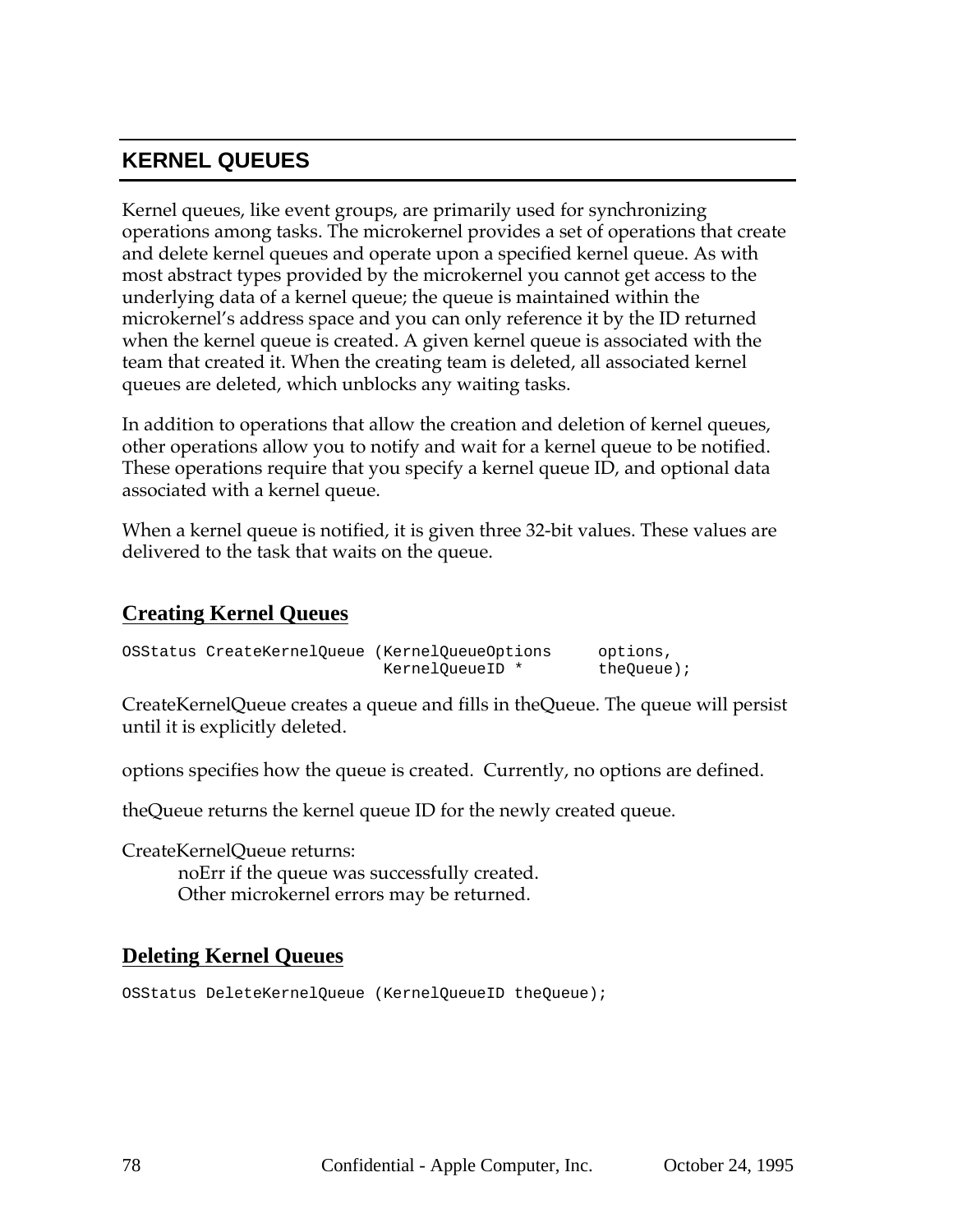DeleteKernelQueue destroys the specified kernel queue. Any tasks waiting on the kernel queue are made executable and the result of their wait operation will be a kernelIncompleteErr.

theQueue specifies the targeted queue.

DeleteKernelQueue returns: noErr if the queue was successfully deleted. Other microkernel errors may be returned.

## **Notifying a Kernel Queue**

| OSStatus NotifyKernelOueue |        | (KernelOueueID | theOueue, |
|----------------------------|--------|----------------|-----------|
|                            | void * |                | pl,       |
|                            | void * |                | p2,       |
|                            | void * |                | $p3$ );   |

When a kernel queue is notified, the values of p1, p2, and p3 are copied.

If there is a task waiting on the kernel queue at the time of notification, the task will be delivered the queue data and made executable. If there is more than one waiting task, the data is delivered to the task that has waited the longest. (Unlike event flags, kernel queue notification is first-in/first-out without regard to task priority.) If no tasks are waiting on the kernel queue, the data will be enqueued for the next task that waits on the kernel queue.

theQueue specifies the targeted queue.

p1 is user-specified data.

p2 is user-specified data.

p3 is user-specified data.

NotifyKernelQueue returns:

noErr if the data was successfully queued or delivered. Other microkernel errors may be returned.

#### **Notifying a Kernel Queue from Secondary Interrupt Level**

Each entry put into a kernel queue consumes microkernel resources from the time it is placed in the queue with NotifyKernelQueue until the time it is retrieved with WaitOnKernelQueue. Since the microkernel can't allocate these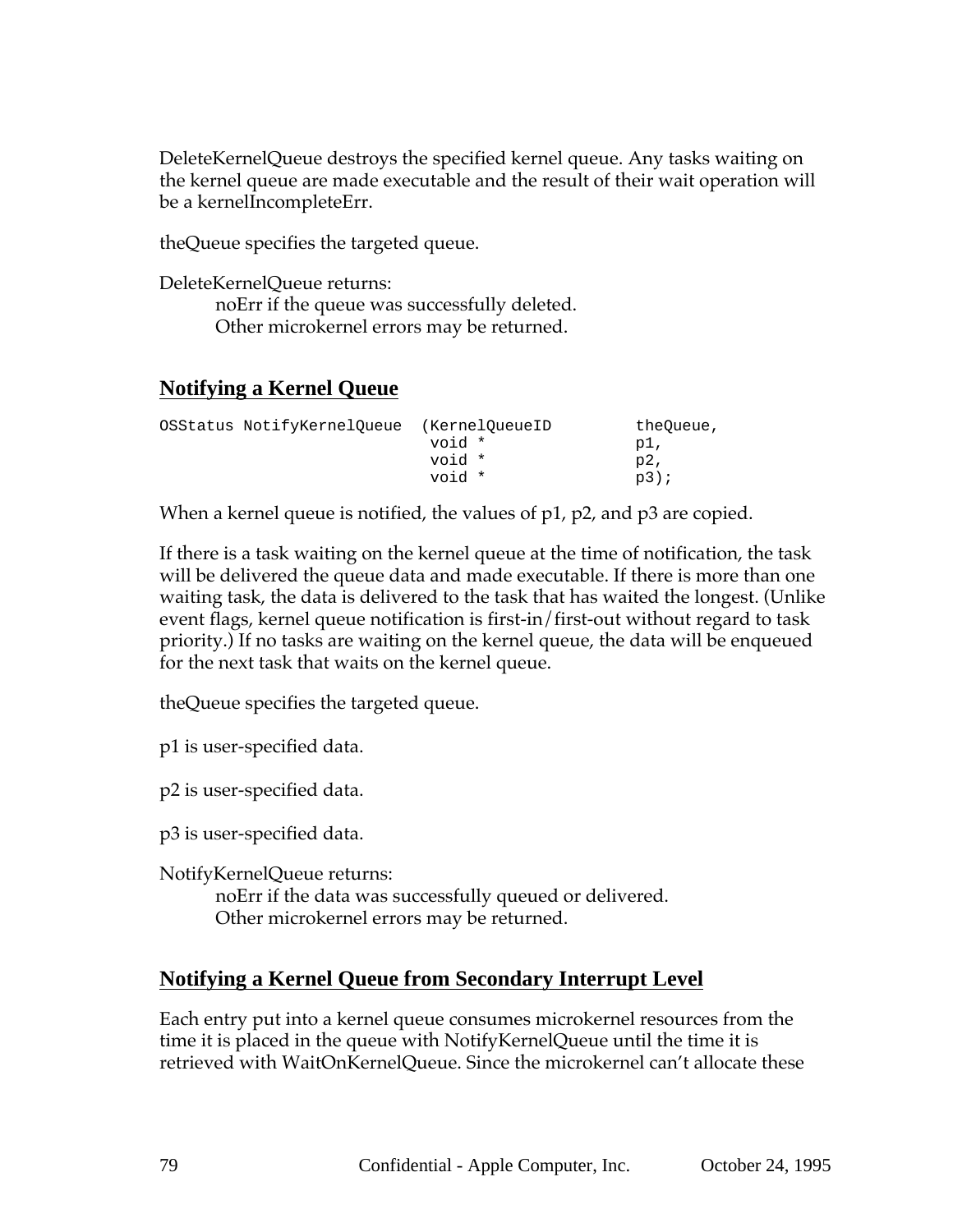resources dynamically at secondary interrupt level, you must call AdjustKernelQueueSIHLimit at task level to allocate them. You should do this once during your software's initialization, not each time you need to notify a kernel queue at secondary interrupt level.

For each simultaneously pending kernel queue entry your software will place in a kernel queue from secondary interrupt level, you should increment the kernel queue's SIH limit by one. For example, if your secondary interrupt handler notifies a kernel queue but doesn't do so again until the first notification has been processed, you only need to increment the kernel queue's SIH limit by one. If a kernel queue notification operation at secondary interrupt level would cause more entries to be pending in the kernel queue than specified by the kernel queue's SIH limit, the NotifyKernelQueue operation will fail with a memFullErr.

When you increment or decrement a kernel queue SIH limit, the new value of the limit is returned.

| OSStatus AdjustKernelOueueSIHLimit | (KernelOueueID  | theOueueID, |
|------------------------------------|-----------------|-------------|
|                                    | Tona            | amount,     |
|                                    | unsigned long * | newLimit);  |

#### **Waiting on a Kernel Queue**

| OSStatus WaitOnKernelOueue | (KernelOueueID | theOueue,    |
|----------------------------|----------------|--------------|
|                            | void **        | p1,          |
|                            | void **        | p2,          |
|                            | void **        | $p3$ .       |
|                            | Duration       | $timeout$ ); |

Kernel queues can be waited upon by specifying the ID of the kernel queue, locations for the queue data that the task is interested in, and a time limit to wait. If data is already queued, the first set of available words are returned to the waiter. Otherwise, the task waits on the kernel queue, relinquishing its execution time to other tasks in the system. As with event groups, if the time limit is exceeded, the task is made executable without any queue data being returned, and a kernelIncompleteErr is returned.

theQueue specifies the targeted Kernel Queue.

p1 returns the first word of user-specified data.

p2 returns the second word of user-specified data.

p3 returns the third word of user-specified data.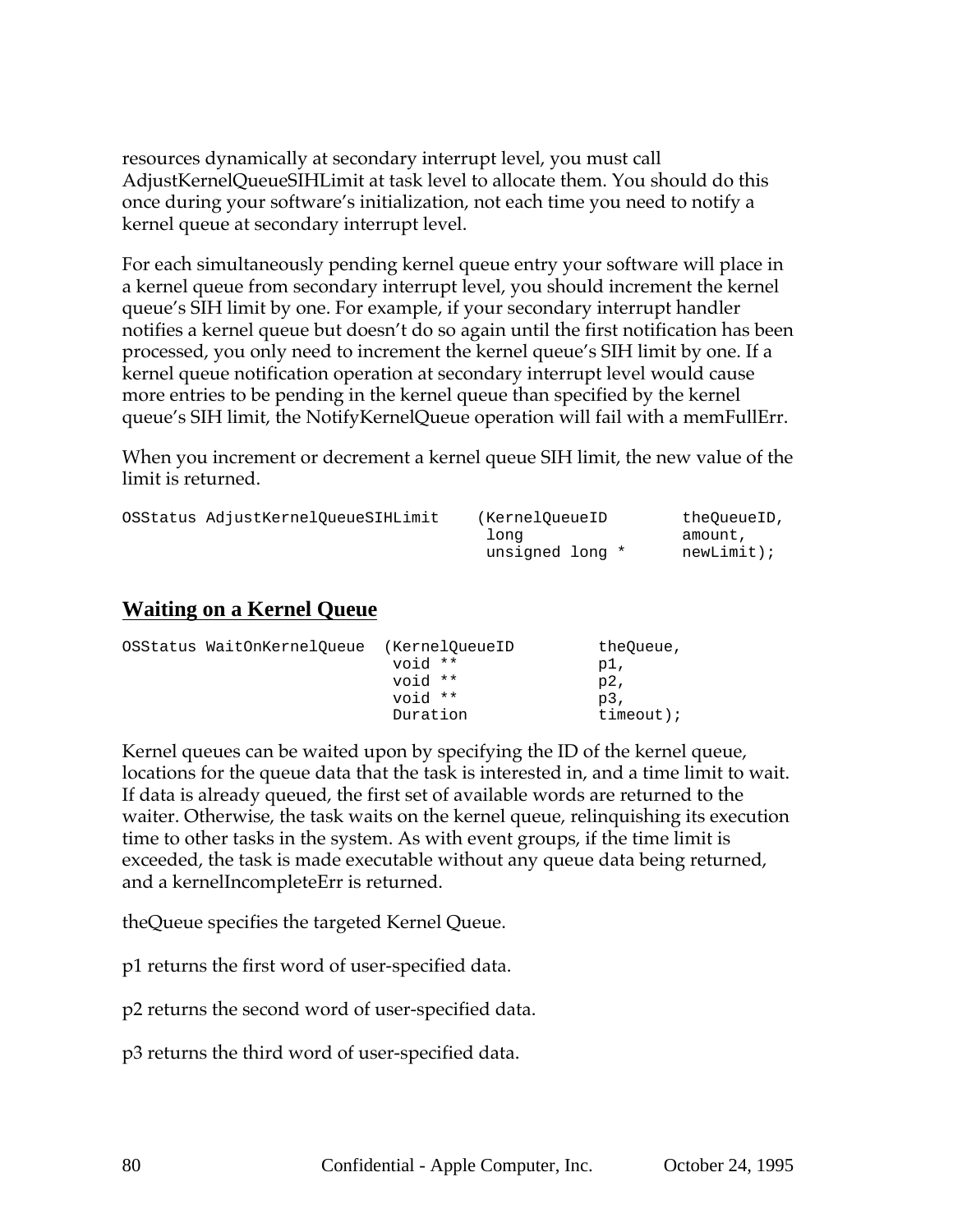timeout specifies how long to wait for the queue to be notified.

WaitOnKernelQueue returns:

noErr if data was successfully delivered.

kernelIncompleteErr if the time out was exceeded, or if the queue was deleted.

Other microkernel errors may be returned.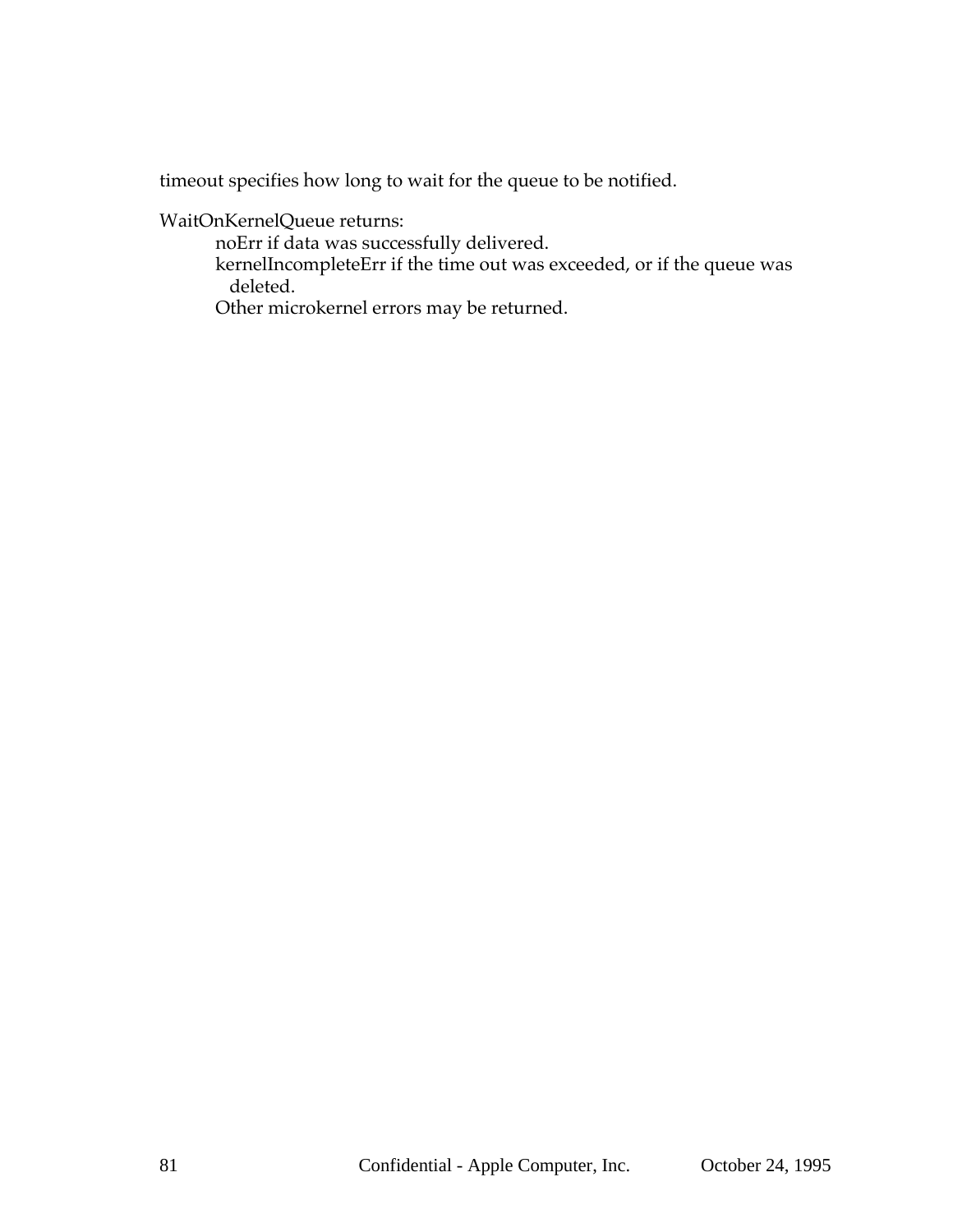# **KERNEL NOTIFICATION**

Many services provided by the microkernel can take place in parallel with the execution of the task that requests the service. These services are said to be *asynchronous*. The microkernel supports three mechanisms for indicating the completion of an asynchronous request: event flags, kernel queues, and software interrupts.

Asynchronous services allow you to specify a KernelNotification record that governs how you'll be informed of the request's completion. A kernel notification allows you to select any or all of the notification schemes. Kernel notifications are used in conjunction with various address space, timer, task, and message operations.

When an asynchronous kernel service completes, those services *deliver* the notification. Notification delivery is defined as the following actions in order:

- Setting one or more event flags within a specific event group.
- Sending a specific software interrupt. The service's result is used as the value of the second parameter to the software interrupt handler.
- Notifying a kernel queue. The p1 and p2 parameters are delivered as specified in the KernelNotification record, and p3 is set to the service's result.

Delivery of a notification is completely asynchronous to the execution of the task that is being notified.

Every microkernel service that makes use of the kernel notification mechanism has a notification parameter. This parameter is the address of a kernel notification record. If you pass a nil address, no notification will be delivered. Although kernel notification records are passed by address, the microkernel makes a complete copy of the record that you supply at the time that you call the service. The record that you supply is not referenced at the time the service completes and the notification is delivered.

# **Kernel Notification**

Below is the type declaration for KernelNotification.

```
typedef struct KernelNotification
{
  EventGroupID eventGroup;
  EventMask eventMask;
```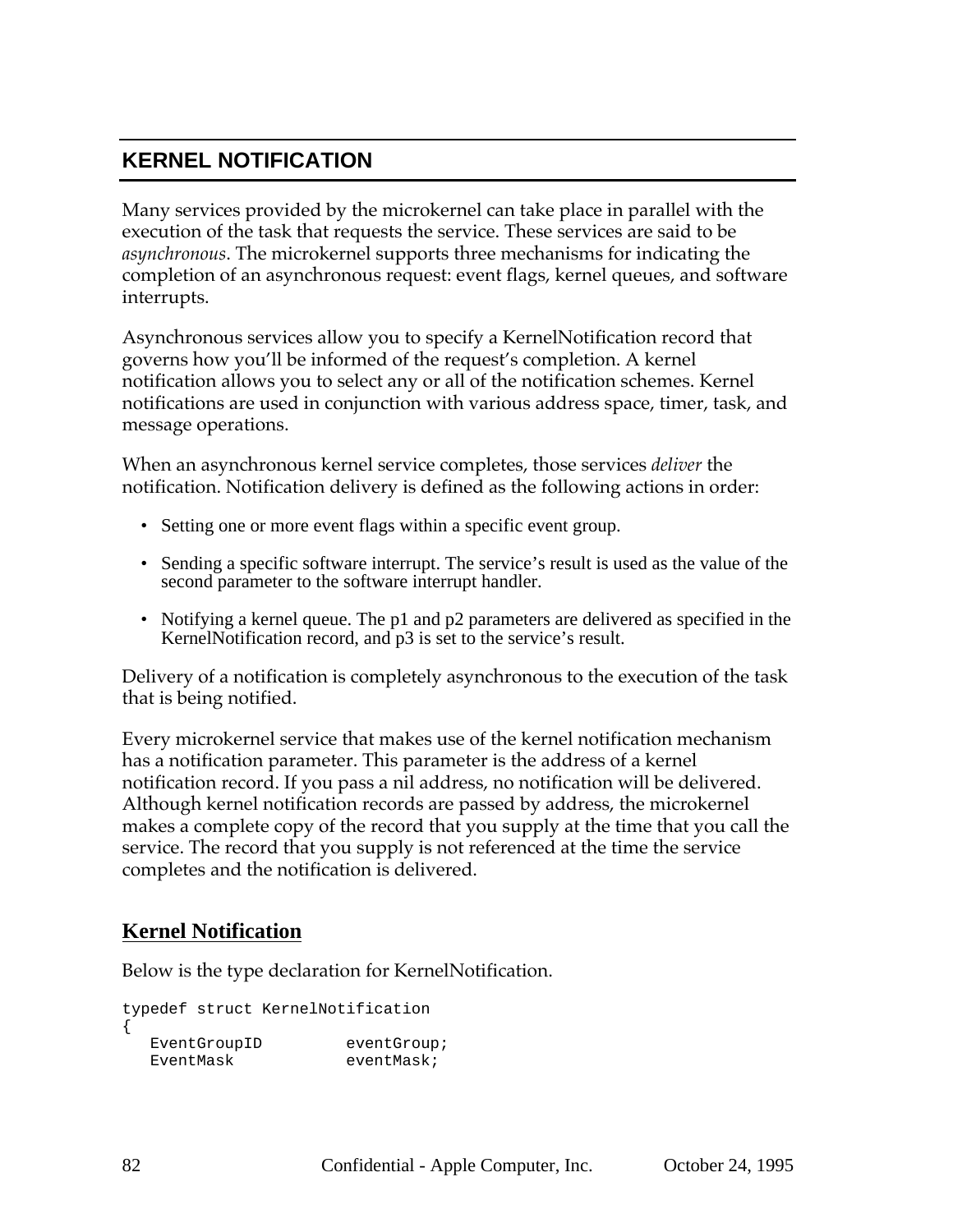| SoftwareInterruptId | swi;         |
|---------------------|--------------|
| KernelOueueID       | kernelQueue; |
| void *              | p1;          |
| void *              | p2;          |
| KernelNotification; |              |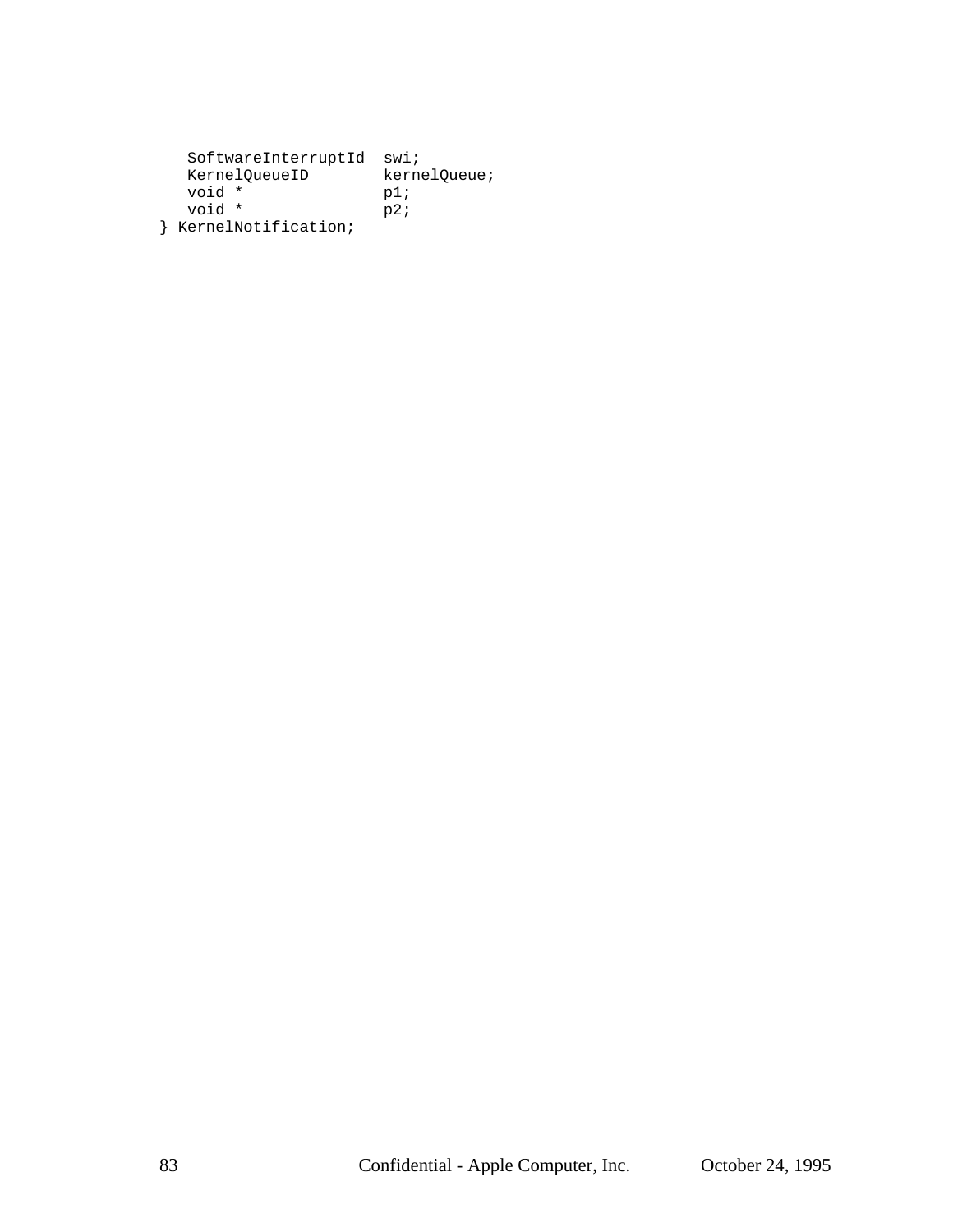# **TIMING SERVICES**

The microkernel's timing services provide four different kinds of timers as well as services that allow you to determine the timer accuracy of the hardware and to get the current time.

Three of the timer services are used when tasks need to delay for a period of time or receive notification at a particular time. The fourth timer service allows you to specify a secondary interrupt handler that is to be run at a particular time.

#### **Timer Accuracy**

The accuracy of timer operations is quite good. Every attempt is made to ensure the quality of timed operations. However, certain limitations are inherent in the timing mechanisms. These limitations are described in this section.

#### **About the Time Base**

Timer hardware within the system is clocked at a rate that is CPU dependent. This rate is called the *time base.* The timer services isolate you from the time base by representing all times in AbsoluteTime. You can use the provided conversion routines to convert from Nanoseconds or Duration into AbsoluteTime system units. The times that you specify must be converted into the microkernel unit of AbsoluteTime to use the microkernel's timer services. This conversion can introduce errors. These errors are typically limited to one unit of the time base.

When performing sensitive timing operations, it can be important to know the underlying time base. For example, if the time base is 10 milliseconds, there is not much value in setting timers for 1 millisecond. You can determine the hardware time base by using the following service:

| void | GetTimeBaseInfo | $(UInt32 *$ | theMinAbsoluteTimeDelta,                  |
|------|-----------------|-------------|-------------------------------------------|
|      |                 | $UInt32$ *  | the AbsTime To Nsec Numerator,            |
|      |                 | $UInt32$ *  | the AbsTime To Nsec Denominator.          |
|      |                 | $UInt32$ *  | theCPUToAbsTimeNumerator,                 |
|      |                 | $UInt32$ *  | $the$ CPUT $o$ Abs Time Denominator $i$ ; |
|      |                 |             |                                           |

Representing the time base is difficult. The value is typically an irrational number. The microkernel solves this problem by returning a representation of the time base in fractional form: two 32-bit integer values, a numerator and denominator. The result of dividing the numerator by the denominator is a value that is equal to the number of AbsoluteTime units per Nanoseconds. If you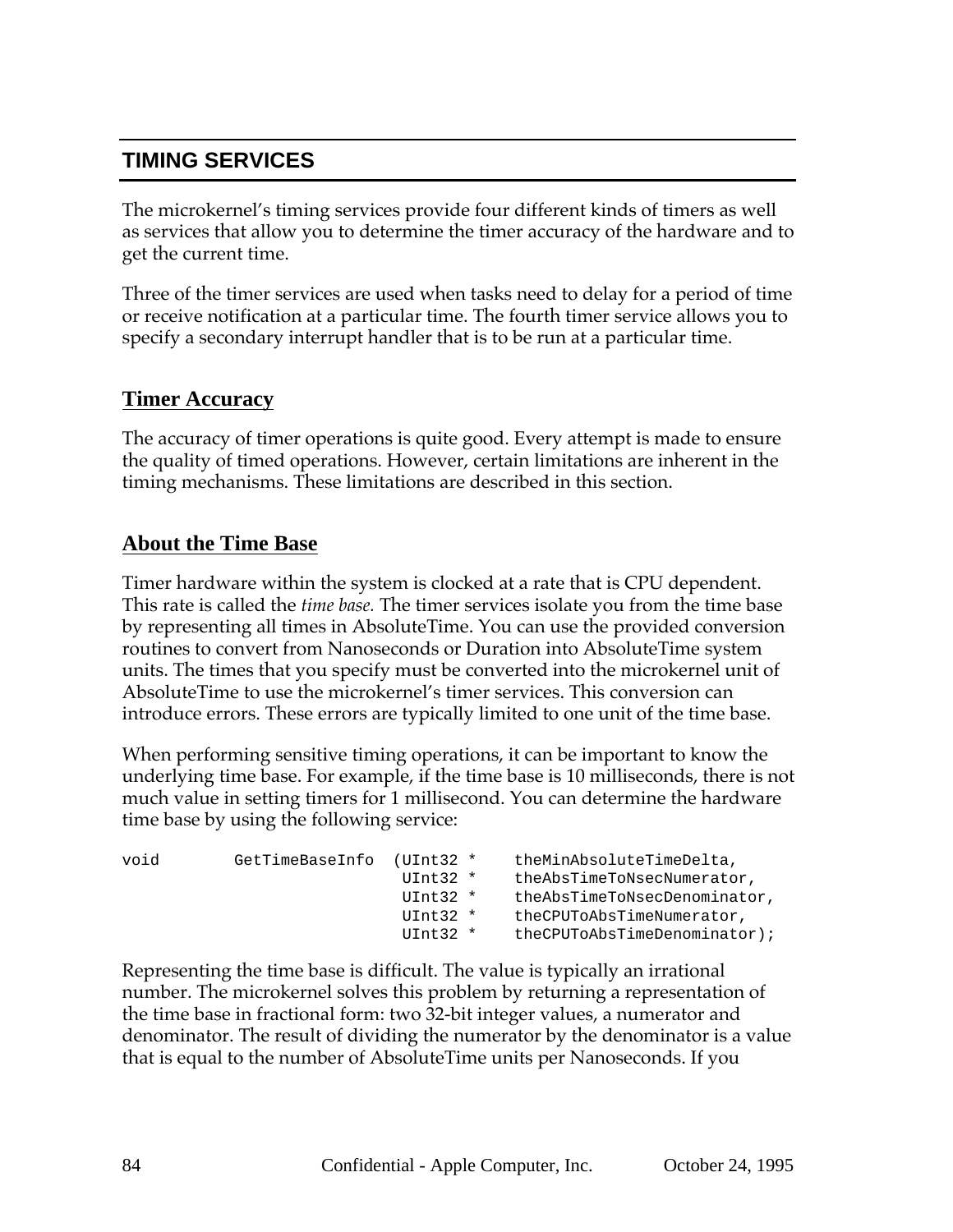multiply an AbsoluteTime by the conversionNumerator divided by the conversionDenominator, the result will be in Nanoseconds.

The minAbsoluteTimeDelta is the minimum number of AbsoluteTime units that can change at any given time. For example, if the hardware increments the decrementer in units of 128, then the minAbsoluteTimeDelta returned by TimeBaseInfo would be 128.

#### **Setting the Time Base**

The time base information is configurable for changes in the environment, such as the processor going to sleep.

**Note:** SetTimeBaseInfo must be called with interrupts disabled.

This is to insure that no clients of the timing services will be given feedback based on partially set timing information.

The original time base information can be obtained by calling GetTimeBaseInfo. To change the time base information, disable interrupts and call SetTimeBaseInfo with the new information. After the call completes, with interrupts still disabled, make the change to the timing hardware. Then re-enable interrupts.

Keep in mind that the smaller the conversion numerator and denominator, the better. The conversions are done by multiplying by the numerator and then dividing that result by the denominator. This means that smaller conversion numbers will allow for better use of the 64-bit AbsoluteTime without overflow.

| void | SetTimeBaseInfo (UInt32 |        | newMinAbsoluteTimeDelta,   |
|------|-------------------------|--------|----------------------------|
|      |                         | UInt32 | newConversionNumerator,    |
|      |                         | UInt32 | newConversionDenominator); |

# **Timing Latency**

Timing latency is the amount of time that passes between the expiration of a timer and receipt of notification that the timer has expired. Timing latency within the system is not deterministic. The effects of scheduling operations triggered by timer expiration do not necessarily occur immediately. Hardware interrupt handlers, secondary interrupt handlers, and tasks of greater or equal CPU priority will all contribute to the perceived latency of these timing services. Latency, by its nature, is not constant over time. Under some conditions, such as servicing a page fault when invoking the timer handler, latency may be larger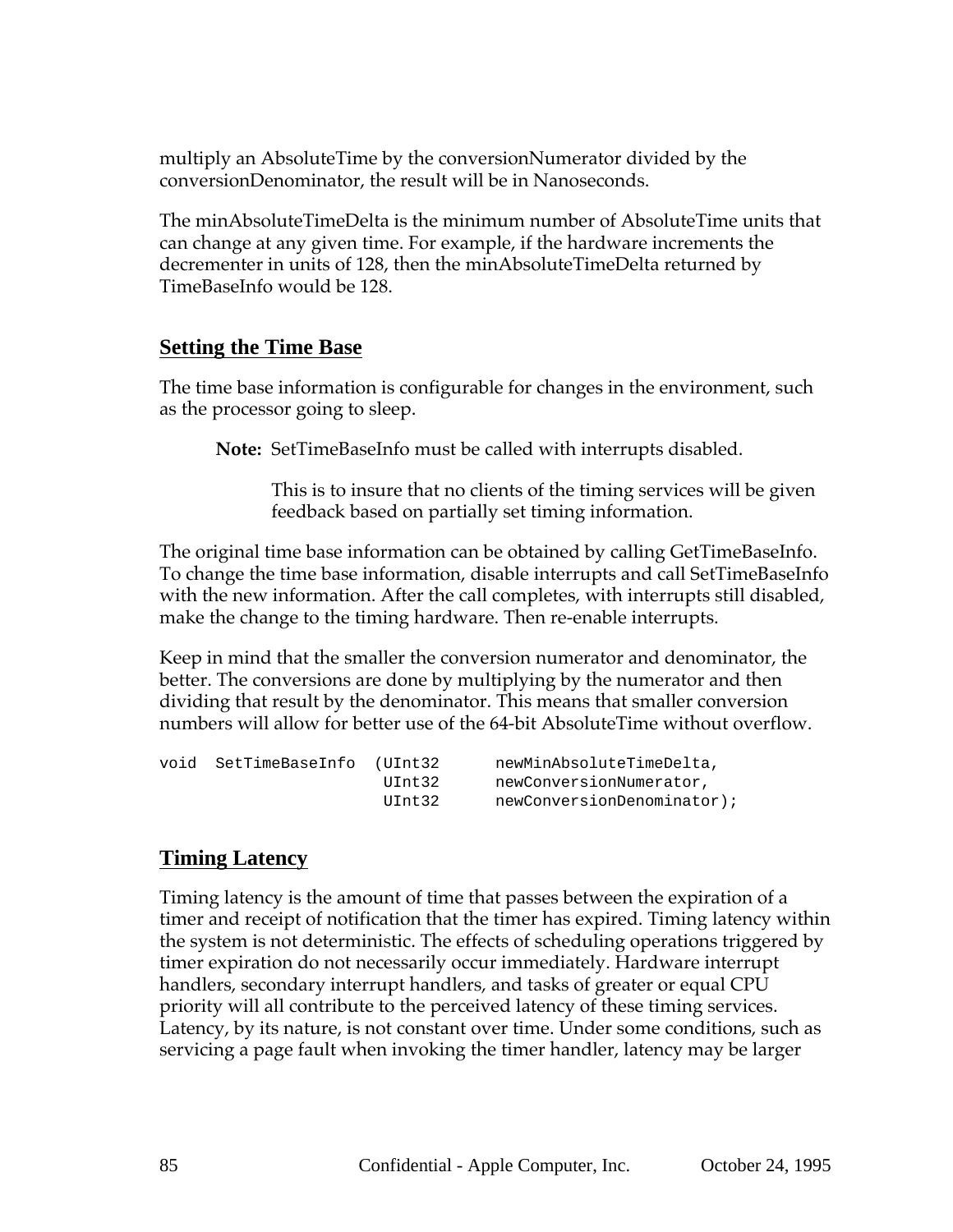than the requested time interval. If you avoid installing many timers that all expire at nearly the same time, timer latency should be acceptable.

## **Timer Overhead**

When setting a timer, the time you specify is used directly to program the timing hardware. The microkernel does not attempt to account for either the overhead of setting up the timer or the overhead of notifying a client of the timer's completion. As a result, a timed operation of one millisecond may actually require, for example, 1.1 milliseconds. Overhead is different from latency because it is constant.

## **Obtaining the Time**

You can read the internal representation of time to which all timer services are referenced. This value starts at zero during microkernel initialization and increases throughout the system's lifetime. UpTime is currently located in the Timing shared library.

```
AbsoluteTime UpTime (void);
```
#### **Setting Timers to Expire in the Past**

Several of the timer services allow you to specify an absolute time at which the timer is to expire. It is, therefore, possible that the time you specify has already occurred. The microkernel does not attempt to optimize these cases. Timers set at times in the past will expire within a very short period of time, perhaps instantly, perhaps not. You should not depend upon the exact behavior of such timers.

# **Synchronous Timers**

Synchronous timers cause the calling task to stop executing until a specific time is reached. The microkernel provides synchronous timers that specify time in both absolute and relative terms.

#### **Synchronous Timers With Absolute Times**

```
void DelayUntil (AbsoluteTime * expirationTime);
```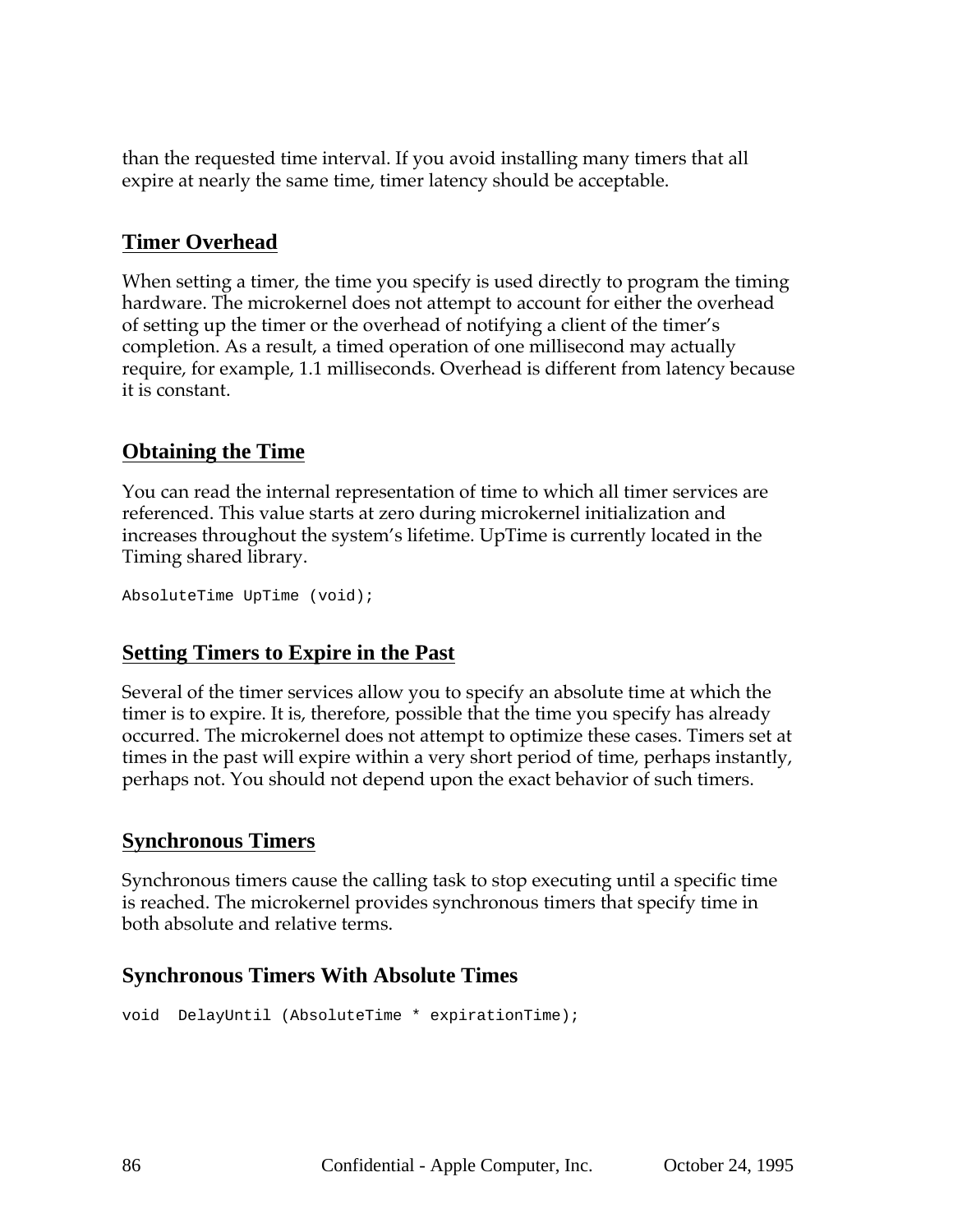The calling task is blocked until expirationTime, at which point the task is again made eligible for execution. Unless called with software interrupts disabled or from within a software interrupt handler, software interrupts may be received while the task is otherwise sleeping. Because DelayUntil allows you to specify an absolute expiration time, you can perform periodic work at intervals that do not have long term drift.

Here is an example of a task that performs some work at one second intervals with no long term drift:

```
OSStatus DriftFreeWorker (void * work)
\left\{ \right.TimeFormat nextWorkTime;
  UpTime (&nextWorkTime); \frac{1}{2} // Get the time reference
  do
   {
      DoTheWork (work) // Do the work
      AddOneSecond (&nextWorkTime); // Calculate next time to work
      DelayUntil (&nextWorkTime); // Delay until that time
   } while (true);
}
```
## **Synchronous Timers With Relative Times**

void DelayFor (Duration theDelay);

The calling task is blocked for the amount of time specified. DelayFor allows the caller to delay for a time relative to when the service is called. You cannot achieve drift-free timing by using repeated calls to DelayFor.

Here is an example of a task that performs some work at one second intervals with unpredictable long term drift:

```
OSStatus DriftingWorker (void * work)
\left\{ \right.do
   {
      DoTheWork (work); \sqrt{2} // Do the work
      DelayFor (durationSecond); \sqrt{2} Delay for one second
   } while (true);
}
```
DelayFor (0) relinquishes the CPU without blocking the caller. It lets other tasks at the same priority run. When all other tasks at the same priority have blocked or used their time slice, the caller will run again. If there are no other tasks at the same priority, DelayFor (0) has no effect.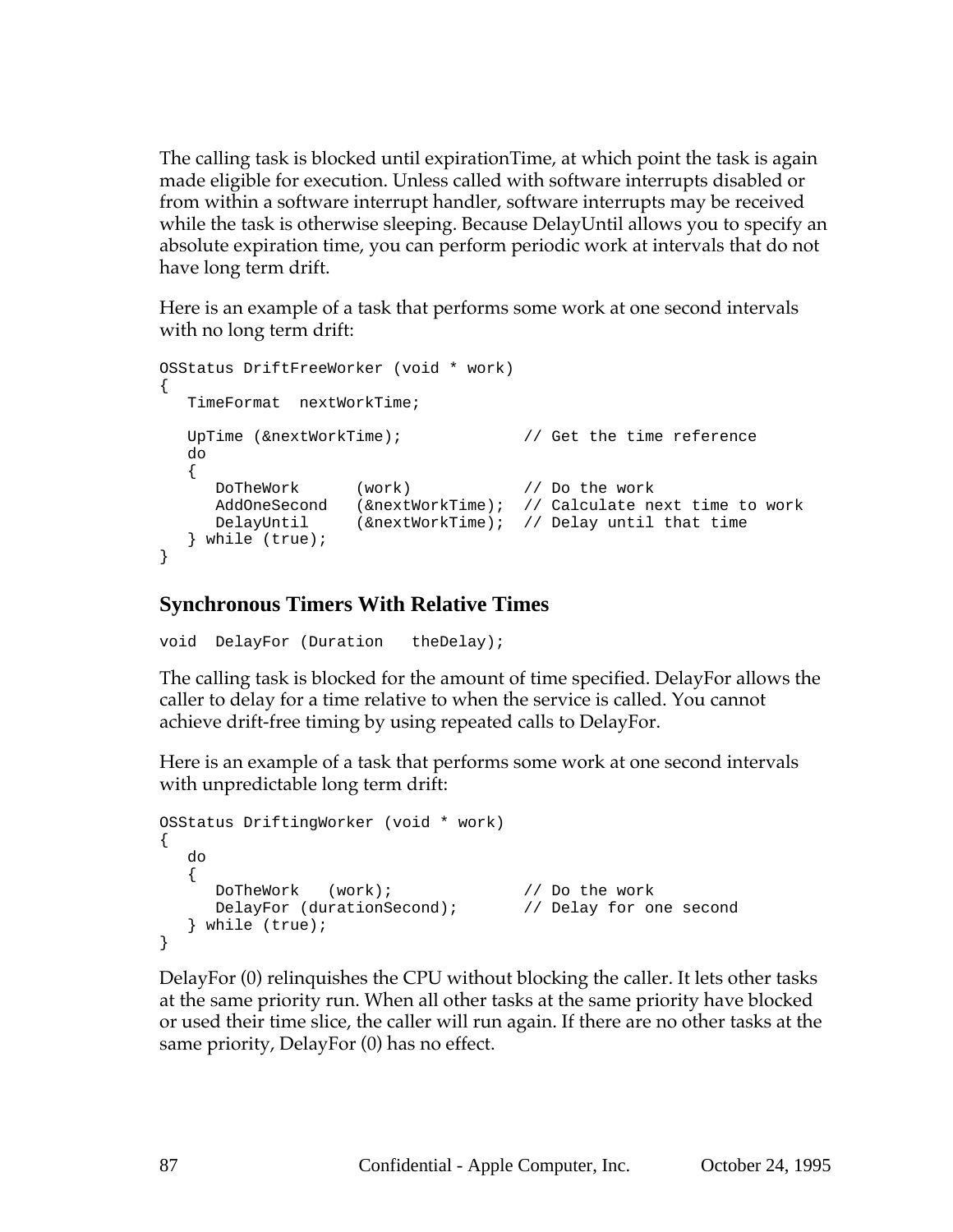# **Asynchronous Timers**

Asynchronous timers cause the task to be notified when a specified time is reached. Starting an asynchronous timer yields an ID that you can use to cancel the timer prior to its expiration. Notification of timer expiration is done through the kernel notification mechanism.

|                   | typedef OptionBits TimerOptions;                                     |                                                            |
|-------------------|----------------------------------------------------------------------|------------------------------------------------------------|
| OSStatus SetTimer | (AbsoluteTime *<br>KernelNotification *<br>TimerOptions<br>TimerID * | expirationTime,<br>notification,<br>options,<br>$therr$ ); |

A timer is set and upon expiration a notification is delivered.

expirationTime specifies the absolute time at which the notification should be generated.

notification specifies the manner in which the caller wishes to be notified upon expiration of the timer. For additional details, see the section "Kernel Notification," earlier in this document .

options is currently unused.

theTimer is updated to reflect the ID of the created timer. This ID can only be used to cancel the timer prior to its expiration. The TimerID becomes invalid when either a CancelTimer operation is performed or the timer expires.

If notification is set to deliver a software interrupt, the p2 parameter of the delivered software interrupt provides special information. If the address space when the timer expires is the same as for the task that set the timer, the p2 parameter is set to the current PC at the time the timer expired. Otherwise, the p2 parameter is set to 0. This can be used for adaptive sampling.

If a kernel queue notification is specified, the p3 kernel queue parameter is set the same way the p2 parameter is set for a software interrupt. It is not recommended that queues be used for high-frequency sampling because doing so would require a large amount of microkernel resources.

#### **Resetting Asynchronous Timers**

An asynchronous timer that has been started, but has not yet expired or been canceled, can be reset. The reset operation can specify a new expiration time, a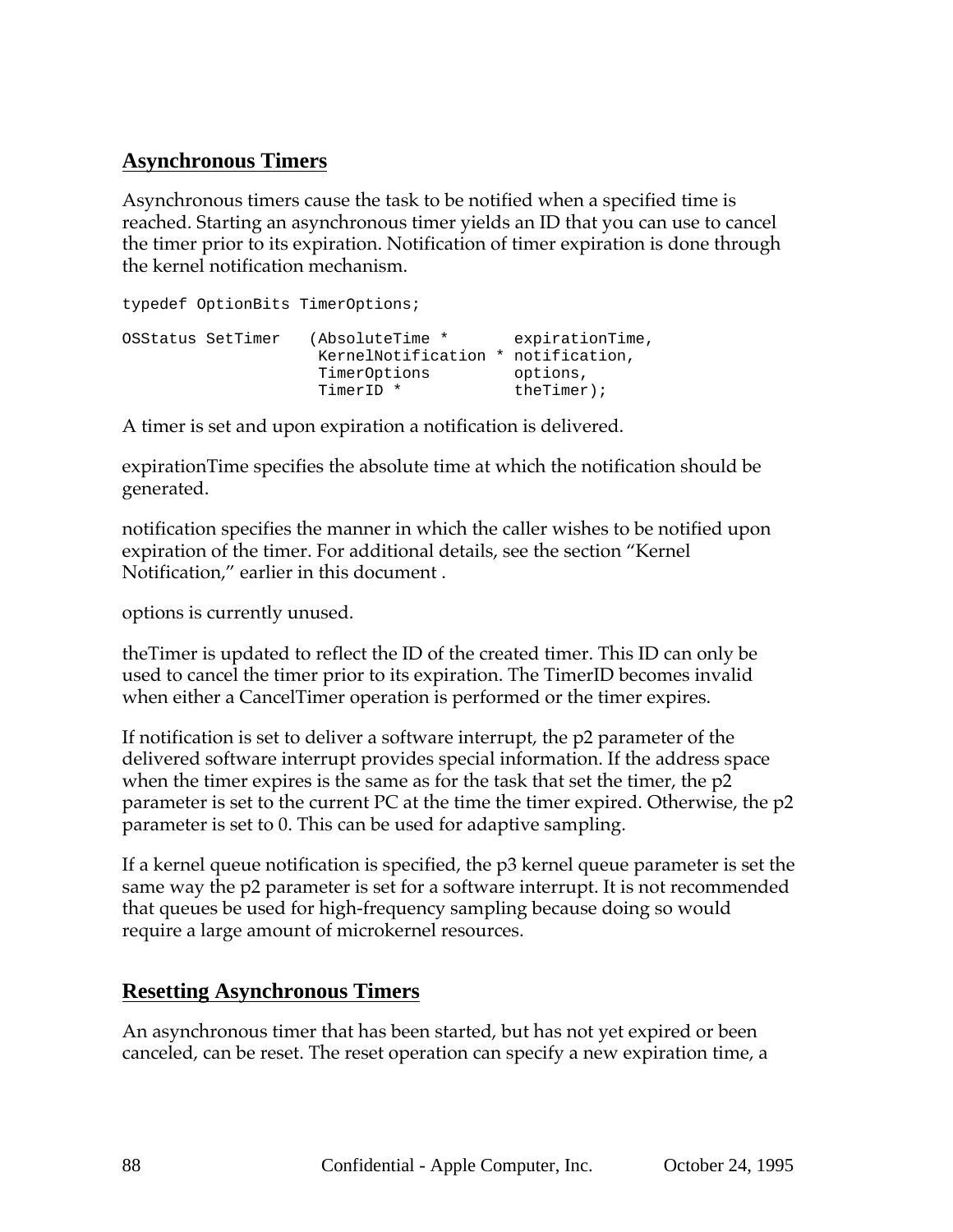new notification parameters, or both. If the timer has already expired, the ResetTimer call will fail with a kernelIDerr status.

OSStatus ResetTimer (TimerID theTimer AbsoluteTime \* expirationTime, KernelNotification \* notification);

An existing timer's expiration time and/or notification parameters are reset.

theTimer is the ID of the indicated timer.

expirationTime specifies the new absolute time at which the notification should be generated. If expirationTime is nil, the expiration time is not changed.

notification specifies the manner in which the caller wishes to be notified upon expiration of the timer. For additional details, see the section "Asynchronous Timers," earlier in this document. If notification is nil, the notification parameters of the timer are not changed.

#### **Interrupt Timers**

Each of the timing operations previously discussed are only pertinent to tasklevel execution. Certain device drivers and other low level software may require timers that have less latency or that can be set from hardware interrupt handlers. Interrupt timers fulfill both of these requirements.

Interrupt timers allow you to specify a secondary interrupt handler that is to be run when the timer expires. They are asynchronous in nature. You can set an interrupt timer from a hardware interrupt handler, a secondary interrupt handler, or a privileged task. Because there is no way to determine the current address space ID when the timer interrupt handler is called, interrupt timers are primarily useful for profiling privileged software and native user mode code that is executed from a mapped file. Emulated code will always result in PC values inside the emulator, and code stored in resources will result in a PC that is only valid in a particular address space — but there is no way to tell which address space.

Interrupt timers require the use of preallocated microkernel resources. A finite number of these timers are available, so they should be used only when no alternative exists.

```
OSStatus SetInterruptTimer(AbsoluteTime * expirationTime,
                   SecondaryInterruptHandler handler,
                   void * p1,
                   TimerID * theTimer);
```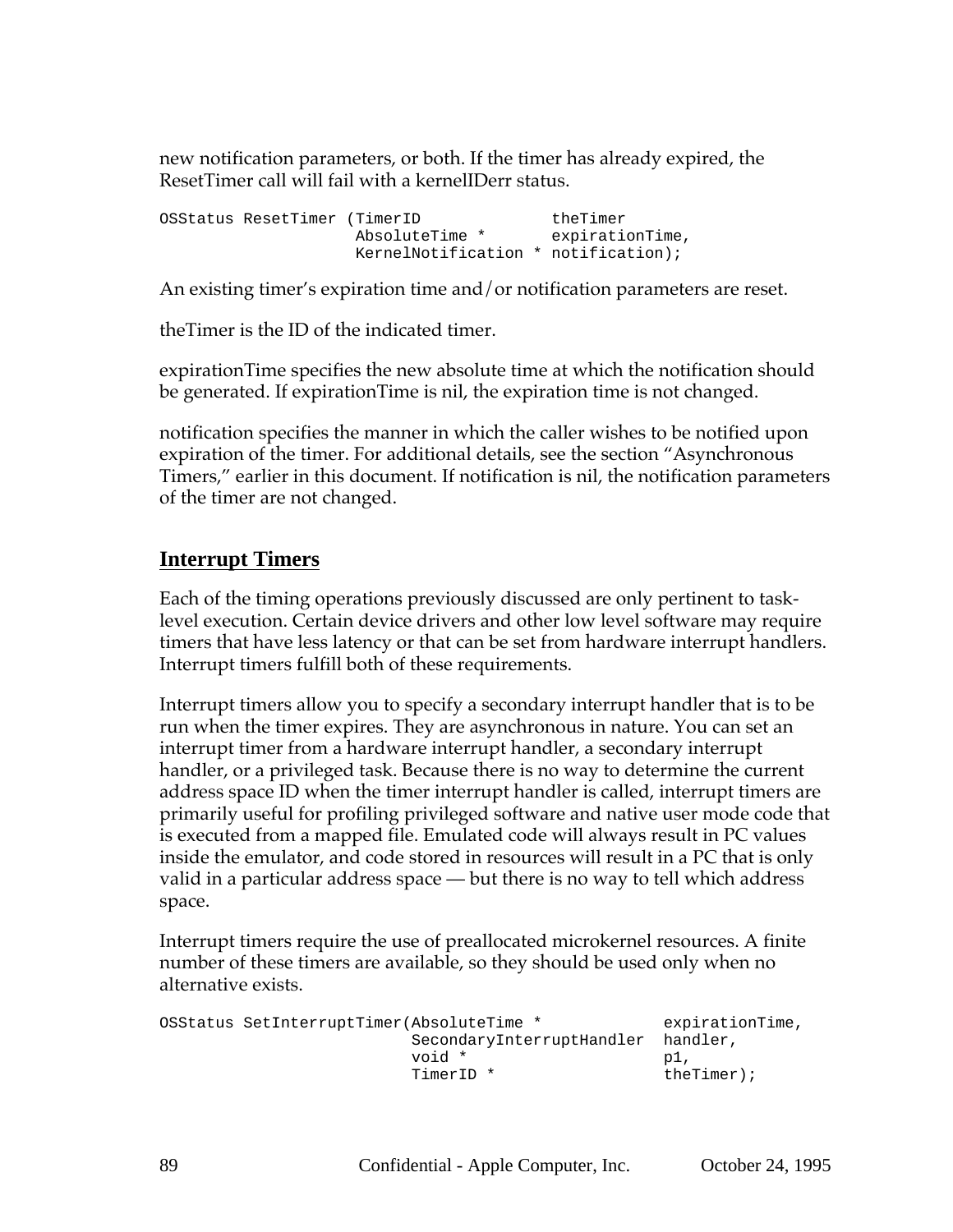expirationTime is the absolute time at which the timer is to expire.

handler is the address of a secondary interrupt handler that is to be run when the specified time is reached.

p1 is the value that will be passed as the first parameter to the secondary interrupt handler when the timer expires. The value of the second parameter passed to the secondary interrupt handler is set to the current PC at the time the timer expired.

theTimer is updated with the ID of the timer that is created. This ID may be used in conjunction with CancelTimer.

Interrupt timers consume microkernel resources from the time they expire until the time they begin to execute. Since the microkernel can't allocate these resources dynamically at interrupt level, you must call AdjustInterruptTImerSIHLimit at task level to allocate them. You should do this once during your software's initialization, not each time you need to set an interrupt timer.

For each simultaneously active interrupt timer you use, you should increment the interrupt timer limit by one. For example, if you set an interrupt timer and don't set any additional interrupt timers the first one has run, you only need to increment the interrupt timer limit by one. When your software terminates or is removed, it should decrement the interrupt timer limit.

**Note**: If you fail to increment the interrupt timer limit, your software may appear to work fine. However, if an attempt is made to set more interrupt timers than allowed by the limit, a SetInterruptTimer call may fail with memFullErr. Because the limit manipulated by AdjustInterruptTimerSIHLimit is shared by all callers of SetInterruptTimer, the software that receives a bad status from SetInterruptTimer will not necessarily be the software that failed to call AdjustInterruptTImerSIHLimit.

When you increment or decrement the interrupt timer limit, the new value of the limit is returned.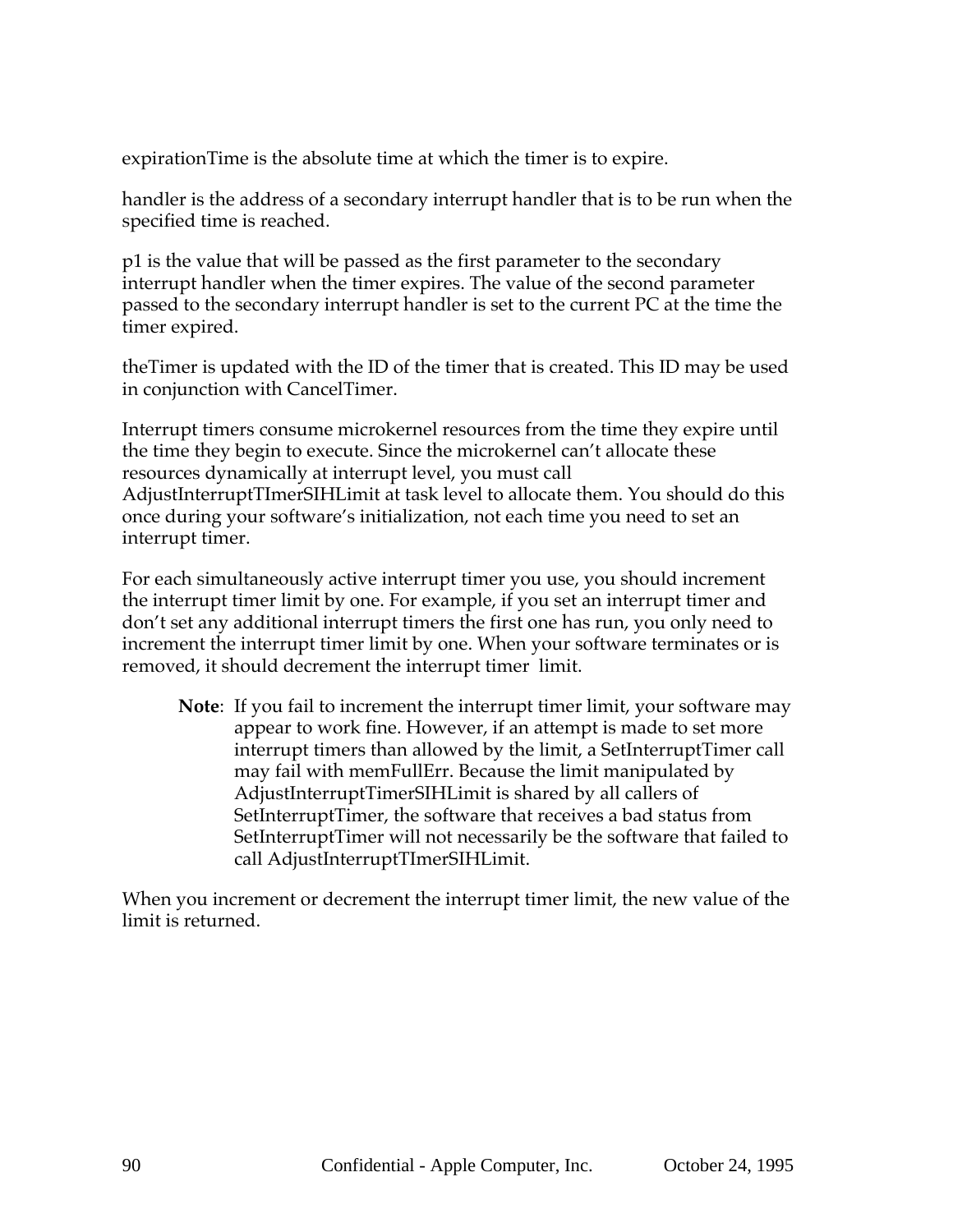```
OSStatus AdjustInterruptTImerSiHLimit
           (long amount,
             unsigned long * mewLimit);
```
#### **Canceling Asynchronous and Interrupt Timers**

Canceling an outstanding asynchronous timer prevents the notification from being delivered. When you attempt to cancel an asynchronous timer, a race condition begins between your cancellation request and expiration of the timer. It is, therefore, possible that the timer will expire and that your cancellation attempt will fail even though the timer had not yet expired at the instant the cancellation attempt was made.

Attempts to cancel interrupt timers that are made at interrupt level are slightly less deterministic. The microkernel cannot cancel the actual timer until secondary interrupt time. So it is possible that the timer will expire and the secondary interrupt handler associated with the timer is run even though the timer was canceled. However, if the hardware interrupt handler that cancels the interrupt timer queues a secondary interrupt handler after it has made the cancellation request, the microkernel guarantees that the interrupt timer will have either run or been canceled before that secondary interrupt handler executes.

OSStatus CancelTimer (TimerID theTimer, AbsoluteTime \* timeRemaining);

CancelTimer cancels a previously created timer, and returns the amount of time remaining until the timer would have expired. An error is returned if the timer has either already expired or has been canceled.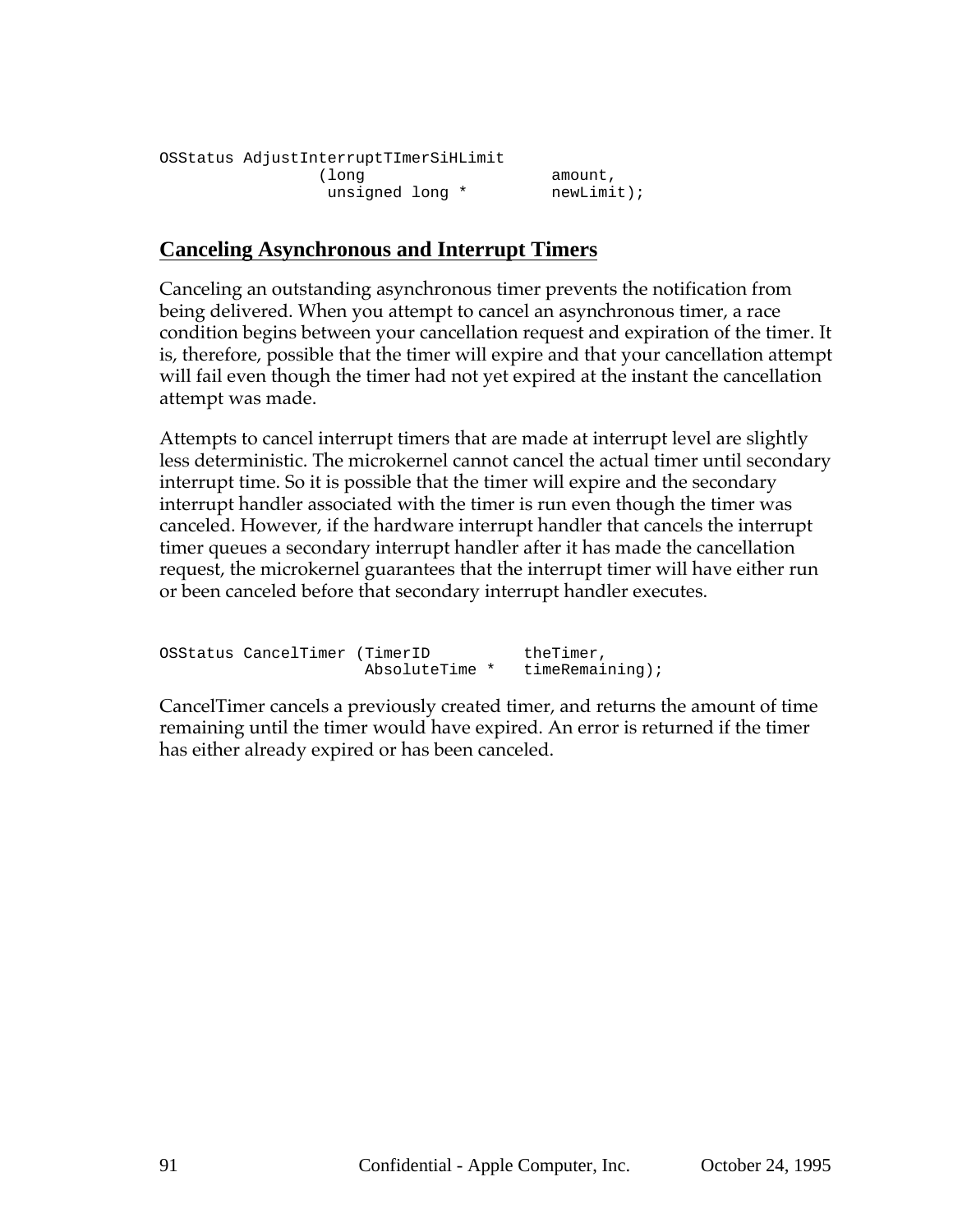# **ADDRESS SPACE MANAGEMENT**

Address space management is the creation, deletion, and maintenance of logical address spaces. Address spaces are composed of memory ranges, called *areas*, that possess a set of common attributes including backing store and protection level. Maintenance services include those for copying data between address spaces and for controlling access to and paging of areas within a particular address space.

Commonalities in address space management services are noted in the following list. Deviations are mentioned in the descriptions of individual services.

- The kernelIDerr error is returned when the specified address space or area does not exist.
- When a logical address range (base and length) is specified, that range must lie entirely within a single area. Although some range operations need to be implemented in a page-aligned fashion, it is never required that the base and length be specified page-aligned. Further, these calls require that area be based in RAM, not in ROM or I/O space.

# **Basic Types**

This section defines some types and values that are fundamental to address space management. The significance of the items mentioned is clarified by the descriptions of the services that use them.

Values of type LogicalAddress represent location in an address space or area.

typedef void \* LogicalAddress;

Values of type PhysicalAddress represent location in physical memory. They are used primarily with backing object and DMA I/O operations.

typedef void \* PhysicalAddress;

Address spaces are referred to by values of type AddressSpaceID. The function CurrentAddressSpace() returns the AddressSpaceID for the current address space.

Values of type MemoryAccessLevel represent allowable accesses to some portion of memory.

typedef UInt32 MemoryAccessLevel; enum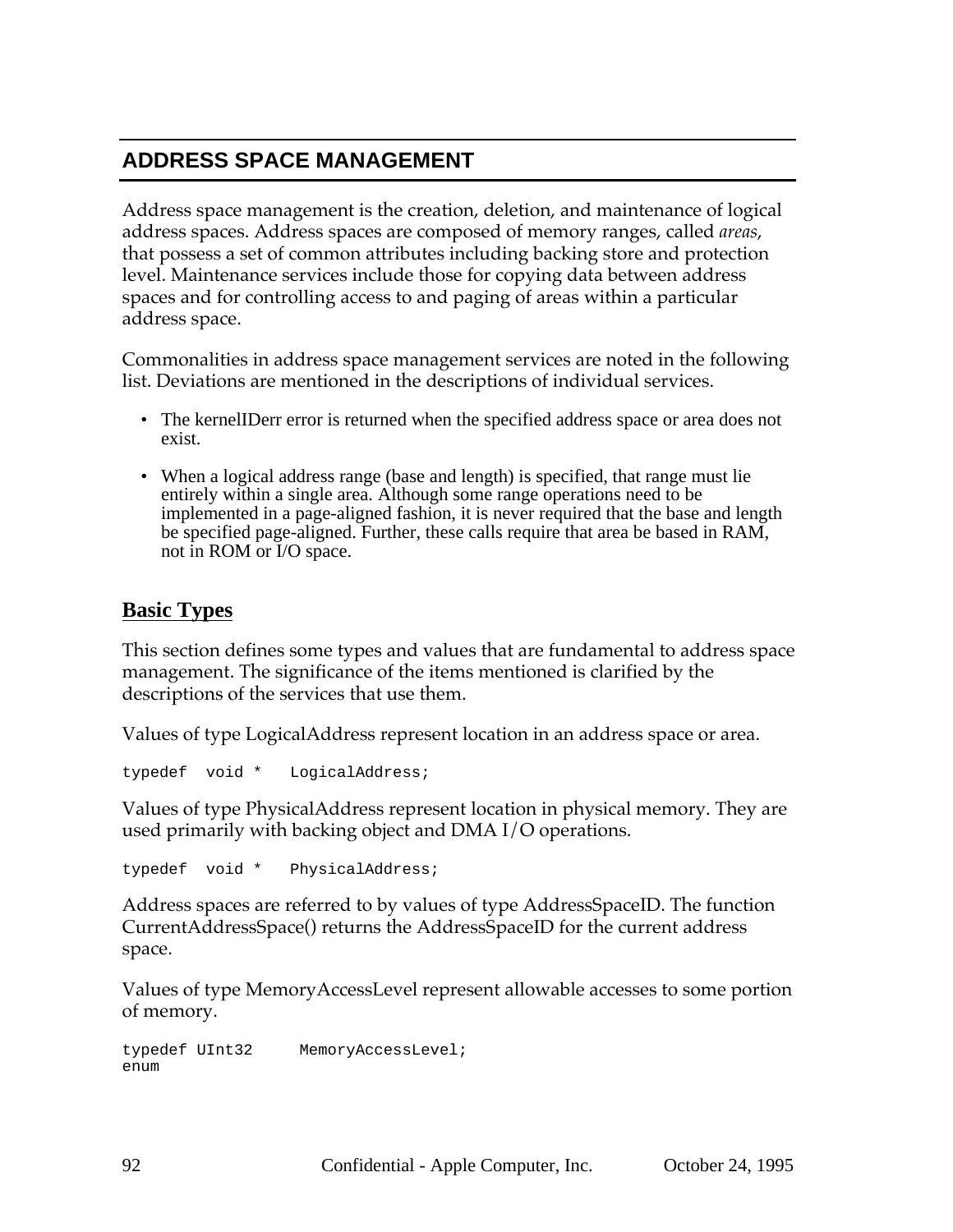```
{
  kMemoryExcluded = 0,
  kMemoryReadOnly = 1,
  kMemoryReadWrite = 2,
  kMemoryCopyOnWrite = 3
};
```
- kMemoryExcluded specifies that no accesses at all, including instruction fetches, are allowed.
- kMemoryReadOnly specifies that read and instruction fetch operations are allowed.
- kMemoryReadWrite specifies that read, write and instruction fetch operations are allowed.
- kMemoryCopyOnWrite specifies that read, write and instruction fetch operations are allowed, but that modifying data in the area does not alter data in the backing store. Note that there is no way to revert modified copy-on-write pages to their original state.

typedef UnsignedWide BackingAddress;

Values of type BackingAddress are used to specify offsets within backing objects. They are 64-bit integer values in anticipation of file systems that provide support for files larger then 4 GB.

#### **Static Logical Addresses**

It is sometimes necessary to access the physical pages through logical addresses regardless of whether the physical page is mapped into the current address space. To enable this capability, the memory system keeps a *static mapping* of physical pages such that physical pages are mapped into a globally shared area at all times but are accessible only in privileged mode. The logical address in the static mapping corresponding to a given physical address is called the *static logical address* of the page. Static logical addresses are kept in variables of type LogicalAddress. They are valid for access by privileged software only.

#### **Address Space Control**

The following services support the creation and deletion of address spaces. Others allow the caller to obtain information about the address spaces already in existence.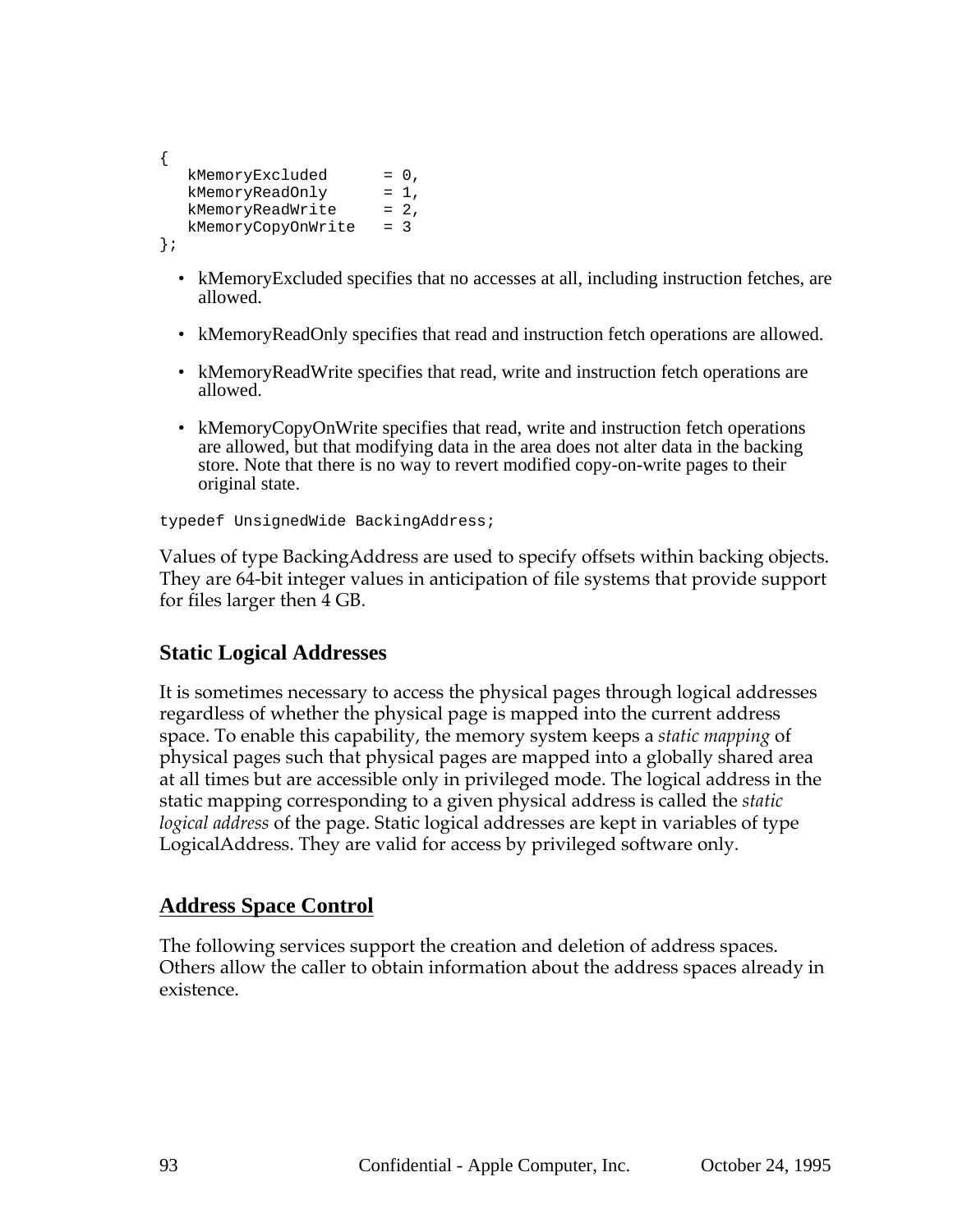# **Creating Address Spaces**

Address spaces can be created to provide additional addressing and protection.

OSStatus CreateAddressSpace (AddressSpaceID \* theAddressSpace);

CreateAddressSpace builds a new address space and returns an AddressSpaceID for it. A new address space automatically contains any existing global areas and memory reservations. (For details, see the sections "Creating Areas" and "Creating Memory Reservations," respectively, later in this document.)

theAddressSpace is an output parameter indicating the address space identifier that can be used for subsequent operations on the created address space. A value of kInvalidID will be returned if CreateAddressSpace fails.

# **Deleting Address Spaces**

```
OSStatus DeleteAddressSpace (AddressSpaceID theAddressSpace);
```
DeleteAddressSpace destroys the specified address space. All non-global areas mapped into that space are also destroyed.

**Note:** Care should be taken to prevent references to the deleted address space.

theAddressSpace specifies the address space to destroy.

#### **Obtaining Information About an Address Space**

```
struct SpaceInformation
{
  ItemCount numLogicalPages;
  ItemCount numInMemoryPages;
  ItemCount numResidentPages;
};
typedef struct SpaceInformation SpaceInformation;
enum
{
  kSpaceInformationVersion = 1
};
OSStatus GetSpaceInformation (AddressSpaceID theAddressSpace,
                            PBVersion theVersion,
                            SpaceInformation * theSpaceInfo);
```
GetSpaceInformation returns information about the specified address space.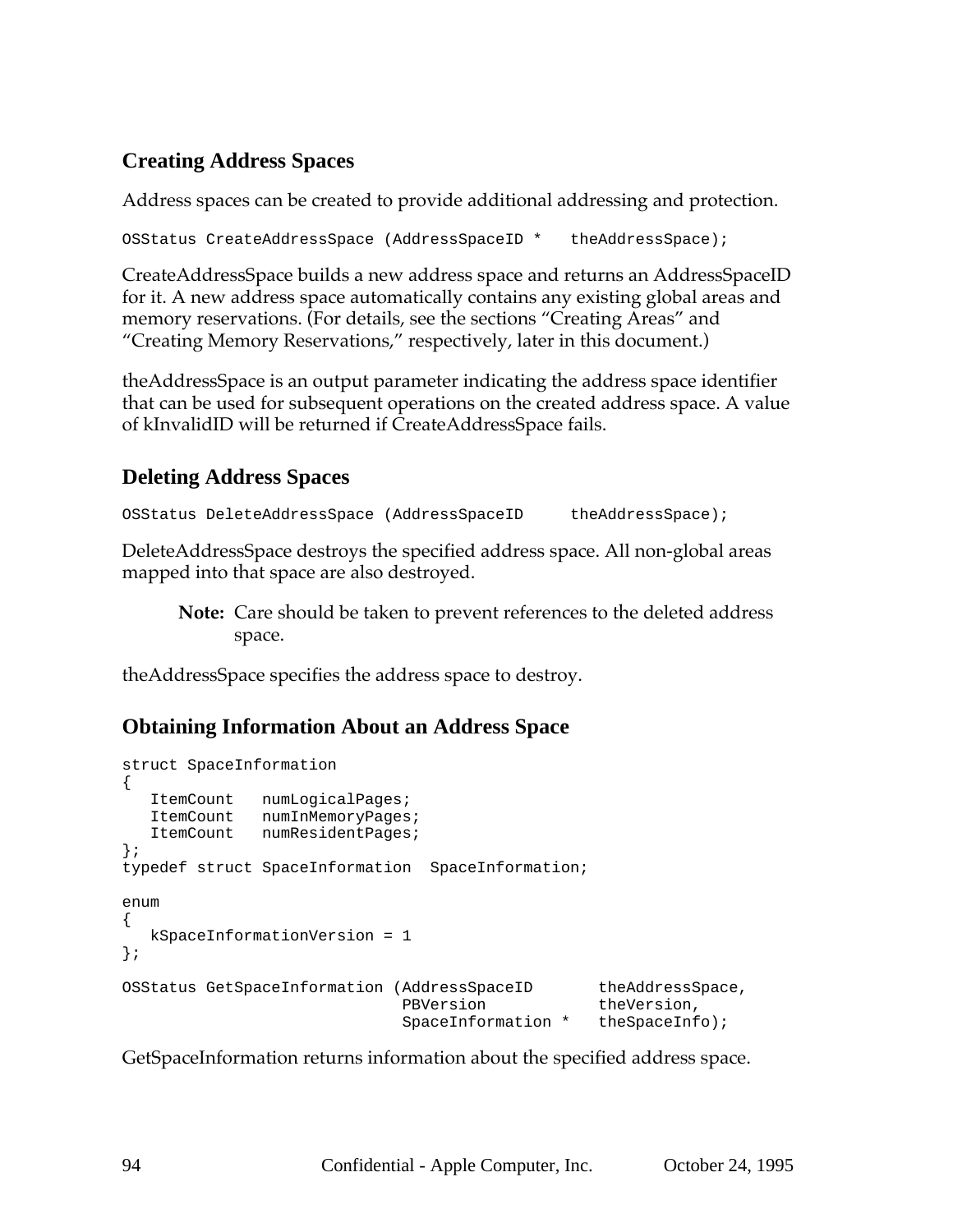theAddressSpace specifies the address space for which to get the information.

theVersion specifies the version number of SpaceInformation to be returned. This parameter will provide backward compatibility. kSpaceInformationVersion is the version of SpaceInformation defined in the current interface.

theSpaceInfo specifies where to return the information.

The fields of a SpaceInformation structure are:

- identity the AddressSpaceID of the address space.
- numLogicalPages -the total number of logical pages in this address space (doesn't include pages in global areas)
- numInMemoryPages the number of logical pages in this address space currently in memory (doesn't include pages in global areas).
- numResident Pages the number of pages in this address space locked in physical memory (includes resident areas, pages locked with ControlPagingForRange, and pages locked with PrepareMemoryForIO).

AddressSpaceID CurrentAddressSpaceID (void);

CurrentAddressSpaceID returns the ID of the current address space.

#### **Iterating Over All Address Spaces**

Tasks can obtain the AddressSpaceIDs of all the existing address spaces.

```
OSStatus GetAddressSpacesInSystem
                       (ItemCount requestedAddressSpaces,
                        ItemCount * totalAddressSpaces,
                        AddressSpaceID * theAddressSpaces);
```
GetAddressSpacesInSystem returns the IDs of all the address spaces within the system.

requestedAddressSpaces indicates the maximum number of address space IDs that should be returned (that is,. the number of entries available at the location pointed to by theAddressSpaces.)

totalAddressSpaces is filled in with the total number of address spaces in the system. If less than or equal to requestedAddressSpaces, all address spaces were returned; if greater than requestedAddressSpaces, insufficient space was available to return all AddressSpaceIDs.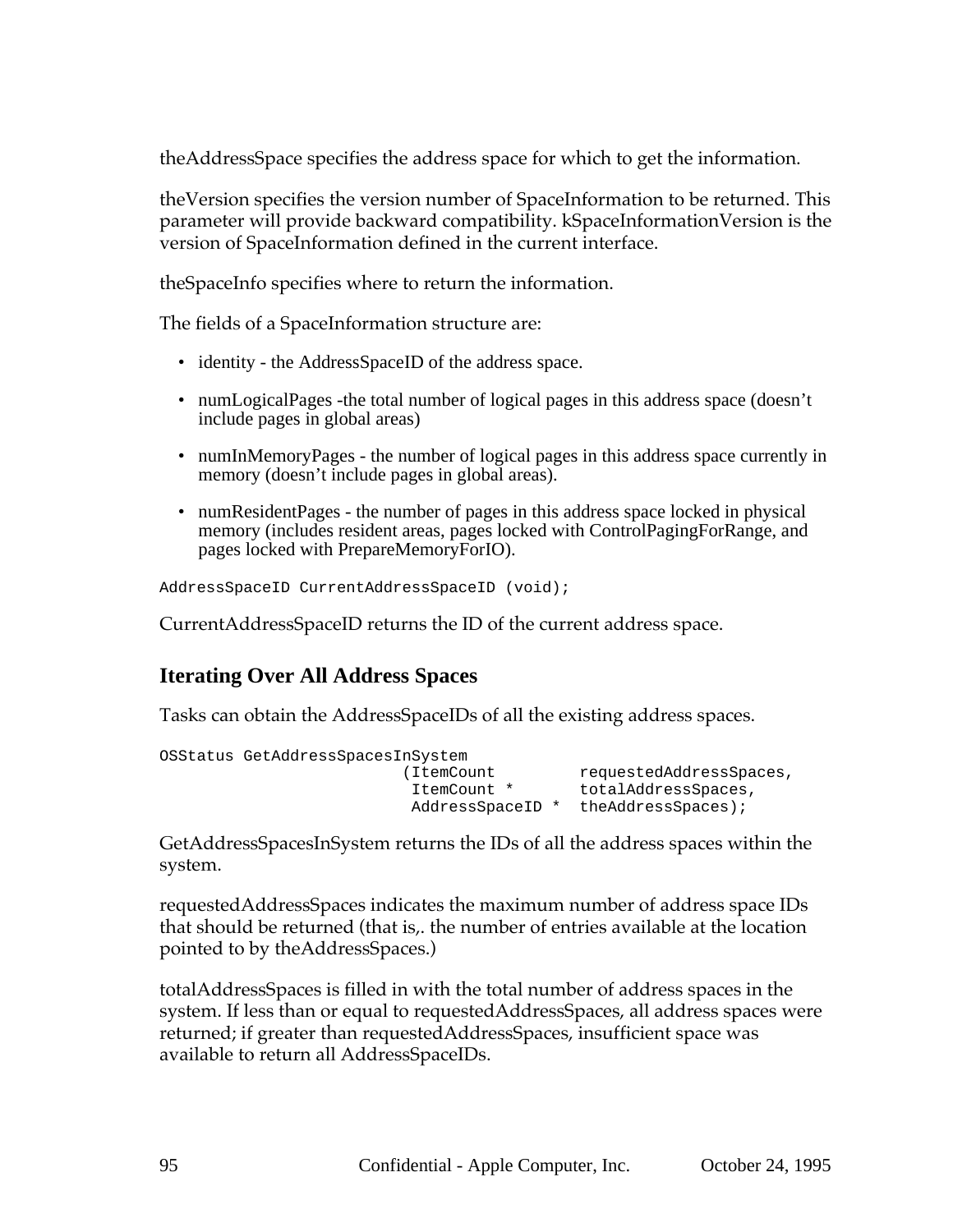theAddressSpaces is filled in with the IDs of the address spaces in the system.

## **Area Control**

The following operations provide support for creating and deleting areas within address spaces. Other operations allow the caller to obtain information about the areas already in existence.

# **Creating Areas**

```
typedef OptionBits AreaOptions;
enum
\{kZeroFill = 0x00000001,kResidentArea = 0x00000002,
  kSparseArea = 0x00000004,kPlacedArea = 0x0000008,kGlobalArea = 0x00000010
};
OSStatus CreateArea (KernelProcessID owningKernelProcess,
                   BackingObjectID backingObject,
                   BackingAddress * backingBase,
                   ByteCount backingLength,
                  MemoryAccessLevel userAccessLevel,
                  MemoryAccessLevel privilegedAccessLevel,
                   ByteCount guardLength,
                   AreaOptions options,
                   LogicalAddress * areaBase,
                   AreaID * theArea);
```
CreateArea creates a mapping between the specified address space and the specified backing store. The AreaID of the newly created area and the logical address of that area's origin are both returned to the caller. The logical address has meaning only within the context of the area's owning address space.

owningKernelProcess specifies the kernel process in whose address space to create the area. Areas are automatically reclaimed when their owning kernel processes are deleted.

backingObject specifies the backing store whose content is to be mapped. Specifying kNobackingObject for this parameter implies that a scratch backing store file should be used. If either the kResidentArea option is specified, or if all access to the area is excluded, backingObject must be kNobackingObject.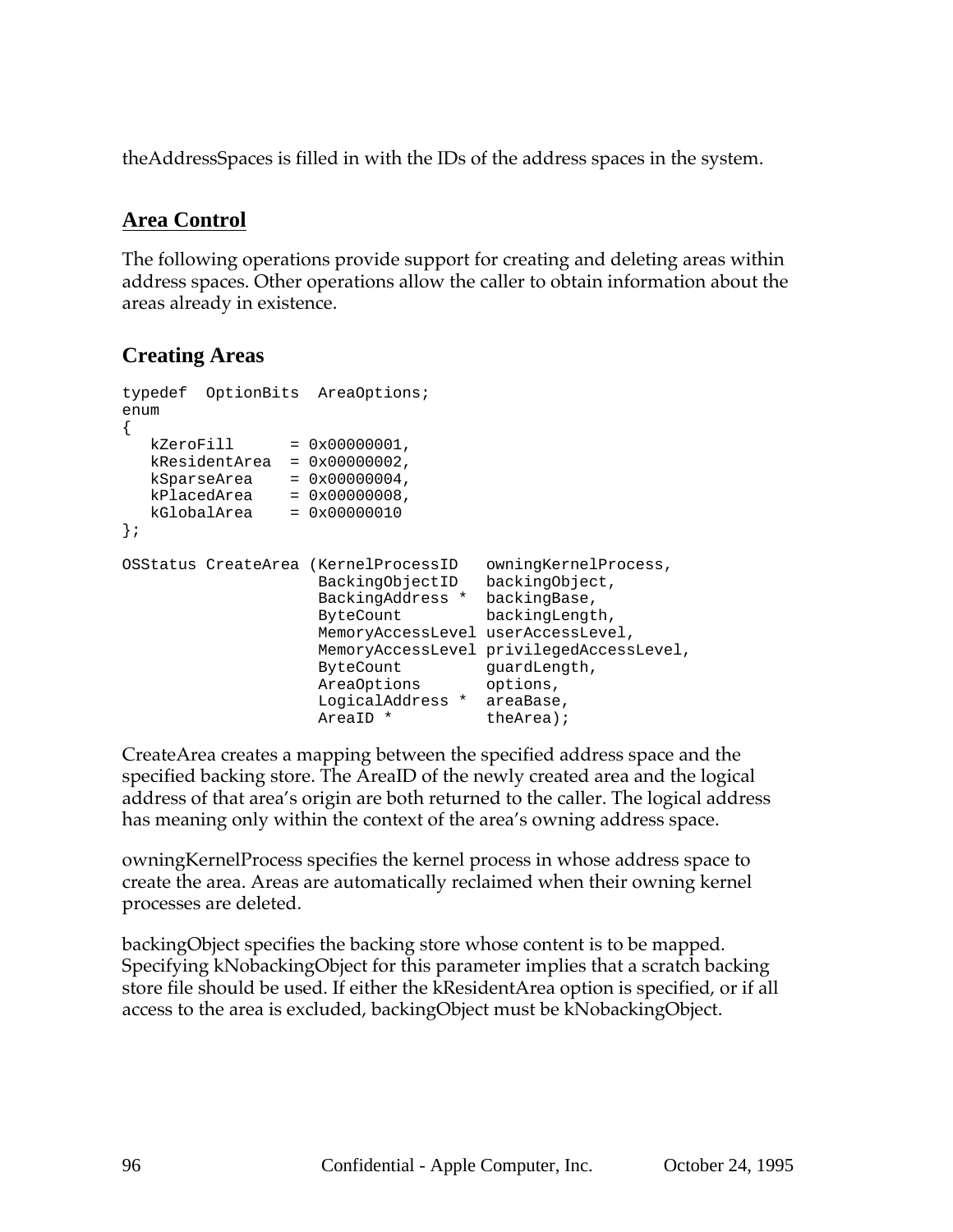backingBase specifies the offset within backingObject that is to correspond to the lowest address in the area. Note that this parameter is the address of the actual BackingAddress parameter. backingBase being nil specifies a BackingAddress of zero. The range of possible BackingAddress values is not constrained by the memory system. Backing objects themselves may place restrictions (e.g. on a block-oriented device, the base might need to be a whole multiple of the block size). If the kResidentArea option is specified, backingBase must be specified as nil.

backingLength specifies the number of bytes to map from backingObject, starting at backingBase. It will be rounded up to a multiple of the logical page size. This implies that more backing store than was specified may be mapped in. backingLength must be non-zero.

userAccessLevel and privilegedAccessLevel specify the kinds of memory references that non-privileged and privileged software are allowed to make in the area, respectively. References made in violation of the access level result in exceptions at the time of the access. See the section "Memory Exceptions," later in this document. If privilegedAccessLevel is more restrictive than userAccessLevel, privilegedAccessLevel will be made equal to userAccessLevel. kMemoryCopyOnWrite is not allowed for resident areas. Note that to create a truly excluded area, the both access levels should be kMemoryExcluded, and both the kSparseArea and kResidentArea AreaOptions should be specified. If those options are not specified, physical memory and/or disk space will be assigned to the area. Area access levels can be adjusted by the SetAreaAccess service.

guardLength specifies the size, in bytes, of the excluded logical address ranges to place adjacent to each end of the area. The ranges, called *area guards*, are excluded to both privileged and non-privileged software. References to those addresses result in exceptions. For details, see the section "Memory Exceptions," later in this document. The guardLength will be page-aligned, if necessary. This means that the excluded ranges may be larger than is specified.

options specifies desired characteristics of the area being created. Values for this parameter are defined by the AreaOptions type.

- kZeroFill specifies that memory in this area should be initialized to zero. This option applies only to scratch areas (i.e., kNobackingObjectID is specified in backingObject) and non-pageable areas (i.e. the kResidentArea option is specified).
- kResidentArea specifies that the data for this area must always be physically resident. These areas are never paged between memory and backing storage. This option is available only to privileged callers.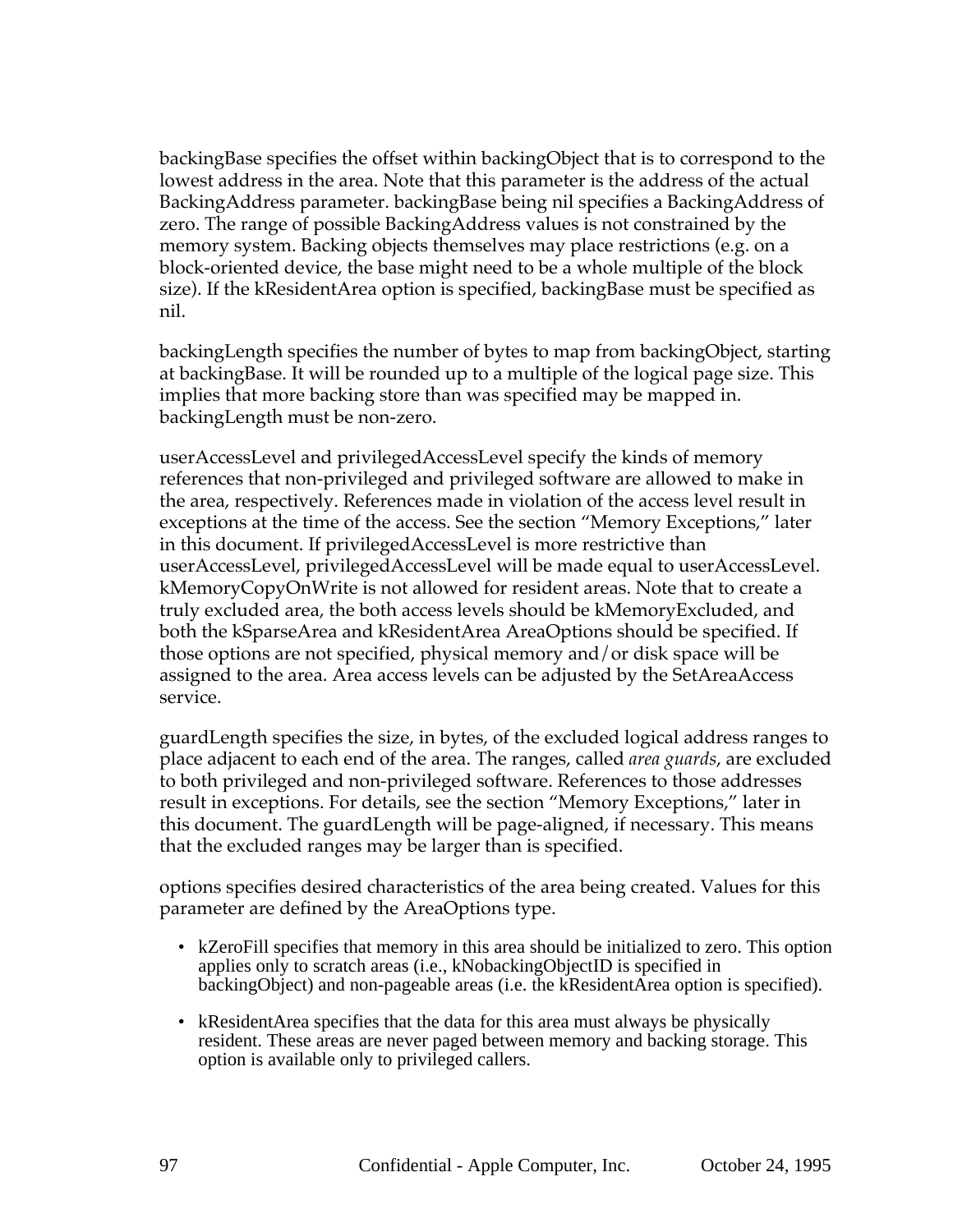- kSparseArea specifies that the resources for the area be allocated on-demand. This option applies only to scratch areas (i.e., kNobackingObjectID is specified in backingObject) and non-pageable areas (i.e. the kResidentArea option is specified). For scratch areas, sparseness means that the scratch backing object will be sparse, if possible. For resident areas, sparseness means that the physical memory will be allocated by page faulting.
- kPlacedArea specifies that areaBase specifies where to create the area. areaBase and backingLength will be page-aligned. This means that the area may be larger than was specified. CreateArea fails and an error is returned if the area cannot be so positioned. areaBase will be set to the actual beginning of the area.
	- **Note**: Care should be taken when using the kPlacedArea option, as the specified location might be part of a memory reservation unknown to the caller. It is advisable to create a reservation for the range in which the area will be placed, prior to creating the area. Reservations can be made either for a specific address space, or globally. For details, see the section "Creating Memory Reservations," later in this document.
- kGlobalArea specifies that the data for this area is to be addressable from any address space. All address spaces will get access in accordance with the privileged and non-privileged access levels specified. The created area appears at areaBase in every address space.
- kPhysicallyContiguousArea can only be specified if kResidentArea is also specified. kPhysicallyContiguousArea specifies that the physical pages that make up the area must be contiguous. This option should only be used by device drivers for devices that must perform multi-page DMA transfers but do not handle scatter/gather operations. A CreateArea call with the kPhysicallyContiguousArea option may fail even when there is a great deal of available memory.

areaBase is an output parameter indicating the beginning logical address of the mapped memory. If the kPlacedArea option is specified, areaBase is also an input specifying where to position the area. See the description of kPlacedArea, earlier in this section.

theArea is an output parameter indicating the area identifier that can be used for subsequent operations on the created area. A value of kInvalidID will be returned if CreateArea fails.

#### **Deleting Areas**

OSStatus DeleteArea (AreaID theArea);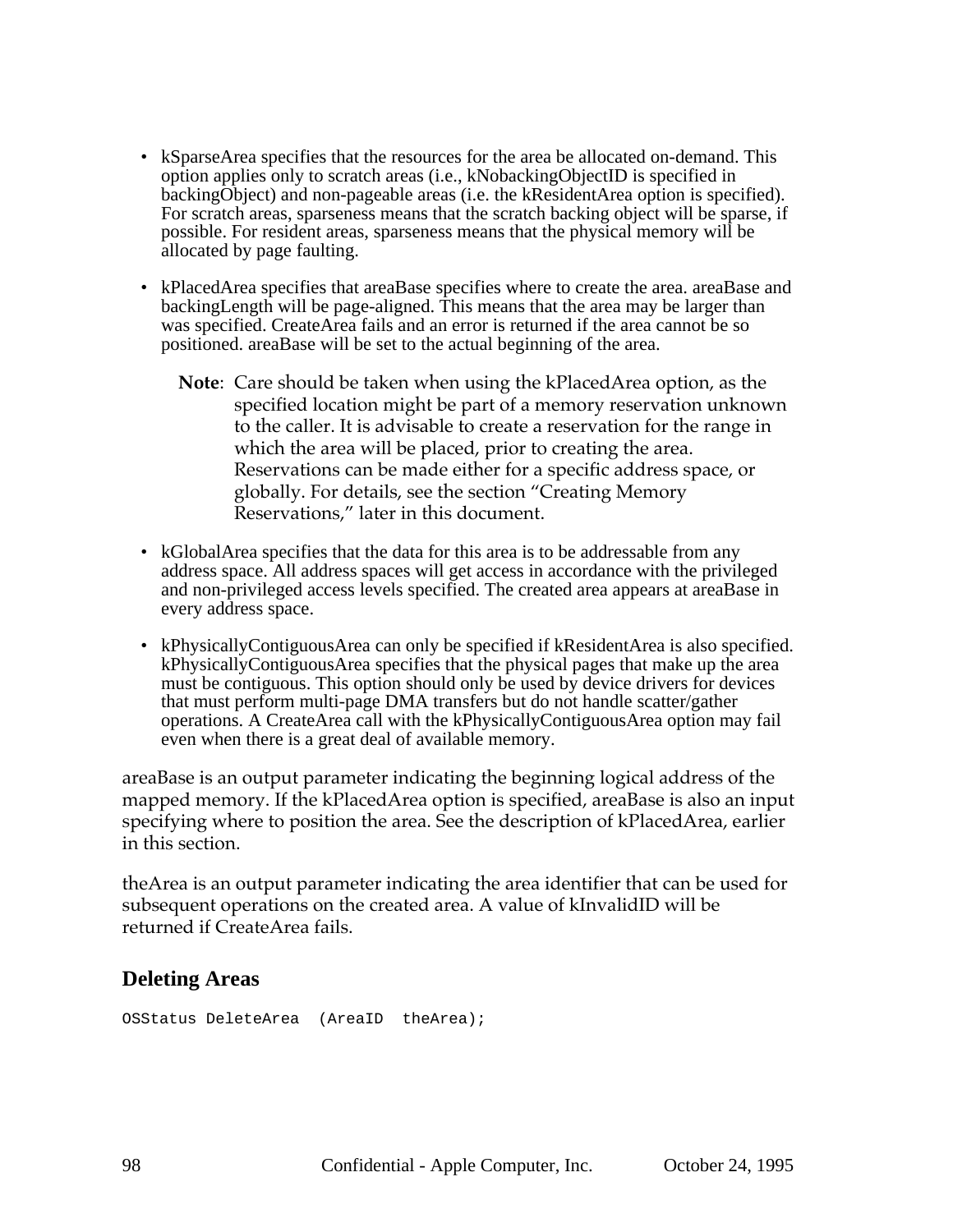DeleteArea removes the specified area. If the area is global, it is deleted from all address spaces. Further references to the logical addresses previously mapped will result in memory exceptions. Non-global areas are also deleted if the address space containing them is deleted.

**Note:** DeleteArea has no formal interactions with other pieces of system software. Care should be taken to prevent potential references to the deleted area.

theArea specifies the area to destroy.

## **Obtaining Information About an Area**

```
struct AreaInformation
{
  AddressSpaceID addressSpace;
  LogicalAddress base;
  ByteCount length;
  MemoryAccessLevel userAccessLevel;
  MemoryAccessLevel privilegedAccessLevel;
  AreaUsage usage;
  BackingObjectID backingObject;
  BackingAddress backingBase;
  AreaOptions options;
  KernelProcessID owningKernelProcess;
};
typedef struct AreaInformation AreaInformation;
enum
{
  kAreaInformationVersion = 1
};
OSStatus GetAreaInformation (AreaID theArea,
                           PBVersion version,
                          AreaInformation * areaInfo);
```
GetAreaInformation returns information about the specified area.

theArea specifies the area for which to return information.

version specifies the version number of AreaInformation to be returned. This provides backwards compatibility. kAreaInformationVersion is the version of AreaInformation defined in the current interface.

areaInfo specifies where to return the information.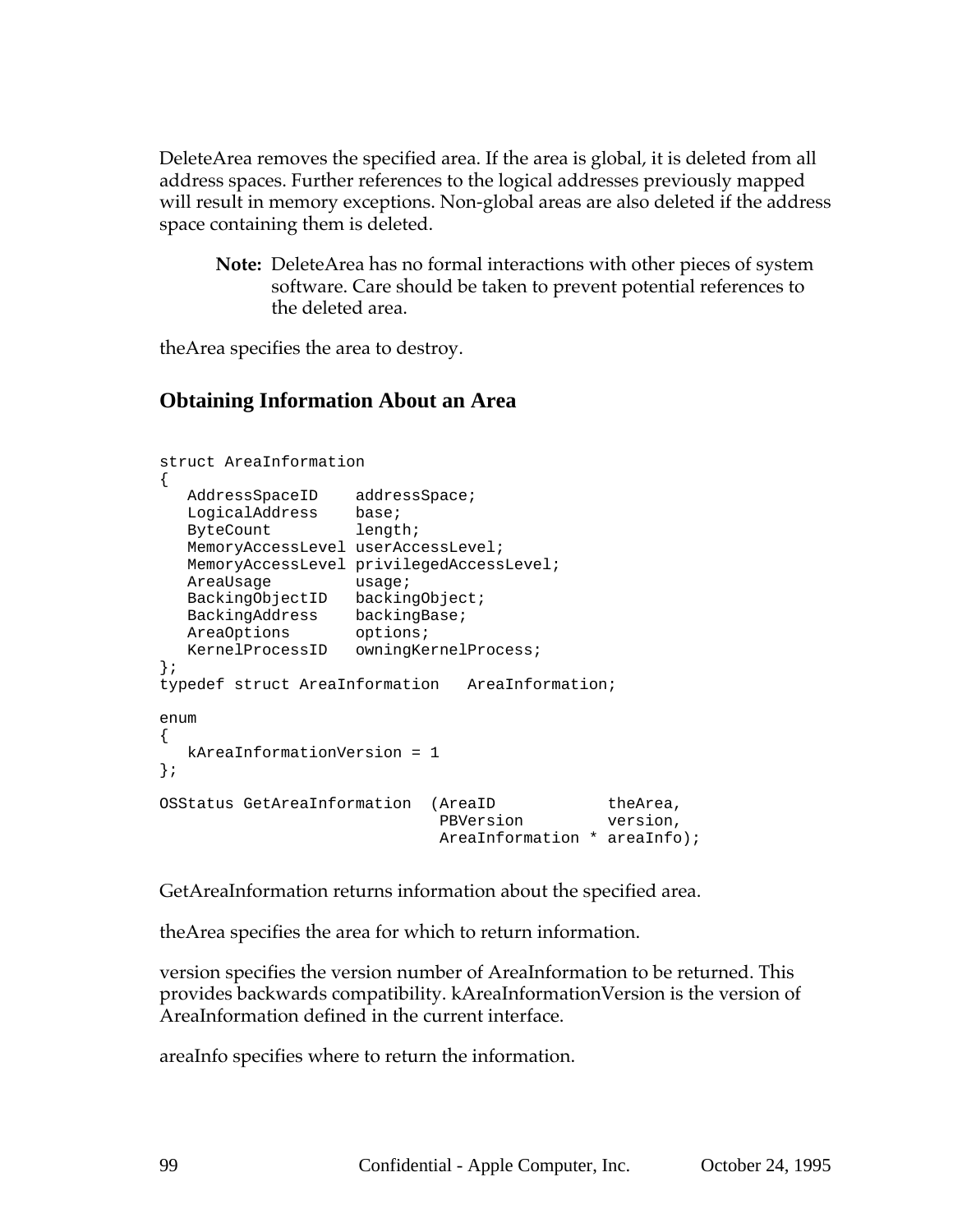The fields of an AreaInformation structure are:

- addressSpace the address space that contains the area.
- base the logical address of the area.
- length the size, in bytes, of the area.
- userAccessLevel the kinds of references allowed by non-privileged execution.
- privilegedAccessLevel the kinds of references allowed by privileged execution.
- usage what the area is used for RAM, I/O, onboard video, etc.
- backing Object the object providing backing store for the area. The value noBackingObjectID is returned if there is no backing object .
- backingBase the area's base address within the backingObject.
- options the options that were specified at the time the area was created.
- owningKernelProcess the KernelProcessID that was specified when the area was created.

For further information about access levels and area options, see the description of CreateArea in the section "Creating Areas," earlier in this document.

#### **Iterating Over All Areas Within an Address Space**

| OSStatus GetAreasInAddressSpace (AddressSpaceID |             | addressSpace,   |
|-------------------------------------------------|-------------|-----------------|
|                                                 | ItemCount   | requestedAreas, |
|                                                 | ItemCount * | totalAreas,     |
|                                                 | AreaID *    | theAreas);      |

GetAreasInAddressSpace allows the caller to find the IDs of all tasks within a particular address space. For additional information about using iteration functions see the section "Some Basic Types," earlier in this document.

addressSpace indicates the address space of interest.

requestedAreas indicates the maximum number of area IDs that should be returned. This indicates the number of entries available at the location pointed to by theAreas.

totalAreas is filled in with the total number of areas within the address space. If less than or equal to requestedAreas, all areas were returned; if greater than requestedAreas, insufficient space was available to return all area IDs.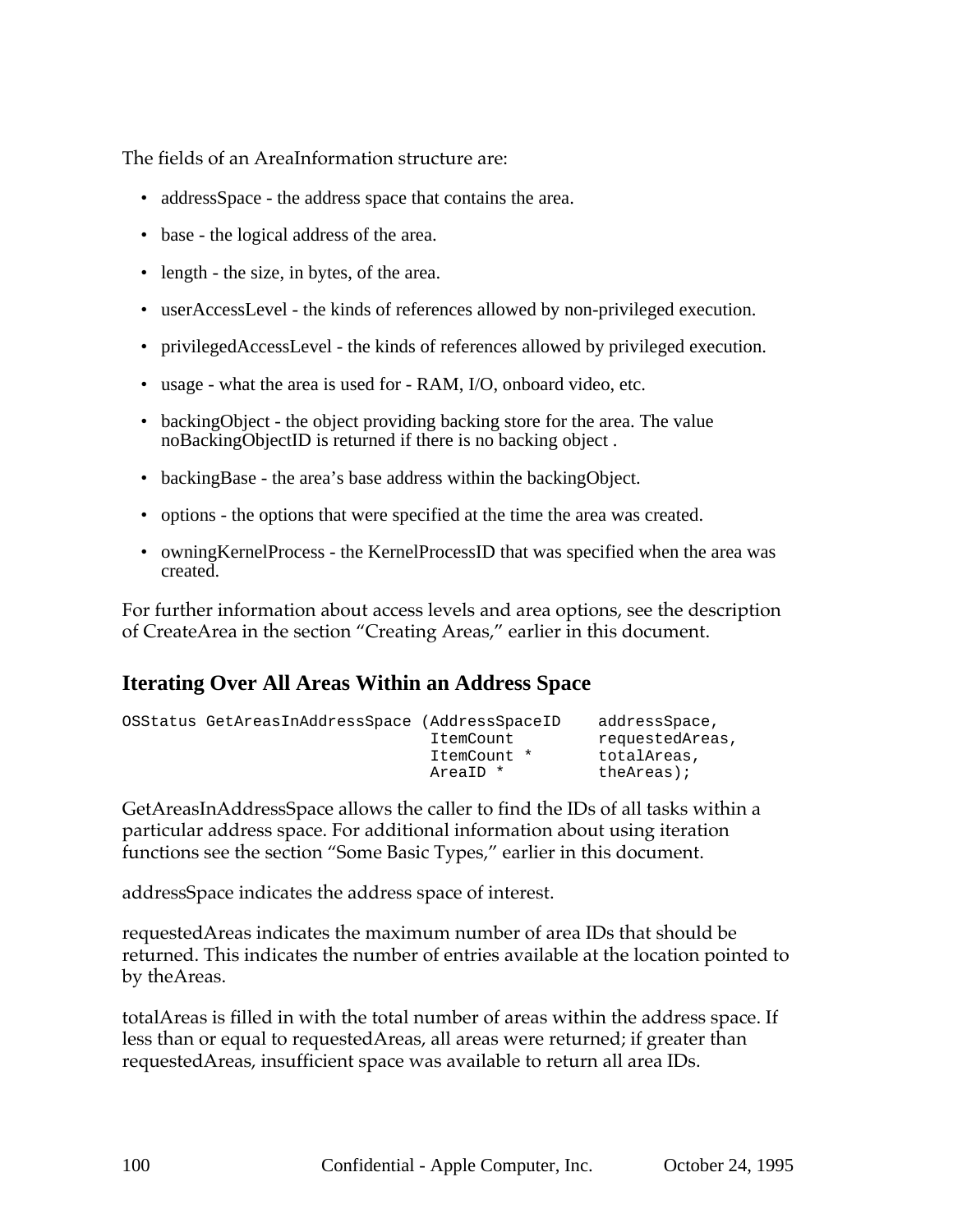theAreas is filled in with the IDs of the areas within addressSpace.

The status return is:

- noErr if addressSpace exists, whether or not all area IDs were returned.
- kernelIDerr if addressSpace doesn't exist.

#### **Changing the Access Level of an Area**

It is sometimes useful to change the kind of accesses that are allowed to an area. For example, a code loader might need to make an area read-write while initializing it, then change it to read-only when the area is ready to use.

```
OSStatus SetAreaAccess (AreaID theArea,
                        MemoryAccessLevel userAccessLevel,
                        MemoryAccessLevel privilegedAccessLevel);
```
SetAreaAccess changes the allowed accesses to an area.

theArea specifies the AreaID of the area in which to change the access.

userAccessLevel and privilegedAccessLevel specify the kinds of memory references that non-privileged and privileged software are allowed to make in the area, respectively. A reference made in violation of the access level results in an exception at the time of the access. For details, see the section "Memory Exceptions," later in this document. If privilegedAccessLevel is more restrictive than userAccessLevel, privilegedAccessLevel will be made equal to userAccessLevel. kMemoryCopyOnWrite is not allowed for resident areas.

# **Finding the Area That Contains a Particular Logical Address**

To find the area that contains a logical, call GetAreaFromAddress.

| OSStatus GetAreaFromAddress | (AddressSpaceID | addressSpace, |
|-----------------------------|-----------------|---------------|
|                             | LogicalAddress  | address,      |
|                             | AreaID *        | theArea);     |

GetAreaFromAddress returns the AreaID of the area associated with the specified logical address.

addressSpace specifies the address space containing the logical address in question.

address specifies the logical address to look up.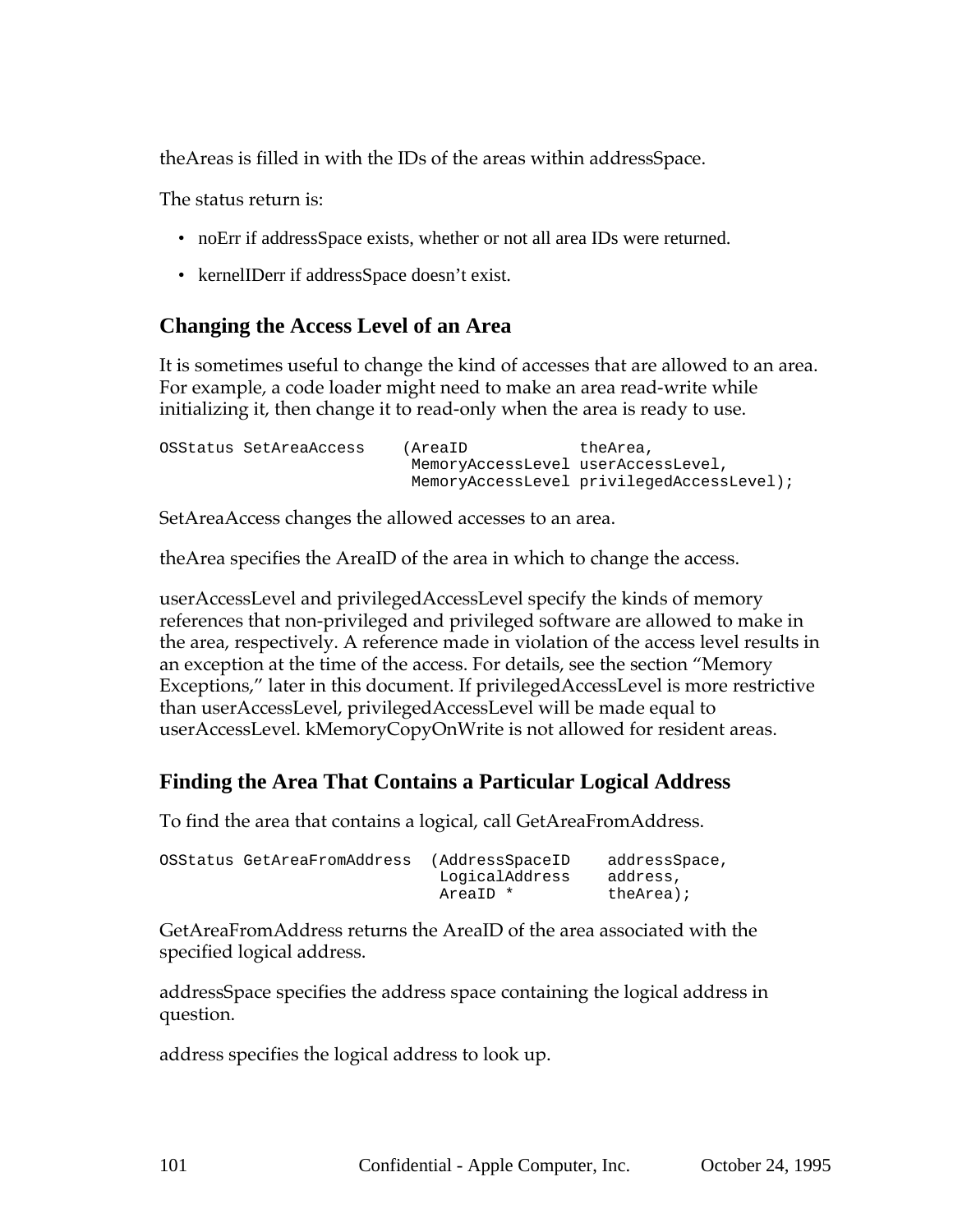theArea is an output parameter where the AreaID of the logical address is returned.

# **Using Areas to Access Large Backing Stores**

Some backing stores are too large to view in their entirety in the space available to a single address space. A common way to deal with this limitation is to create a limited-size mapping (area) and then adjust where in the backing store that mapping corresponds.

```
OSStatus SetAreaBackingBase (AreaID theArea,
                        const BackingAddress * backingBase);
```
SetAreaBackingBase sets the specified BackingAddress as the base for the specified area. An area's base BackingAddress and length determine which portion of the backing object is mapped to the area. Changing an area's base BackingAddress is an effective method for accessing numerous parts of a large backing store through a relatively small logical address range.

theArea specifies the area in which to change the backing store base.

backingBase specifies the offset within the backing object that is to correspond to the lowest address in the area. Note that this parameter is the address of the actual BackingAddress parameter. A backingBase that is nil specifies a BackingAddress of zero. The range of possible BackingAddress values is not constrained by the memory system. Backing objects themselves may place restrictions (e.g. on a block-oriented device, the base might need to be a whole multiple of the block size).

# **Memory Control**

# **Obtaining Information About a Range of Logical Memory**

You can obtain usage information for each logical page within a range of logical addresses. This information may be useful when performing certain runtime operations such as garbage collection and/or heap compaction.

```
enum
{
  kPageInformationVersion = 1
};
typedef UInt32 PageStateInformation;
enum
```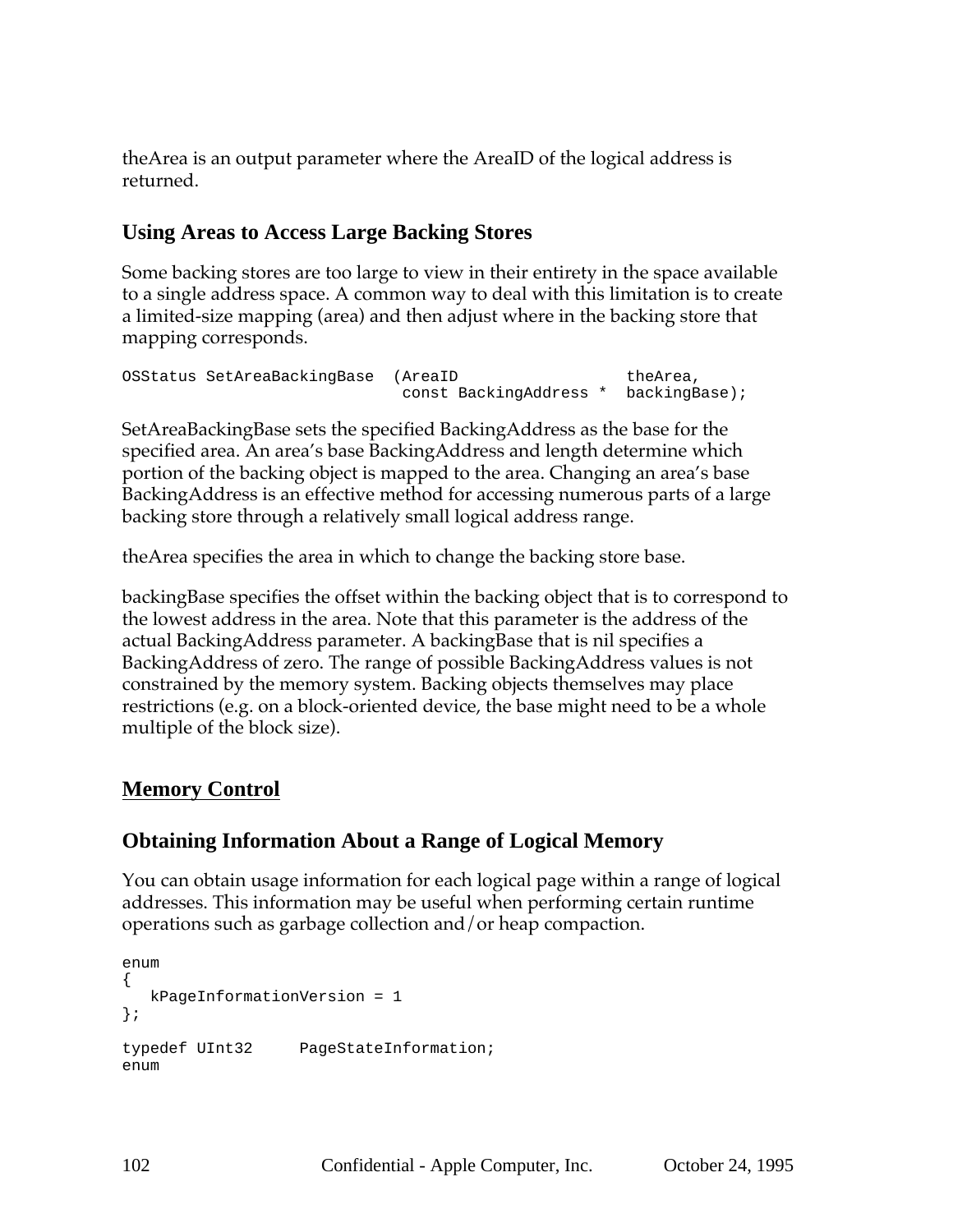```
{
  kPageIsProtocol = 0x0000001,kPageIsProtectedPrivileged = 0x00000002,
  kPageIsModified = 0x00000004,
  kPageIsReferenced = <math>0x00000008</math>,kPageIsLockedResident = 0x00000010,
  kPageIsInMemory = 0x0000020,kPageIsShared = 0x00000040,
  kPageIsWriteThroughCached = 0x00000080,
  kPageIsCopyBackCached = 0x00000100
};
struct PageInformation
{
  AreaID area;
  ItemCount count;
  PageStateInformation information [1];
};
typedef struct PageInformation PageInformation;
OSStatus GetPageInformation (AddressSpaceID addressSpace,
                          LogicalAddress base,
                          ItemCount requestedPages,
                          PBVersion version,
                         PageInformation * thePageInfo);
```
GetPageInformation returns information about each logical page in the specified range.

addressSpace specifies the address space containing the range of interest.

base is the first logical address of interest.

requestedPages specifies the number of pages for which information is to be returned.

version specifies the version number of PageInformation to be returned. This provides backwards compatibility. kPageInformationVersion is the version of PageInformation defined in the current interface.

thePageInfo is filled in with information about each logical page. This buffer has space for requestedPages entries. Page information is as follows:

- area indicates the AreaID of the area associated with the range.
- count indicates the number of entries in which information was returned.
- information contains one PageStateInformation entry for each logical page.

The bits of PageStateInformation are as follows: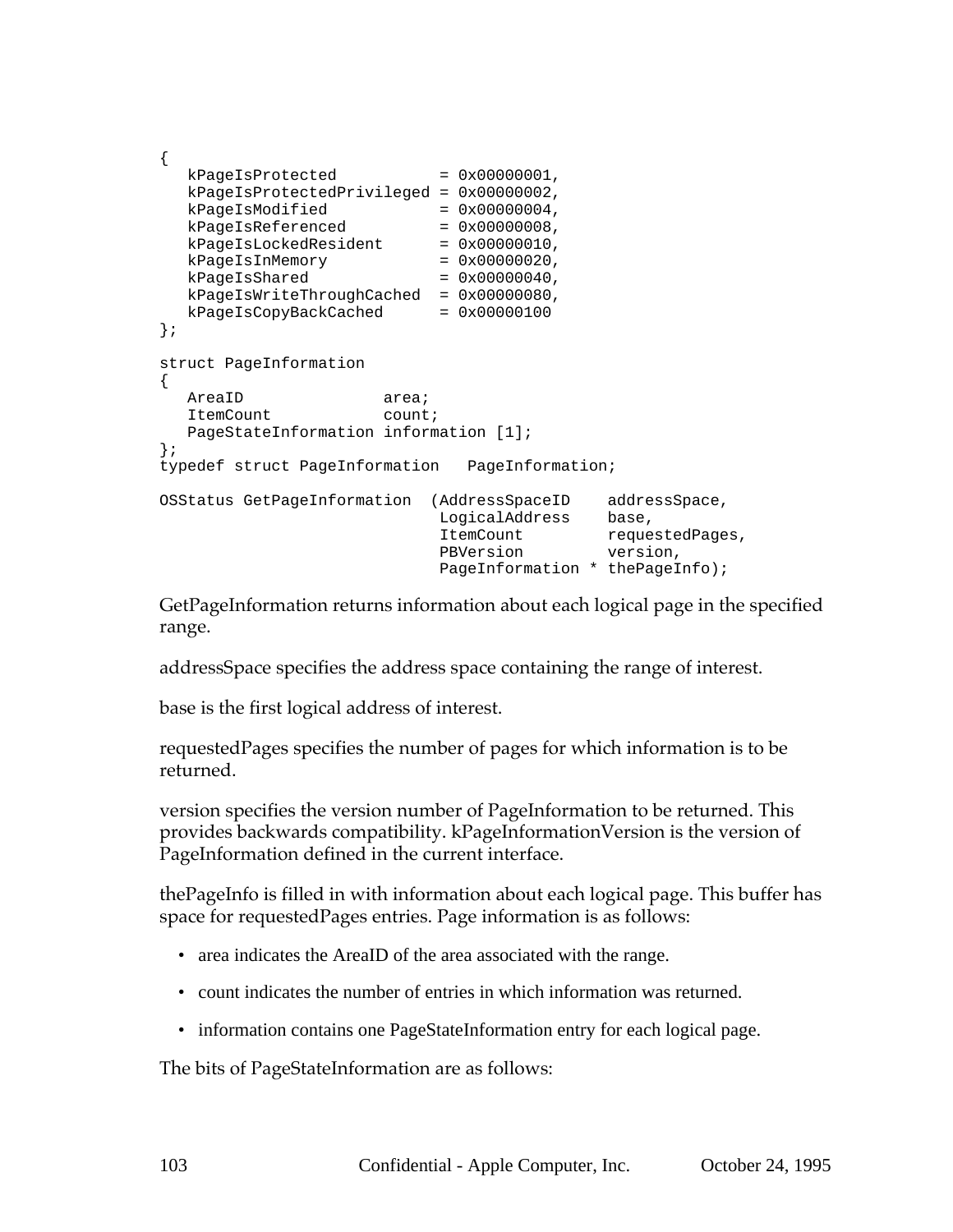- kPageIsProtected the page is write protected against unprivileged software.
- kPageIsProtectedPrivileged the page is write protected against privileged software.
- kPageIsModified the page has been modified since the last time it was mapped in or its data was released (by the ReleaseData service).
- kPageIsReferenced the page has been referenced (either load or store) since the last time the memory system's aging operation checked the page.
- kPageIsLockedResident the page is ineligible for replacement (i.e. non-pageable) because there is at least one outstanding PrepareMemoryForIO and/or SetPagingMode (of kPagingModeResident) against it.
- kPageIsInMemory the page is present in physical memory.
- kPageIsShared the page's underlying physical page is mapped into additional logical pages.
- kPageIsWriteThroughCached modifications to the page are written through the processor cache to main memory.
- kPageIsCopyBackCached modifications to the page may be cached by the processor and not immediately reflected in main memory.

#### **Data to Code**

Placing executable data in memory requires synchronization with the processor's data and instruction caches. The details are specific to the processor and the internal operation of the memory system. Consequently, the memory system provides services that encapsulate the necessary operations.

```
OSStatus DataToCode (AddressSpaceID addressSpace,
                    LogicalAddress base,
                    ByteCount length);
```
DataToCode performs the operations necessary for the specified memory range to be treated as processor instructions instead of simple data. This is required, for example, when reading instructions into scratch memory, or when generating instructions "on the fly."

addressSpace specifies the address space containing the range to be treated as code.

base specifies the start of the range to be treated as code.

length specifies the number of bytes in the range to be treated as code.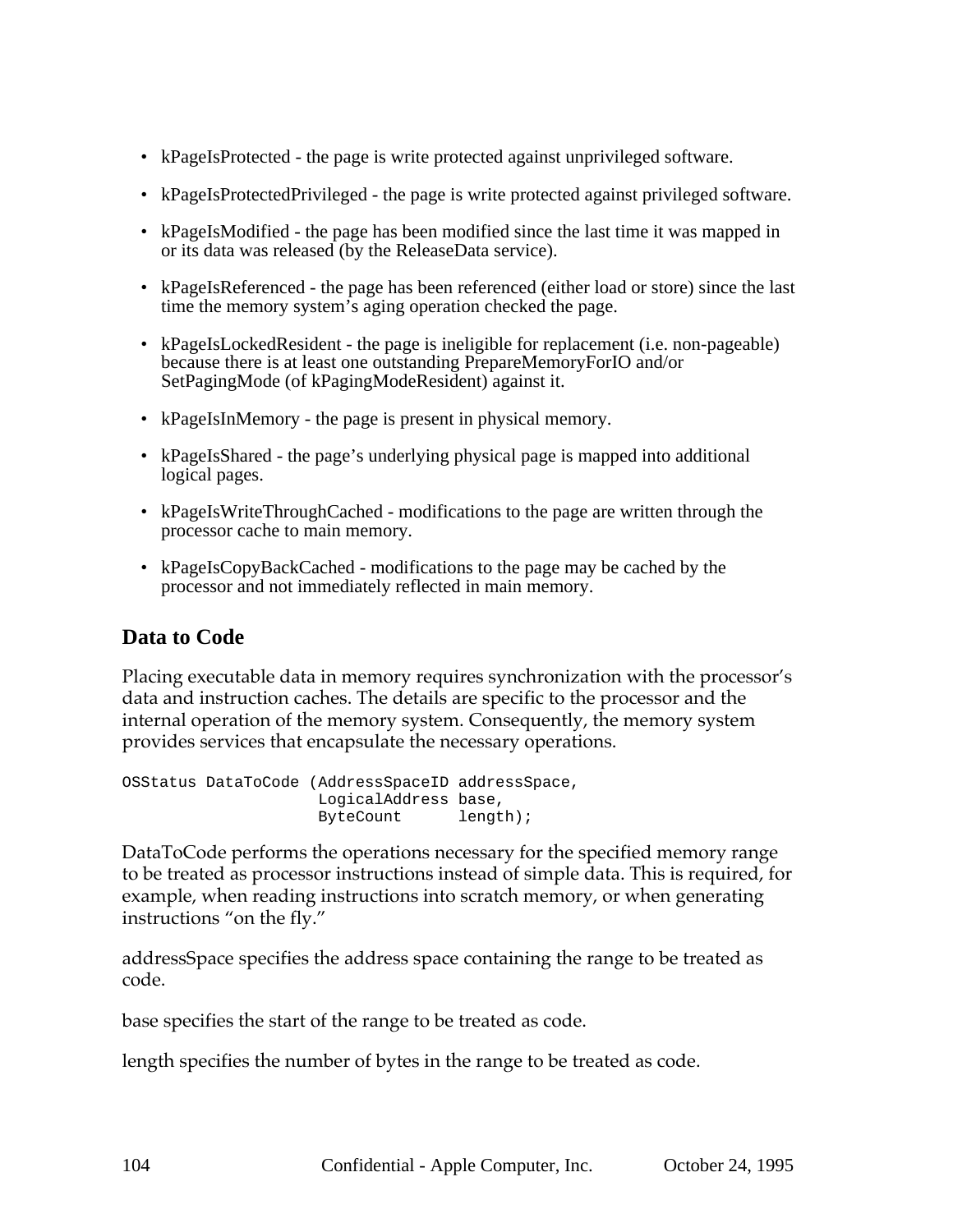The beginning and end of the range will be adjusted, if necessary, so that the range begins and ends on logical page boundaries. This means that more memory than was specified may be affected.

# **Controlling Memory Cacheability**

```
typedef UInt32 ProcessorCacheMode;
enum {
  kProcess or CacheModeDefault = 0,kProcessorCacheModelInhibited = 1,kProcessorCacheModeWriteThrough = 2,
  kProcessorCacheModeCopyBack = 3
};
OSStatus SetProcessorCacheMode
                      (AddressSpaceID addressSpace,
                        LogicalAddress base,
                        ByteCount length,
                        ProcessorCacheMode processorCacheMode);
```
SetProcessorCacheMode sets the memory hardware cache mode for the specified range.

addressSpace specifies the address space containing the range to change.

base specifies the start of the range.

length specifies the number of bytes in the range.

processorCacheMode specifies the cache mode. Values for this parameter are defined by the ProcessorCacheMode type.

- kProcessorCacheModeDefault specifies the cache mode inherent to the range.
- kProcessorCacheModeInhibited specifies that data and/or code caching are to be disabled.
- kProcessorCacheModeWriteThrough specifies that memory read operations utilize the cache, but that the effect of write operations is immediately apparent in physical memory.
- kProcessorCacheModeCopyBack specifies that both read and write operations utilize the cache (implying that the effect of write operations need not be immediately apparent in physical memory).

The beginning and end of the range will be adjusted, if necessary, so that the range committed begins and ends on logical page boundaries. This means that *more* memory than was specified may be affected.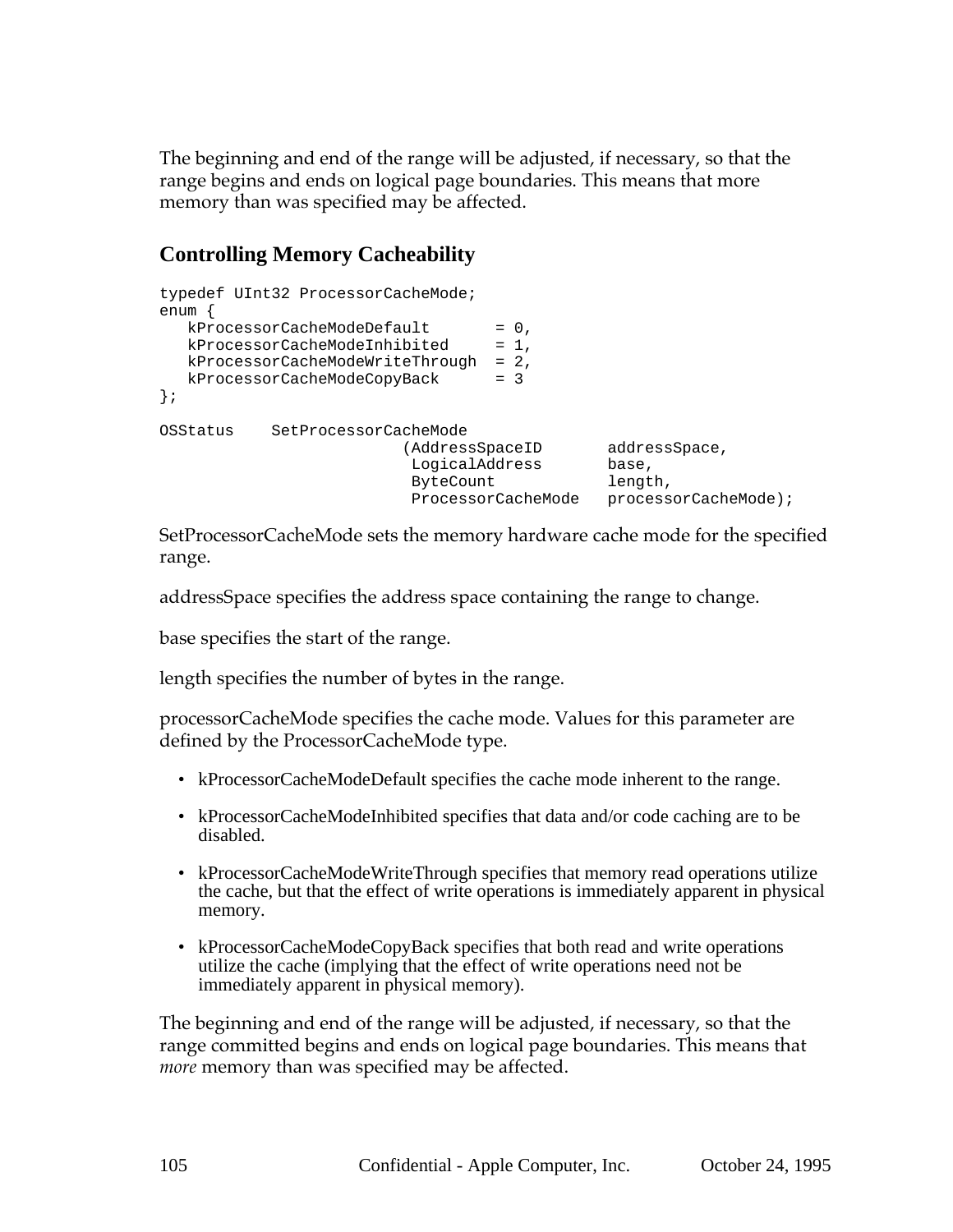# **Controlling Paging Operations**

Paging operations on a memory range can be altered programmatically by using ControlPagingForRange.

```
typedef UInt32 PageControlOperation;
enum
{
  kControlPageMakePageable = 1,
  kControlPageMakeSevident = 2,kControlPageCommit = 3,<br>kControlPageTouch = 4,
   kControlPageTouch = 4,
   kControlPageReplace = 5
};
OSStatus ControlPagingForRange (AddressSpaceID addressSpace,
                               LogicalAddress base,
                               ByteCount length,
                              PageControlOperation operation);
```
ControlPagingForRange controls paging operations on the specified range.

addressSpace specifies the address space containing the range to change.

base specifies the start of the range to change.

length specifies the number of bytes in the range to change.

The beginning and end of the range will be adjusted, if necessary, so that the range begins and ends on logical page boundaries. This means that more memory than was specified may be affected.

operation specifies the paging operation. Values for this parameter are defined by the PageControlOperation type.

- kControlPageMakePageable specifies to undo the effect of one call to set the page to kControlPageMakeResident. When all such calls have been undone, the page is returned to the mode associated with the area containing the range (i.e. pages in backed areas become eligible for replacement, but pages in resident areas do not).
- kControlPageMakeResident specifies that the range is to be loaded and made ineligible for page replacement.
- kControlPageCommit specifies that backing store is allocated for a page in a sparse pageable area, or physical memory is allocated for a page in a sparse resident area. Ranges in areas created without the kSparseArea option specified do not benefit from this operation (though CommitRange completes with a success status).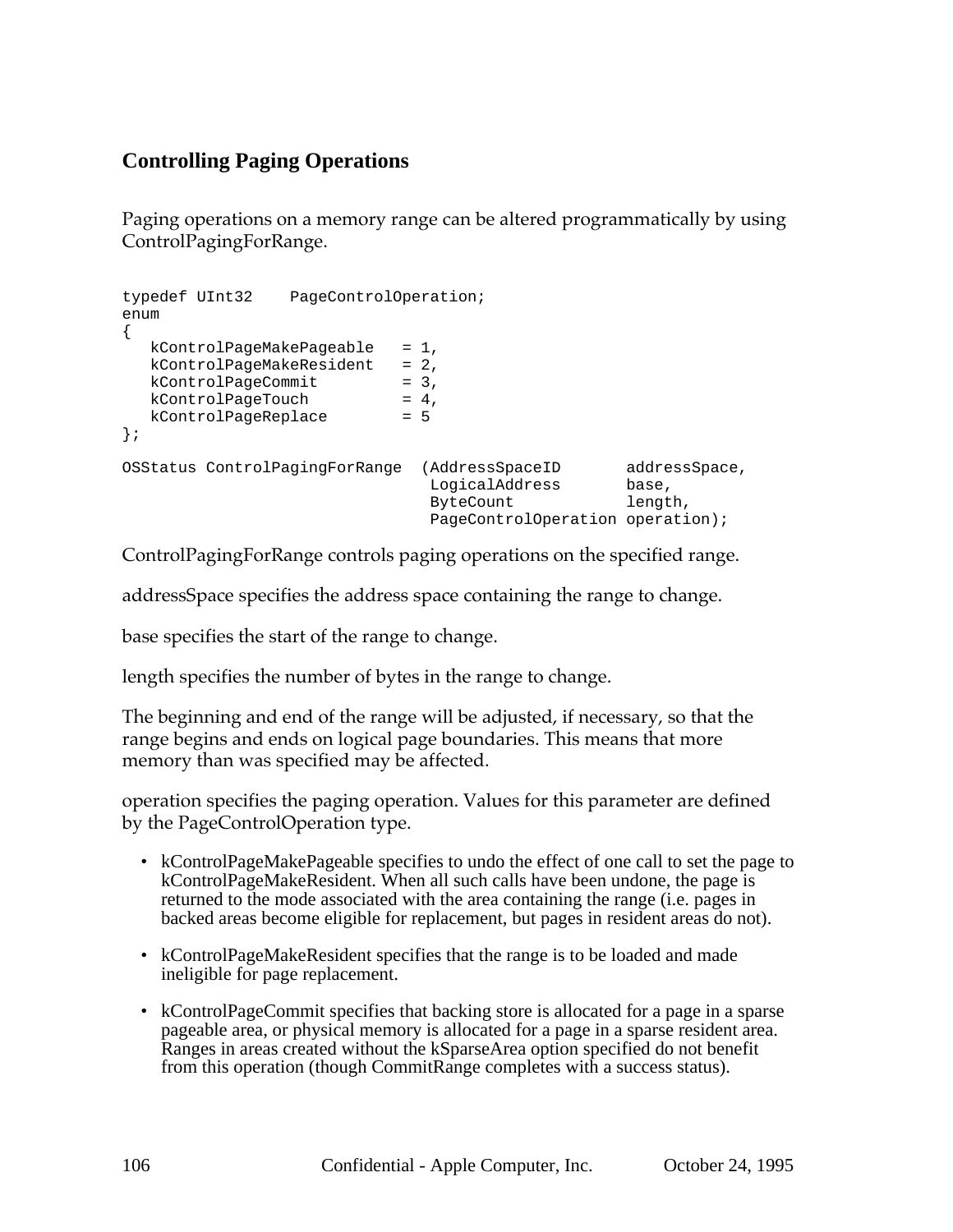- kControlPageTouch specifies that the page is to be brought into physical memory. The caller is not blocked while this is done. This operation can be used to optimize performance by causing the system to read in pages that will be needed in the future.
- kControlPageReplace specifies that the physical memory space occupied by the page is to be made available for other uses, after writing the page data to backing store if necessary. The data in the page is always preserved by this operation. This operation can be used to optimize performance by giving the memory system information about pages that won't be needed in the near future.

A program making sequential references to an area of memory could use ControlPagingForRange to decrease the time it spends waiting for paging operations and the amount of memory it uses. Such a program would use the kControlPageTouch operation for addresses it is about to reference, and the kControlPageReplace operation for addresses it has finished referencing.

## **Preventing Unnecessary Backing Store Activity**

```
typedef OptionBits ReleaseDataOptions
enum
{
  kReleaseBackingStore = 0x00000001
};
OSStatus ReleaseData (AddressSpaceID addressSpace,
                        LogicalAddress base,
                        ByteCount length,
                       ReleaseDataOptions options);
```
ReleaseData informs the memory system that the data values in the specified range are no longer needed. It is an optimizing hint to prevent writing the data to the backing store. The backing store, if any, remains allocated to the range. This is useful, for example, when deallocating dirty heap blocks.

**Note:** If the released range is subsequently accessed, the values in memory will be unpredictable. This includes data in areas with kMemoryCopyOnWrite access: that is, the data is not guaranteed to revert to its original, unmodified, state.

addressSpace specifies the address space containing the range to release.

base specifies the start of the range to release.

length specifies the number of bytes in the range to release.

options values are specified by the ReleaseDataOptions type.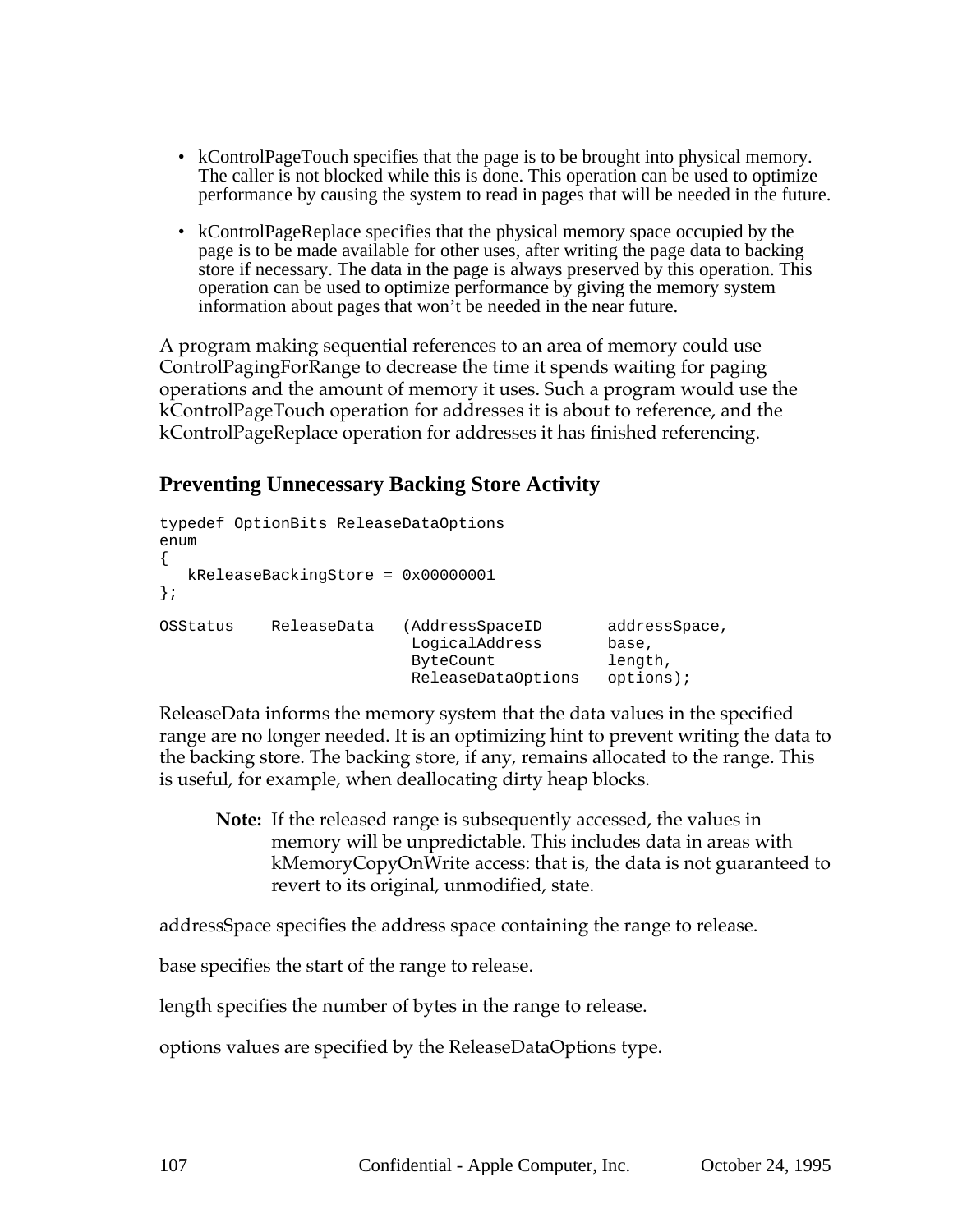• kReleaseBackingStore causes the backing store associated with the range to be deallocated if appropriate. (For instance, backing store won't be deallocated if the backing object was opened with read only access. ) Specifying this option frees backing store space but increases the runtime cost of the operation—and possibly incurs future costs when the page is touched again and backing store must be reallocated.

The beginning and end of the range will be adjusted, if necessary, so that the range released begins and ends on logical page boundaries. This means that *less* memory than was specified may be released.

#### **Memory Control in Association With I/O Operations**

Memory usage in a demand paged, multi-tasking system is both highly dynamic and highly complex. It follows that data transfers to and from memory require close cooperation with the memory system to ensure proper operation.

The first consideration is that physical memory must remain assigned to the I/O buffer for at least the duration of the transfer (and, for logical I/O operations, that memory accesses do not page fault).

The second consideration is memory coherency. On output, it is essential that data in the processor's data cache be included in the transfer. On input, it is essential that the caches (both data and code) not be left with any out-of-date information, and it is desirable if the data cache can contain at least some of the data that was transferred. Furthermore, cache architectures vary from processor to processor, so it is also desirable to minimize or eliminate processor dependencies in the I/O drivers.

The microkernel provides I/O support services that, when used properly, ensure that these considerations are met.

The most common I/O transaction expected is a one-shot transfer where the I/O buffer belongs to the driver's client, such as handling a page fault by reading data directly into the user's page. The design also allows for multiple transactions to occur on a single buffer. An example of this is a network driver whose transactions consist of reading data into its own buffer, processing the data, and then copying the data off to a client's buffer. In this case, the driver reuses the same buffer for an indefinite number of transactions.

The two services the microkernel provides are PrepareMemoryForIO and CheckpointIO. PrepareMemoryForIO informs the microkernel that a particular buffer will be used for I/O transfers. It assigns physical memory to the buffer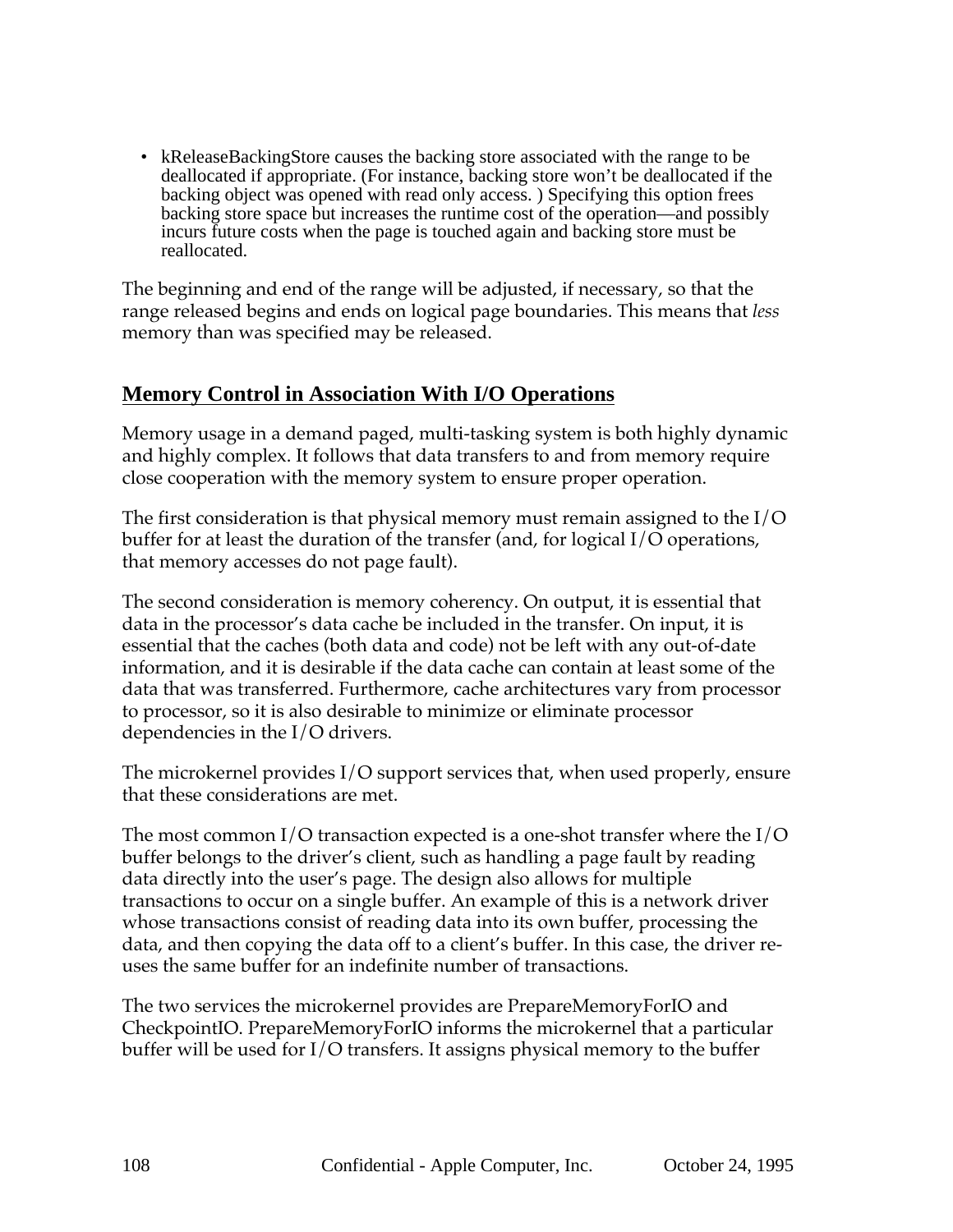and, optionally, prepares the processor's caches for a transfer. CheckpointIO informs the microkernel that the previously started transfer, if any, is complete, whether there will be more transfers, and optionally the direction of the next transfer. It finalizes the caches and, if the next I/O direction is specified, prepares the caches for that transfer. If its parameters specify that no more transfers will be made, CheckpointIO deallocates the microkernel resources associated with the buffer preparation: subsequent I/O operations on this range of memory will need to begin with a call to PrepareMemoryForIO.

In the one-shot scenario, a PrepareMemoryForIO call prior to the transfer and a single CheckpointIO call following the transfer are used. The PrepareMemoryForIO parameters would specify the buffer location and the I/O direction, the CheckpointIO parameters would specify that no more transfers will be made.

In the multiple transfer scenario, a PrepareMemoryForIO when the buffer is allocated, a CheckpointIO prior to each transfer, and a CheckpointIO when the buffer is deallocated are used. The PrepareMemoryForIO parameters would specify the buffer location, but might or might not specify the I/O direction. The I/O direction is omitted if the transfer is not imminent, because the cache preparation would be wasted. The CheckpointIO calls before each transfer would specify the direction of the transfer and that more transfers will be made (not needed before the first transfer, if the PrepareMemoryForIO parameters specified an I/O direction). The final CheckpointIO parameters would specify that no more transfers will be made.

- **Note:** Failure to properly use these I/O-related microkernel services can result in data corruption and/or fatal system errors. Correct system behavior is the responsibility of the microkernel and all I/O components including drivers, managers, and hardware.
- **Note:** The descriptions here are not, generally, sufficient to allow the reader to write a correct, high performance I/O driver. Guidelines for writing I/O drivers, including correct usage of the microkernel services dedicated to I/O support, are beyond the scope of this document.

## **Preparing For I/O**

```
typedef OptionBits IOPreparationOptions;
enum {
  kIOMultipleRanges = 0x00000001,
  kIOLogicalRanges = 0x00000002,kIOMinimalLogicalMapping = 0x00000004,
```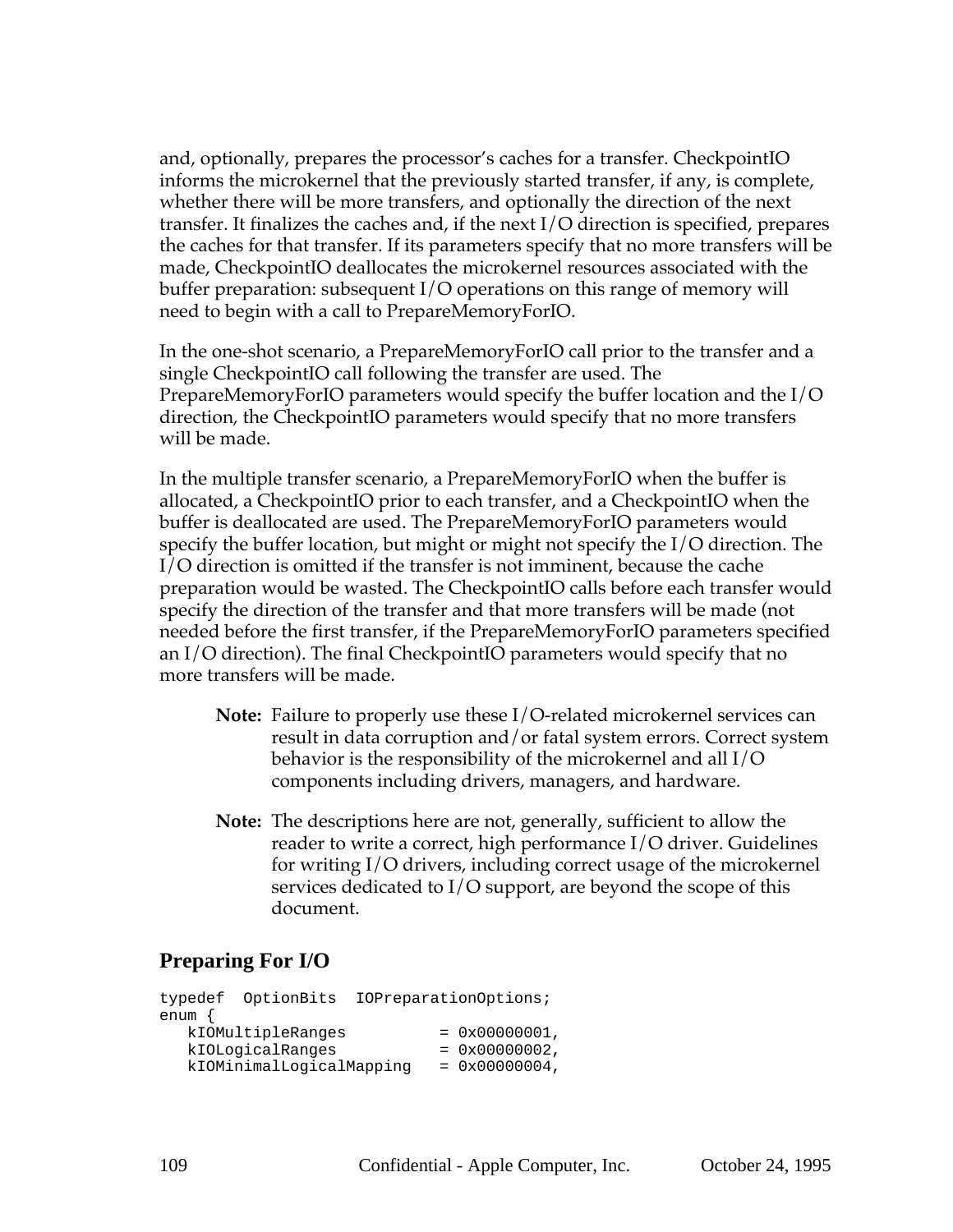```
kIOShareMappingTables = 0x00000008,
  kIOISInput = 0x00000010,
  kIOISOutput = 0x00000020,kIOCoherentDataPath = 0x00000040,
  kIOTransferIsLogical = <math>0x00000080</math>,kIOClientISUserMode = 0x00000080};
typedef OptionBits IOPreparationState;
enum {
  kIOStateDone = 0x00000001};
typedef LogicalAddress * LogicalMappingTablePtr;
typedef PhysicalAddress * PhysicalMappingTablePtr;
struct AddressRange
{
  void * base;
  ByteCount length;
};
typedef struct AddressRange AddressRange;
typedef struct AddressRange * AddressRangeTablePtr;
struct MultipleAddressRange
{
  ItemCount entryCount;
  AddressRangeTablePtr rangeTable;
};
typedef struct MultipleAddressRange MultipleAddressRange;
struct IOPreparationTable
{
  IOPreparationOptions options;
  IOPreparationState state;
  IOPreparationID preparationID;
  AddressSpaceID addressSpace;
  ByteCount granularity;
  ByteCount firstPrepared;
  ByteCount lengthPrepared;
  ItemCount mappingEntryCount;
  LogicalMappingTablePtr logicalMapping;
  PhysicalMappingTablePtr physicalMapping;
  union
  {
  AddressRange range;<br>MultipleAddressRange multipleRanges;
  MultipleAddressRange
  } rangeInfo;
};
```

```
typedef struct IOPreparationTable IOPreparationTable;
```

```
OSStatus PrepareMemoryForIO (IOPreparationTable* theIOPreparationTable);
```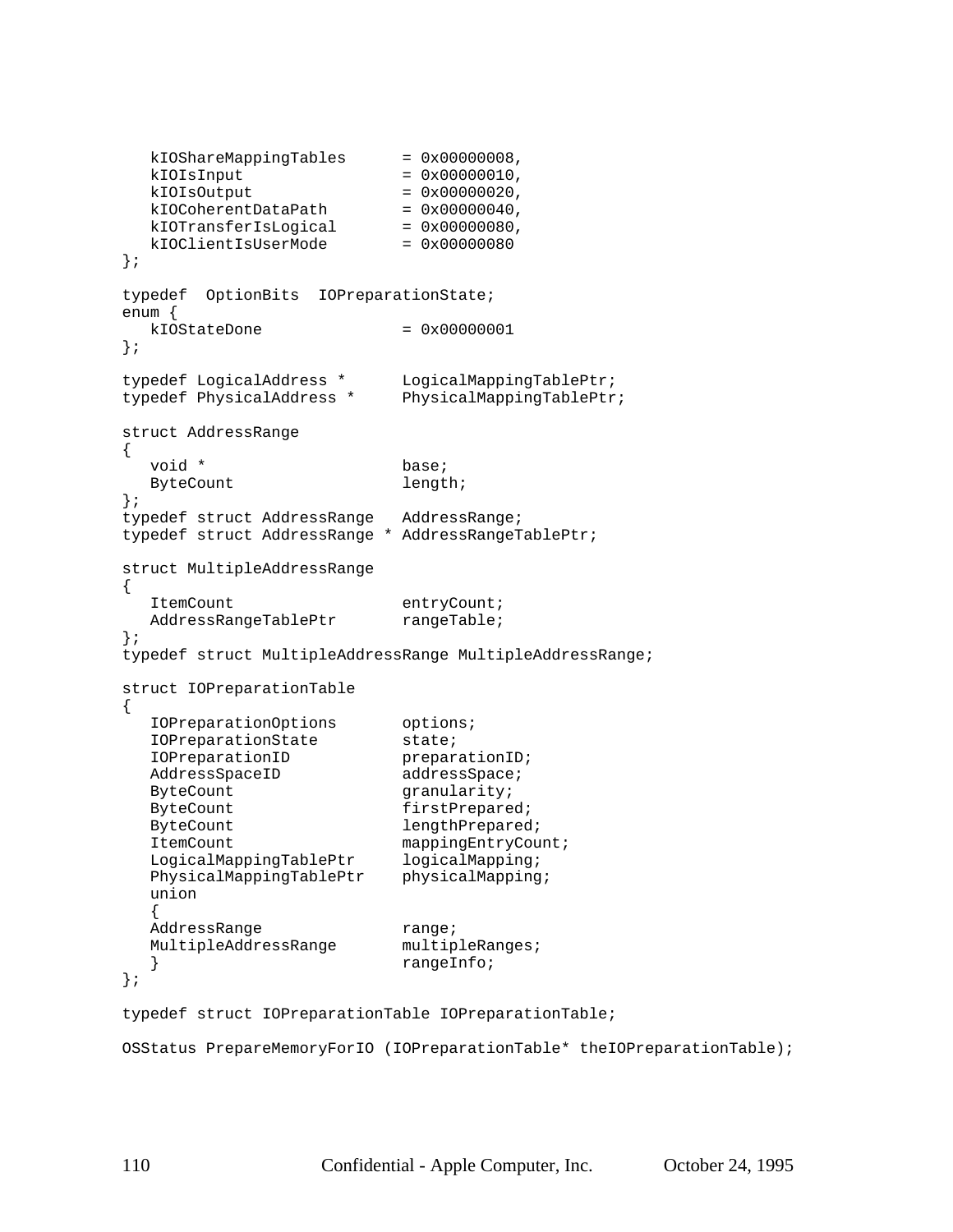PrepareMemoryForIO enables device input/output on one or more ranges to occur in a manner coordinated with the microkernel, the main processor caches and other data transfers. Preparation includes ensuring that physical memory is assigned, and remains assigned, to the range at least until CheckpointIO relinquishes it. Depending upon the I/O mode (programmed I/O and/or DMA), I/O direction and data path coherence that are specified, the microkernel manipulates the contents of the processor's caches, if any, and may make the underlying memory non-cacheable.

I/O preparation must be done prior to moving the data. For operations on block oriented devices, the preparation should be done just before moving the data, typically by the driver. For operations on buffers such as memory shared between the main processor and a co-processor, frame buffers, or buffers internal to a driver, the preparation should be performed when the buffer is allocated.

In the event that insufficient resources are available to prepare all of the specified memory, PrepareMemoryForIO will prepare as much as possible, and indicate to the caller which memory was prepared. This is referred to as a *partial preparation*. The caller can examine the kIOStateDone bit in the tableState to check whether the preparation completed or was partial, and can determine in either case which part of the overall range(s) was prepared by examining firstPrepared and lengthPrepared. See the descriptions of kIOStateDone, firstPrepared and lengthPrepared later in this section.

Memory must be prepared and finalized for the benefit of the system and other users of the memory and backing store, even if the caller does not need any of the information provided by PrepareMemoryForIO.

Calls to PrepareMemoryForIO should be matched with calls to CheckpointIO, even if the I/O was aborted. In addition to applying finishing operations to the memory range, CheckpointIO deallocates microkernel resources used in preparing the range.

theIOPreparationTable specifies the table that specifies the ranges to be prepared and provides storage for mapping information to be returned.

IOPreparationTable fields have the following meanings.

- options specifies optional characteristics of the IOPreparationTable and the transfer. This value contains bits with the following meanings:
	- kIOMultipleRanges specifies that the rangeInfo field is to be interpreted as a MultipleAddressRange, enabling a scatter-gather specification.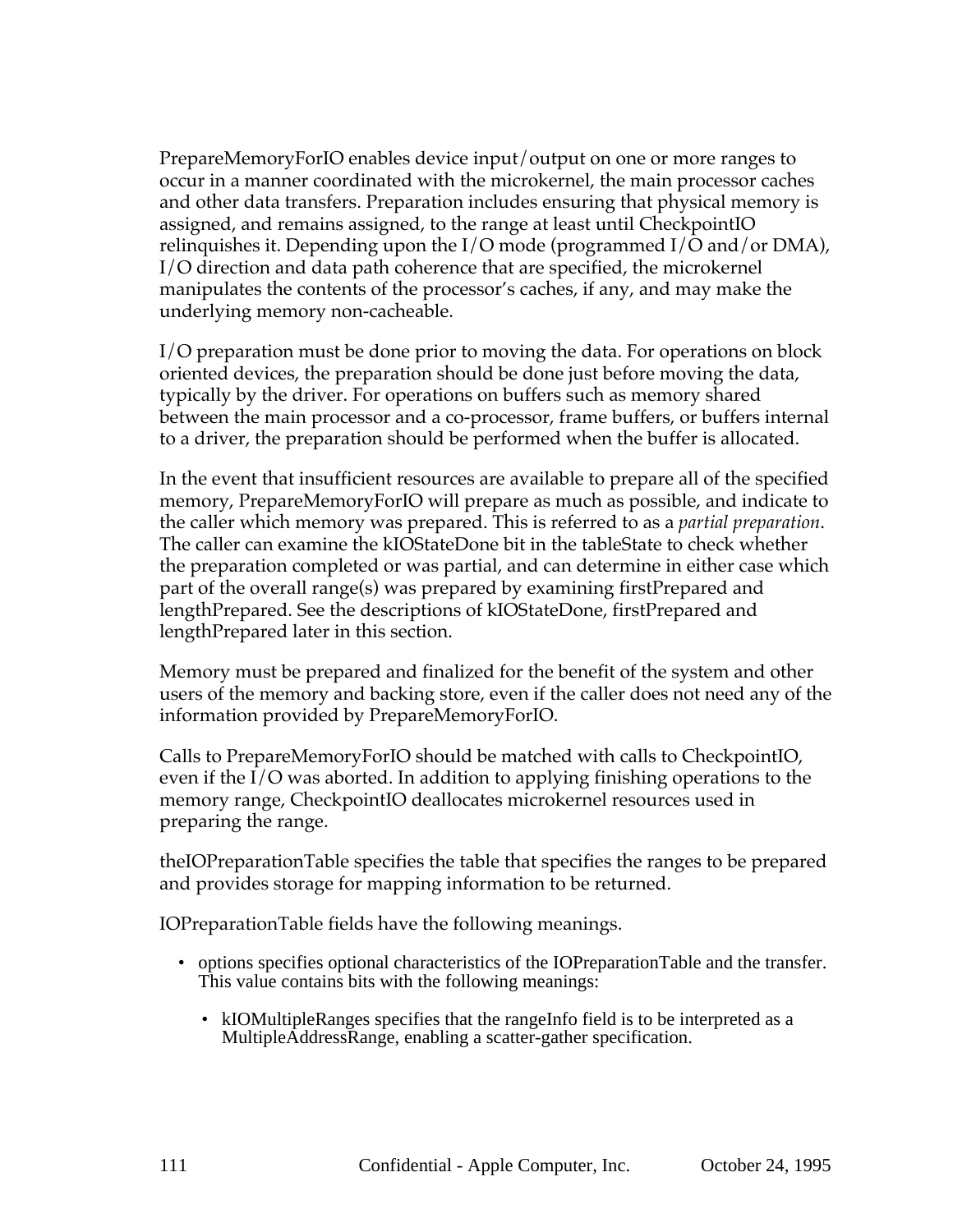- kIOLogicalRanges specifies that the base fields of the AddressRange structures are logical addresses. If this option is omitted, the addresses are treated as physical addresses.
- kIOMinimalLogicalMapping specifies that the LogicalMappingTable is to be filled in with just the first and last mappings of each range, arranged as pairs. This is useful for transfers where physical addresses are used for the bulk of the transfer, but logical addresses must be used to handle unaligned portions at the beginning and end: it obviates allocating a full-sized LogicalMappingTable. Two entries per range are used, regardless of the range sizes. (However, the value of the second entry of the pair is undefined if the range is contained within a single page.)
- IOShareMappingTables specifies that the microkernel can use the caller's mapping tables rather than maintain its own copy of the tables. This option conserves microkernel resources but can be specified only if the mapping tables are located in logical memory that cannot page-fault, such as a resident area or a locked portion of a pageable area, and will remain so until the final CheckpointIO completes. The mapping tables must remain allocated and the entries unaltered until after the final CheckpointIO, as well. It is not necessary for the caller to provide both tables.
- kIOIsInput specifies that data will be moved into main memory.
- kIOIsOutput specifies that data will be moved out of main memory.

Note that kIOIsInput and kIOIsOutput are completely independent. You may specify either, both, or neither at preparation time. Specifying neither is useful when the preparation must be made long in advance of the transfer (*i.e.* so the system resources are allocated). CheckPointIO can be then be called just prior to the transfer to prepare the caches.

- kIOCoherentDataPath indicates that the data path that will be used to access memory during the I/O operation is fully coherent with the main processor's data caches, obviating data cache manipulations. Coherency with the instruction cache is not implied, however, so the appropriate instruction cache manipulations are performed regardless. When in doubt, omit this option. Incorrectly omitting this option merely slows the operation of the computer, whereas incorrectly specifying this option can result in erroneous behavior and crashes.
- kIOClientIsUserMode indicates that PrepareMemoryForIO is being called on behalf of a non-privileged client. If this option is specified, the memory ranges are checked for user-mode accessibility. If this option is omitted, the memory ranges are checked for privileged-level accessibility. Drivers can obtain the client's execution mode via the Family Programming Interface (FPI). In general, however, this information is available to message recipients in the message header.
- state is filled in by PrepareMemoryForIO to indicate the state of the IOPreparationTable. IOPreparationTableState bits are: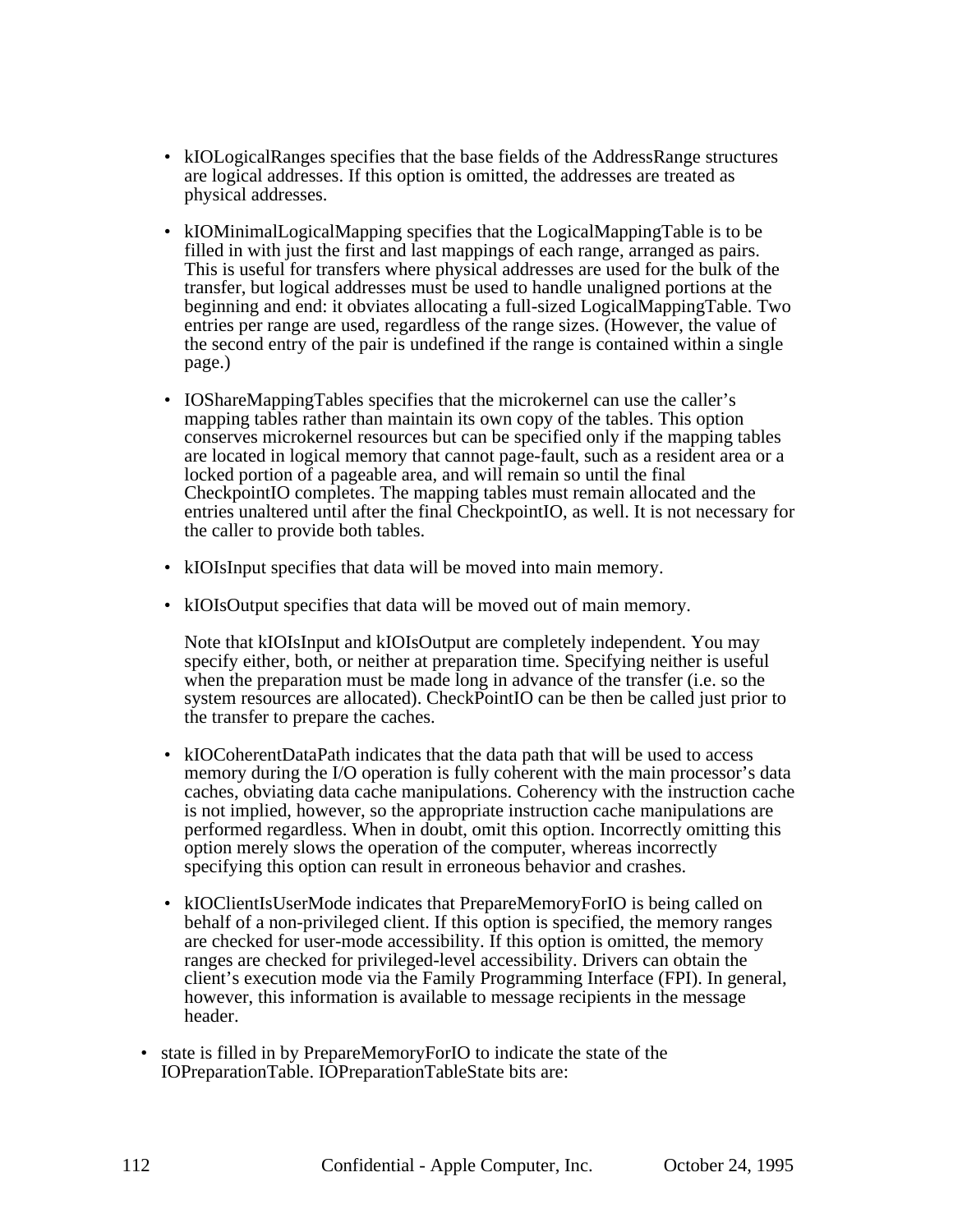- kIOStateDone indicates that PrepareMemoryForIO successfully prepared up to the end of the specified ranges. Regardless of whether this bit is set, firstPrepared and lengthPrepared indicate the range prepared.
- preparationID is filled in by PrepareMemoryForIO to indicate the identifier that represents the I/O transaction. When the I/O operation has been completed or aborted, this IOPreparationID is used to finish the transaction. For details, see the next section "Finalizing I/O."
- addressSpace specifies the address space containing the logical ranges.
- granularity specifies a hint to PrepareMemoryForIO in the event of a partial preparation. It is useful for transfers with devices that operate on fixed-length buffers. The length prepared will be zero, or an integral multiple of granularity rounded up to the next greatest page alignment. This prevents preparing more memory than the caller is willing to use. A value of zero for granularity specifies no granularity. Note that there is no check for whether the specified range lengths are multiples of granularity.
- firstPrepared specifies the byte offset into the range(s) at which to begin preparation. Note that when a MultipleAddressRange is specified, this offset is into the aggregate range.
- lengthPrepared is filled in by PrepareMemoryForIO to indicate the number of bytes, starting at firstPrepared, that were prepared. This is true regardless of whether the preparation was partial or complete.

firstPrepared and lengthPrepared control partial preparations. When calling PrepareMemoryForIO the first time, specify zero for firstPrepared. If the tableState returned does not indicate kIOStateDone, a partial preparation was performed. After the transfer and final CheckPointIO are made against this preparation, another PrepareMemoryForIO call can be made to prepare as much as possible of the ranges that remain. This time, specify firstPrepared as the sum of the current firstPrepared and lengthPrepared. This sequence of prepare/transfer/final checkpoint can be repeated until completing the iteration when the IOPreparationState indicates kIOStateDone.

- mappingEntryCount specifies the number of entries in the logicalMapping and/or physicalMapping tables. Note, however, that the logicalMapping table is assumed to have two entries per range if the kIOMinimalLogicalMapping option is specified, regardless of mappingEntryCount. One entry per page is needed. If there are not enough entries, a partial preparation is performed within the limit of the tables and the kIOStateDone state bit is returned zero.
- logicalMapping specifies the address of the LogicalMappingTable to be filled in by PrepareMemoryForIO. The table needs to have as many entries as there are distinct logical pages in the range(s). This table is optional. A nil value specifies that there is no table.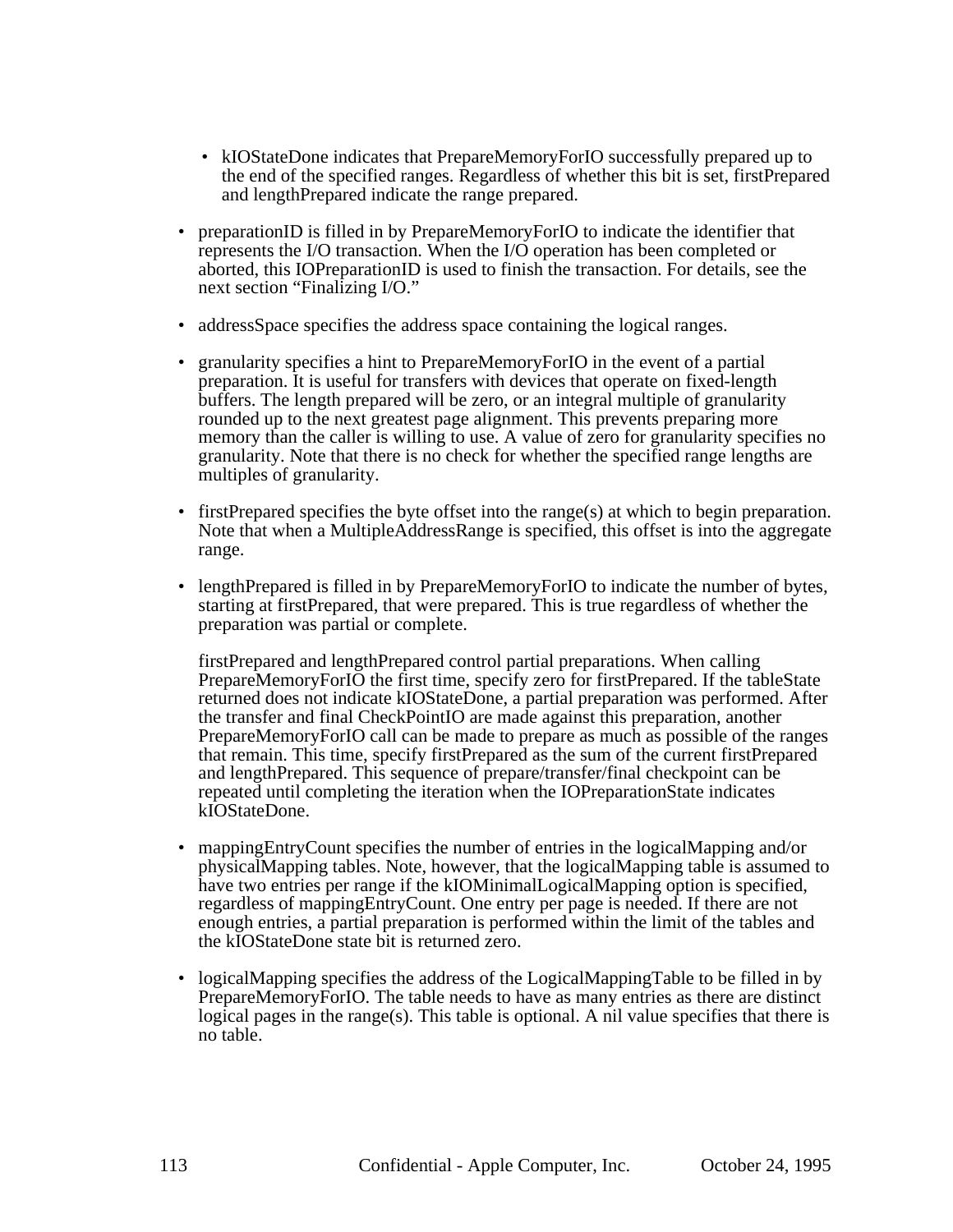On return, the LogicalMappingTable contains the static logical addresses corresponding to the ranges' physical addresses. The table is a concatenation, in order, of the mappings for each specified range. The first entry of each range's mappings will be the exact static logical mapping of the first prepared address in that range, regardless of page-alignment, while the remaining entries will be pagealigned. Alternatively, the kIOMinimalLogicalMapping option specifies to return just the first and last static logical mappings of each range.

Specifying a logical mapping table implies that the transfer will be made through the main processor's MMU and data caches. Such transfers are performed with devices that fall into the Programmed I/O category of I/O devices. PrepareMemoryForIO and CheckpointIO take this into account when determining which cache operations are needed before and after the transfer.

- **Note:** PrepareMemoryForIO guarantees that the underlying physical memory remains assigned to the ranges at least until CheckpointIO relinquishes it. However, it does not guarantee that the original logical address ranges remain mapped. In particular, the controlling areas may be deleted before CheckpointIO. If the caller cannot somehow guarantee that the area(s) will continue to exist, logical address references to the underlying physical memory must be made through the static logical addresses provided in the mapping tables.
- physicalMapping specifies the address of the PhysicalMappingTable to be filled in by PrepareMemoryForIO. The table needs to have as many entries as there are distinct logical pages in the range. This table is optional. A nil value specifies that there is no table.

On return, the PhysicalMappingTable contains the physical addresses that comprise the ranges. The table is a concatenation, in order, of the mappings for each specified range. The first entry of each range's mappings will be the exact physical mapping of the first prepared address in that range, regardless of page-alignment, while the remaining entries will be page-aligned.

There are no explicit length fields in the mapping tables. Instead, entry lengths are implied by the entry's position in the table, the overall range length, and the page size. In the general case, the length of the first entry is to the next page alignment, the length of the intermediate entries (if any) is the page size, and the length of the last element is what remains by subtracting the previous lengths from the overall range length. If the prepared range fits within a single page, there is only one prepared entry and its length is equal to the preparedLength.

Specifying a physical mapping table implies that the transfer will bypass the main processor's MMU and data caches. Such transfers are performed with devices that fall into the DMA category of I/O devices. PrepareMemoryForIO and CheckpointIO take this into account when determining which cache operations are needed before and after the transfer.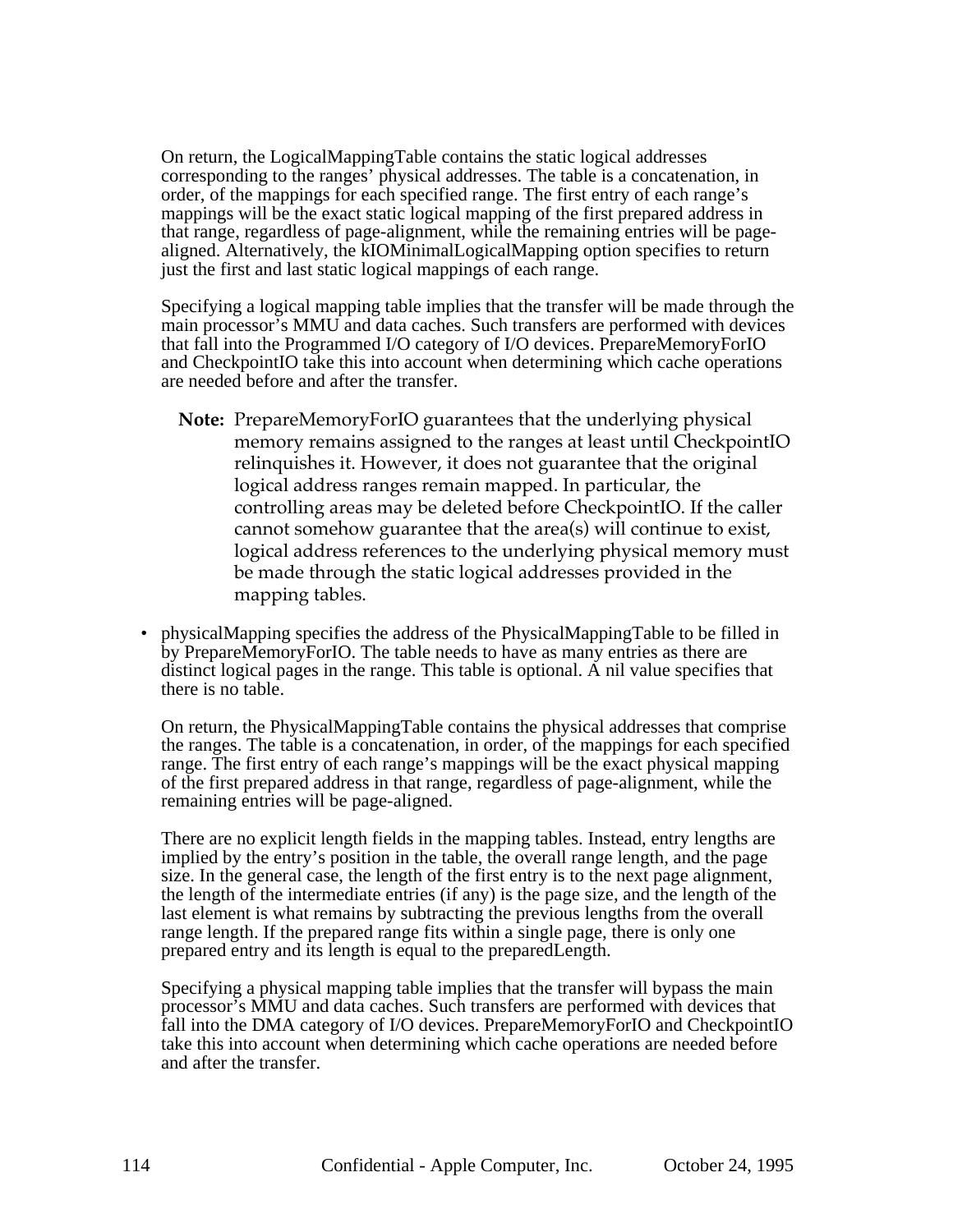• rangeInfo specifies the range or ranges to prepare. If the kIOMultipleRanges option is omitted, rangeInfo is interpreted as an AddressRange with the name "range." If kIOMultipleRanges is specified, rangeInfo is interpreted as a MultipleAddressRange with the name "multipleRanges." The firstPrepared specification determines the range table entry in which to begin preparation. Prior ranges, if any, will not be prepared and therefore need not have mapping table space allocated for them.

AddressRange fields have the following meanings.

- base specifies the lowest address in the range. If the kIOLogicalRanges option is omitted, base is treated as a physical address. If kIOLogicalRanges is specified, base is treated as a logical address in the address space specified by the addressSpace field.
- length specifies the length of the range.

A MultipleAddressRange specifies an array of AddressRanges, affecting a scatter-gather specification. MultipleAddressRange fields have the following meanings.

- entryCount specifies the number of entries in the rangeTable.
- rangeTable specifies the address of an array of AddressRange elements (an AddressRangeTable). See the AddressRange description, above. It is acceptable for the specified ranges to overlap either directly, or indirectly by being located on the same pages.

# **Finalizing I/O**

```
typedef OptionBits IOCheckpointOptions;
enum {
  kNextIOIsInput = 0x00000001,kNextIOIsOutput = 0x0000002,kMoreIOTransfers = 0x00000004
};
OSStatus CheckpointIO (IOPreparationID thePreparationID,
                           IOCheckpointOptions theOptions);
```
CheckpointIO performs the necessary follow-up operations for the specified device input/output transfer, and optionally prepares for a new transfer or reclaims the microkernel resources associated with the preparation. Call CheckpointIO to reclaim microkernel resources, even if the I/O is aborted.

Multiple concurrent preparations of memory ranges or portions of memory ranges are supported. In this case, cache actions are appropriate and individual pages are not unlocked until all transactions have been finalized.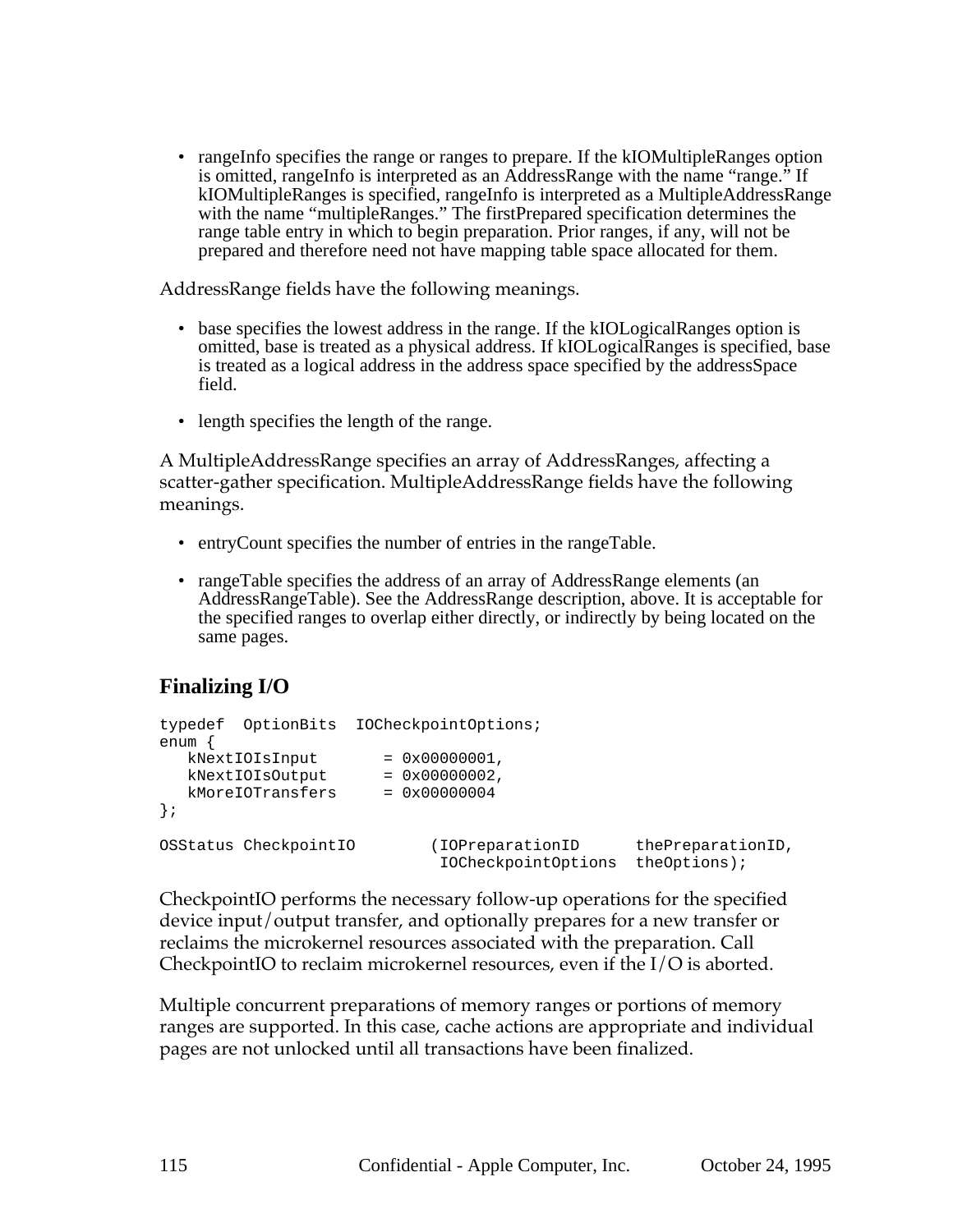thePreparationID is the IOPreparationID made for the input/output, as returned by a previous call to PrepareMemoryForIO. If the kMoreIOTransfers option is omitted, this ID becomes invalid after you call CheckpointIO.

theOptions specifies optional operations. Values for this field are defined by the IOCheckpointOptions type as follows:

- kNextIOIsInput specifies that data will be moved into main memory.
- kNextIOIsOutput specifies that data will be moved out of main memory.

Note that kNextIOIsInput and kNextIOIsOutput are completely independent. You may specify either, both, or neither. Specifying neither is useful for finalizing the previous transfer when the next transfer is not immediately pending.

• kMoreIOTransfers specifies that further I/O transfers will occur to or from the buffer. It is especially useful when the caller is unable to specify which direction the next transfer will be (i.e. neither kNextIOIsInput nor kNextIOIsOutput is specified), and is required if the next transfer direction is specified. If kMoreIOTransfers is omitted, all microkernel resources associated with preparation are reclaimed, including microkernel-allocated subsidiary structures and the IOPreparationID.

## **Memory Sharing**

Memory sharing is a common requirement in device drivers, debuggers, and in client-server computing. The underlying method for sharing memory is to create areas that map the same backing store data into the various clients' address spaces. Because of the inherent memory caching, areas created this way use the same physical memory as well as the same backing store. Changes made to the memory in one address space are immediately present in the other address spaces. The microkernel provides various services to share memory using this method, each with its own merits and applications.

## **Global Areas**

A "global area" is an area that appears in every address space, at the same location and with the same attributes, and is automatically added to new address spaces. Global areas are useful, for example, for mapping shared library code that needs to be equally available in all address spaces. They are made by specifying the kGlobalArea option (one of the AreaOptions) when creating the area.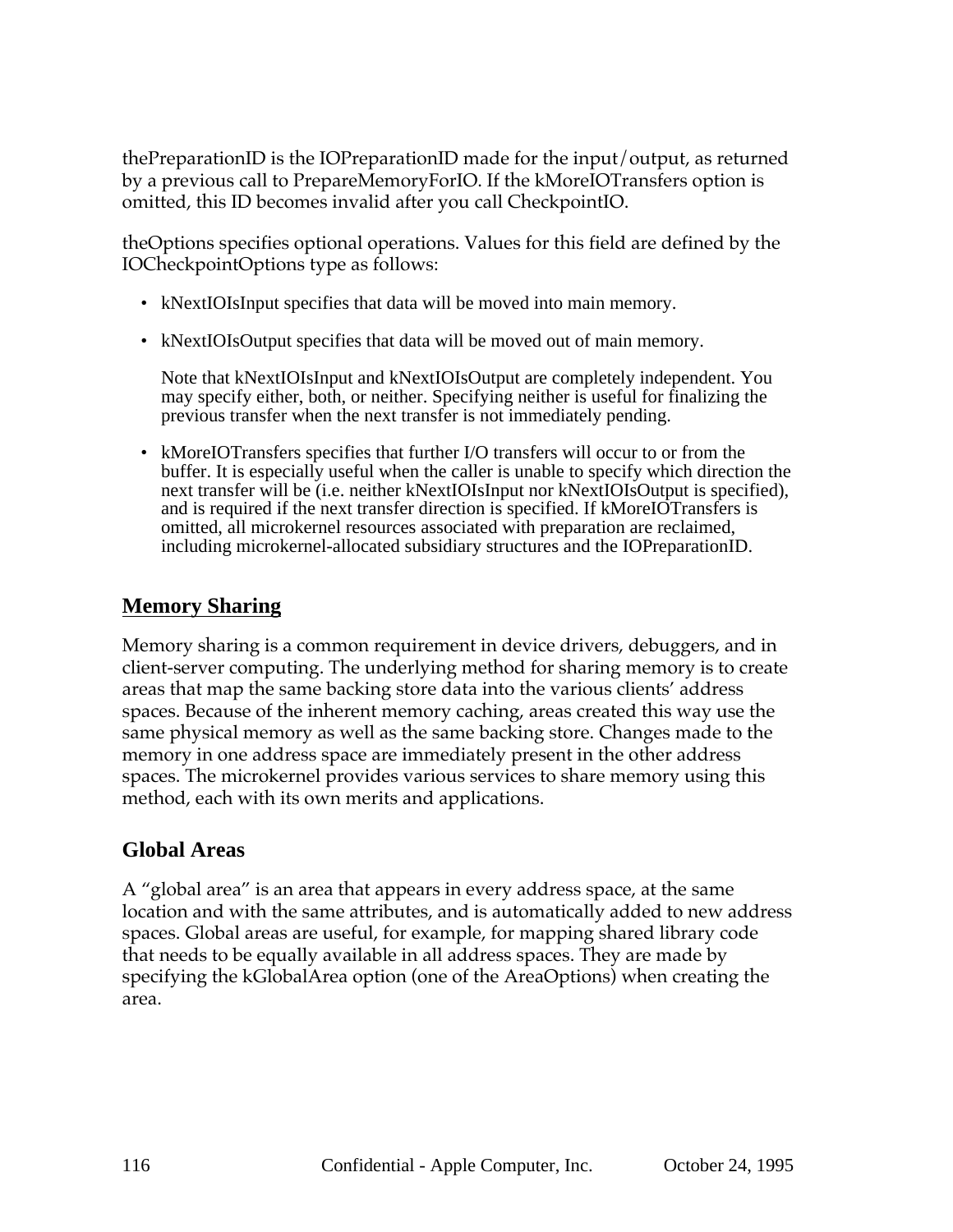## **Client-Server Areas**

Certain servers benefit by providing their clients read-only access to the server's read-write data structures. This is simplified if the data appears at the same location in both the server's and the clients' address spaces, but with different memory access levels in each. The main hurdle is finding a location for the data that is available in the server and in all clients, present and future. "Memory reservations" address this problem. Reservations cordon off an address range such that areas will not be created there unless they are specifically placed there. For more information, see the section "Memory Reservations," later in this document.

## **Mapped Access to Other Address Spaces**

It is sometimes useful to have on-going access to data in other address spaces. Although this can often be accomplished by creating an area with the same BackingObject and backing store offset as the area in the other space, this takes several microkernel calls and furthermore is impossible for areas without BackingObjects, such as resident areas. The memory system provides a routine so that cross-address space mapping can be established easily and for all types of areas.

```
OSStatus CreateAreaForRange
```

```
 (KernelProcessID owningKernelProcess,
 AddressSpaceID otherSpace,
 LogicalAddress otherBase,
 ByteCount length,
 MemoryAccessLevel userAccessLevel,
 MemoryAccessLevel privilegedAccessLevel,
 ByteCount guardLength,
 AreaOptions options,
 LogicalAddress * areaBase,
 AreaID * theArea);
```
CreateAreaForRange maps a logical address range from one space into another address space.

owningKernelProcess specifies the kernel process in whose address space to create the area.

otherSpace specifies the address space containing the range to map.

otherBase specifies the start of the range in otherSpace.

length specifies the number of bytes in the range. It must be non-zero.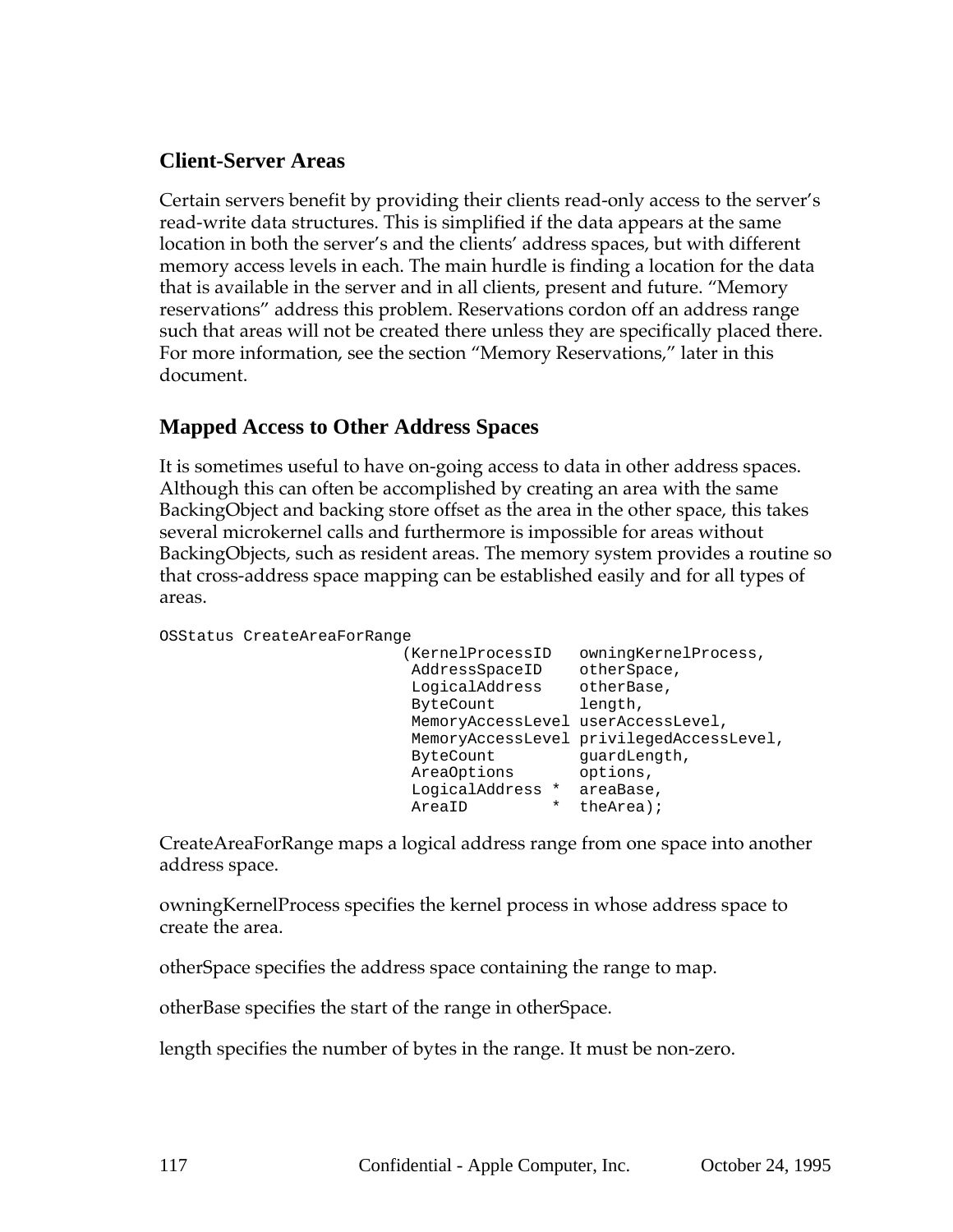otherBase and theLength will be page-aligned. This means that a bigger range than was specified may be mapped.

userAccessLevel and privilegedAccessLevel specify the kinds of memory references that non-privileged and privileged software are allowed to make in the area, respectively. References made in violation of the access level result in exceptions at the time of the access. For details, see the section "Memory Exceptions," later in this document. If privilegedAccessLevel is more restrictive than userAccessLevel, privilegedAccessLevel will be made equal to userAccessLevel. Note that the underlying backing object may disallow certain access levels. CreateAreaForRange allows specification of two additional access levels: kInheritUserAccess and kInheritPrivilegedAccess. These specify that the access level is to be the same as the specified level in otherSpace. It's possible to specify kInheritUserAccess as privilegedAccessLevel or vice versa. This is useful if the code calling CreateAreaForRange is running at a different privilege level than the code that was accessing the original area.

guardLength specifies the size, in bytes, of the excluded logical address ranges to place adjacent to each end of the area. The ranges, called *area guards*, are excluded to both privileged and non-privileged software. References to those addresses result in exceptions. For details, see the section "Memory Exceptions," later in this document. guardLength will be page-aligned, if necessary. This means that the excluded ranges may be larger than is specified.

options specifies desired characteristics of the area being created. Values for this parameter are defined by the AreaOptions type. Note that some of these options will be inherited from the area containing the range being mapped, so they will ignored by CreateAreaForRange.

- kZeroFill specifies that memory in this area should be initialized to zero. This option applies only to scratch areas (i.e. kNoBackingObjectID is specified in theBackingObject) and non-pageable areas (i.e. the kResidentArea option is specified). This option is inherited from the range being mapped.
- kResidentArea specifies that the data for this area must always be physically resident. These areas are never paged between memory and backing storage. This option is available only to privileged callers. This option is inherited from the range being mapped.
- kSparseArea specifies that the resources for the area be allocated on-demand. This option applies only to scratch areas (i.e. kNoBackingObjectID is specified in theBackingObject) and non-pageable areas (i.e. the kResidentArea option is specified). For scratch areas, sparseness means that the scratch backing object will be sparse, if possible. For resident areas, sparseness means that the physical memory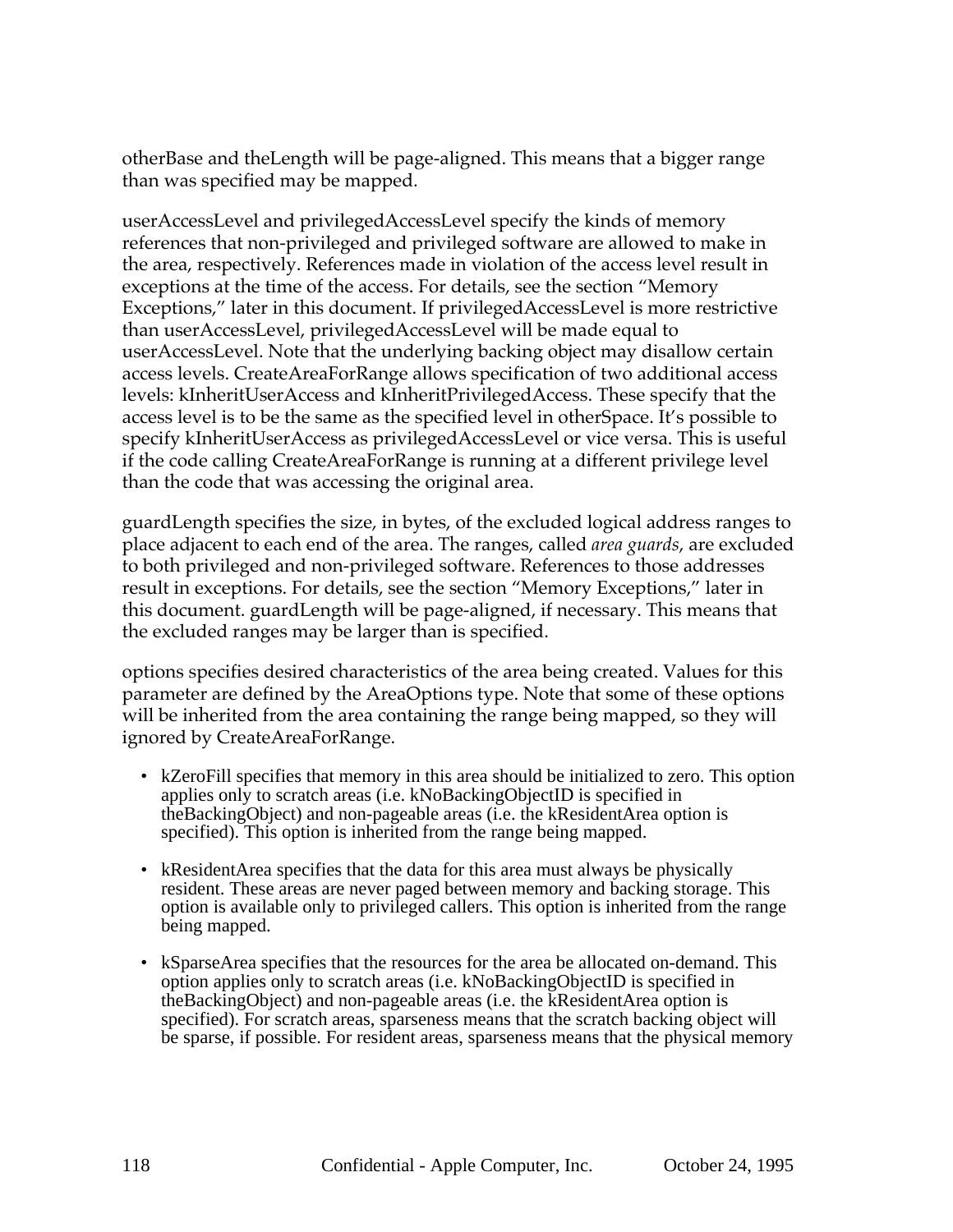will be allocated by page faulting. This option is inherited from the range being mapped.

- kPlacedArea specifies that areaBase specifies where to create the area. The area will begin on the page specified by the areaBase. CreateAreaForRange fails and an error is returned if the area cannot be so positioned. The address corresponding to the beginning of the range will be returned in areaBase. Note that this will be exactly as specified only if areaBase and otherBase have the byte offset into their respective logical pages.
	- **Note**: Care should be taken when using the kPlacedArea option, as the specified location might be part of a memory reservation unknown to the caller. It is advisable to create a reservation for the range in which the area will be placed prior to creating the area. Reservations can be made for a specific address space or globally. For details, see the section "Creating Memory Reservations," later in this document.
- kGlobalArea specifies that the data for this area is to be addressable from any address space. All address spaces will get access in accordance with the privileged and non-privileged access levels specified. The created area appears at areaBase in every address space.

areaBase is an output parameter indicating the address in the area corresponding to the beginning of the specified range. If the kPlacedArea option is specified, areaBase is also an input specifying where to position the area. See the description of kPlacedArea earlier in this section.

theArea is an output parameter indicating the area identifier that can be used for subsequent operations on the created area. A value of kInvalidID will be returned if CreateAreaForRange fails.

## **Copying Data Between Address Spaces**

It is sometimes useful to read or write data in another address space. For example, a server may need to read or write client data, or a debugger might need to display or set data in the debugged address space. The memory system provides a routine to achieve this without the overhead of setting up a mapping and without the risk of encountering a memory access exception.

```
typedef OptionBits InterspaceCopyOptions;
enum
{
     kCheckSourceUseRights = 0x0000001,
```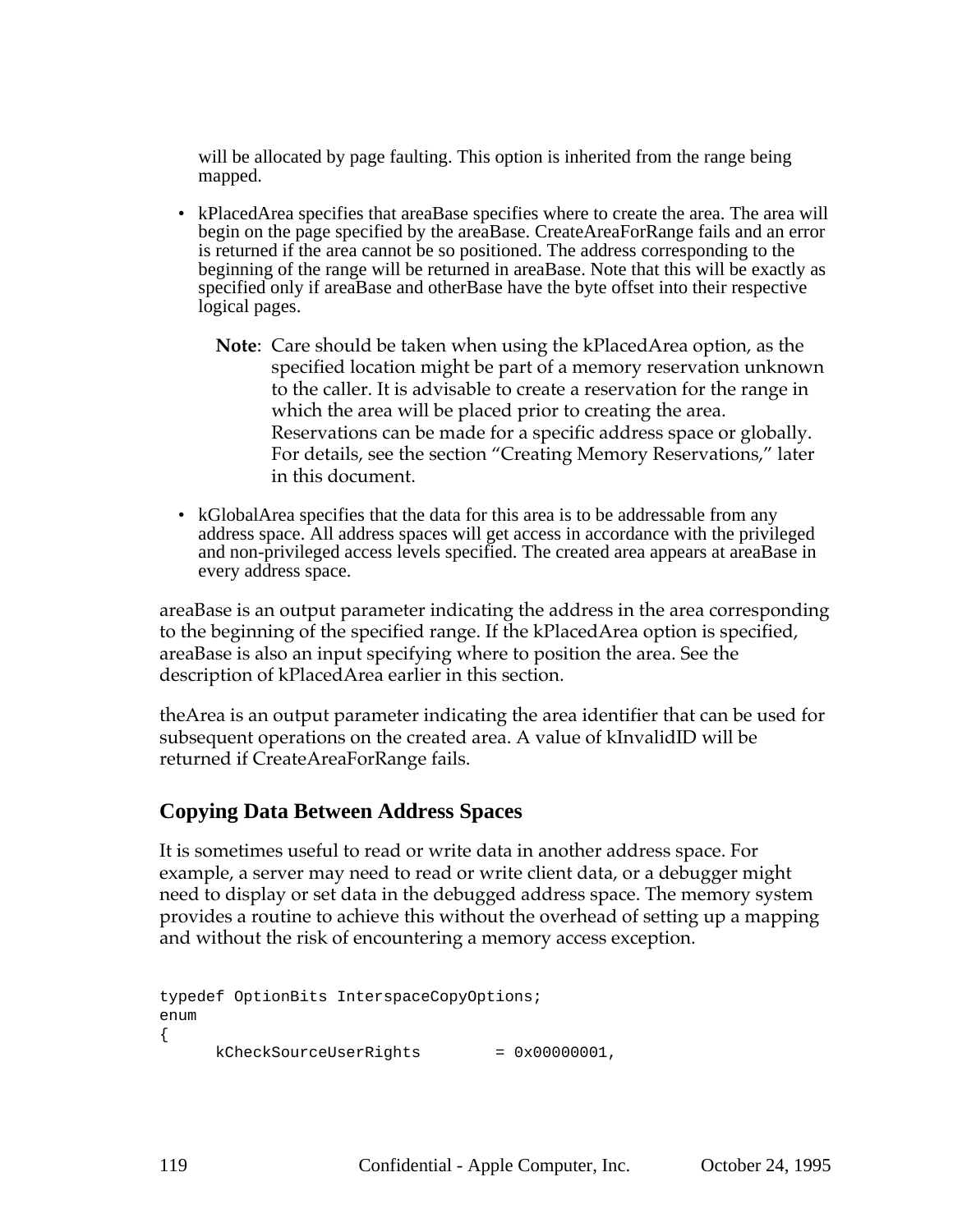| kCheckDestinationUserRights<br>$\}$ ;                                                                                                       | $= 0x00000002$                                                                                  |
|---------------------------------------------------------------------------------------------------------------------------------------------|-------------------------------------------------------------------------------------------------|
| OSStatus InterspaceBlockCopy<br>(AddressSpaceID<br>AddressSpaceID<br>LogicalAddress<br>LogicalAddress<br>ByteCount<br>InterspaceCopyOptions | sourceAddressSpace,<br>targetAddressSpace,<br>sourceBase,<br>targetBase,<br>length<br>options); |

InterspaceBlockCopy copies bytes from the specified source address space and range to the specified destination address space and range. Note that neither address space needs to be the current address space.

sourceAddressSpace specifies the address space containing the source range.

targetAddressSpace specifies the address space containing the destination range.

sourceBase specifies the start of the source range in theSourceAddressSpace.

targetBase specifies the start of the destination range in theTargetAddressSpace

length specifies the size, in bytes, of the range.

options specifies what access checks to apply to the copy operation. Values for this parameter are defined by the InterspaceCopyOptions type.

- kCheckSourceUserRights specifies that the user (non-privileged) access rights to the source address are to be checked. If not specified, the current execution mode's access rights are checked.
- kCheckDestinationUserRights specifies that the user (non-privileged) access rights to the destination address are to be checked. If not specified, the current execution mode's access rights are checked.

# **Memory Reservations**

Certain servers benefit by providing their clients read-only access to the server's read-write data structures. This is simplified if the data appears at the same location in both the server's and the clients' address spaces, but with different memory access levels in each. The main hurdle is finding a location for the data that is available in the server and in all clients, present and future. Memory reservations address this problem. Reservations cordon off an address range such that areas will not be created there unless they are specifically placed there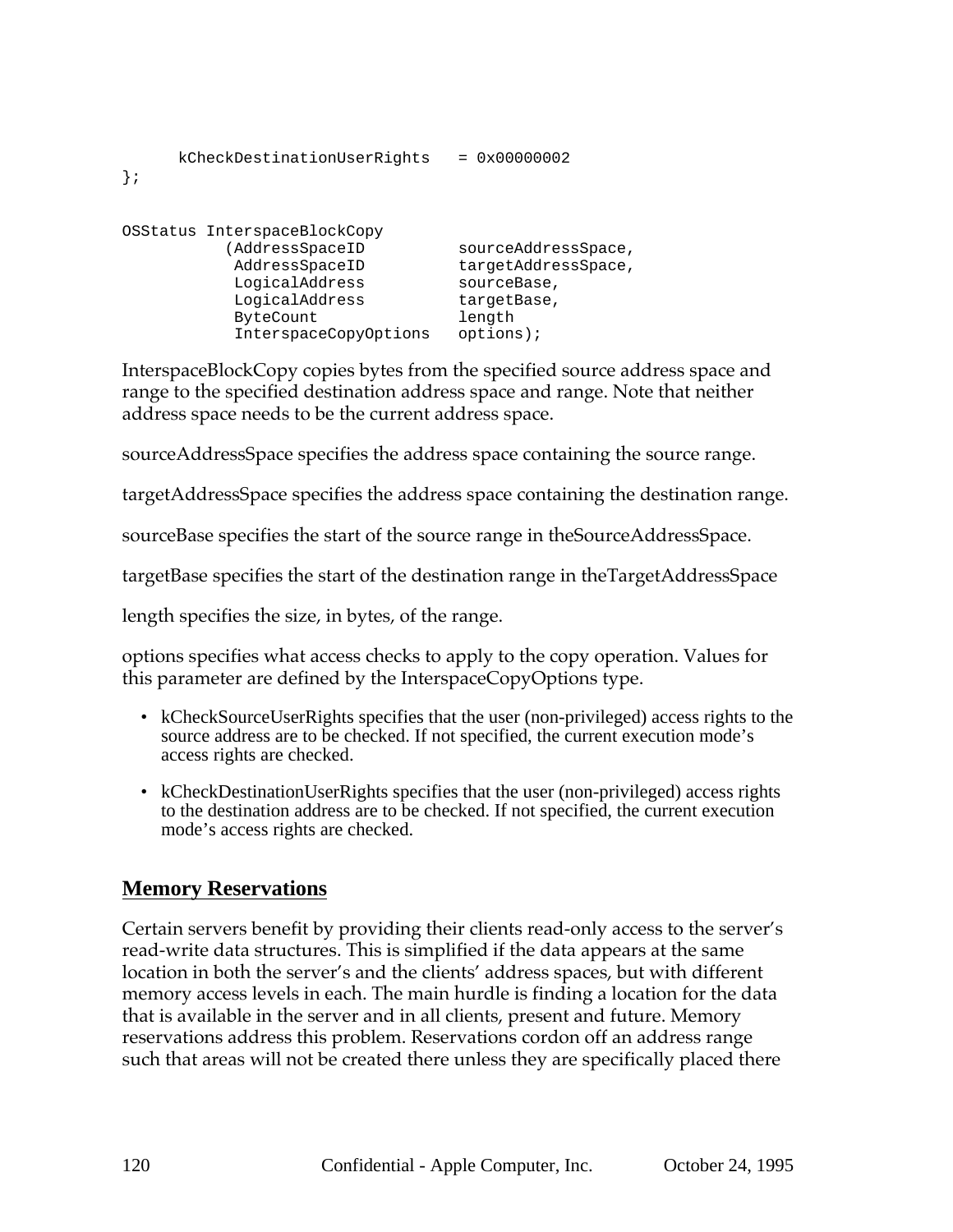(i.e. the area creator specifies the kPlacedArea AreaOption). Reservations can be made for a specific address space or globally.

# **Creating Memory Reservations**

```
typedef OptionBits ReservationOptions;
enum
{
  kPlacedReservation = 0x0000001,kGlobalReservation = 0x0000002,kGlobalAreaReservation = 0x00000004
};
OSStatus CreateAreaReservation(KernelProcessID owningKernelProcess,
                            LogicalAddress * base,
                           ByteCount length,
                            ReservationOptions options,
                             AreaReservationID * theReservation);
```
CreateAreaReservation reserves a logical address range such that no areas will be created within that range unless they are specified to be there. Areas are created at specific locations by using the kPlacedArea option, which is one of the AreaOptions.

owningKernelProcess specifies the kernel process in whose address space to reserve the range.

base is an output parameter indicating the beginning logical address of the reservation. If the kPlacedReservation option is specified, base is also an input specifying where to position the reservation. See the description of kPlacedReservation later in this section.

length is the number of bytes to reserve. It will be rounded up to a multiple of the logical page size. This means that the reservation may be larger than was specified.

options specifies desired characteristics of the reservation being created. Values for this parameter are defined by the ReservationOptions type.

• kPlacedReservation specifies that base specifies where to create the reservation. base and length will be page-aligned. This means that the reservation may be larger than was specified. CreateAreaReservation fails and an error is returned if the reservation cannot be so positioned. base will be set to the actual beginning of the reservation.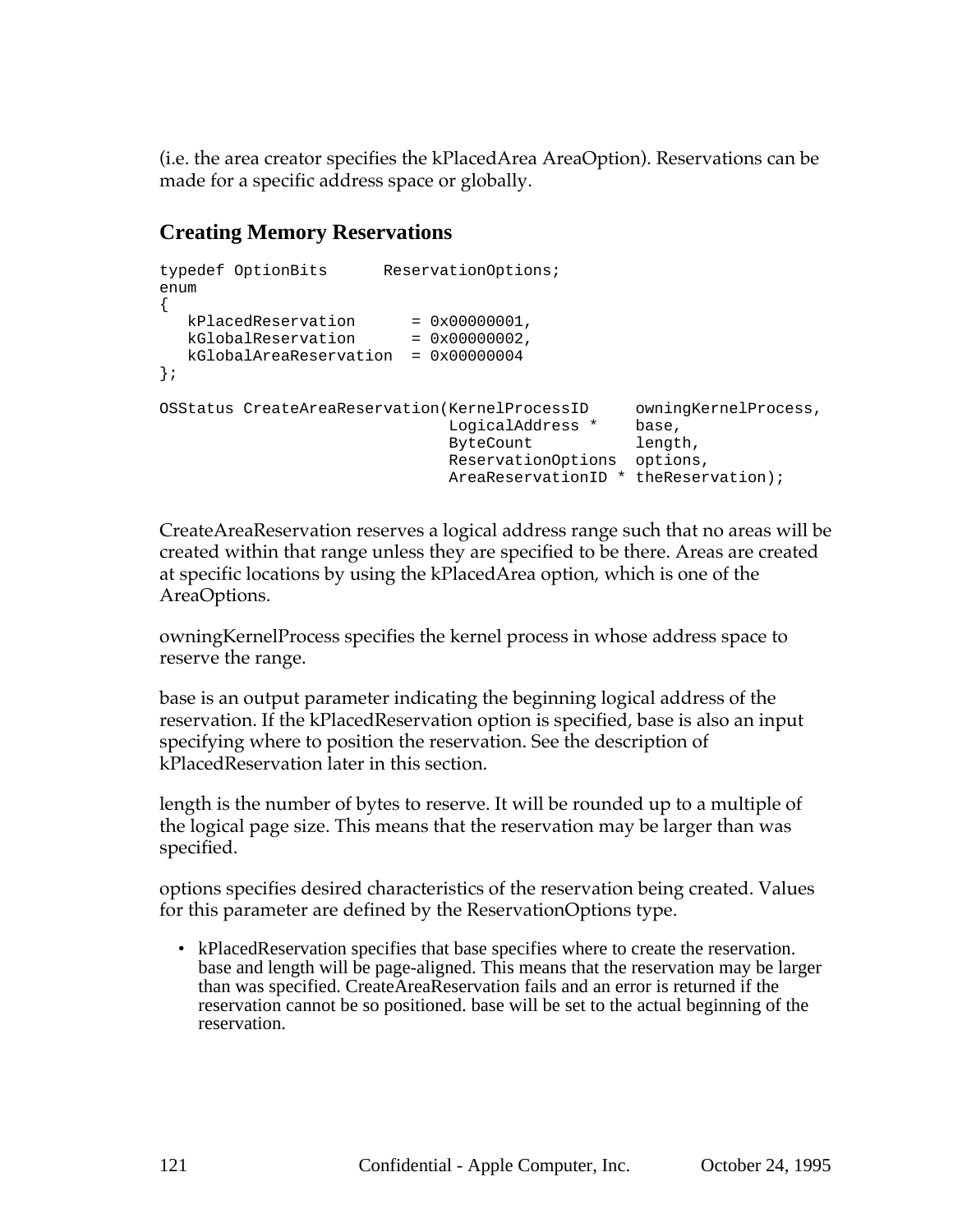• kGlobalReservation specifies that the reservation is to apply across all existing and future address spaces. The reservation appears at base in every address space. Note that although the reservation is across all spaces, creating an area in it adds the area just to the address space specified by the area creator.

Global reservations, like global areas, are automatically added to new address spaces. This assures the server that the range will be available when a client in the new address space initializes its connection to the server.

• kGlobalAreaReservation specifies that the areas created in the reservation will be global, overriding the default behavior of global reservations. When this option is specified, the kGlobalReservation option also must be specified.

theReservation is an output parameter indicating the reservation identifier that can be used for subsequent operations on the reservation. A value of kInvalidID will be returned if CreateAreaReservation fails.

### **Deleting Memory Reservations**

OSStatus DeleteAreaReservation (AreaReservationID theReservation);

DeleteAreaReservation destroys the specified memory reservation.

theReservation specifies the reservation to delete.

## **Obtaining Information About a Memory Reservation**

```
struct ReservationInformation
{
  AddressSpaceID addressSpace;
  LogicalAddress base;
  ByteCount length;
  ReservationOptions options;
};
typedef struct ReservationInformation ReservationInformation;
enum
{
  kReservationInformationVersion = 1
};
OSStatus GetReservationInformation
                    (AreaReservationID theReservation,
                     PBVersion version,
                     ReservationInformation * reservationInfo);
```
GetReservationInformation returns information about the specified memory reservation.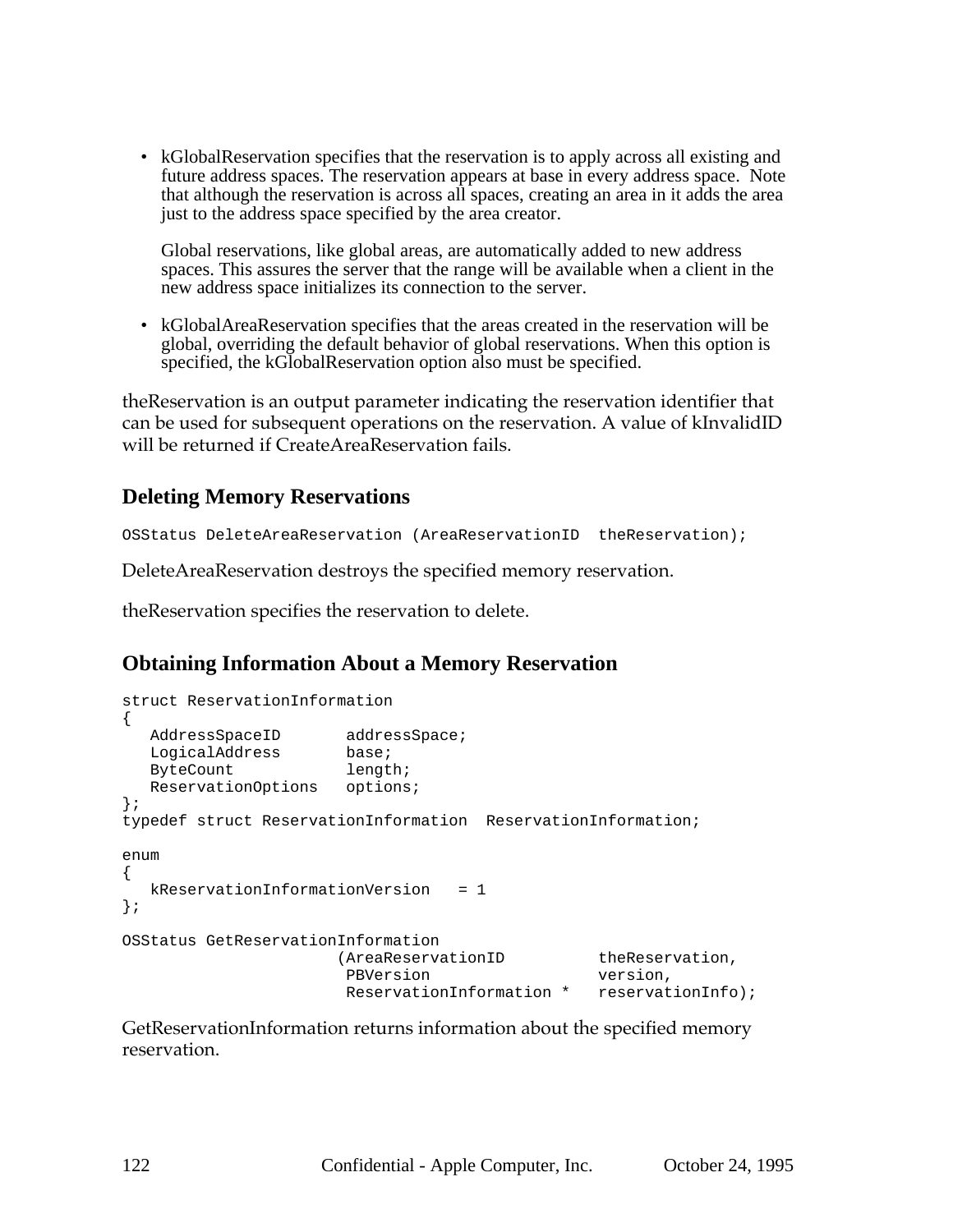theReservation specifies the memory reservation for which to get the information.

version specifies the version number of ReservationInformation to be returned. This provides backwards compatibility. kReservationInformationVersion is the version of ReservationInformation defined in the current interface.

reservationInfo specifies where to return the information.

The fields of a ReservationInformation structure are:

- addressSpace the address space in which the reservation exists.
- base the logical address of the reservation.
- length the size, in bytes, of the reservation.
- options the options that were specified at the time the reservation was created.

## **Iterating Over All Memory Reservations Within an Address Space**

```
OSStatus GetReservationsInAddressSpace
                     (AddressSpaceID addressSpace,
                     ItemCount requestedReservations,
                     ItemCount * totalReservations,
                     AreaID * theReservations);
```
GetReservationsInAddressSpace allows the caller to find the IDs of all reservations within a particular address space. For additional information about using iteration functions see the section "Some Basic Types," earlier in this document.

addressSpace indicates the address space of interest.

requestedReservations indicates the maximum number of reservation IDs that should be returned. This indicates the number of entries available at the location pointed to by theReservations.

totalReservations is filled in with the total number of reservations within the address space. If less than or equal to requestedReservations, all reservations were returned; if greater than requestedReservations, insufficient space was available to return all reservation IDs.

theReservations is filled in with the IDs of the reservations within theAddressSpace.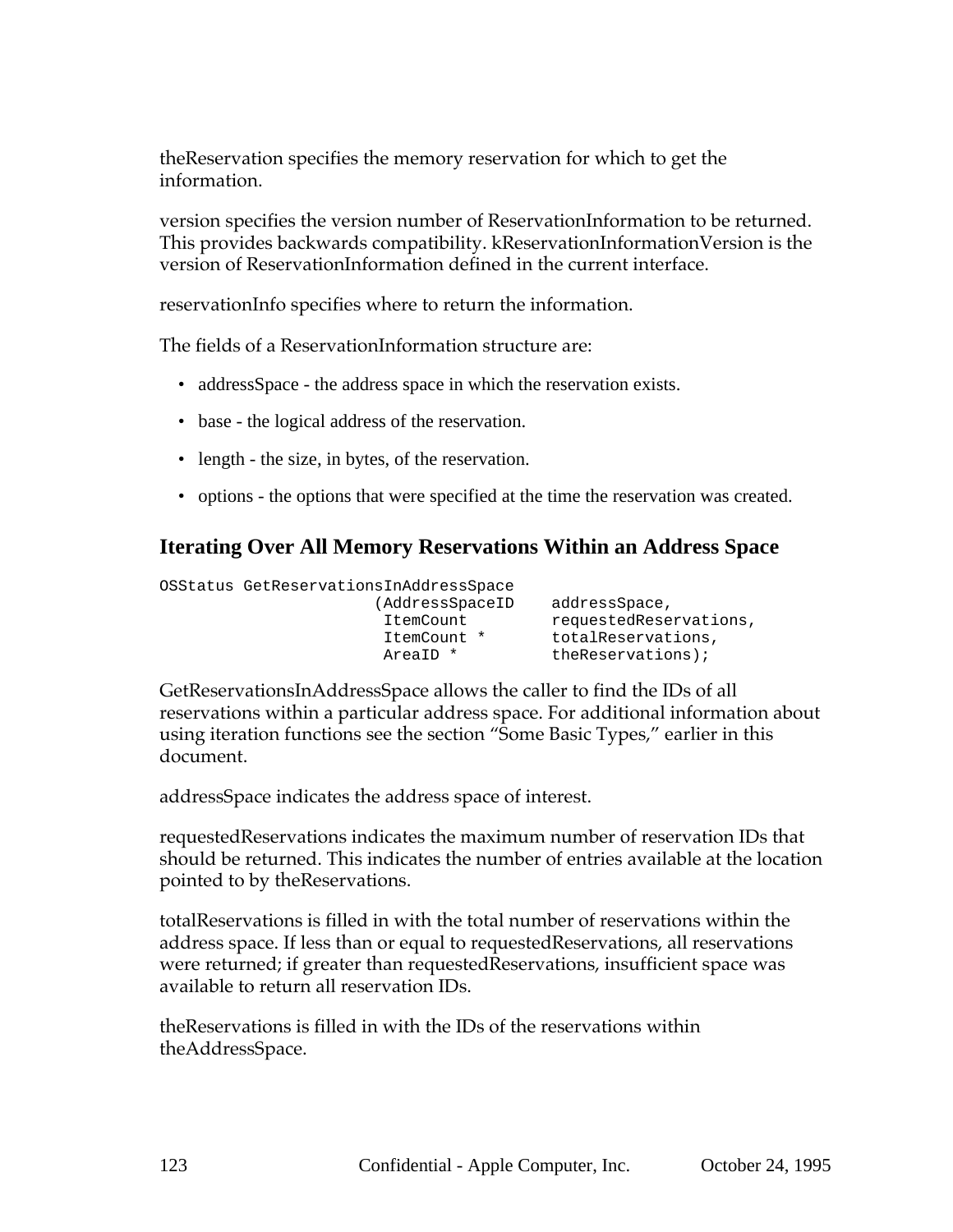The status return is:

- noErr if addressSpace exists, whether or not all reservation IDs were returned.
- kernelIDerr if addressSpace doesn't exist

## **Memory Exceptions**

The microkernel provides a mechanism to present exceptional hardware and software conditions to higher level software for resolution. (For information about this mechanism, see the section "Exceptions," earlier in this document.) The memory system employs this mechanism for address-space-related errors to be handled outside the memory system.

In particular, an address-space-related error results in an exception that can then be processed by an appropriate exception handler. The relevant ExceptionKinds are accessException, unmappedMemoryException, excludedMemoryException, readOnlyMemoryException, and unresolvablePageFaultException. The MemoryExceptionInformation structure defines additional information included in these exceptions. For information about how this structure is relayed to the handler, see the section "Exceptions," earlier in this document.

```
struct MemoryExceptionInformation
{
  AreaID theArea;
  LogicalAddress theAddress;
  OSStatus theError;
  MemoryReferenceKind theReference;
};
typedef struct MemoryExceptionInformation MemoryExceptionInformation;
typedef unsigned long MemoryReferenceKind;
enum MemoryReferenceKind
{
  kWriteReference = 0,kReadReference = 1,
  kFetchReference = 2
};
```
The fields of a MemoryExceptionInformation structure are:

- theArea the area containing the logical address of the exception. This will be kInvalidID if the reference was made to an unmapped range of the address space.
	- **Note:** The value of this field is unpredictable if the memory access spanned area boundaries. The use of area guards reduces the probability of such accesses.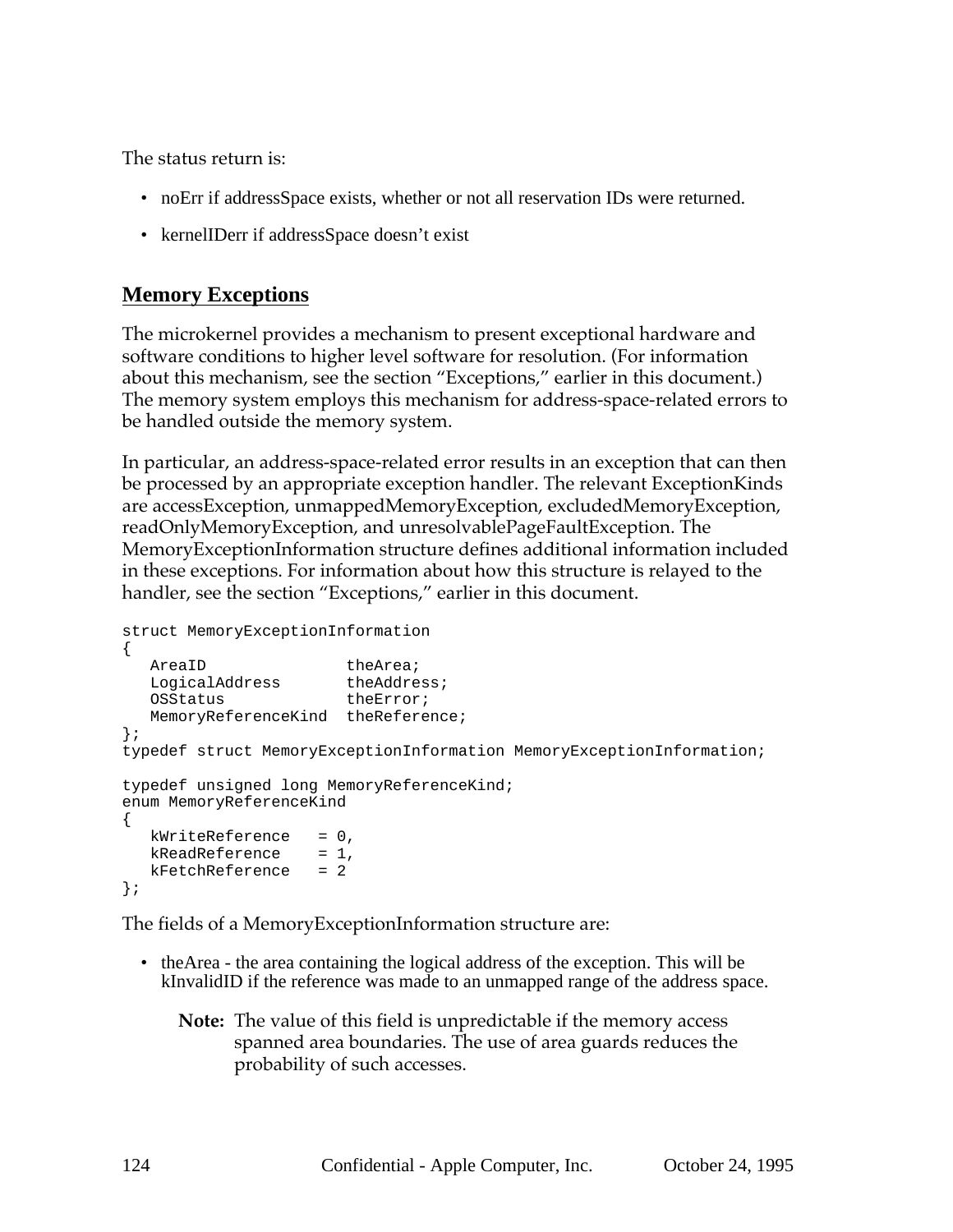- theAddress the logical address of the exception.
- the Error the status for unresolvable Page Fault.
- theReference the type of memory reference that resulted in the exception.

The address-space-related values of the ExceptionKind type are:

- accessException the reference resulted in a page fault because the physical address was not accessible (i.e., it was a "hard fault").
- unmappedMemoryException the reference was to an address which is not part of any area in the address space.
- excludedMemoryException the reference was to an area whose access level prevents any access (the ExcludedMemory access level), or to a area guard.
- readOnlyMemoryException the reference was to an area whose access level prevents write accesses (the ReadOnlyMemory access level).
- unresolvable Page Fault Exception the reference resulted in a page fault that could not be resolved. theError field in the MemoryExceptionInformation indicates why the fault was not resolved.

The values of the MemoryReferenceKind type are:

- kWriteReference the reference was an attempt to modify data.
- kReadReference the reference was an attempt to acquire data.
- kFetchReference the reference was an attempt to acquire a processor instruction.
	- **Note:** The ability to distinguish instruction fetches from read references is processor dependent. Consequently, some implementations may report an instruction fetches as a read reference.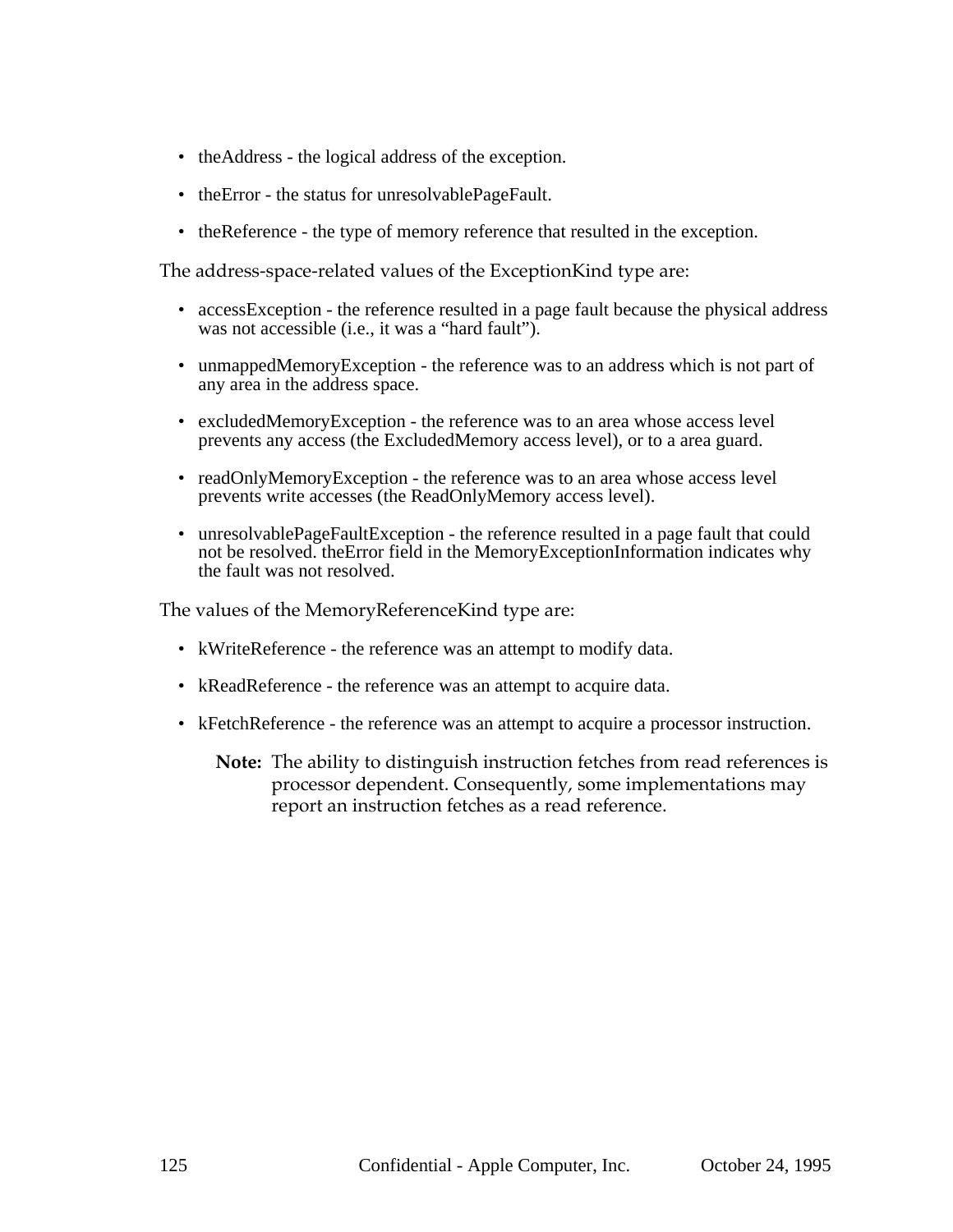## **MESSAGING**

For the purposes of discussion, the message system is divided into sections on the management of message ports, objects, and the messaging operations.

### **Message Port Management**

Message ports are abstract entities used to receive messages. The microkernel provides operations for the creation, deletion, and maintenance of message ports.

Ports, like other kernel objects are referenced by ID.

### **Creating Message Ports**

When a message port is created, it contains all microkernel resources needed to receive and reply to messages that are sent synchronously. Additional resources are needed by the microkernel for each asynchronous operation (sends and receives) that occur simultaneously.

|  | OSStatus CreatePort (PortOptions | options,     |
|--|----------------------------------|--------------|
|  | PortID *                         | $thePort$ ); |

options control the details of port creation. Currently no options are supported and a value of kNilOptions should be specified.

thePort is updated with the ID of the newly created message port.

#### **Deleting Message Ports**

Deletion of a message port deletes all associated message objects. As a result of deleting the associated objects, any outstanding send requests to those objects, and therefore the port, are completed with appropriate status. Further, any outstanding receive requests to the port are similarly completed with appropriate status.

After deletion, the port's ID becomes invalid and subsequent attempts to use it result in an error.

OSStatus DeletePort (PortID thePort);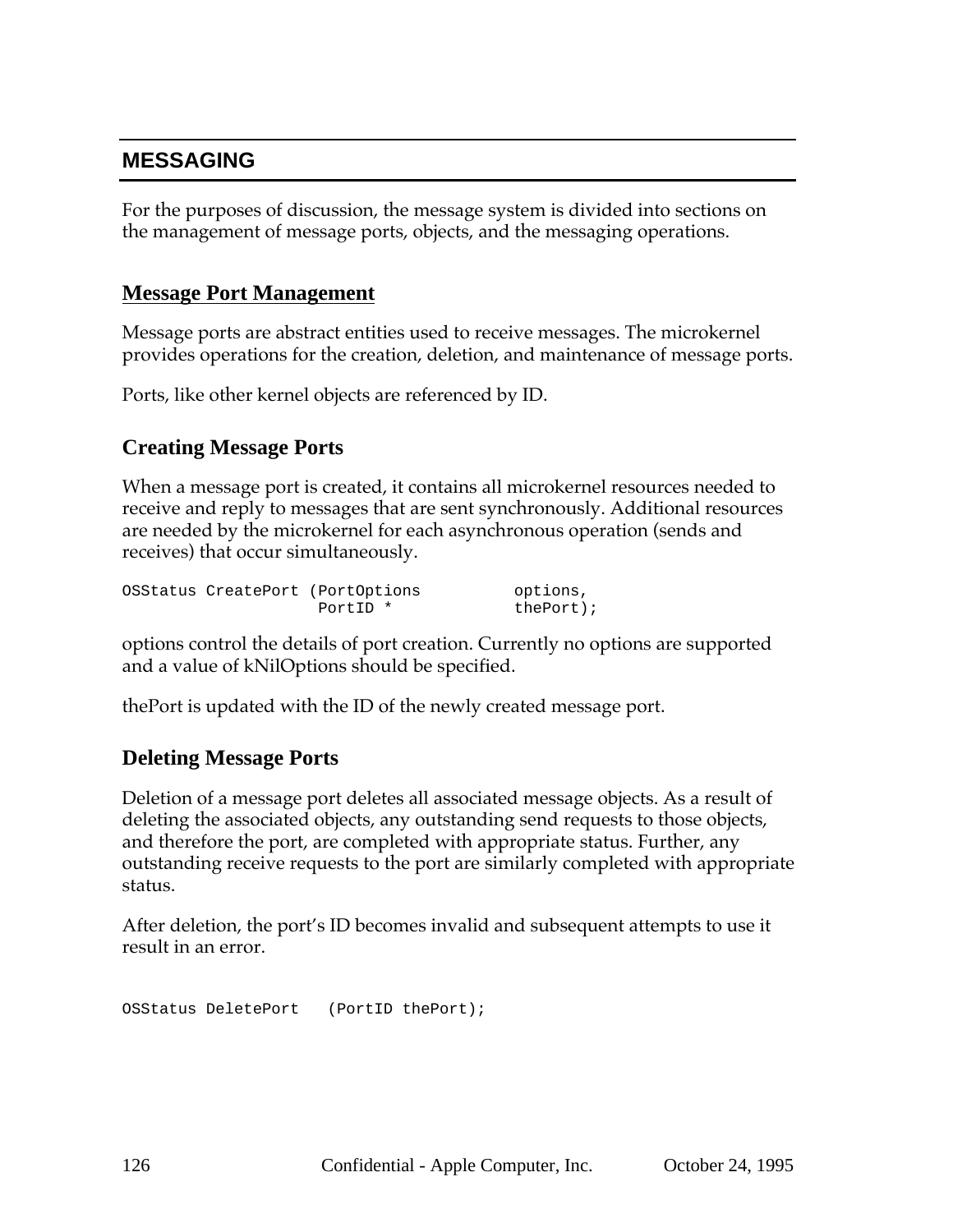# **Obtaining Information About a Port**

You can request information about a given port. Information regarding the current state of the message port and how it was created are returned.

```
typedef struct MessagePortInformation
{
  KernelProcessID owningKernelProcess;
  ItemCount objectCount;
  ItemCount pendingReceives;
  ItemCount pendingSends;
  ItemCount pendingReplies;
  ItemCount transactionCount;
  ItemCount blockedAsyncSenders;
  ItemCount blockedAsyncReceivers;
} MessagePortInformation;
enum
{
  kPortInformationVersion = 1
};
OSStatus GetPortInformation (PortID thePort,
                        ruitude the port,<br>Particle port of the port, pression,
                         MessagePortInformation * portInfo);
```
thePort is the ID of a message port about which you want information.

version specifies the version number of PortInformation to be returned. This provides backward compatibility. kPortInformationVersion is the version of PortInformation defined in the current interface.

portInfo is the address of a MessagePortInformation record that will be filled in with information about the message port.

After a call to GetPortInformation, the portInfo parameter is filled in with the following information:

- owningKernelProcess is the ID of the kernel process that created the message port.
- objectsCount is the number of message objects that are currently associated with the message port.
- pendingReceives indicates the number of receive requests that have been made of the port but have not yet been matched with any message.
- pendingSends indicates the number of send requests that have been made to message objects associated with the port but have not yet been matched to any receive request.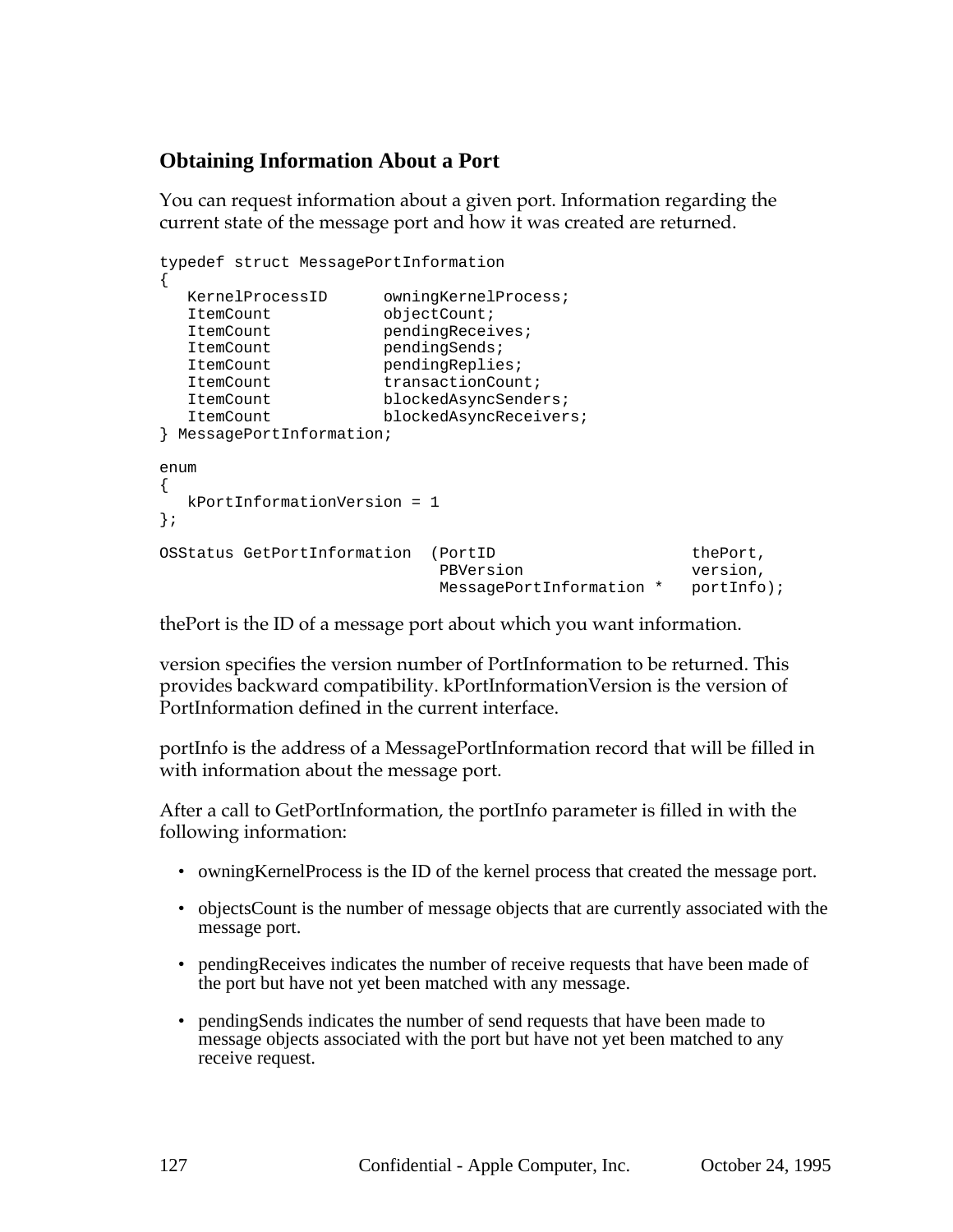- pendingReplies indicates the number of send requests that have been made to message objects associated with the port and have been received but to which no reply has been issued.
- transactionCount is the total number of send-receive-reply transactions that have taken place across this message port since it was created.
- blockedAsyncSenders indicates the number of asynchronous senders that have issued requests but been blocked waiting for message system resources.
- blockedAsyncReceivers indicates the number of asynchronous receivers that have issues requests but been blocked waiting for message system resources.

## **Iterating Over Message Ports**

You can find all the message ports in the system by using the following function.

```
OSStatus GetPortsInSystem (ItemCount requestedPorts,
                        ItemCount * totalPorts,
                        PortID * thePorts);
```
GetPortsInSystem returns the IDs of all the ports in the system.

requestedPorts indicates the maximum number of port IDs that should be returned. This indicates the number of entries available at the location pointed to by thePorts.

totalPorts is filled in with the total number of ports in the system. If less than or equal to requestedPorts, all port IDs were returned; if greater than requestedPorts, insufficient space was available to return all port IDs.

thePorts is filled in with the IDs of the ports the system.

## **Message Object Management**

Message objects are the abstract entities to which messages are sent. Objects are associated with exactly one port. This association may be changed. Messages sent to objects are received from the object's associated port.

Message objects contain a reference constant. This reference constant, typically a control block address, is copied from the object into the message at the time a message is sent through the object to a port.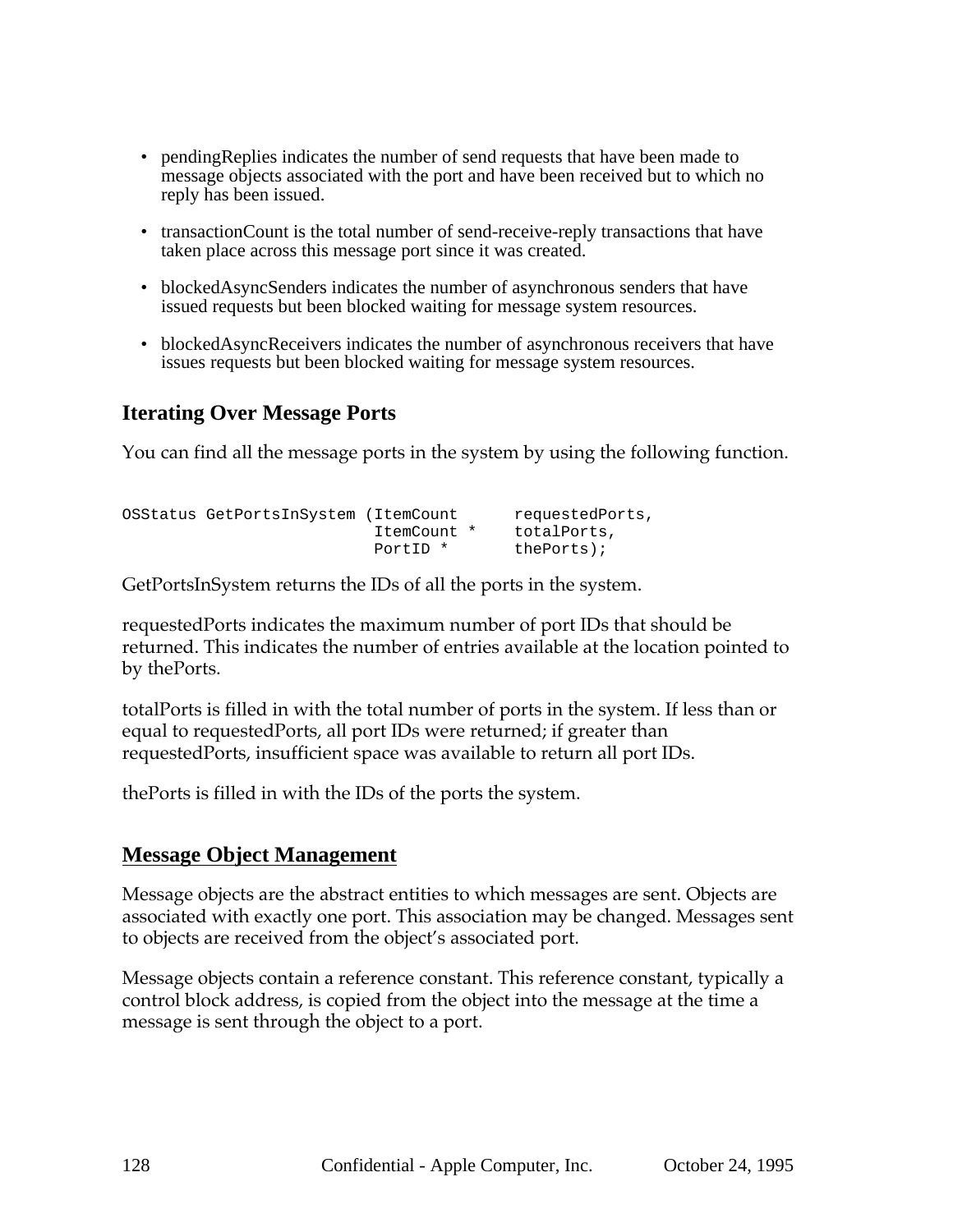Message objects may have a designated client kernel process. Newly created message objects have no such client designated. Part of the processing performed by the microkernel during kernel process termination includes sending messages to any objects whose client is the terminating kernel process This ability allows servers to reclaim message objects whose clients have terminated.

The microkernel provides services for the creation, deletion, and maintenance of message objects.

Like all kernel objects, message objects are referenced by ID.

## **Creating Message Objects**

Creation of message objects requires that you specify a port with which the object is initially associated. You must also specify an initial value for the object's refcon. Once created, the message object is immediately eligible to be the target of send requests.

| OSStatus CreateObject | (PortID)<br>ObjectRefcon<br>ObjectOptions<br>ObjectID * | port,<br>refcon,<br>options,<br>$theObject$ ); |
|-----------------------|---------------------------------------------------------|------------------------------------------------|
|                       |                                                         |                                                |

port indicates the port with which the message object is to be associated. Messages sent to the object being created will appear at this port.

refcon indicates the value of the message object's refcon. This value will be copied from the object being created into messages at the time they are sent through the object and placed into the object's port.

options is currently unused.

theObject is updated with the ID of the newly created message object.

## **Deleting Message Objects**

Deletion of a message object implies replying to any messages that have been sent to the object but have not as yet been received from the object's port. These send requests are made to complete with appropriate status. After deletion, the object's ID becomes invalid and subsequent attempts to use it are erroneous. Such attempts usually result in errors. Deletion of a message object also unlocks the object. Any tasks waiting for the lock are given an error result.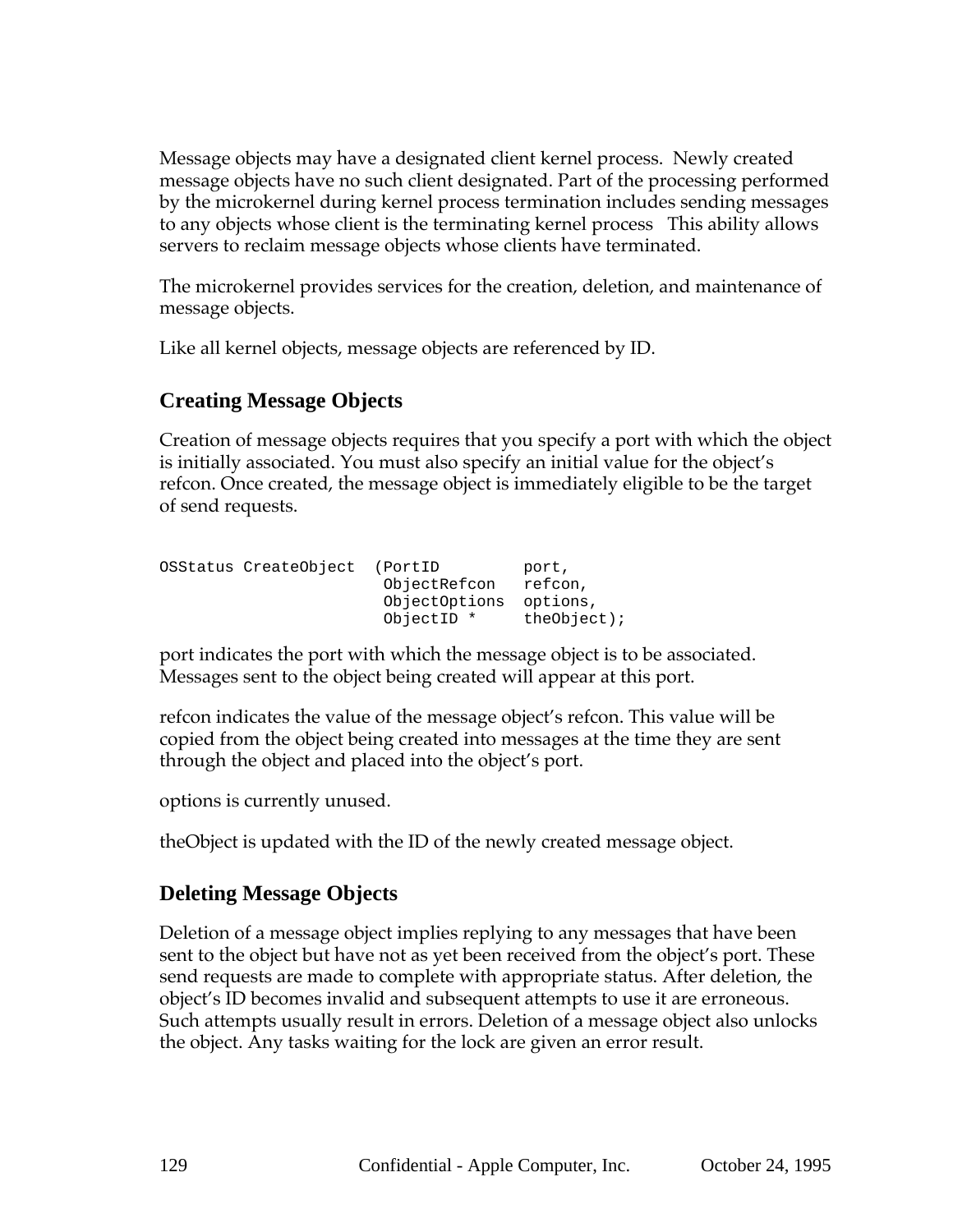OSStatus DeleteObject (ObjectID theObject);

#### **Locking Message Objects**

Message objects can be locked. Once locked, messages sent to the object cannot be received until the object is unlocked. Multiple tasks may attempt to lock an object. However, only one task is granted the lock. Any other tasks are blocked in priority order awaiting the lock.

```
typedef OptionBits ObjectLockOptions;
enum
{
  kLockObjectWithOneMessage = 0x00000001
};
OSStatus LockObject (ObjectID theObject,
                  ObjectLockOptions options,
                  Duration timeout);
```
theObject is the ID of the message object to be locked.

options controls the behavior of the request to lock the designated object. The kLockObjectWithOneMessage option controls the number of messages that have been received but not replied when the lock request is satisfied. If this option is specified, the number of such messages is exactly one; in the absence of this option, the number of such messages is exactly zero.

timeout places a maximum waiting limit on the LockObject operation. If the value of timeout is exceeded, LockObject fails and returns an error.

#### **Unlocking Message Objects**

The UnLockObject service is used to release the lock on a message object.

```
OSStatus UnLockObject (ObjectID theObject);
```
theObject specifies the locked object that is to be unlocked.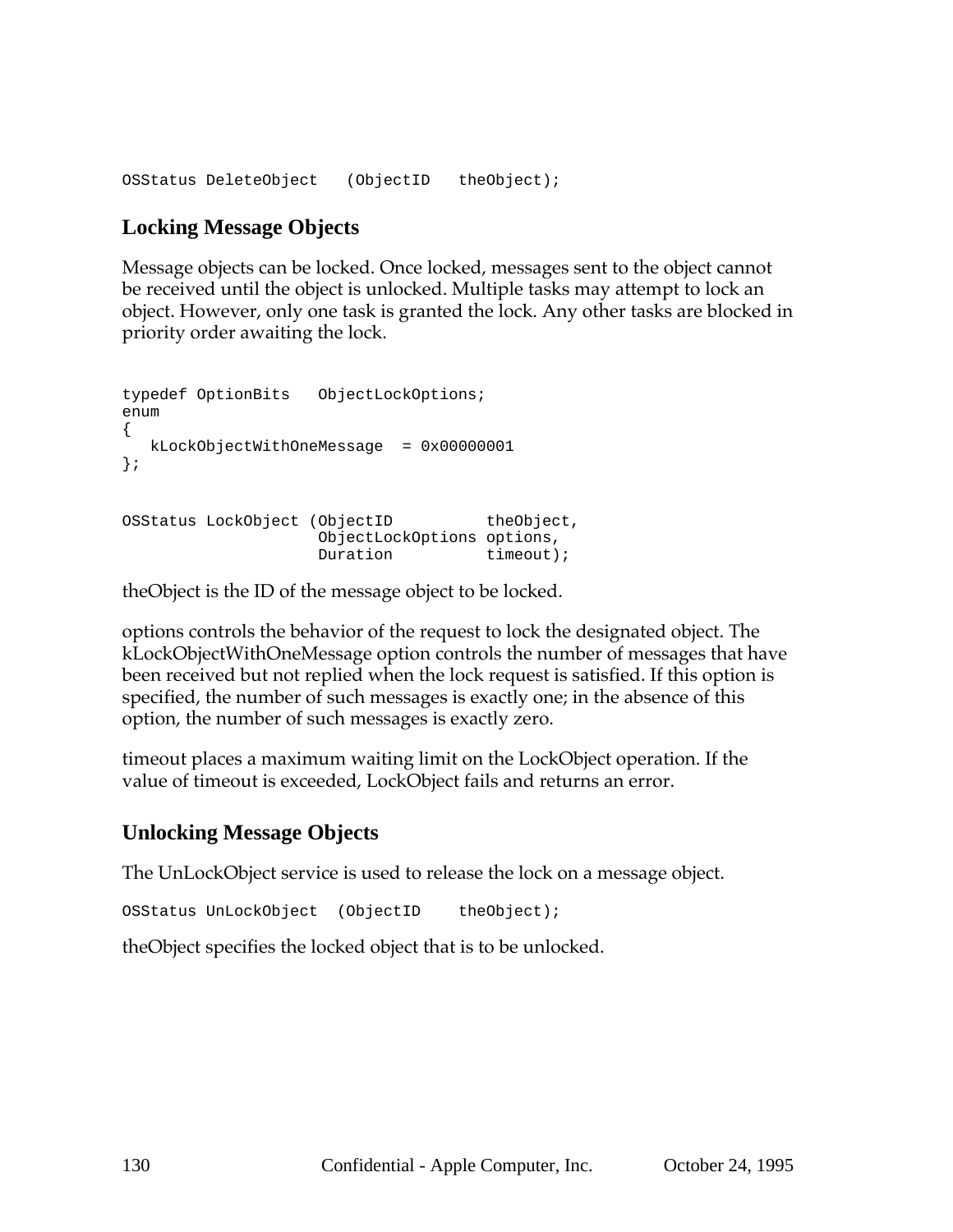## **Obtaining Information About an Object**

Given the ID of a message object, you can obtain the ID of the port with which it is currently associated, the kernel process that is the object's client, and the refcon currently associated with the object.

```
OSStatus GetObjectInformation (ObjectID theObject,
                        PortID * port,
                        ObjectRefcon * refcon);
```
theObject is the ID of an object about which information is to be returned.

port is update to indicate the ID of the Port to which this object belongs.

refcon is updated to indicate the object's current refcon.

## **Changing Information About an Object**

| enum                                      |                                                         |                                                |
|-------------------------------------------|---------------------------------------------------------|------------------------------------------------|
| kSetObjectPort<br>$= 0 \times 00000002$ , |                                                         |                                                |
| kSetObjectRefcon<br>$= 0x00000004$        |                                                         |                                                |
| $\cdot$                                   |                                                         |                                                |
| typedef OptionBits<br>SetObjectOptions;   |                                                         |                                                |
| OSStatus SetObjectInformation             | (ObjectID<br>SetObjectOptions<br>PortID<br>ObjectRefcon | theObject,<br>options,<br>port,<br>$refcon)$ ; |

theObject is the ID of an object about which information is to be returned.

options controls which, if any, of the object's information is changed. This value is a mask formed by ORing together the values kSetObjectPort and kSetObjectRefcon.

port is the ID of a port to which this object will be moved. This value is only used if options includes the kSetObjectPort bit. Changing an object's port causes any unreceived messages to be forwarded from the old to new port.

refcon is the refcon value that will be associated with the object. This value is only used if options includes the kSetObjectRefcon bit.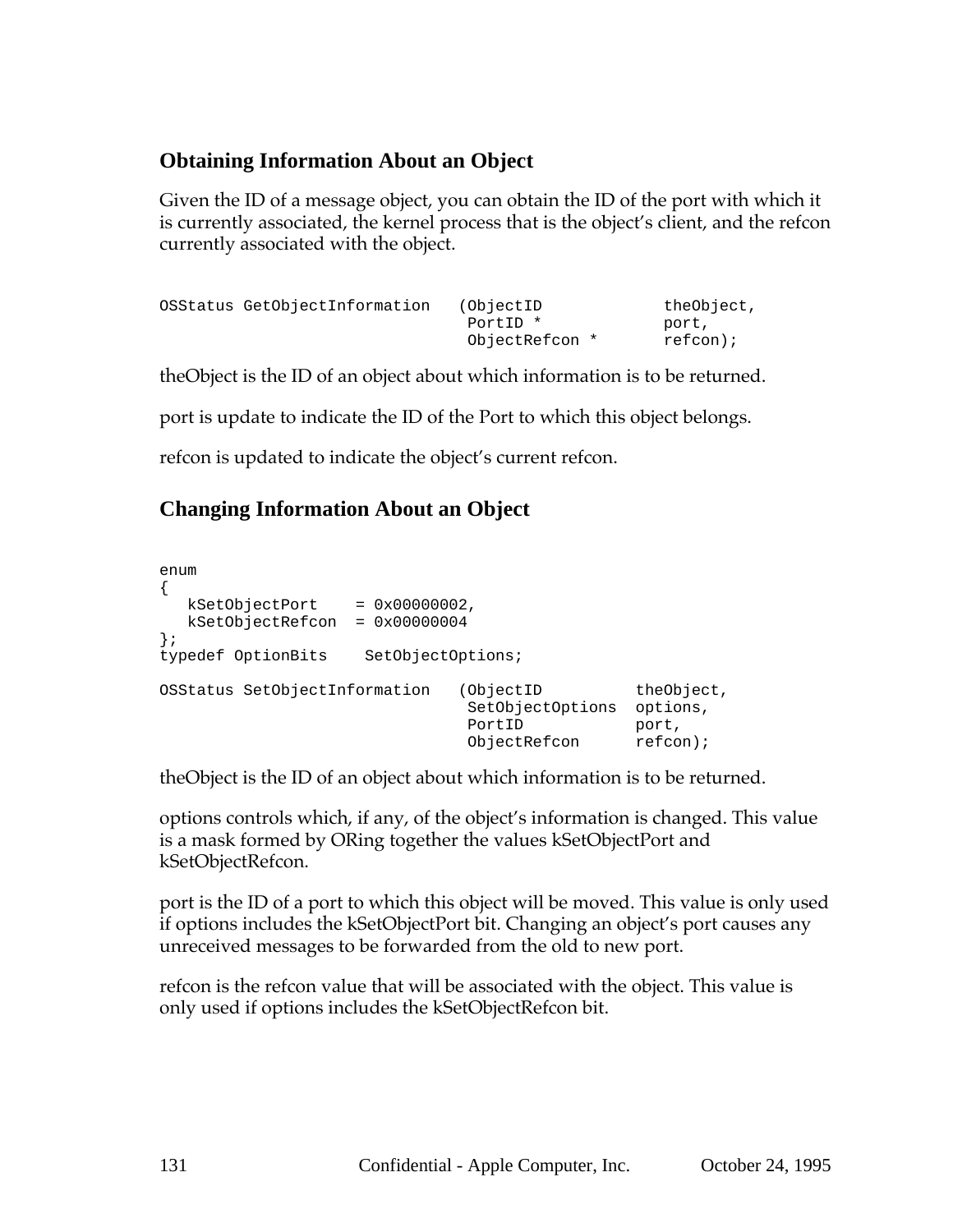# **Iterating Over Objects**

You can iterate over all of the message objects associated with a particular message port.

OSStatus GetObjectsInPort (PortID ItemCount requestedObjects, ItemCount \* totalObjects, ObjectID \* theObjects);

GetObjectsInPort allows the caller to find the IDs of all tasks within a particular port. For additional information about using iteration functions see the section "Some Basic Types," earlier in this document.

thePort indicates the port of interest.

requestedObjects indicates the maximum number of object IDs that should be returned. This indicates the number of entries available at the location pointed to by theObjects.

totalObjects is filled in with the total number of objects on the port. If less than or equal to requestedObjects, all objects were returned; if greater than requestedObjects, insufficient space was available to return all object IDs.

theObjects is filled in with the IDs of the objects on the port.

The status return is:

- noErr if thePort exists, whether or not all object IDs were returned.
- kernelIDerr if thePort doesn't exist

## **About Message Transactions**

A message transaction is begun with a send. Once begun, the transaction is *inprogress* until it completes. Transactions are completed by either a reply or by cancellation of the send request.

When the receiver replies to a received message, the reply includes a status indication. This status indication is called the *reply status*.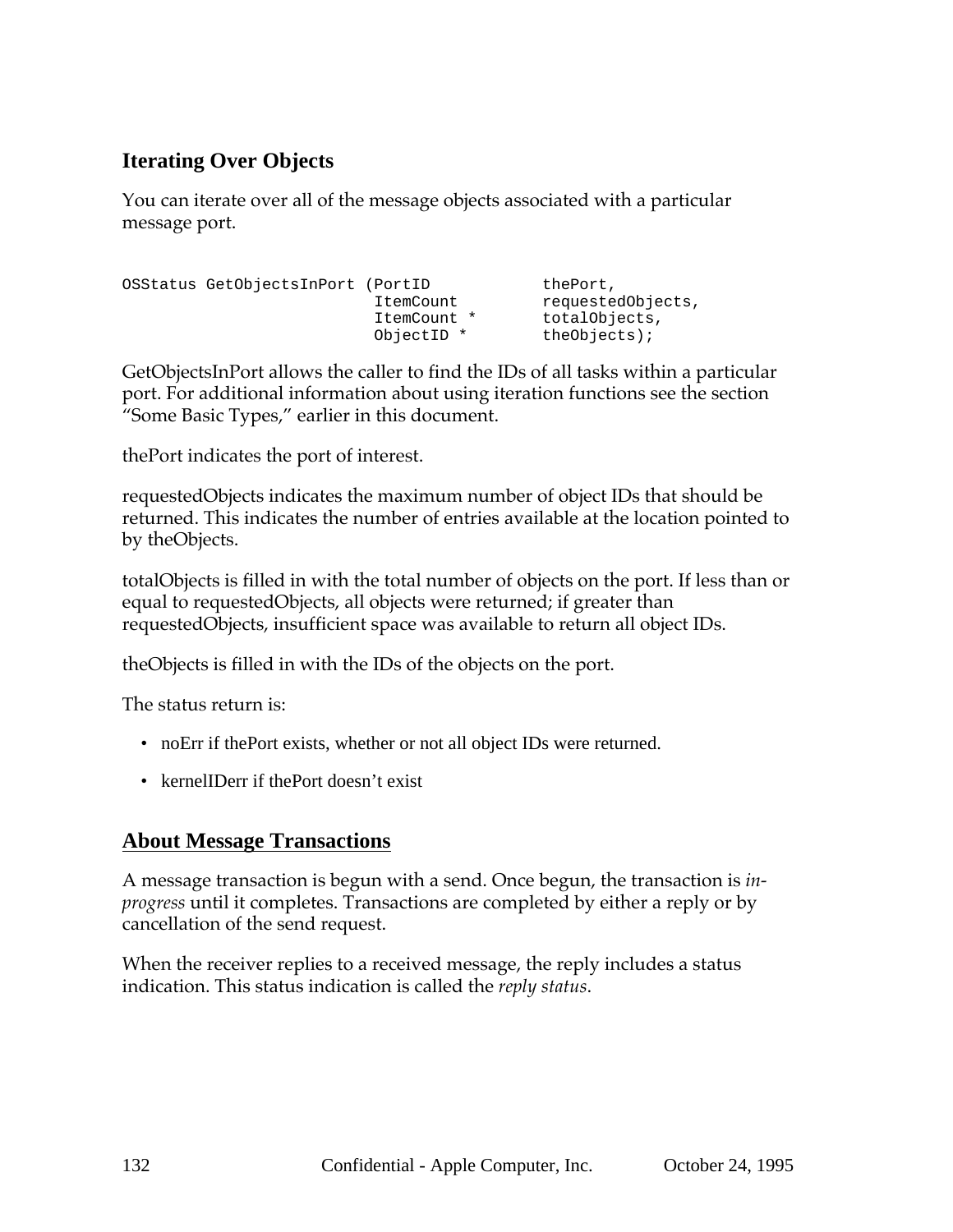## **Message IDs**

All message transactions can be identified by a particular message ID. The ID of an individual message transaction is used to query or alter the state of a transaction. With the exception of the synchronous send operation, every message system operation either requires that you specify a message ID or returns a message ID.

## **Message Types**

Each message that is sent is accompanied by a message type. When a server makes receive requests, it may indicate that it only wants to receive messages of a certain type. These message types help to classify the message in a manner agreed upon between the client and server. You can use message types to prioritize message importance, to differentiate between kinds of requests, or for other purposes.

A message type is a 32-bit value that is interpreted as an array of 32 bits. A sender specifies the type of message being sent by passing a message type with one or more bits set. A receiver specifies the type of message it wishes to receive by specifying a message type with one or more bits set. A particular receive request will only be satisfied if the logical AND of the sender's message type and the receiver's message type is non-zero.

typedef UInt32 MessageType;

Notice that a message sent with a message type value of zero cannot match any receiver using the rules described in this section. However, a receive request that specifies a message type value of 0xFFFFFFFF will match any message, including receive requests that have a message type of zero.

## **Kernel Messages**

The microkernel reserves the most significant bit of the message type parameter to indicate that the message is a *kernel message*. All messages sent by the microkernel are of the kernel message type. The next three most significant bits are reserved for future use. These messages are used to perform various system management functions such as canceling requests. The use of these messages is discussed in the section "Canceling Message Requests," later in this document.

**Note**: Clients of the microkernel should not send messages that have the kernel message type.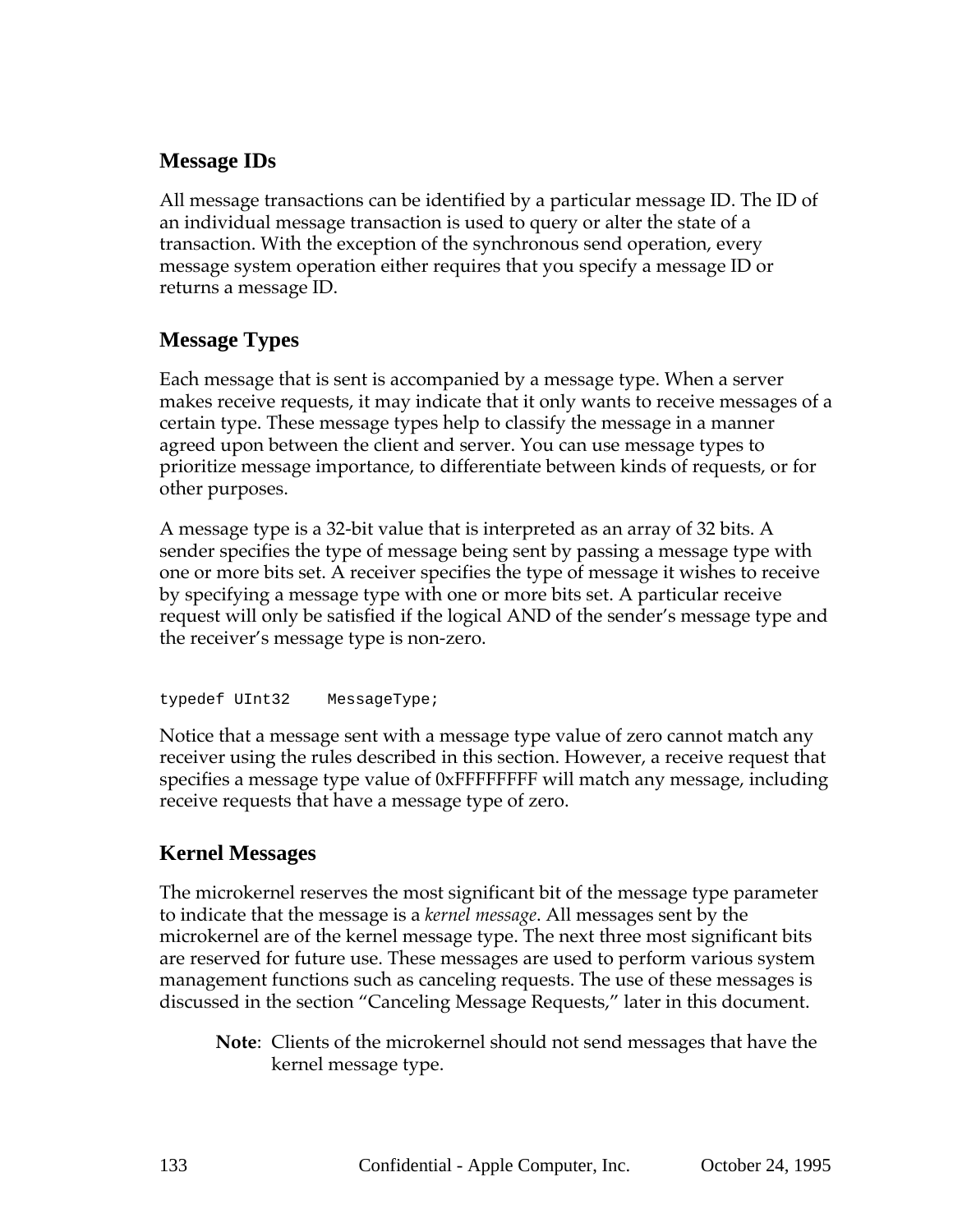```
enum
{
  kernelMessageType = 0x80000000,
  kAllNonKernelMessageTypes = 0x0FFFFFFF,
  allMessages = 0xFFFFFFFFF
};
```
Each kernel message begins with a common header that allows the various messages to be distinguished. Individual kernel messages are described throughout this document. Some definitions useful when handling kernel messages are:

```
typedef struct KernelMessageHeader
{
  UInt32 messageCode;
} KernelMessageHeader;
```
## **Sending Messages**

Clients request actions by sending messages to objects. For example, if you want to read ten bytes of data from serial port A, you send a message to the object that represents serial port A. The message describes the nature of the actions you want the object to perform. In this case, the message would indicate a read request with a byte count of ten.

From the perspective of the microkernel, messages are simply a set of memory locations described by a single address/byte count pair. It is the responsibility of the sender to insure that, from the time the send is initiated until the time the send completes, the contents of those memory locations remain intact. This means, for example, that a message that is sent asynchronously should not be allocated on the stack of the sender unless the sender can guarantee that the contents of the stack frame will remain valid until a reply is received or the send is canceled.

The descriptive nature of messages form an agreement between client and server; they are not examined or interpreted by the microkernel.

## **Send Options**

When you send a message, you can control certain aspects of the message transmission through use of the SendOptions parameter. These options are described below:

typedef OptionBits SendOptions;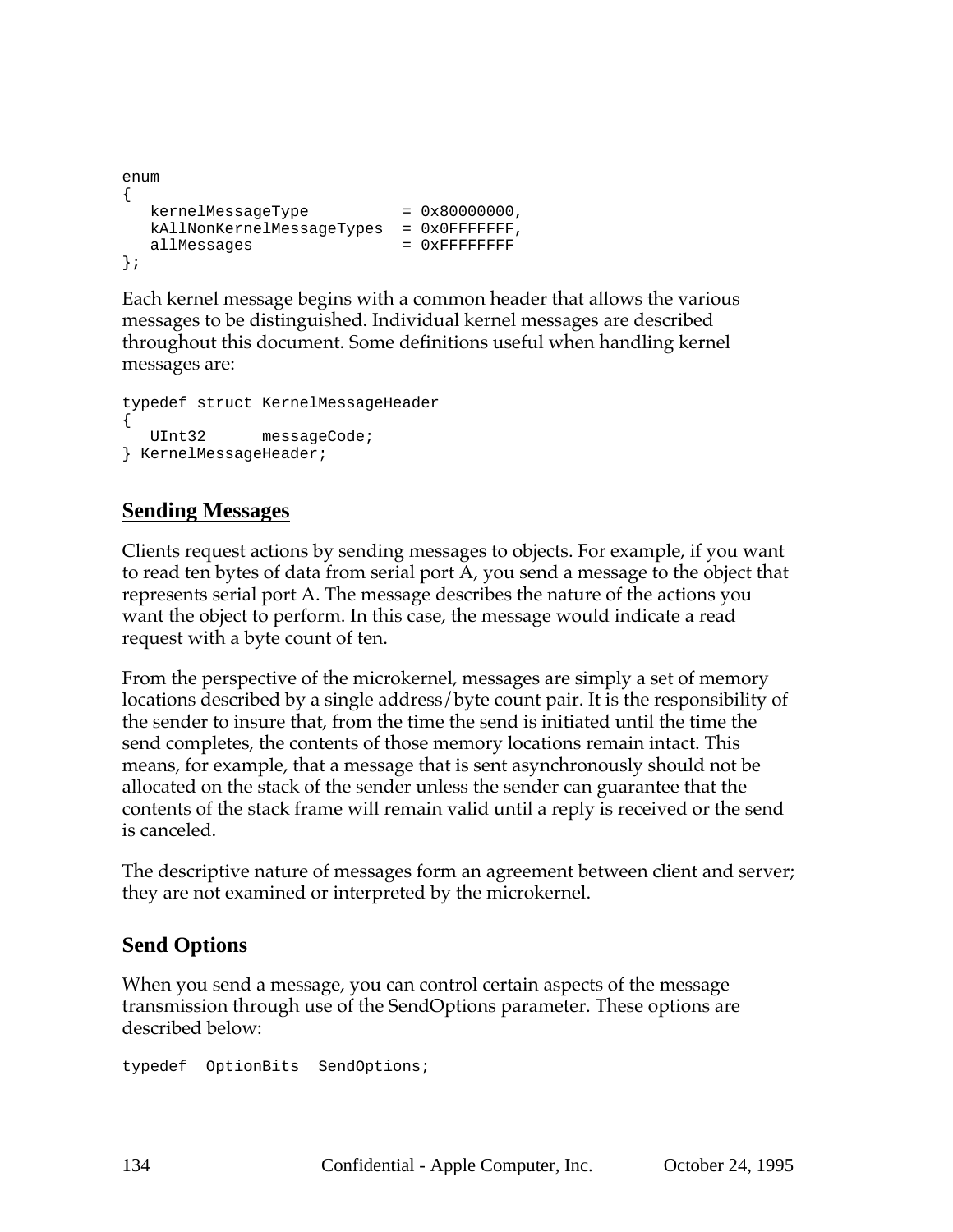| enum                     |                         |
|--------------------------|-------------------------|
| kSendTransferKindMask    | $= 0x00000003$ ,        |
| kSendByChoice            | $= 0 \times 00000000$ , |
| kSendByReference         | $= 0 \times 00000001$ , |
| kSendByValue             | $= 0x00000002$ ,        |
| kSendIsBuffered          | $= 0x00000003$ ,        |
| kSendIsPrivileged        | $= 0x00000008$ ,        |
| kSendIsAtomic            | $= 0 \times 00000010$ , |
| kSendPtrsAddressable     | $= 0 \times 00000040$ , |
| kSendPtrsNeedAccessCheck | $= 0x00000080$          |

};

- kSendTransferKindMask identifies the subfield within the SendOptions that specifies how the data is to be transferred between sender and receiver.
- kSendByChoice causes the microkernel to choose kSendByReference or kSendByValue, whichever is faster.
- kSendByReference causes just the address of the sender's message to be placed into the receiver's buffer. If the message sender is in an address space different from that of the message receiver, this option causes the message to be mapped into the receivers address space. Such mappings are eliminated when the transaction, initiated by the send. This option must be specified if the intent of the transaction is for the sender to receive data in the message buffer placed there by the recipient.
- kSendByValue causes the microkernel to copy the contents of the sender's buffer into the receiver's buffer.
- kSendIsBuffered option causes the microkernel to buffer the message internally so that the sender can reuse the buffer contents immediately. This is only useful for asynchronous sends. There's no guarantee that the microkernel can allocate the required memory, and it may enforce a maximum size on the message. If the message exceeds the maximum size the microkernel is willing to buffer, or exceeds the memory the microkernel can allocate, the caller will be blocked and the message delivered synchronously.
- The kSendIsPrivileged option bit is set by the microkernel on behalf of a privileged sender task. If a non-privileged sender attempts to set this option bit, the microkernel will clear it before passing the message to a receiver.
- The kSendIsAtomic option bit causes the microkernel to lock the object until a Reply is issued.
- kSendPtrsAddressable is set by the microkernel if the sender's address space is directly addressable by the receiver. This is true when both sender and receiver are user mode tasks in the same address space, or when both are privileged tasks, or when the receiver is an accept function.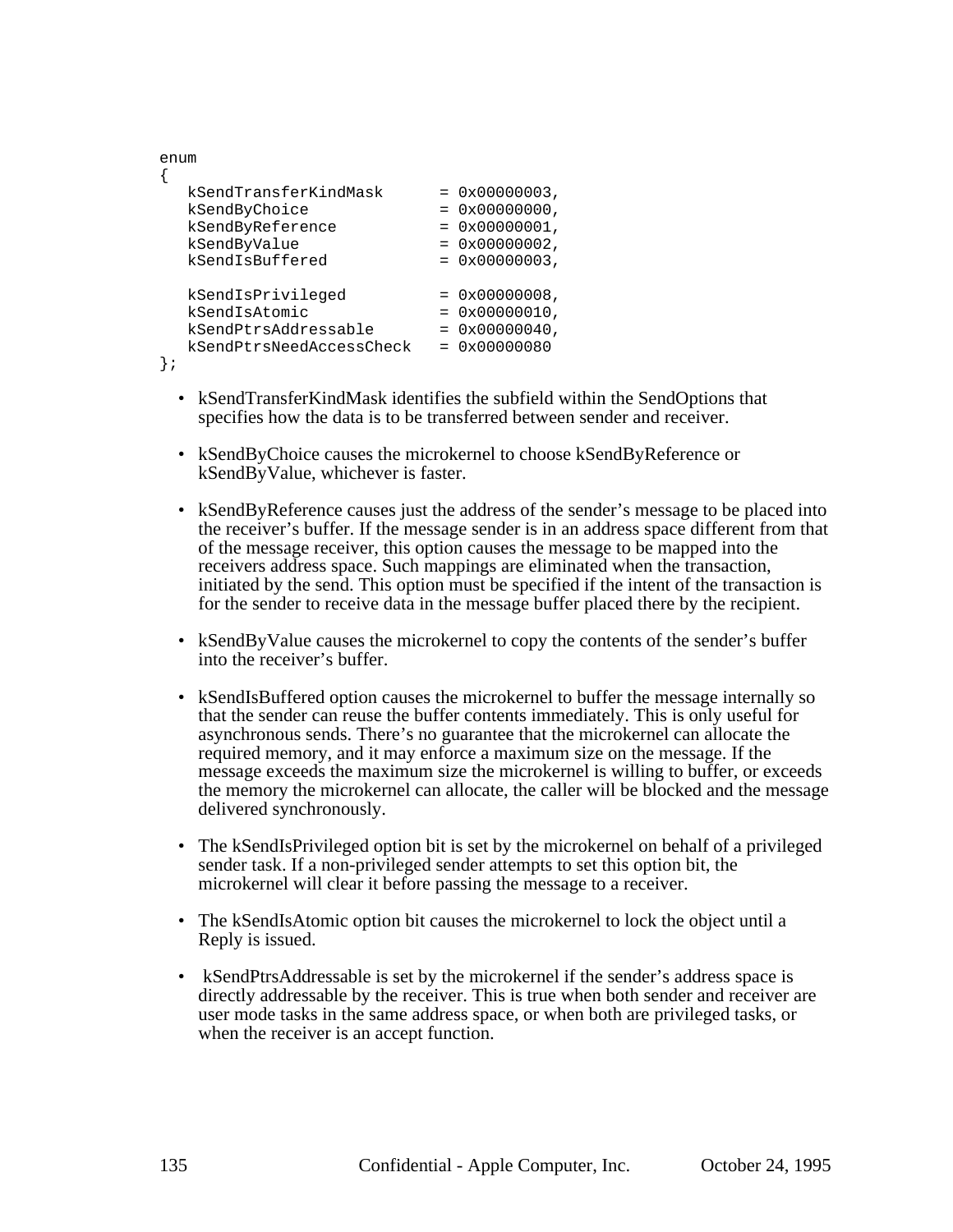• kSendPtrsNeedAccessCheck is set by the microkernel if attempts by the receiver to access data in the sender's address space must first have access checks applied explicitly by the receiver. kSendPtrsNeedAccessChecks is false whenever kSendPtrsAddressable is true *except* that kSendPtrsNeedAccessChecks is true if the sender is a user mode task and the receiver is an accept function. In this case, the sender's address space is accessible to the accept function, but because the accept function is privileged and the sender is not, their access rights to a particular address may not be the same.

### **Synchronous Sends**

Synchronous message sends behave like a subroutine call. An optional time-out value may be used by the sender to place an upper limit on the overall transaction. Synchronous sends cause the sending task context to block until the receiver has issued a reply or the request has timed out.

Should the time limit be exceeded, the message system will cancel the incomplete message transaction. If the message has been received, the effect of the cancellation is up to the receiver. Cancellation is described in the section "Canceling Message Requests." later in this document.

Synchronously sent messages are placed at the end of the message queue of the port associated with the object to which the message is sent. The message will be processed when it is matched to a receiver. This matching is controlled by message type and order within the queue.

Synchronous send requests cannot be explicitly canceled. They are only canceled implicitly as a result of a timeout.

The microkernel may decide to map the sender's reply and contents buffers into the receiver's address space. Any such mapping is eliminated upon reply.

| OSStatus SendMessageSync | (ObjectID<br>MessageType<br>ByteCount<br>LogicalAddress replyBuffer,<br>ByteCount<br>$\star$<br>SendOptions | object,<br>theType,<br>LogicalAddress messageContents,<br>messageContentsSize,<br>replyBufferSize,<br>options, |
|--------------------------|-------------------------------------------------------------------------------------------------------------|----------------------------------------------------------------------------------------------------------------|
|                          | Duration                                                                                                    | $timeout$ );                                                                                                   |

object specifies the destination object.

theType specifies the type of message.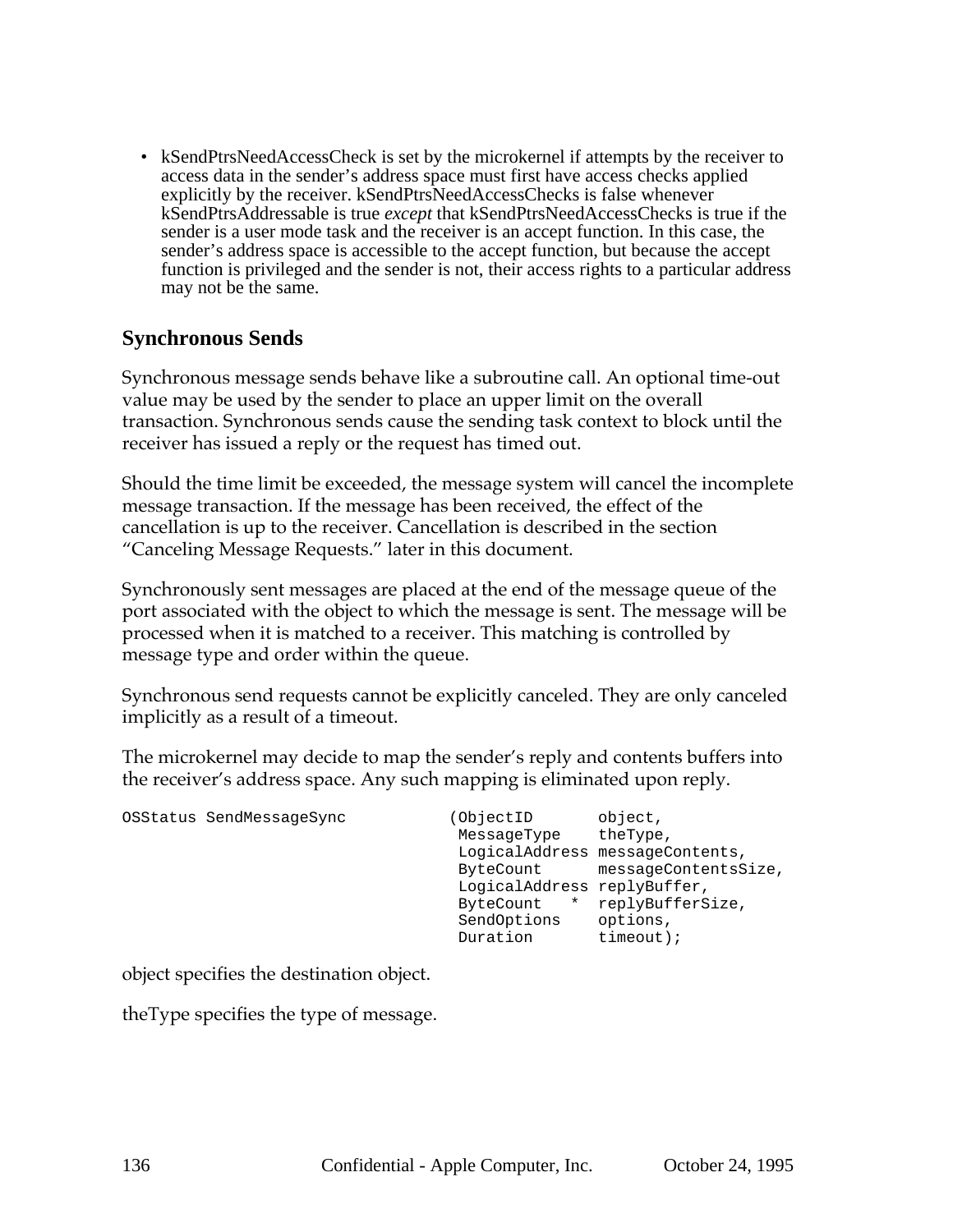messageContents specifies the address of the outgoing message data. A null value indicates no contents. The sender should not access this buffer until the transaction completes.

messageContentsSize specifies the length of the outgoing message data.

replyBuffer specifies the address of a buffer to be used for the server's reply data. A null value indicates no reply data is desired. The microkernel may choose to map this buffer into the receiver's address space. The sender should not access this buffer until the transaction completes.

replyBufferSize specifies the size of the reply buffer. This parameter is both an input and output value. On input, it specifies the size of the sender's reply buffer. Upon completion of the send, it holds the number of bytes transferred into the reply buffer.

options specifies a bit mask of send options. These options are passed along to the server at the time it receives the message.

timeout specifies a time after which an automatic cancellation is performed by the message system. A value of durationForever specifies no such automatic cancellation. A value of durationImmediate specifies that a cancellation take place if the message cannot be immediately matched to a receiver. If such a match is possible, no further time constraint is placed upon the transaction. For a complete description of the type Duration, see the section "Some Basic Types," earlier in this document.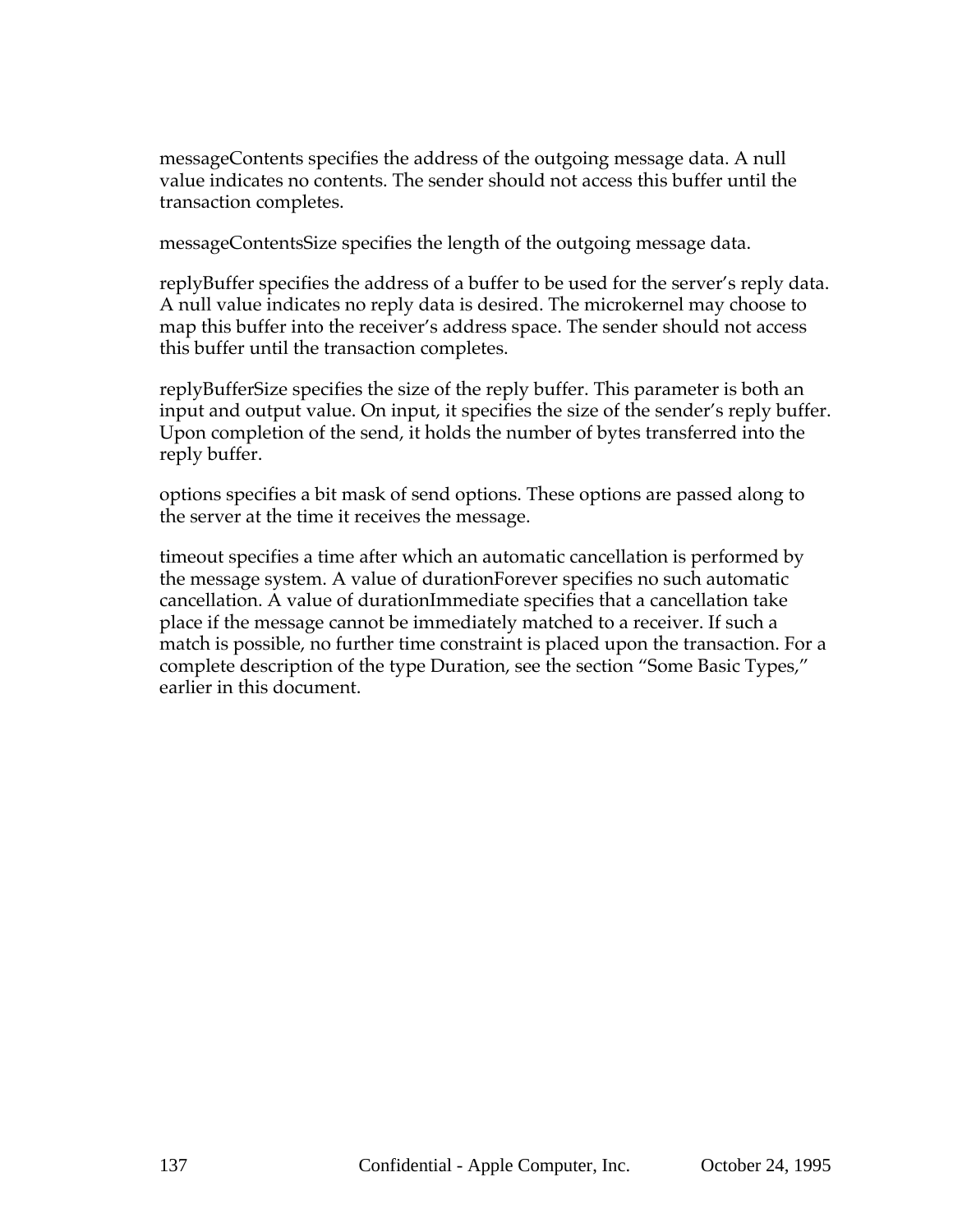## **Asynchronous Sends**

An asynchronous send allows the sending task context to continue execution while the transaction remains incomplete. You'll receive notification that the transaction has completed in a manner governed by the kernel notification you provide at the time you send the message.

Asynchronously sent messages are placed in the message queue of the port associated with the object to which the message is sent. The message will be processed when it is matched to a receiver. This matching is controlled by message type and order within the queue.

The microkernel may decide to map the sender's reply buffer into the receiver's address space. Any such mapping is eliminated upon reply.

```
OSStatus SendMessageAsync (ObjectID object,
                   MessageType theType,
                   LogicalAddress messageContents,
                   ByteCount messageContentsSize,
                   LogicalAddress replyBuffer,
                   ByteCount replyBufferSize,
                   SendOptions options,
               const KernelNotification * notification,
                   ByteCount * TeplySize
                   MessageID * heMessageID);
```
object specifies the destination object.

theType specifies the type of message.

messageContents specifies the address of the message data.

messageContentsSize specifies the length of the message data.

replyBuffer specifies the address of a buffer to be used for the server's reply data. A null value indicates no reply data is desired. The microkernel may choose to map this buffer into the receiver's address space. The sender should not access this buffer until the transaction completes.

replyBufferSize specifies the size of the reply buffer.

options specifies a bit mask of send options. These options are passed along to the server at the time it receives the message.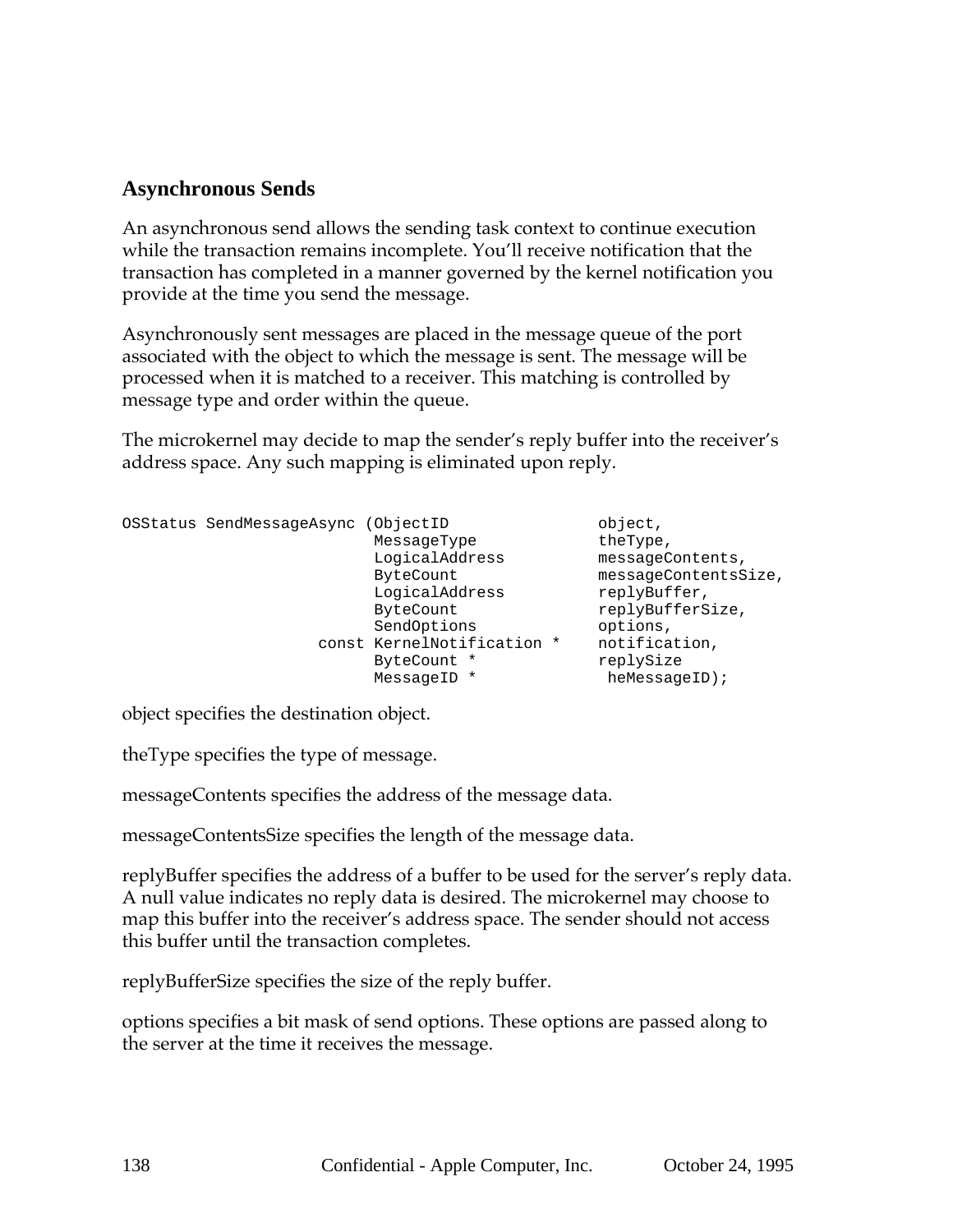notification specifies an asynchronous event completion record. This event will be delivered when the transaction completes.

replySize specifies the address where the actual size of the reply will be stored. Upon completion of the send, it holds the number of bytes transferred into the reply buffer.

theMessageID specifies the address of a message id. The message system stores an ID for the transaction at this address. This ID can be used by the sender to cancel the transaction.

## **Receiving Messages**

Servers must inform the message system that they want to receive messages. This is done in one of three ways: synchronous receives, asynchronous receives, or message acceptance functions.

Synchronous and asynchronous receives are requests for a single message of one or more message types. The receive request is satisfied if a message of suitable type is already present in the queue at the time the receive request is made or arrives in the queue within the time limit, if any. Once the match between sent message and receive request has been made, processing of the message happens in the context of the task that made the receive request. To receive subsequent messages the receiver must make additional receive requests.

Multiple receives, either synchronous or asynchronous, may be pending upon a single port simultaneously. These requests can be for different message types or for the same message type. When new messages arrive at the port, receivers are matched in the order that their receive requests were made.

Message acceptance is quite different from synchronous and asynchronous receive requests. When you register a message acceptance function with a message port, that function will be called for every message sent to that port as long as the message type specified by the sender matches the message type specified by the receiver. When you no longer want to accept messages from the port, you must unregister your acceptance function.

**Note:** Unlike synchronous and asynchronous receive requests, an acceptance function does not receive messages that were in the port's message queue prior to the time the function was registered. For this reason, it is strongly suggested that the server register any acceptance function just after creating the port and prior to creating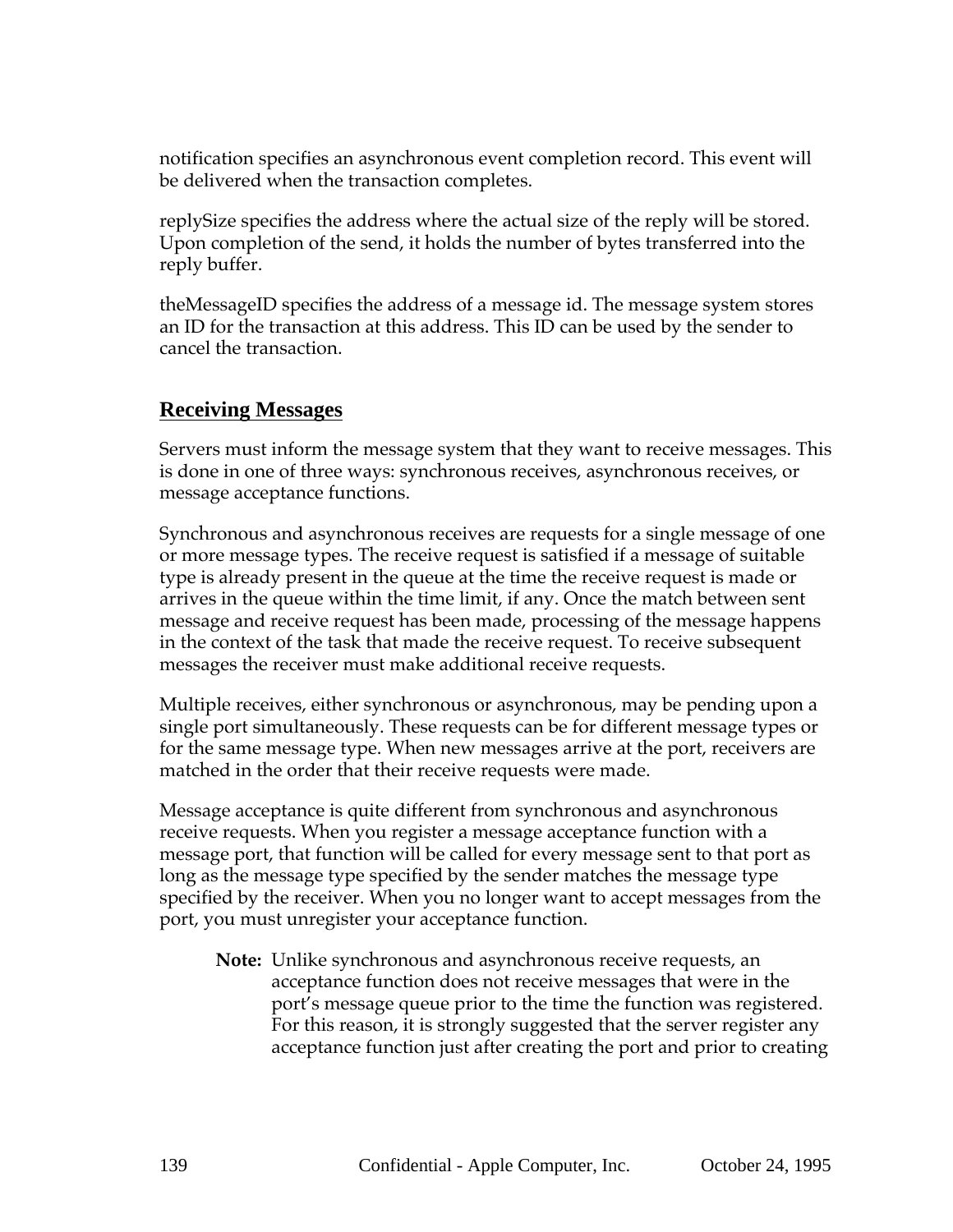any message objects. This will ensure that no messages are queued before the acceptance function is registered.

Acceptance functions are always called in the task context of the sending task. The function executes in supervisor mode on the microkernel stack of the current task. For that reason, the acceptance function and everything it calls must reside in globally shared memory so that it can be addressed successfully. Because an acceptance function runs in its client's task context, its client's address space is directly addressable. An acceptance function is the only privileged software that can directly dereference pointers passed to it by a non-privileged client.

## **Receive Options**

When you receive a message, you can control certain aspects of the message transmission through use of the ReceiveOptions parameter. These options are described below:

```
typedef OptionBits ReceiveOptions;
enum
{
  kReceiveNoAddressTranslation = 0x00000002,
};
```
• By default, the message system makes the sender's message addressable by the receiver. This involves mapping the message contents if the sender and receiver share the same address space or copying the message contents if the sender and receiver reside in different address spaces. To prevent either of these operations, the receiver can specify the kReceiveNoAddressTranslation option. In this case, the receiver must insure that the contents are addressable before it accesses the message.

## **Message Control Blocks**

When you receive a message, the message system provides you with a control block that describes the received message. This control block indicates both the address and length of the sender's message and provides additional information including the message type and options specified by the sender.

The control block is built in different places depending on the kind of receive operation you make. Synchronous and asynchronous receives cause the control block to be constructed in a buffer you must supply when you make the receive request. Acceptance function receives cause the control block to be constructed within the microkernel prior to calling your function.

```
typedef struct MessageControlBlock
```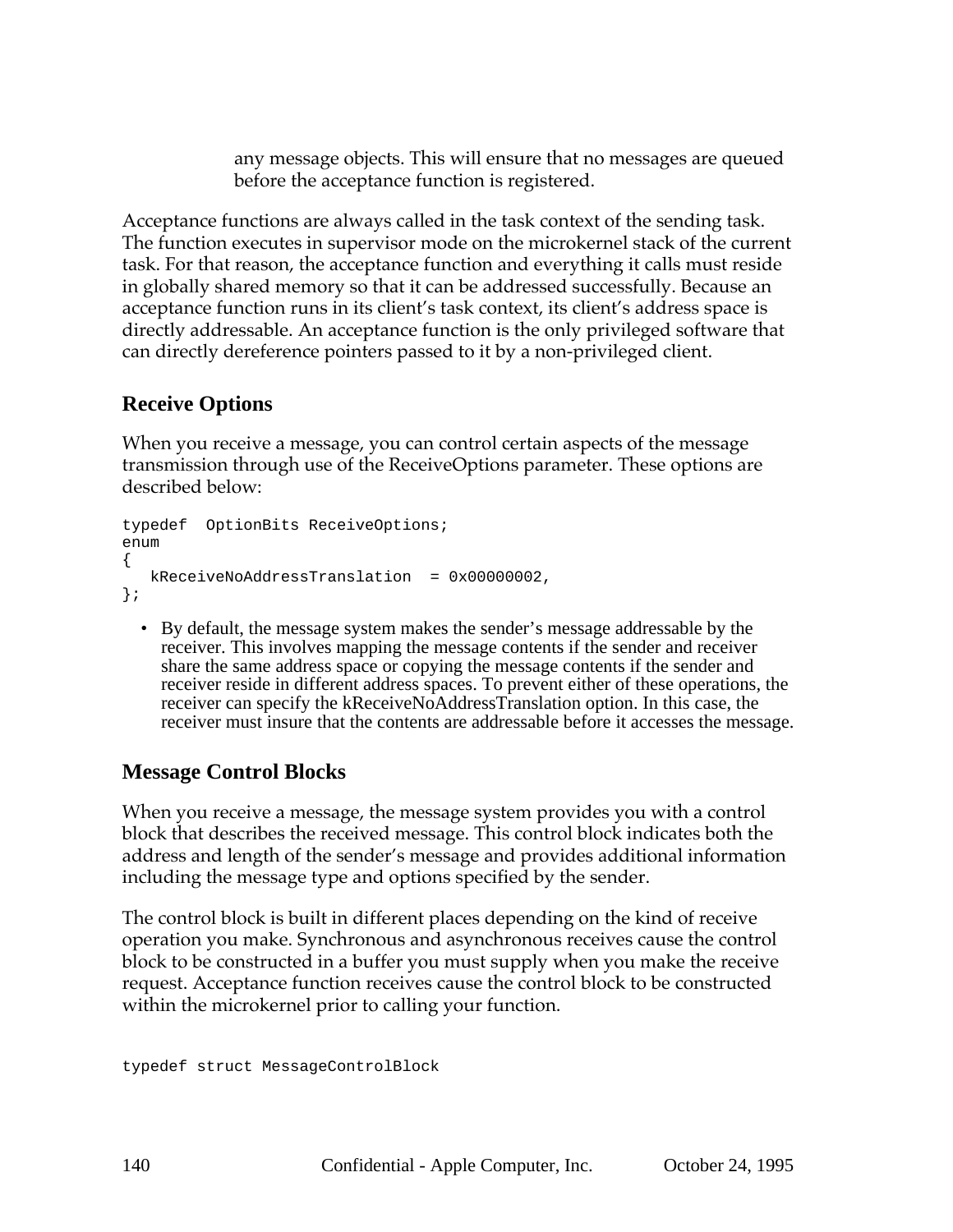{ MessageID message; AddressSpaceID addressSpace; AddressSpaceID sendingKernelProcess; ObjectRefcon refcon; SendOptions options; MessageType theType; ByteCount messageContentsSize; LogicalAddress messageContents; ByteCount replyBufferSize; LogicalAddress replyBuffer; OSStatus currentResults; SInt32 reserved;

- } MessageControlBlock;
	- message is an ID that represents this send-receive-reply transaction. As the receiver of a message, you use this ID to reply to the message. If the message was sent asynchronously, this is the same ID returned to the sender at the time of the send. The sender can use the ID to cancel the send. As the receiver of a message you should be prepared to handle cancel requests for messages that you have received but to which you have not yet replied; you'll need this ID to process such cancel requests. For information about canceling a message, see the section "Canceling Message Requests," later in this document.
	- address Space is the ID of the sending task's address space. This field is provided so that servers can map portions of the sender's address space.
	- sending Kernel Process is the ID of the sending task's kernel process. This field is provided so that servers can verify object permissions and clients.
	- refcon is the refcon of the object to which the sender sent the message.
	- options are the send options as specified by the sender.
	- the Type is the message type as specified by the sender.
	- messageContentsSize is the message size, in bytes, as specified by the sender.
	- messageContents is the address at which you can find the message. This field points to the sender's original message or to the buffer you specified at the time you made the receive request.
	- replyBufferSize is the size of the sender's reply buffer specified in the SendMessage request. A zero value indicates that the sender does not have a reply buffer.
	- replyBuffer is the address at which you can find the sender's reply buffer. This field points to the sender's original reply buffer or is nil. A nil value indicates that the sender either doesn't have a reply buffer or that the microkernel chose not to map it. If the reply buffer exists (that is, if replyBufferSize is not zero), the server can use the ReplyToMessage service to copy the reply data. For more information about this service, see the section "Replying to Messages," later in this document.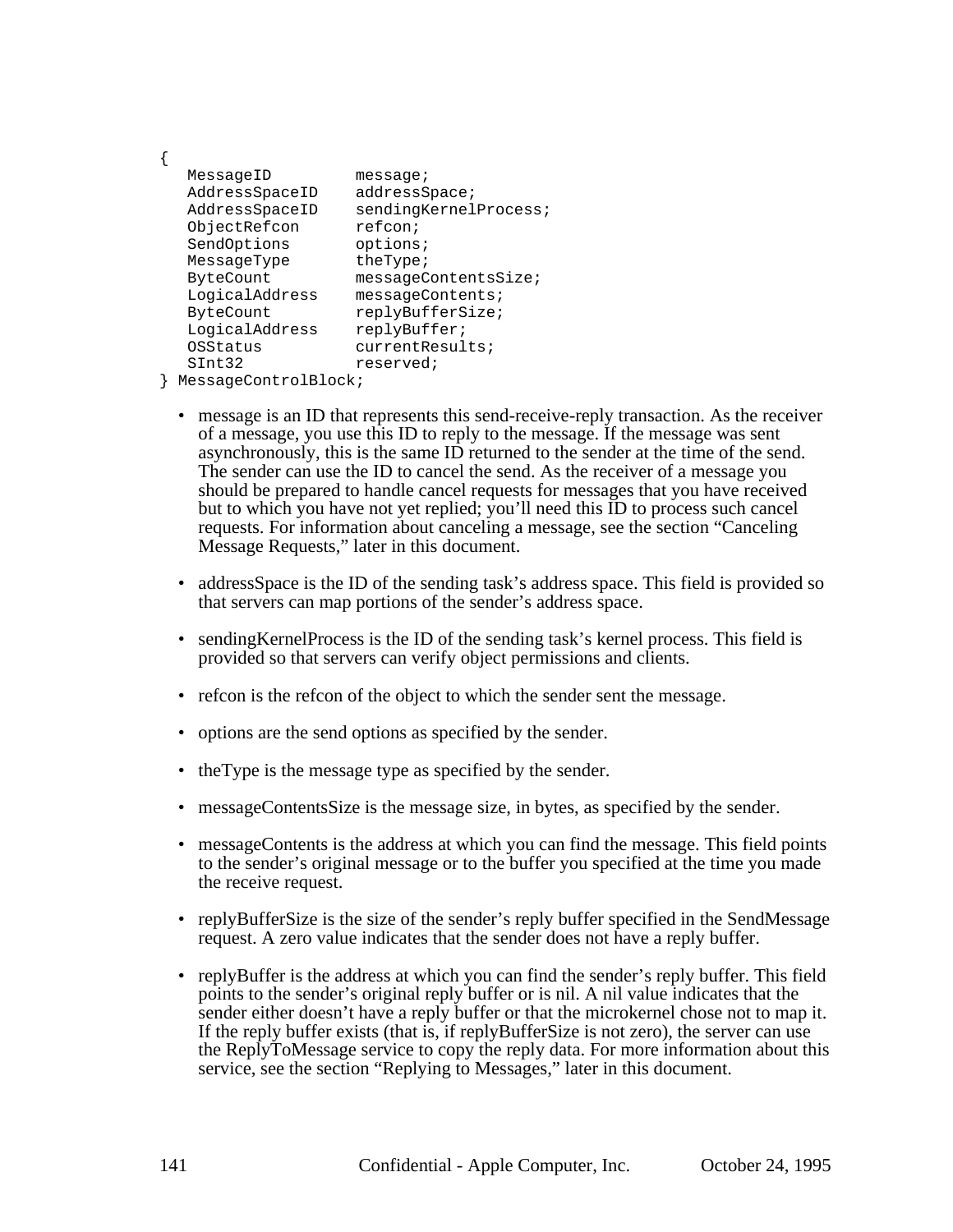• current Results is the status supplied by a ReplyToMessage.

### **Receiving Messages Synchronously**

Synchronous receives cause the receiving task to block until a message arrives at the specified port that can be matched to the receive request. An optional timeout value may be used to place an upper limit upon the time that the receive waits for incoming messages. Should this time limit be exceeded, the message system removes the request and unblocks the calling task. In this case, you'll receive an indication that no messages of suitable type arrived and that the request was terminated.

| OSStatus ReceiveMessageSync | PortID<br>MessageType<br>MessageControlBlock *<br>LogicalAddress<br>ByteCount<br>ReceiveOptions | port,<br>theTypes,<br>controlBlock,<br>buffer,<br>bufferSize,<br>options, |
|-----------------------------|-------------------------------------------------------------------------------------------------|---------------------------------------------------------------------------|
|                             | Duration                                                                                        | $timeout$ );                                                              |

port specifies the port from which you wish to receive messages.

theTypes specifies the type of message you wish to receive.

controlBlock specifies the address of the message control block. The control block describes the message you've received.

buffer specifies the address of a receive buffer. If the message sender did not specify the sendByReference option, the contents of the sender's message may be copied into this buffer. You should always check the message control block to see where the data has actually been received to.

bufferSize specifies the total size of the receive buffer. When the receive completes, the actual number of bytes received is placed in the message header.

options specifies a bit mask of available receive options.

timeout specifies a time after which an automatic cancellation is performed by the message system. A value of durationForever specifies that no such automatic cancellation should take place. A value of durationImmediate specifies that a cancellation should take place if the receive request cannot be immediately matched with a message already at the port. For a complete description of the type Duration, see the section "Some Basic Types," earlier in this document.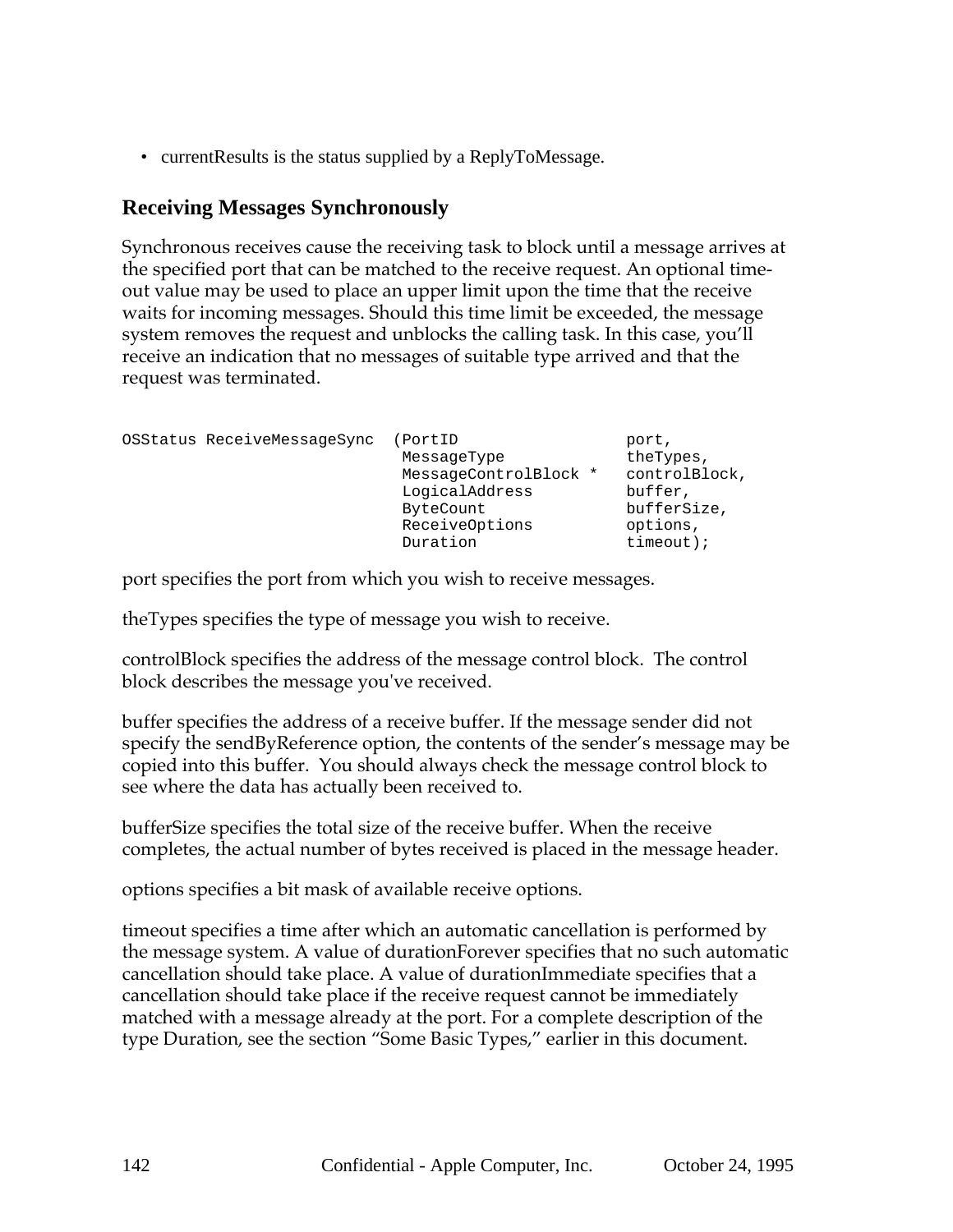# **Receiving Messages Asynchronously**

An asynchronous receive allows the receiving task context to continue execution while awaiting the arrival of a message. You'll receive notification of a suitable message in a manner governed by the kernel notification you provide at the time you make the request.

When you make asynchronous receive requests, you'll receive an ID that may be used at a later time to cancel the request. This ID remains valid until you receive a message or until you cancel the receive request.

| OSStatus ReceiveMessageAsync (PortID | MessageType<br>MessageControlBlock *<br>LogicalAddress<br>ByteCount<br>ReceiveOptions<br>const KernelNotification * | port,<br>theType,<br>controlBlock,<br>buffer,<br>bufferSize,<br>options,<br>notification, |
|--------------------------------------|---------------------------------------------------------------------------------------------------------------------|-------------------------------------------------------------------------------------------|
|                                      | ReceiveID *                                                                                                         | $therefore$ );                                                                            |

port specifies the port from which you wish to receive messages.

theType specifies the type of message to you wish to receive.

controlBlock specifies the address of the message control block. The control block describes the message you've received.

buffer specifies the address of a receive buffer. If the message sender did not specify the sendByReference option, the contents of the sender's message may be copied into this buffer. You should always check the message control block to see where the data has actually been received to.

bufferSize specifies the total size of the receive buffer. When the receive completes, the actual number of bytes received is placed in the message header. Note that the bufferSize must be at least the size of a message control block and must be larger than a message control block to actually receive any of the message from the sender.

options specifies a bit mask of available receive options.

notification specifies a kernel notification that will be delivered when the receive request completes.

theReceive specifies the address of receive ID. The message system stores the ID of the in-progress receive at this address. The receiver can use this ID to cancel the in-progress receive operation.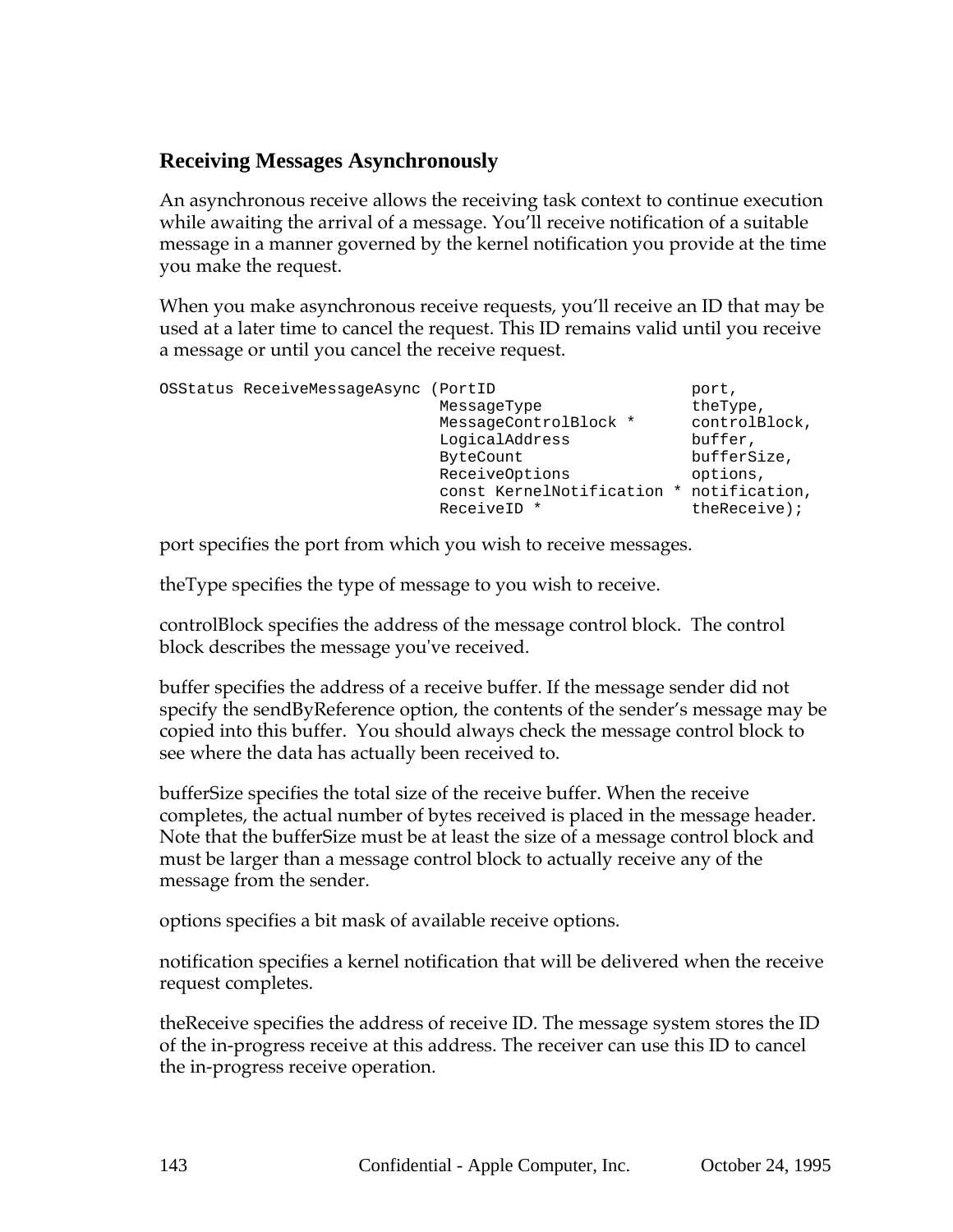# **Accepting Messages**

Accepting messages establishes an acceptance function as the recipient of all messages of a given type that are sent to a specific message port. At the time a message arrives at a port, the port is examined for eligible receivers. If an acceptance function has been registered and matches the type of the sent message, it is called in the context of the sending task, in lieu of any of other receivers that may be present. At most, one acceptance function can be registered with a given message port.

When the message acceptance function is called, it is provided with two parameters. The first is a pointer to the message control block that describes the message. The second parameter is a refcon defined when the acceptance function is installed. The function is called in supervisor mode and runs on the microkernel mode stack of the sending task. Therefore, such routines must be loaded into globally shared memory. This must be done using Server Manager or Code Fragment Manager services .

Just like other message receivers, the message acceptor must reply to the sent message. Acceptance functions can use the ReplyToMessage microkernel service to explicitly reply to the message. (For information about this service, see the section "Replying to Messages," later in this document.)

Acceptance functions can cause an implicit reply to the message being processed by returning any OSStatus value other than kernelIncompleteErr. The status returned will be used by the microkernel as if it were passed in an explicit call to ReplyToMessage.

If, at the time the acceptance function returns, no explicit reply has been generated and the status value returned is kernelIncompleteErr, the sending task will be blocked if the send operation was synchronous. Under these conditions, the sending task will not become eligible for execution until either a reply is issued or the time limit specified by the sender is exhausted.

While an acceptance function is executing, the sending task is still preemptable. This means that a separate task could perform another send operation, which causes the acceptance function to be re-entered. Because of this, your acceptance function, and all other software it calls, must be reentrant.

When implementing lightweight services that must be serialized, it is frequently the case that upon accepting a message the acceptance function transfers control to secondary interrupt level to serialize requests. As a further optimization the message system allows you to specify that your acceptance function should be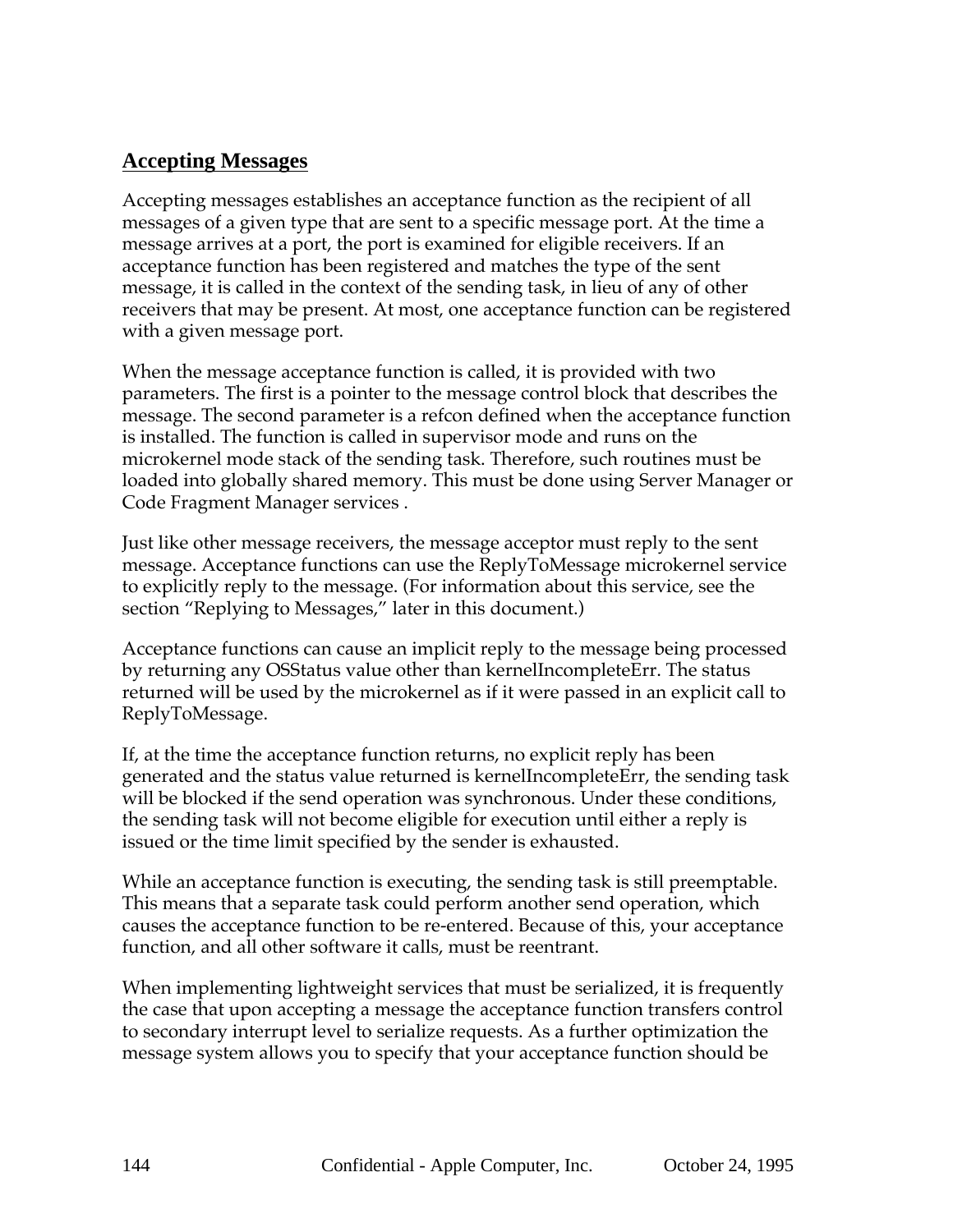called at secondary interrupt level. This option is specified when you register your acceptance function with the message port.

Whenever an acceptance function is registered for a particular port, an exception handler must also be registered. This exception handler will be invoked should an exception arise during the processing performed by the acceptance function. This handler receives control in lieu of the sending task's handler.

```
typedef OSStatus (*MessageAcceptProc)
                               (MessageControlBlock * message,
                                void * refcon);
typedef OptionBits AcceptOptions;
enum
{
  kAcceptFunctionIsResident = 0x00004000};
OSStatus AcceptMessage (PortID
                    (PortID port,<br>MessageType theType,
                     MessageAcceptorProc proc,
                     ExceptionHandler handler,
                     AcceptOptions options,
                     void * acceptRefcon);
```
port specifies a port from which messages are to be accepted.

theType specifies a bit mask of acceptable message types.

proc specifies an acceptance function.

handler specifies an exception handling routine that will receive control should the acceptance function cause an exception.

options specifies a bit mask of available accept options.

• kAcceptFunctionIsResident causes the microkernel to keep the acceptance function's stack resident.

acceptRefcon specifies the refcon that will be passed to the acceptance function when it's called.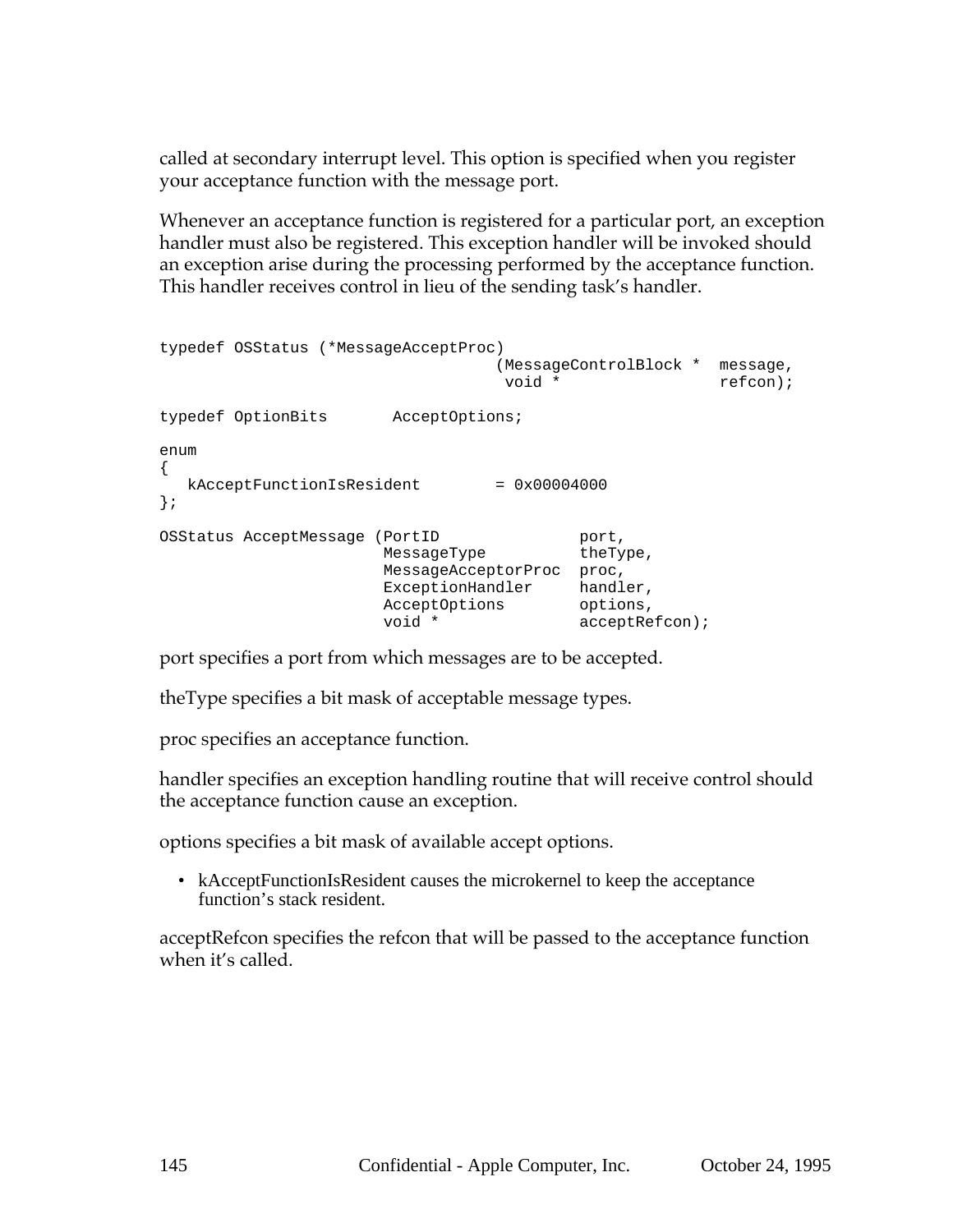### **Replying to Messages**

After a message has been sent and received, the receiver performs the request implied by the message. When the request has been processed, or if the receiver decides it cannot complete the request, the receiver must inform the sender of the transaction's status. This is done by replying to the message. Replying to a message completes a message transaction.

You must identify the message to which you are replying; this is done by passing the message ID. The message ID is provided to a receiver in the message control block.

In addition to the message ID, the receiver must supply a status value. This status is not examined or interpreted by the message system. Rather, it is passed back to the sender.

As a result of a reply, the message system takes several actions. If the send was performed synchronously, the status value is stored in the requested location and the sending task is unblocked. If the send was performed asynchronously, the requested notification is delivered. Finally, any message buffer mapping that was created is eliminated.

If a reply buffer was specified by the sender, the microkernel may choose to supply its address and size in the MessageControlBlock. If the sender's reply buffer address is supplied by the microkernel, the receiver may use it to directly transfer the result data. If the sender's reply buffer address is not supplied by the microkernel, the receiver can use the reply to copy the reply data back to the sender.

|  | OSStatus ReplyToMessage | (MessageID     | theMessage,       |
|--|-------------------------|----------------|-------------------|
|  |                         | OSStatus       | status,           |
|  |                         | LogicalAddress | replyBuffer,      |
|  |                         | ByteCount      | replyBufferSize); |

theMessage specifies the ID of a message.

status specifies the status value to return to the sender. If the message was sent synchronously, status becomes the return value to SendMessageSync. If the message was sent asynchronously, status is returned through the kernel notification record's status field.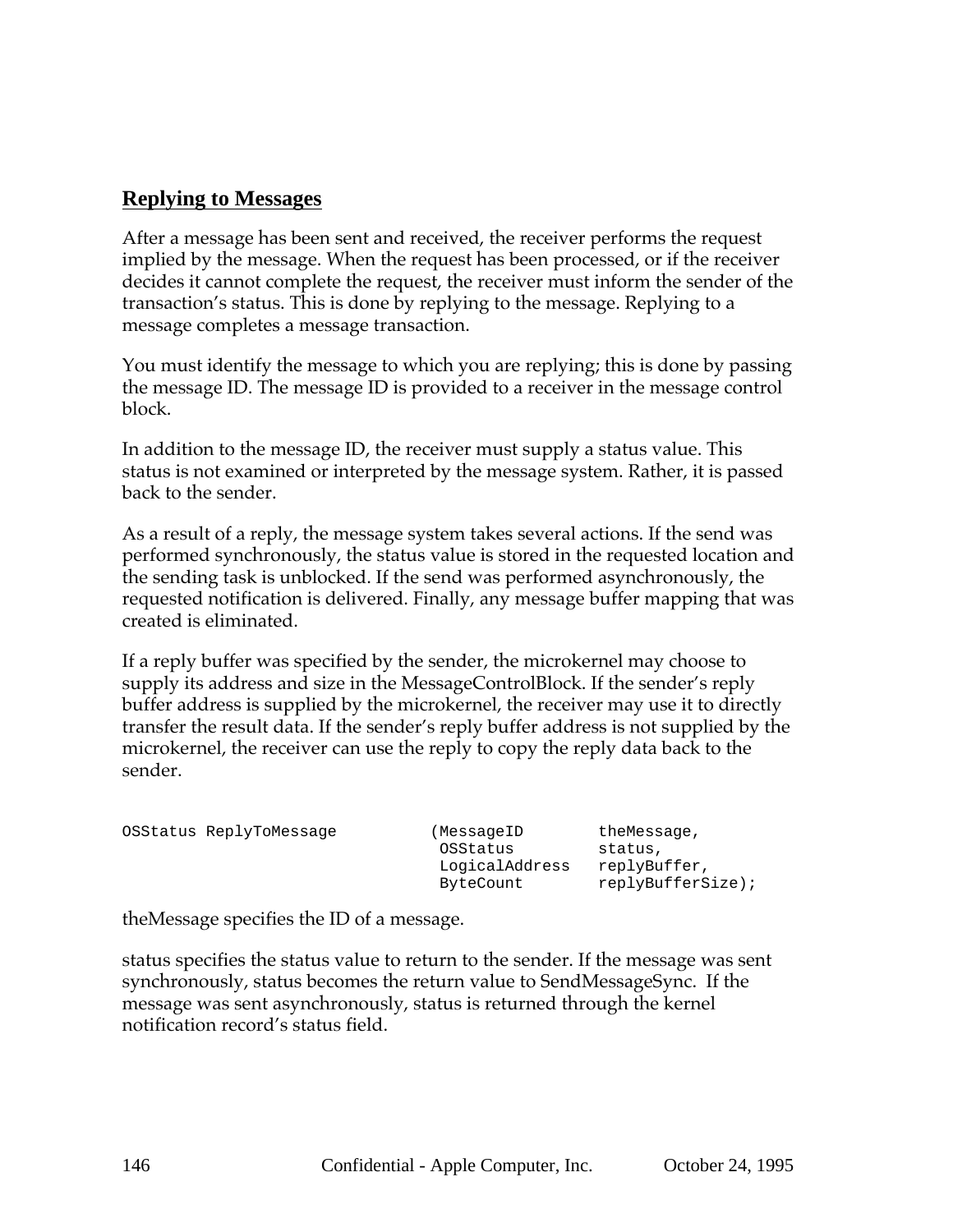replyBuffer specifies the address of the reply data. The microkernel will copy the data from the receiver to the sender. A nil value indicates no reply data should be delivered to the sender.

replyBufferSize indicates the size of the reply data. If replyBufferSize is greater than the size of the sender's reply buffer, the reply data is truncated to the sender's size.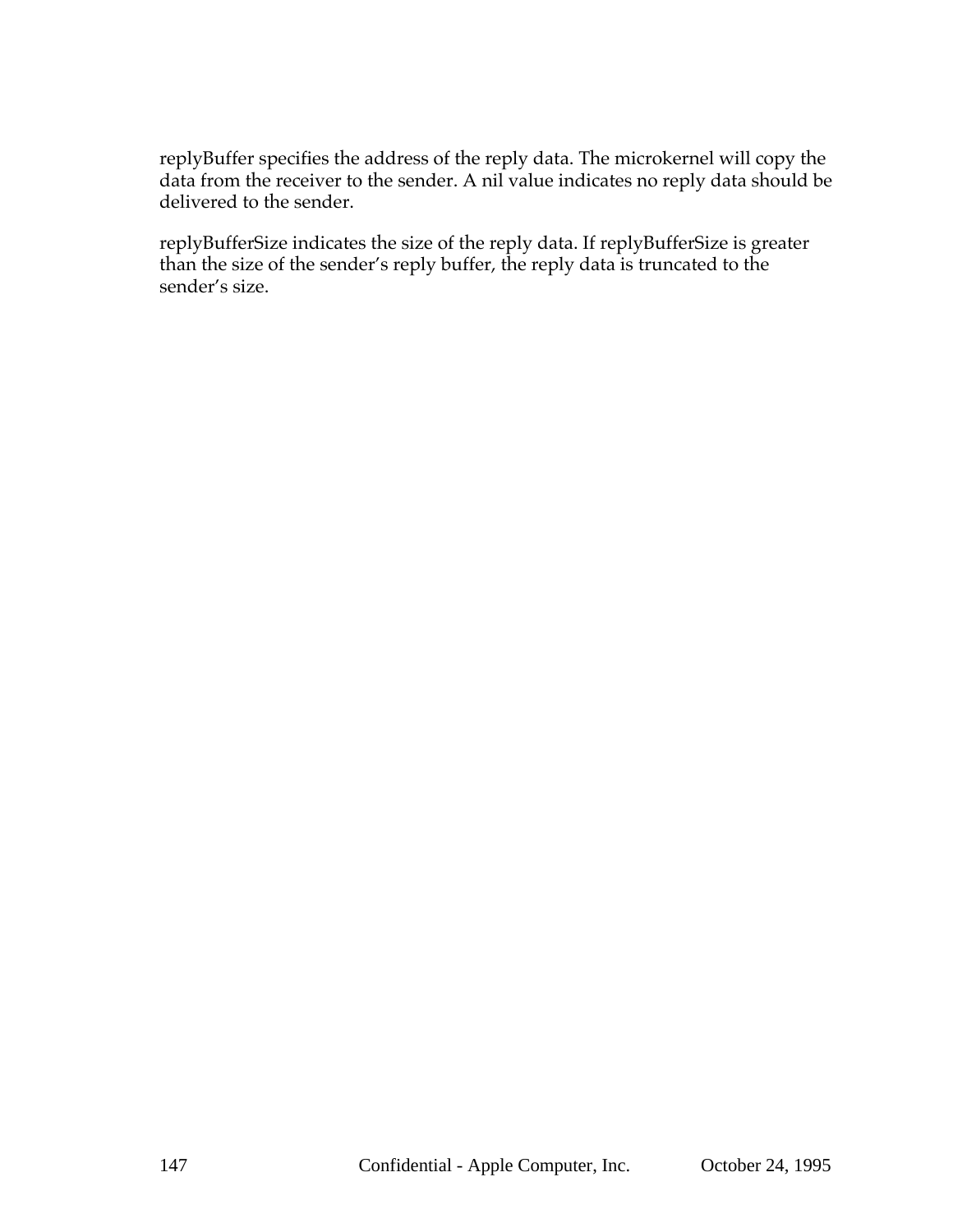## **Replying to a Message And Receiving Another Message**

The message system also provides a special purpose service that combines a reply with a synchronous receive. The reply is performed first, followed by the synchronous receive. All parameters behave as documented for the ReplyToMessage and ReceiveMessage services, which are described in the sections "Replying to Messages" and "Receiving Messages Synchronously," earlier in this document. A MessageID of nil tells the microkernel to skip the reply step.

```
OSStatus ReplyToMessageAndReceive
```

```
(MessageID theMessage,
OSStatus results,
LogicalAddress replyBuffer,
ByteCount replyBufferSize,
PortID port,
MessageType theType,
 MessageControlBlock * controlBlock,
 LogicalAddress buffer,
ByteCount bufferSize,
 ReceiveOptions options,
Duration timeout);
```
### **Obtaining Information About a Message**

Given the ID of a message, you can get information about it. The ID of the kernel process that sent the message is included in the MessageControlBlock, but the sending task and the object to which the message was sent can only be obtained by calling GetMessageInformation.

```
struct MessageInformation
{
  ObjectID object;
  TaskID sendingTask;
  KernelProcessID sendingKernelProcess;
};
typedef struct MessageInformation MessageInformation,
            *MessageInformationPtr;
OSStatus GetMessageInformation (MessageID theMessage,
                         PBVersion version,
                            MessageInformation * messageInfo);
```
theMessage is the ID of the message about which you want information.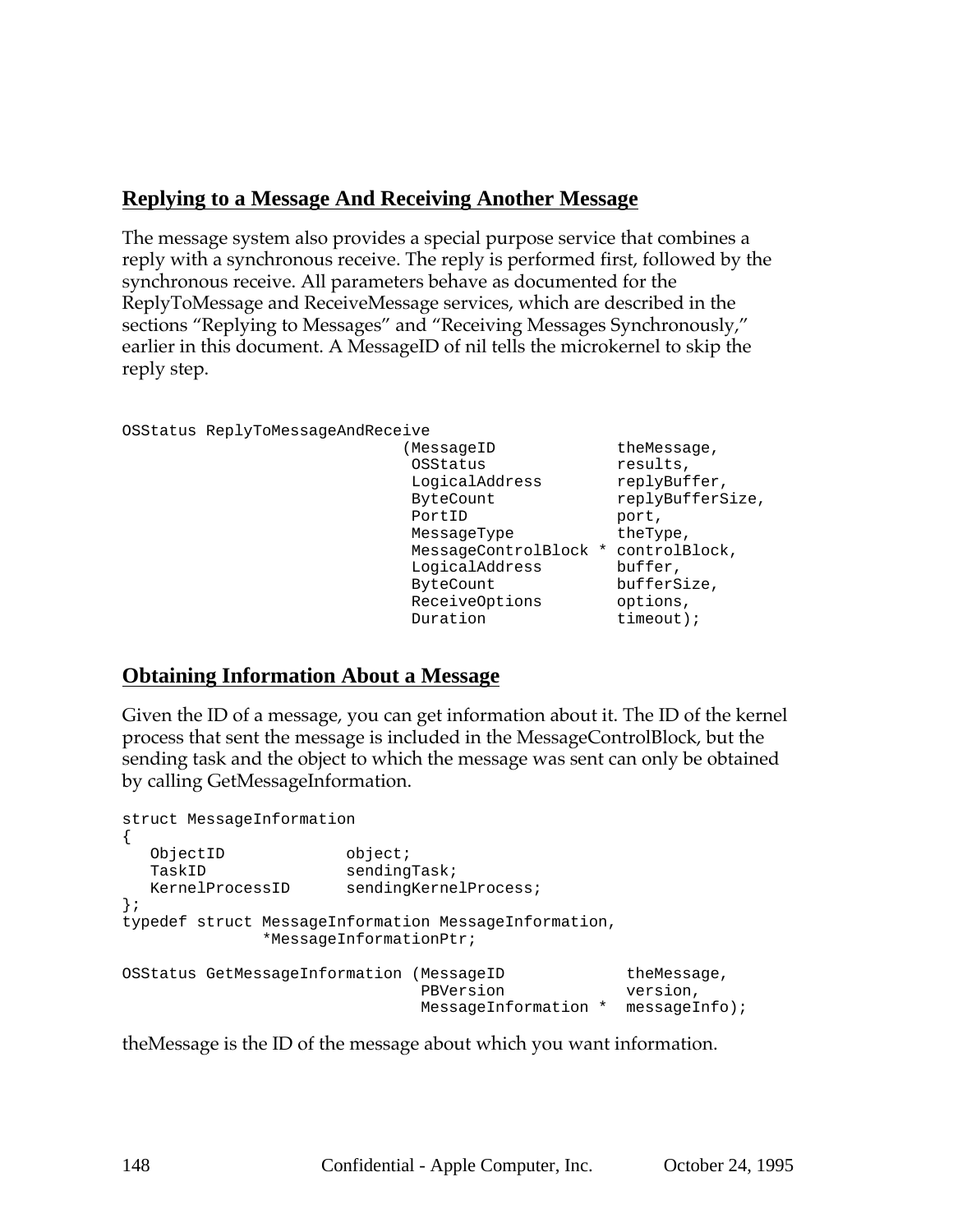version specifies the version number of MessageInformation to be returned. This provides backward compatibility. kMessageInfoVersion is the version of MessageInformation defined in the current interface.

After a call to GetMessageInformation, the messageInfo field is filled in with the following information:

- object is the ID of the object to which the message was sent.
- sending Task is the ID of the task that sent the message
- sendingKernelProcess is the ID of the kernel process that sent the message. This is the same as the sendingKernelProcess field in the MessageControlBlock.

# **Canceling Message Requests**

At times, it is necessary to withdraw pending asynchronous send or receive requests. Message requests might be withdrawn, for example, when a particular service shuts down its operation. Withdrawing these requests is called *canceling* them.

Because you may have several pending requests simultaneously, you must indicate the particular request you wish to cancel. The ID returned at the time the request was made is used to cancel that particular request.

Cancellation of a send or a receive request causes the request to complete with an error indication. The error indication is supplied along with the ID. The microkernel does not interpret the error indication.

Cancellation of any request causes an implicit race condition between the client and the server. It is possible that the server completes the request at the same time as the client attempts to cancel the request. It is also possible for servers to ignore cancellation requests and finish the original request. In either case, it is the responsibility of the client to correctly handle these race conditions and understand that cancellation may result in either normal or abnormal completion of the request being canceled.

Send and receive requests are canceled by the microkernel as a side effect of certain operations. These operations are:

- Deletion of a message port causes all receive requests of that port to be canceled.
- Deletion of a message port causes all messages sent to objects associated with the port to be canceled.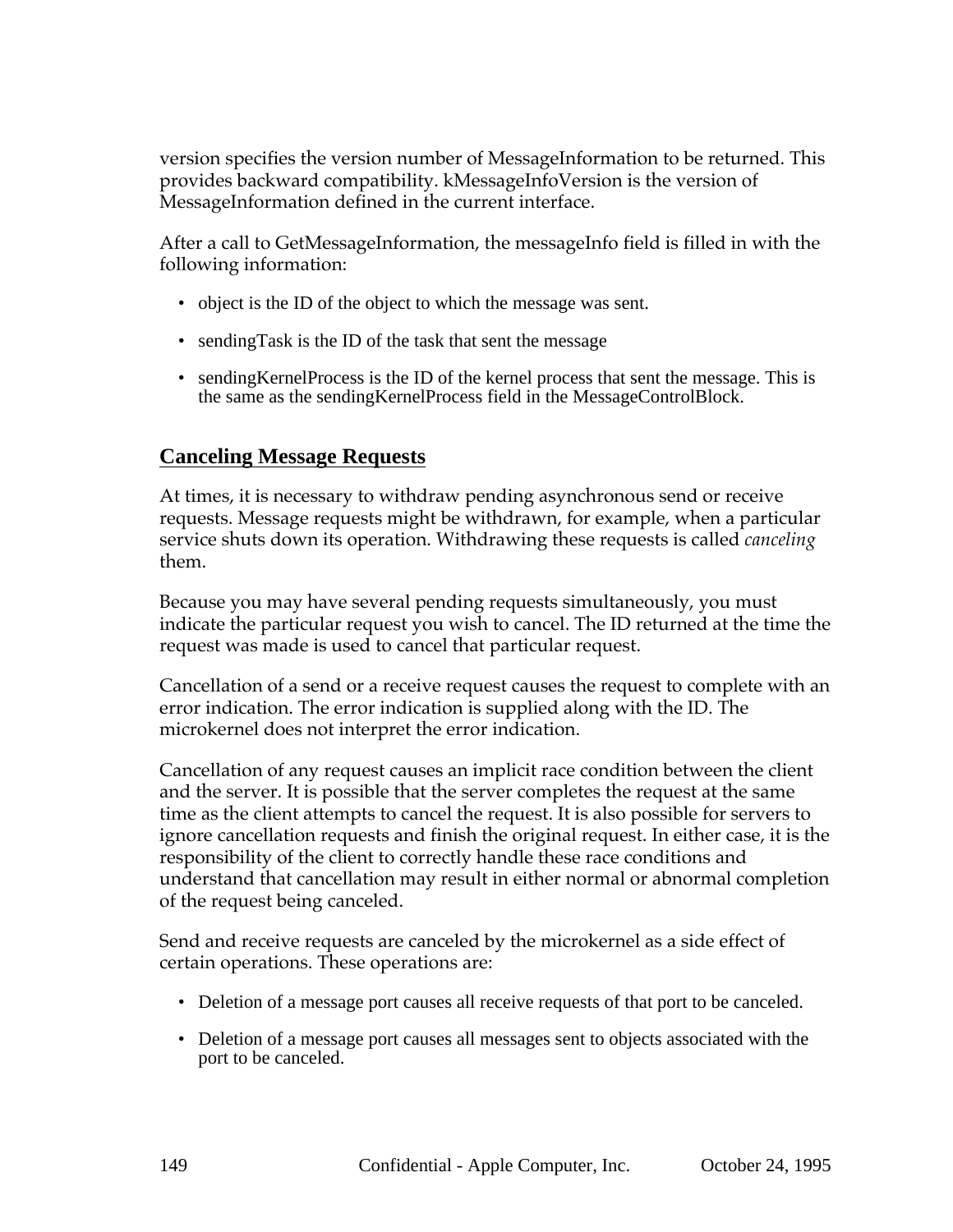- Deletion of a message object causes all unreceived messages sent to that object to be canceled.
- Termination of a task causes all messages sent by that task, that have not been replied to, to be canceled.
- Termination of a task causes all receive requests made by that task to be canceled.
- Timeout of a message send request causes that request to be canceled.
- Timeout of a message receive request causes that request to be canceled.
- Explicit cancellation requests cause the associated request to be canceled.

### **Send Message Cancellation**

Cancellation of an asynchronous send message request occurs in one of two ways. If the message has not yet been matched to a receiver, the message is removed from the port and no special actions are taken. The sender is notified that the send operation has completed with status that indicates the send was canceled.

If the message has been matched with a receiver but has not as yet been replied to, the cancellation process is quite different. In this case, a kernel message containing the ID of the message being canceled is placed in the message queue of the port from which the message was received. It is up to the receiver to process the kernel message appropriately. If the receiver has replied to the message being canceled prior to receiving the kernel cancellation message, the microkernel removes the cancel message from the queue so that it is never seen by the receiver.

If, however, the cancellation message is received prior to the time the receiver replies to the message, the receiver should make every attempt to abort whatever work is in progress on that message. Once processing has stopped for the message being canceled, the receiver must issue replies for both the canceled message and the kernel cancellation message.

The status given when replying to a canceled message should convey that the request was canceled. The status given when replying to the kernel cancellation message should indicate that the cancellation was handled successfully. If desired, you can reply to only the kernel cancellation message with the status value kernelCanceledErr. This value causes the message system to reply to the canceled message with the kernelCanceledErr status value, saving you the effort of replying to both messages.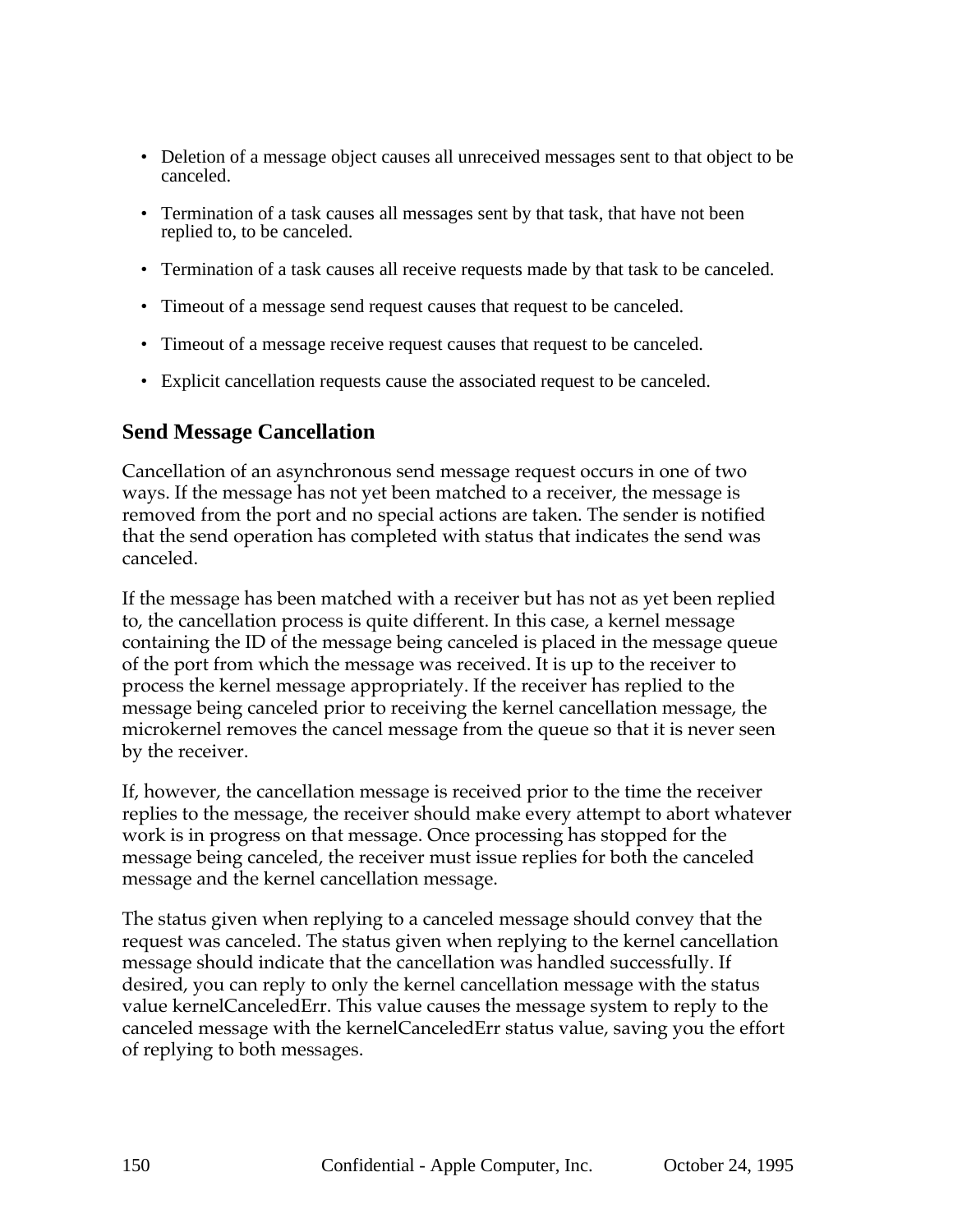The microkernel service that cancels an asynchronous message send operation is itself synchronous. It does not return to the caller until that send operation has completed.

OSStatus CancelAsyncSend (MessageID theMessage, OSStatus status);

theMessage is the ID of the asynchronous send request that is to be canceled.

status is the status value with which the send is to complete. This is the value that the asynchronous notification, if any, will deliver.

## **Receive Message Cancellation**

Cancellation of an asynchronous receive request simply removes that request from the port. The receive request, by definition, has not been matched with a message, so no special action is required. The receive request is completed with a status that indicates the cancellation. The receiver must check the status to distinguish a receive that is being canceled from a message that is being received.

OSStatus CancelAsyncReceive (ReceiveID theReceive);

theReceive is the ID of a pending receive operation to be canceled.

# **Client Initiated Cancellation Messages**

Servers must be prepared to receive cancellation messages in case their clients decide to cancel requests. These messages are generated by the microkernel in response to calls to the CancelMessageSend service. Cancellation messages, like any other kernel message, begin with a header that describes the kernel message. The remainder of the message contains the ID of the message being canceled and a reason for cancellation. The reason is a 32-bit value that is not used by the microkernel. Its meaning is part of the client-server interface.

```
enum
{
  kCancelMessageCode = 3
};
typedef struct CancelMessage
{
  KernelMessageHeader header;
```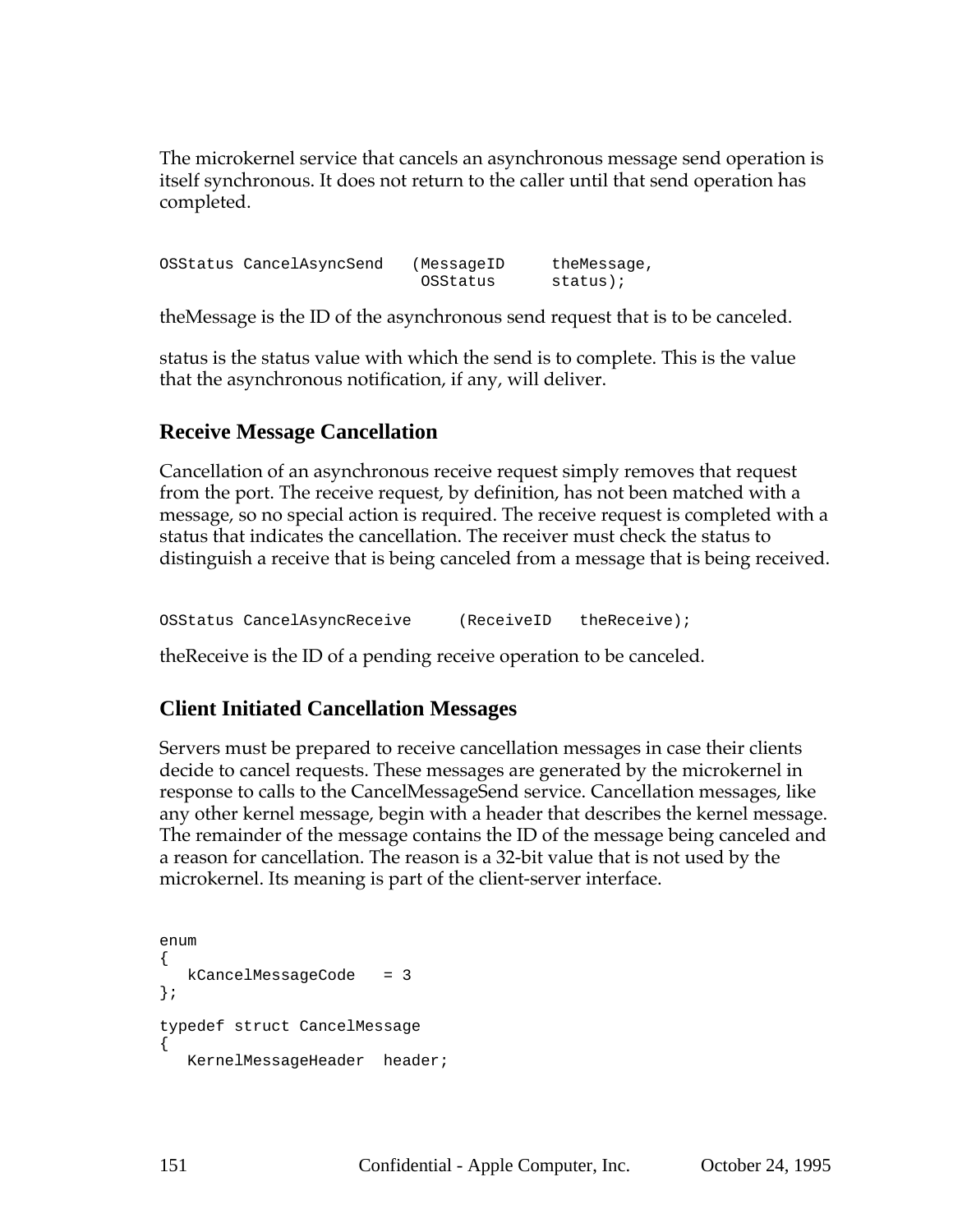OSStatus } CancelMessage;

MessageID cancelledMessage;<br>OSStatus reason;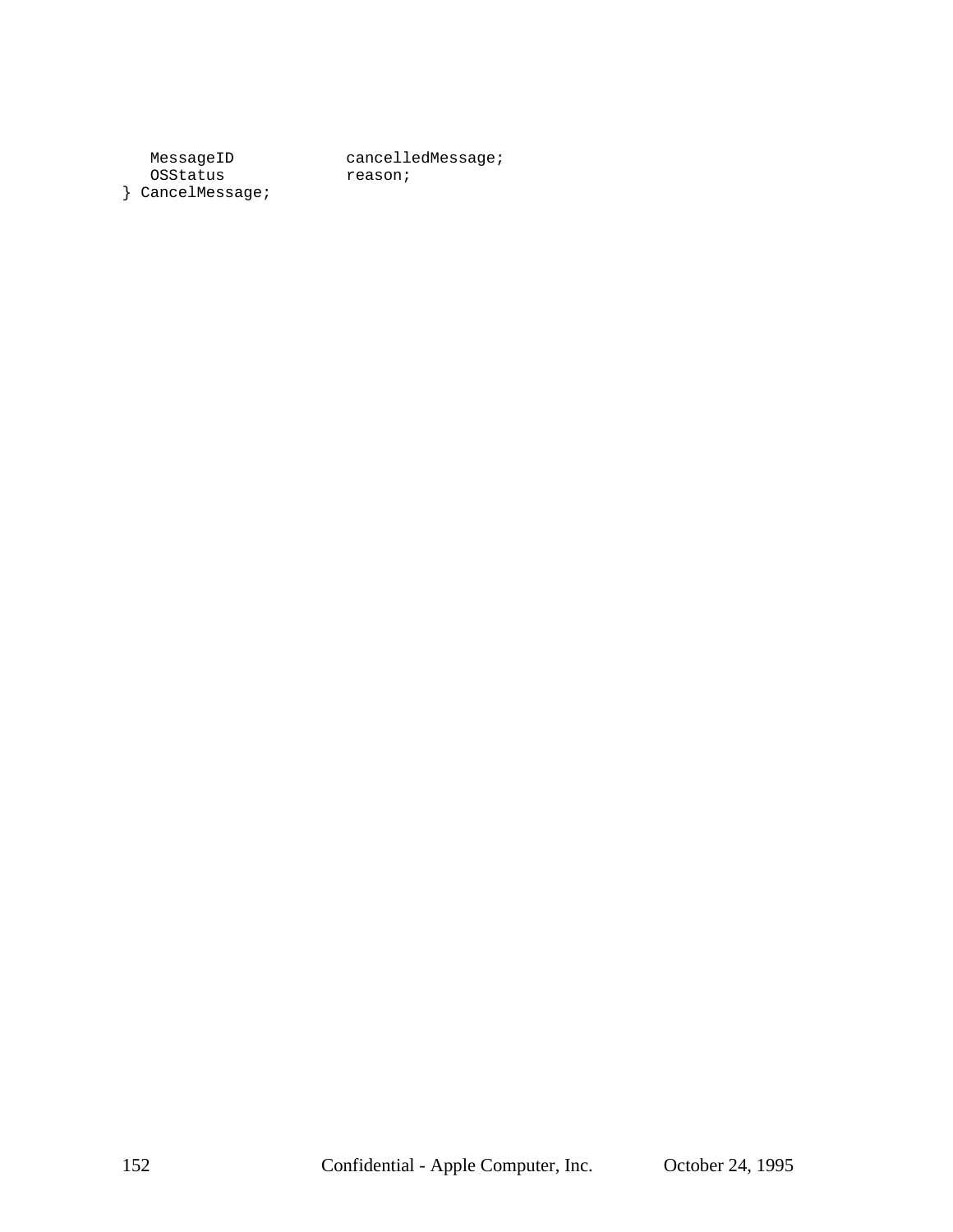# **GETTING SYSTEM INFORMATION**

The GetSystemInformation system call returns various pieces of information about the microkernel and the CPU. It's the kind of information that would generally go into the system registry or Gestalt. In order to avoid having the microkernel depend on those modules, a system call is provided instead.

```
enum
{
  kSystemInformationVersion = 1
};
typedef struct SystemInformation
{
  ItemCount numPhysicalRAMPages;
  ItemCount numFreeRAMPages;
  ItemCount numEligibleRAMPages;
  ItemCount numResidentRAMPages
  ItemCount numInMemoryGlobalPages;
  ItemCount numLogicalPages;
 ByteCount pageSize;
 ByteCount dataCacheBlockSize;
 UInt32 processorVersionNumber;
 UInt32 numCPUs;
  KernelProcessID systemKernelProcessID;
  AddressSpaceID globalAddressSpaceID;
};
OSStatus GetSystemInformation (PBVersion theVersion,
                       SystemInformation * theSystemInfo)
```
GetSystemInformation returns information about the CPU and microkernel.

theVersion specifies the version number of SystemInformation to be returned. This provides backward compatibility. kSystemInformationVersion is the version of SystemInformation defined in the current interface.

theSystemInfo specifies where to return the information.

The fields of SystemInformation are:

- numPhysicalRAMPages the total number of physical RAM pages in the system. This number doesn't include memory used for video frame buffers.
- numFreeRAMPages the number of physical memory pages available for use by the kernel without any backing object activity.
- numEligibleRAMPages the number of pageable physical memory pages that are eligible for replacement, but require backing object activity to obtain.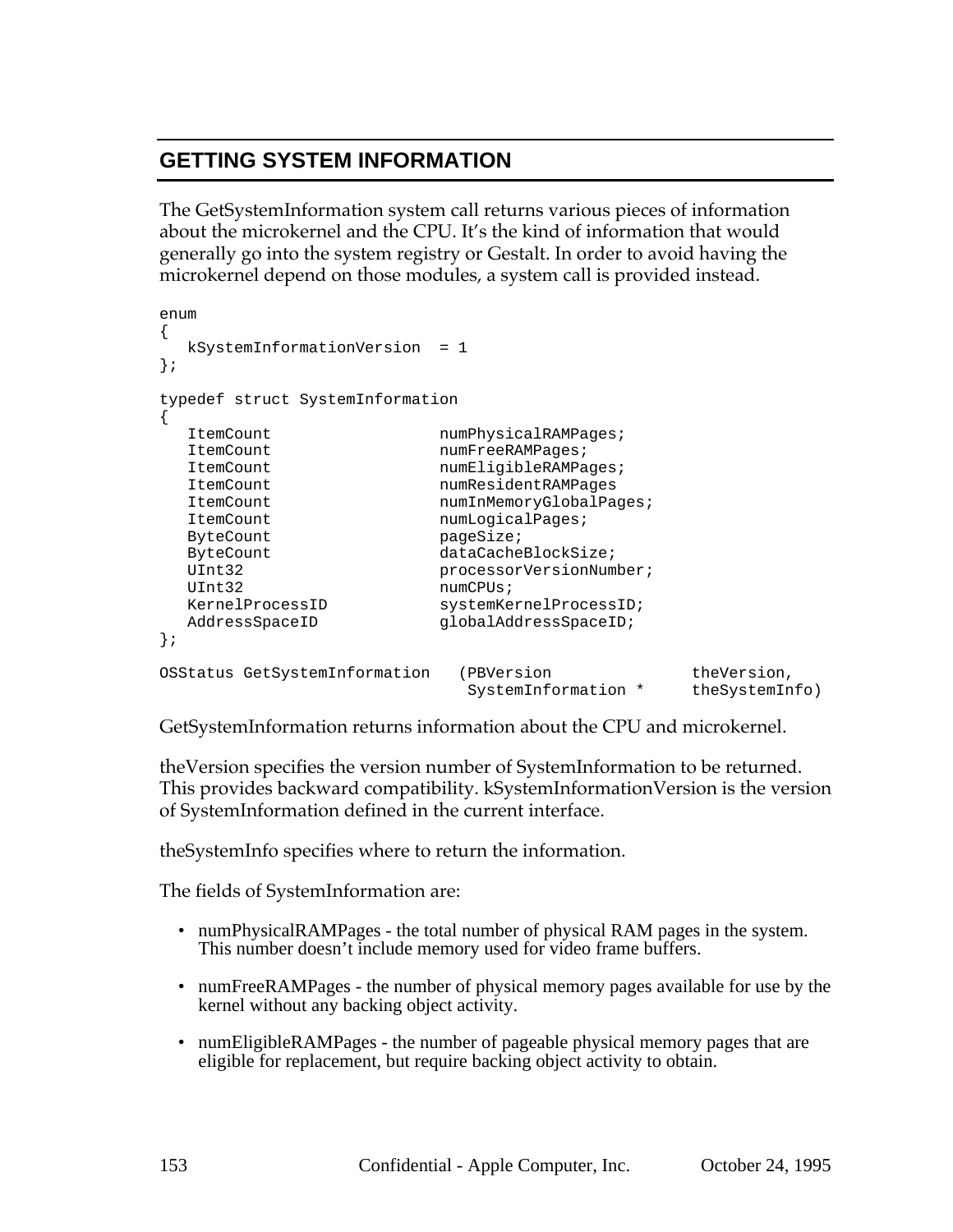• numResidentRAMPages - the number of nonpageable physical memory pages. This includes pages made resident by ControlPagingForRange or PrepareMemoryForIO, and those in resident areas.

**Note:** Locked physical pages mapped more than once into a given address space are counted more than once in numResidentRAMPages.

- numInMemoryGlobalPages the number of pageable pages in global areas currently in memory.
- numLogicalPages the cumulative size of all areas into which physical memory pages can be mapped, exclusive of guard pages.  $V/R = \text{numLogical Pages} /$ numPhysicalRAMPages.

**Note:** Areas that share physical pages are accumulated just like any other areas, even though their need for memory is less than the sum of their sizes.

- pageSize the page size used by the CPU. Most virtual memory operations are applied only to entire pages. This value may not always be the same on the same type of CPU. Do not assume that PowerPC pages are 4K**.**
- dataCacheBlockSize the cache line size affected by CPU cache control instructions (for example, dcbf on PowerPC). Only libraries providing cache manipulation routines should use this value or the instructions that depend on it.
- processor Version Number the version number returned from the CPU's "read processor version number" instruction, if any.
- numCPUs the number of CPUs in the system. This doesn't count coprocessors such as DSPs or CPUs managed by software other than the microkernel.
- systemKernelProcessID the ID of the kernel process to which all privileged tasks belong.
- globalAddressSpaceID the ID of the address space to which all global areas belong.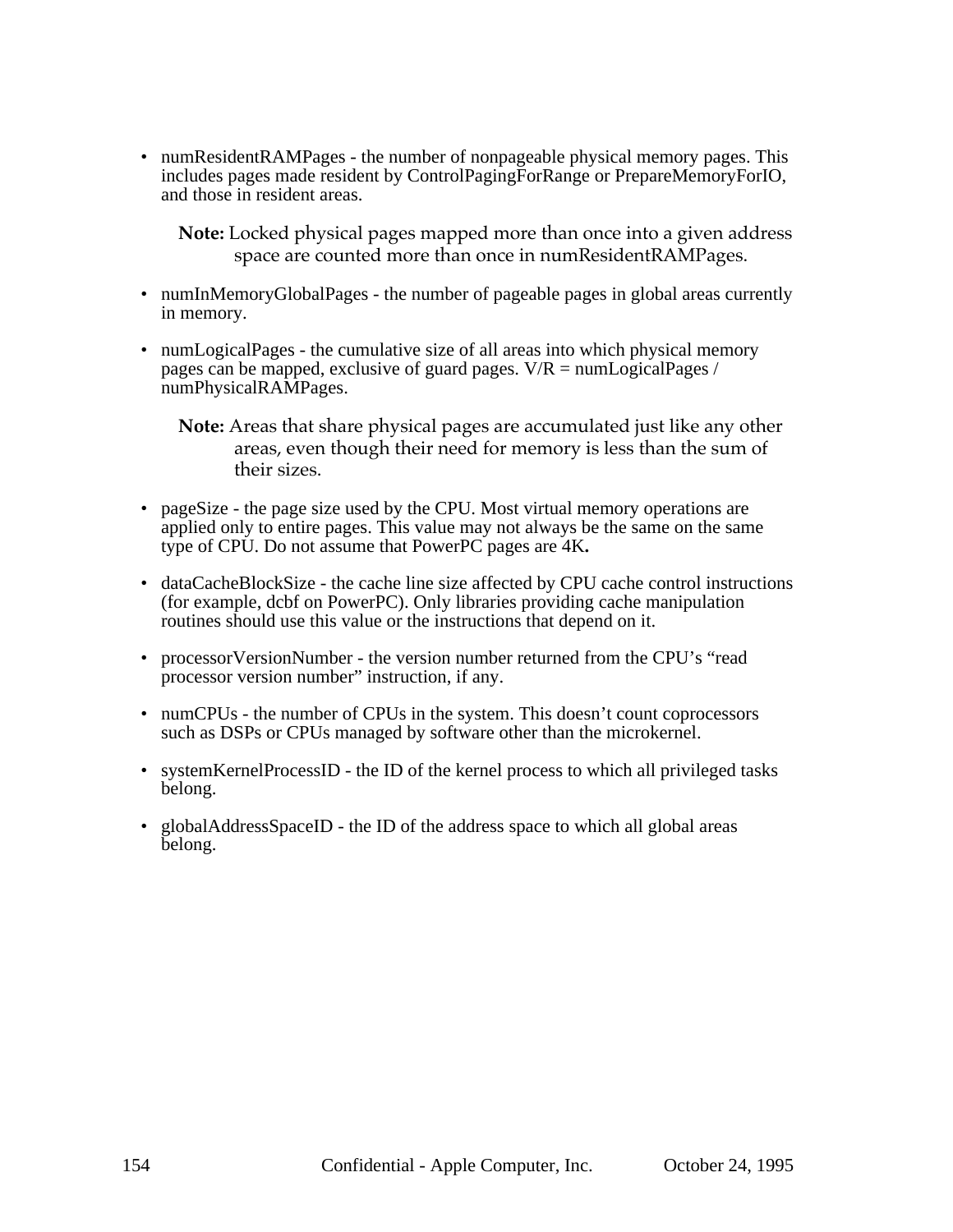# **RESTRICTIONS ON USING MICROKERNEL SERVICES**

The microkernel provides three separate execution levels: task level, hardware interrupt level, and secondary interrupt level. Additionally, task-level execution consists of execution of privileged tasks and non-privileged tasks. Various restrictions are placed on which microkernel services can be called from each of these execution levels. The following sections define which services are available from each execution level.

# **Services That Can Be Called From Task Level**

All microkernel services may be called from task level. However, not all microkernel services are available to non-privileged tasks. These services are listed in the following section.

## **Services That Cannot Be Called By Non-Privileged Tasks**

- CallSecondaryInterruptHandler2
- QueueSecondaryInterruptHandler
- AcceptMessage

### **Services That Can Be Called From Secondary Interrupt Handlers**

- SetEvents
- ClearEvents
- ReadEvents
- NotifyKernelQueue
- RemainingStackSpace
- GetTaskInformation
- SetTaskPriority
- CreateSoftwareInterrupt
- SendSoftwareInterrupt
- DeleteSoftwareInterrupt